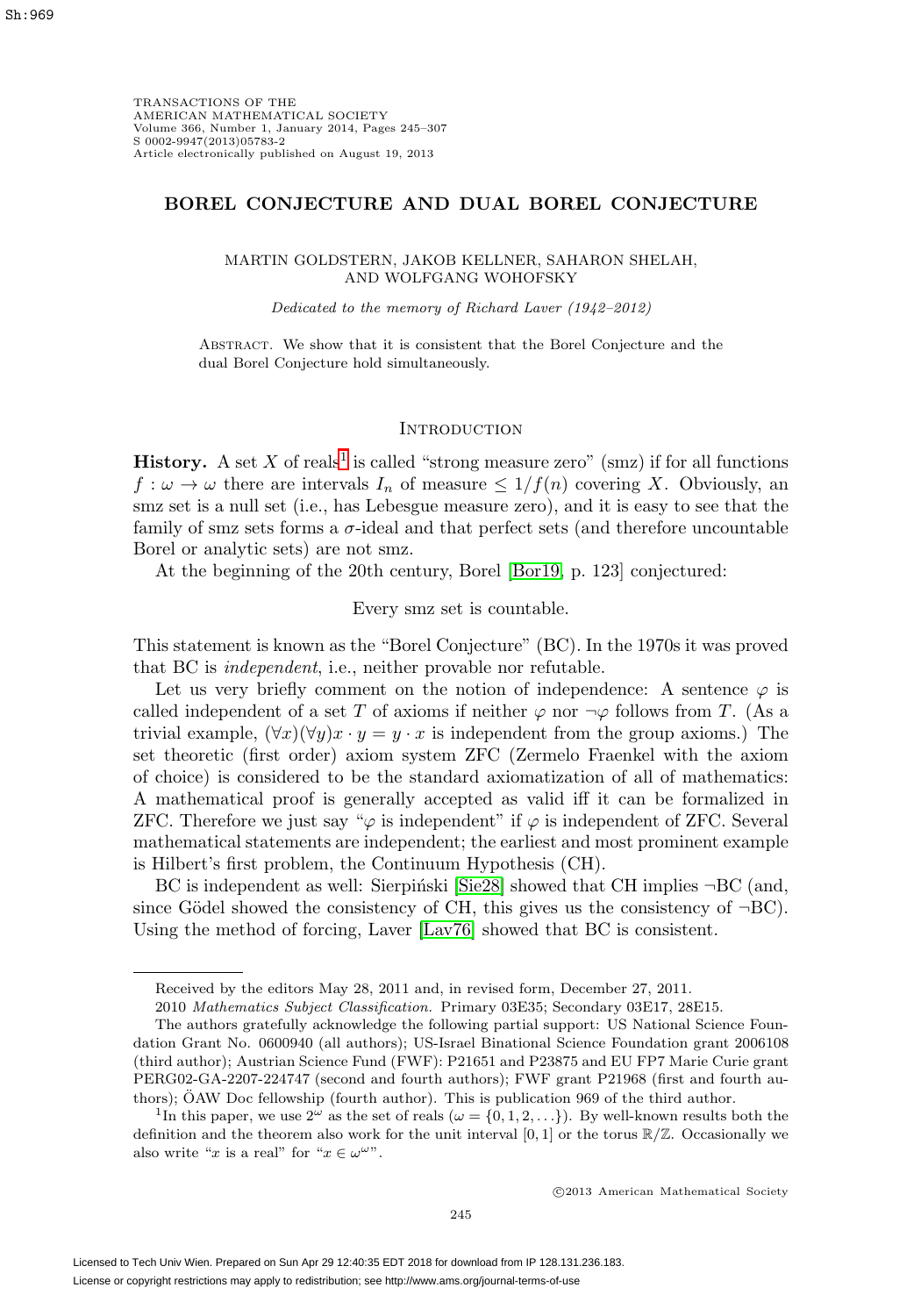Galvin, Mycielski and Solovay [\[GMS73\]](#page-61-1) proved the following conjecture of Prikry:

 $X \subseteq 2^{\omega}$  is smz if and only if every comeager (dense  $G_{\delta}$ ) set contains a translate of X.

Prikry also defined the following dual notion:

 $X \subseteq 2^{\omega}$  is called "strongly meager" (sm) if every set of Lebesgue measure 1 contains a translate of X.

The dual Borel Conjecture (dBC) states:

Every sm set is countable.

Prikry noted that CH implies ¬dBC and conjectured dBC to be consistent (and therefore independent), which was later proved by Carlson [\[Car93\]](#page-61-2).

Numerous additional results regarding BC and dBC have been proved: The consistency of variants of BC or of dBC, the consistency of BC or dBC together with certain assumptions on cardinal characteristics, etc. See [\[BJ95,](#page-61-3) Ch. 8] for several of these results. In this paper, we prove the consistency (and therefore independence) of BC+dBC (i.e., consistently BC and dBC hold simultaneously).

**The problem.** The obvious first attempt to force  $BC+ABC$  is to somehow combine Laver's and Carlson's constructions. However, there are strong obstacles:

Laver's construction is a countable support iteration of Laver forcing. The crucial points are:

- Adding a Laver real makes every old uncountable set  $X$  non-smz
- and this set  $X$  remains non-smz after another forcing  $P$ , provided that  $P$ has the "Laver property".

So we can start with CH and use a countable support iteration of Laver forcing of length  $\omega_2$ . In the final model, every set X of reals of size  $\aleph_1$  already appeared at some stage  $\alpha < \omega_2$  of the iteration; the next Laver real makes X non-smz, and the rest of the iteration (as it is a countable support iteration of proper forcings with the Laver property) has the Laver property, and therefore  $X$  is still non-smz in the final model.

Carlson's construction on the other hand adds  $\omega_2$  many Cohen reals in a finite support iteration (or equivalently finite support product). The crucial points are:

- A Cohen real makes every old uncountable set  $X$  non-sm
- and this set  $X$  remains non-sm after another forcing  $P$ , provided that  $P$ has precaliber  $\aleph_1$ .

So we can start with CH and use more or less the same argument as above: Assume that X appears at  $\alpha < \omega_2$ . Then the next Cohen makes X non-sm. It is enough to show that X remains non-sm at all subsequent stages  $\beta < \omega_2$ . This is guaranteed by the fact that a finite support iteration of Cohen reals of length  $\langle \omega_2 \rangle$ has precaliber  $\aleph_1$ .

So it is unclear how to combine the two proofs: A Cohen real makes all old sets smz, and it is easy to see that whenever we add Cohen reals cofinally often in an iteration of length  $\omega_2$ , all sets of any intermediate extension will be smz, thus violating BC. So we have to avoid Cohen reals, $<sup>2</sup>$  $<sup>2</sup>$  $<sup>2</sup>$  which also implies that we cannot</sup>

<span id="page-1-0"></span><sup>2</sup>An iteration that forces dBC without adding Cohen reals was given in [\[BS10\]](#page-61-4) using non-Cohen oracle-cc.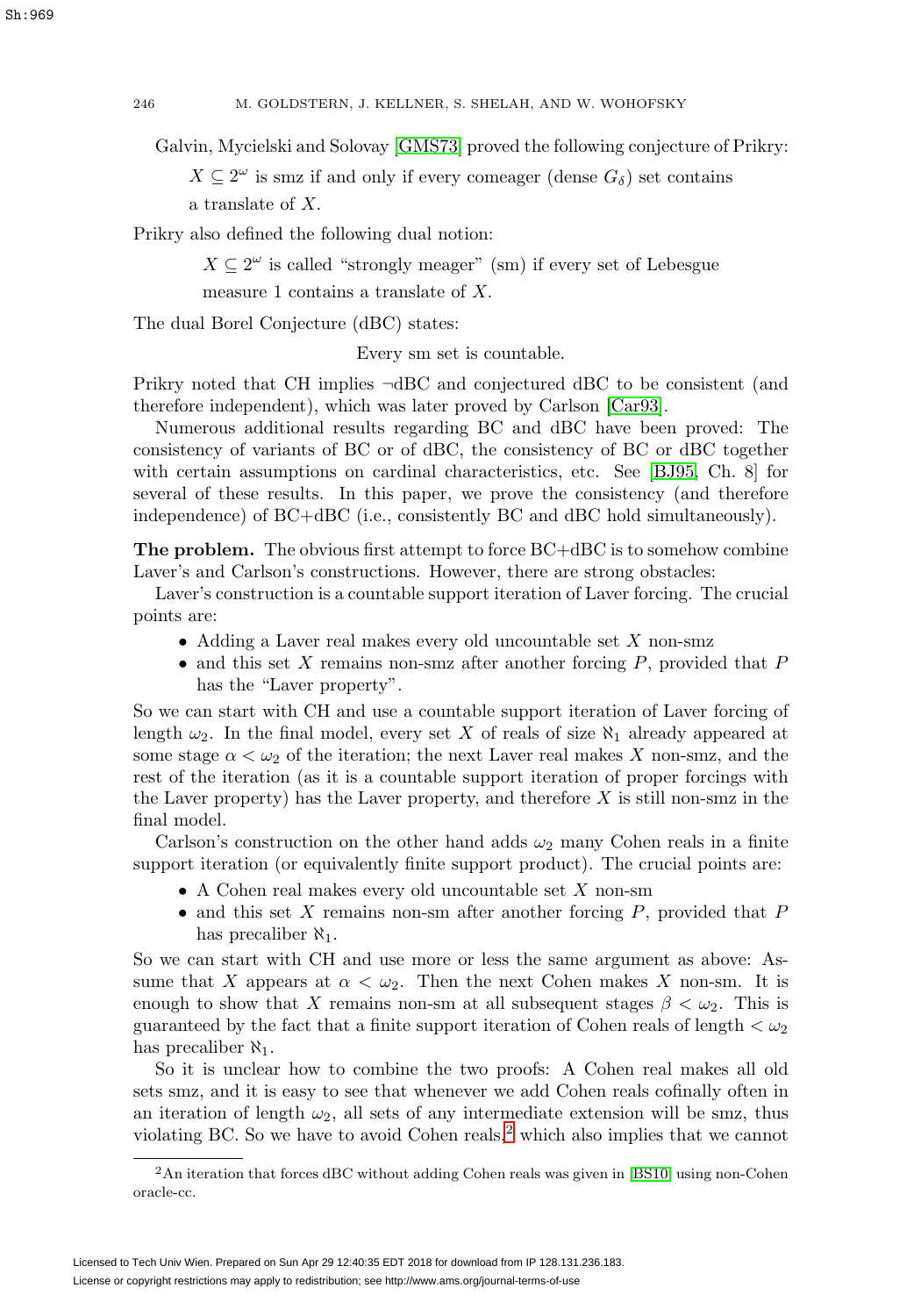use finite support limits in our iterations. So we have a problem even if we find a replacement for Cohen forcing in Carlson's proof that makes all old uncountable sets X non-sm and that does not add Cohen reals: Since we cannot use finite support, it seems hopeless to get precaliber  $\aleph_1$ , an essential requirement to keeping  $X$  non-sm.

Note that it is the *proofs* of BC and dBC that are seemingly irreconcilable; this is not clear for the models. Of course Carlson's model, i.e., the Cohen model, cannot satisfy BC, but it is not clear whether maybe the Laver model could already satisfy dBC. (It is even still open whether a single Laver forcing makes every old uncountable set non-sm.) Actually, Bartoszyn'ski and Shelah [\[BS03\]](#page-61-5) proved that the Laver model does satisfy the following weaker variant of dBC (note that the continuum has size  $\aleph_2$  in the Laver model):

Every sm set has size less than the continuum.

In any case, it turns out that one *can* reconcile Laver's and Carlson's proof by "mixing" them "generically", resulting in the following theorem:

**Theorem.** If ZFC is consistent, then ZFC+BC+dBC is consistent.

**Prerequisites.** To understand anything of this paper, the reader

- should have some experience with finite and countable support iteration, proper forcing,  $\aleph_2$ -cc,  $\sigma$ -closed, etc.,
- should know what a quotient forcing is,
- should have seen some preservation theorem for proper countable support iteration,
- should have seen some tree forcings (such as Laver forcing).

To understand everything, additionally the following is required:

- The "case A" preservation theorem from [\[She98\]](#page-62-2); more specifically we build on the proof of [\[Gol93\]](#page-61-6) (or [\[GK06\]](#page-61-7)).
- In particular, some familiarity with the property "preservation of randoms" is recommended. We will use the fact that random and Laver forcing have this property.
- We make some claims about (a rather special case of) ord-transitive models in Section 3.A. The readers can either believe these claims, check them themselves (by some rather straightforward proofs), or look up the proofs (of more general settings) in [\[She04\]](#page-62-3) or [\[Kel12\]](#page-61-8).

From the theory of strong measure zero and strongly meager, we only need the following two results (which are essential for our proofs of BC and dBC, respectively):

- Pawlikowski's result from [\[Paw96a\]](#page-62-4) (which we quote as Theorem [0.2](#page-4-0) below) and
- Theorem 8 of Bartoszynski and Shelah's  $[BS10]$  (which we quote as Lemma [2.1\)](#page-20-0).

We do not need any other results of Bartoszynski and Shelah's paper [\[BS10\]](#page-61-4); in particular, we do not use the notion of non-Cohen oracle-cc (introduced in [\[She06\]](#page-62-5)). Also, the reader does not have to know the original proofs of Con(BC) and Con(dBC) by Laver and Carlson, respectively.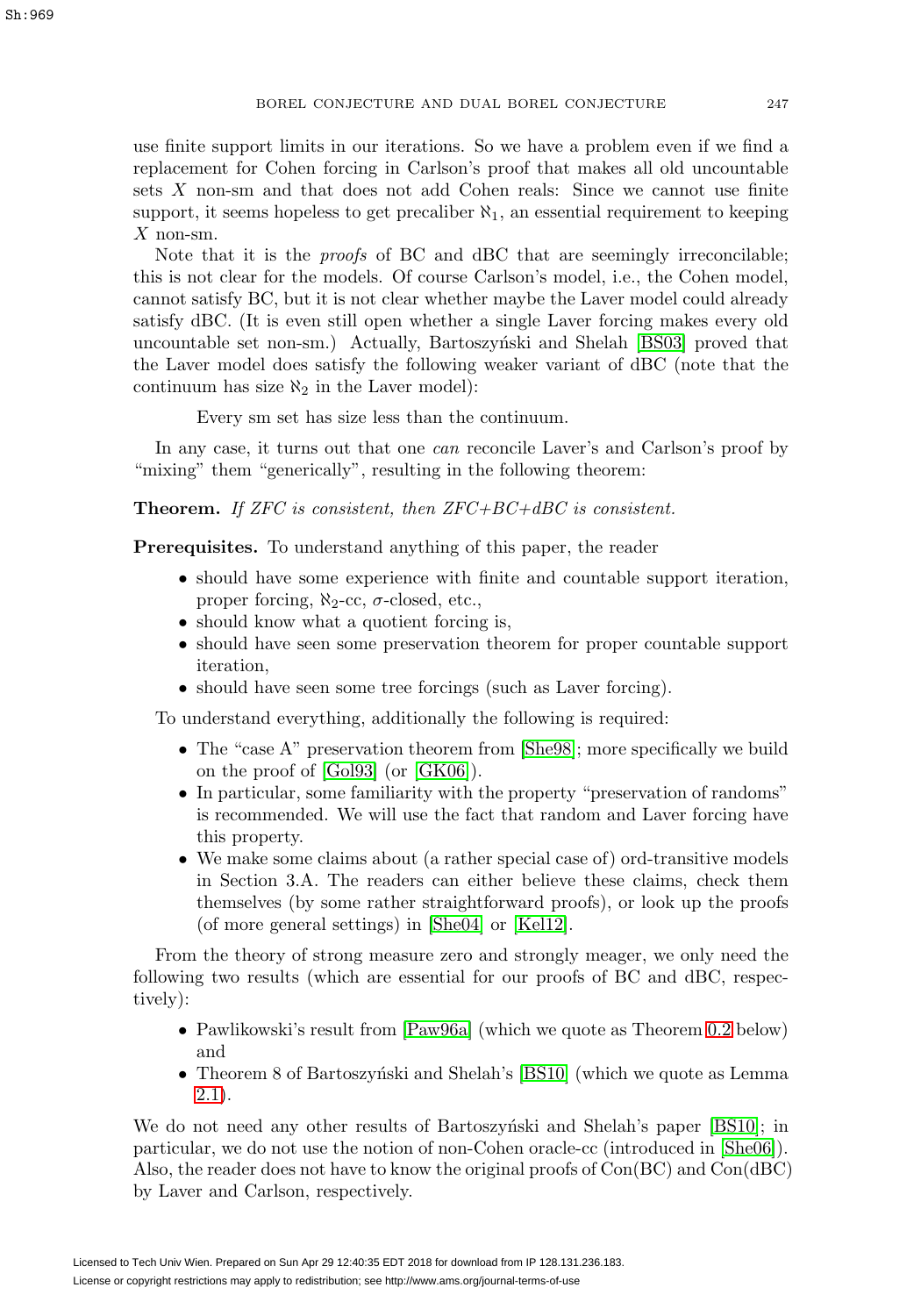248 M. GOLDSTERN, J. KELLNER, S. SHELAH, AND W. WOHOFSKY

The third author claims that our construction is more or less the same as a non-Cohen oracle-cc construction and that the extended version presented in [\[She10\]](#page-62-6) is even closer to our preparatory forcing.

<span id="page-3-1"></span>**Notation and some basic facts on forcing, strongly meager (sm) and strong measure zero (smz) sets.** We call a lemma "Fact" if we think that no proof is necessary — either because it is trivial, because it is well known (even without a reference), or because we give an explicit reference to the literature.

Stronger conditions in forcing notions are smaller, i.e.,  $q \leq p$  means that q is stronger than p.

Let  $P \subseteq Q$  be forcing notions. (As usual, we abuse notation by not distinguishing between the underlying set and the quasiorder on it.)

- For  $p_1, p_2 \in P$  we write  $p_1 \perp_P p_2$  for " $p_1$  and  $p_2$  are incompatible". Otherwise we write  $p_1 \parallel_P p_2$ . (We may just write  $\perp$  or  $\parallel$  if P is understood.)
- $q \leq^* p$  (or  $q \leq^* p$ ) means that q forces that p is in the generic filter or equivalently that every  $q' \leq q$  is compatible with p. Also,  $q = * p$  means  $q \leq^* p \land p \leq^* q$ .
- P is separative if  $\leq$  is the same as  $\leq^*$  or, equivalently, if for all q, p with  $q \ngeq p$  there is an  $r \leq p$  incompatible with q. Given any P, we can define its "separative quotient" Q by first replacing (in  $P$ )  $\leq$  by  $\leq$ \* and then identifying elements p, q whenever  $p = * q$ . Then Q is separative and forcing equivalent to P.
- "P is a subforcing of Q" means that the relation  $\leq_P$  is the restriction of  $\leq_O$  to P.
- "P is an incompatibility-preserving subforcing of  $Q$ " means that P is a subforcing of Q and that  $p_1 \perp_P p_2$  iff  $p_1 \perp_Q p_2$  for all  $p_1, p_2 \in P$ .

Additionally, let  $M$  be a countable transitive<sup>[3](#page-3-0)</sup> model (of a sufficiently large subset of ZFC) containing P.

- "P is an M-complete subforcing of  $Q$ " (or  $P \leq_M Q$ ) means that P is a subforcing of Q, and if  $A \subseteq P$  is in M a maximal antichain, then it is a maximal antichain of  $Q$  as well. (Or equivalently,  $P$  is an incompatibilitypreserving subforcing of  $Q$  and every predense subset of  $P$  in  $M$  is predense in  $Q$ .) Note that this means that every  $Q$ -generic filter  $G$  over  $V$  induces a P-generic filter over M, namely  $G^M := G \cap P$  (i.e., every maximal antichain of P in M meets  $G \cap P$  in exactly one point). In particular, we can interpret a P-name  $\tau$  in M as a Q-name. More exactly, there is a Q-name  $\tau'$  such that  $\tau'[G] = \tau[G^M]$  for all Q-generic filters G. We will usually just identify  $\tau$  and  $\tau'$ .
- Analogously, if  $P \in M$  and  $i : P \to Q$  is a function, then i is called an M-complete embedding if it preserves  $\leq$  (or at least  $\leq^*$ ) and  $\perp$ . Moreover, if  $A \in M$  is predense in P, then  $i[A]$  is predense in Q.

There are several possible characterizations of sm ("strongly meager") and smz ("strong measure zero") sets; we will use the following as definitions:

A set  $X$  is not sm if there is a measure 1 set into which  $X$  cannot be translated; i.e., if there is a null set Z such that  $(X + t) \cap Z \neq \emptyset$  for all reals t or, in other

<span id="page-3-0"></span><sup>3</sup>We will also use so-called ord-transitive models, as defined in Section 3.A.

Sh:969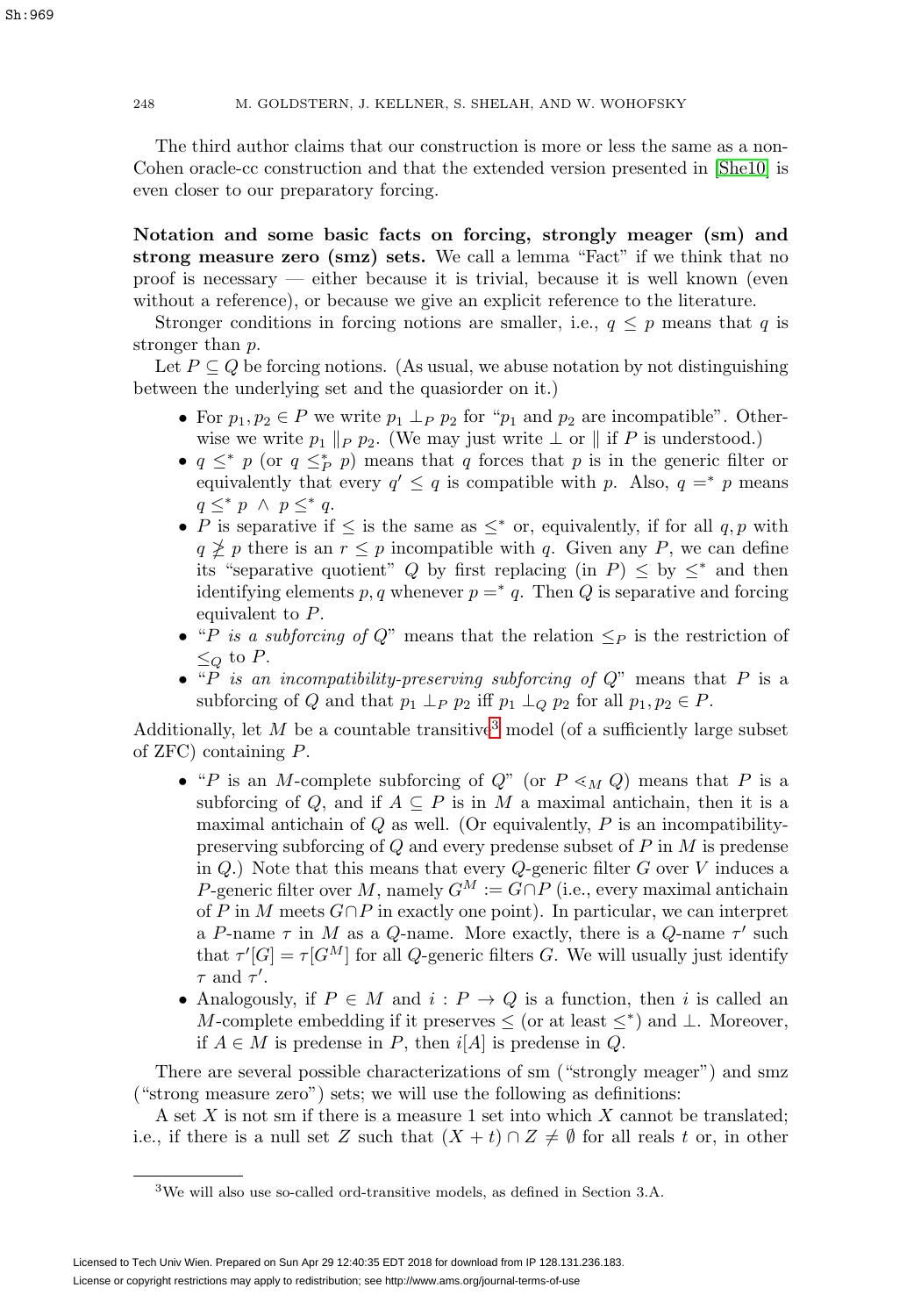words,  $Z + X = 2^{\omega}$ . To summarize:

<span id="page-4-3"></span> $(0.1)$  X is not sm iff there is a Lebesgue null set Z such that  $Z + X = 2^{\omega}$ .

We will call such a  $Z$  a "witness" for the fact that  $X$  is not sm (or say that  $Z$ witnesses that  $X$  is not sm).

The following theorem of Pawlikowski [\[Paw96a\]](#page-62-4) is central for our proof<sup>[4](#page-4-1)</sup> that BC holds in our model:

<span id="page-4-0"></span>**Theorem 0.2.**  $X \subseteq 2^{\omega}$  is smz iff  $X + F$  is null for every closed null set F. Moreover, for every dense  $G_{\delta}$  set H we can construct (in an absolute way) a closed null set F such that for every  $X \subseteq 2^{\omega}$  with  $X+F$  null there is  $t \in 2^{\omega}$  with  $t+X \subseteq H$ .

In particular, we get:

(0.3)

X is not smz iff there is a closed null set F such that  $X + F$  has

positive outer Lebesgue measure.

Again, we will say that the closed null set  $F$  "witnesses" that  $X$  is not smz (or call F a witness for this fact).

# **Annotated contents.**

- Section [1:](#page-4-2) We introduce the family of ultralaver forcing notions and prove some properties.
- Section [2:](#page-18-0) We introduce the family of Janus forcing notions and prove some properties.
- Section [3:](#page-26-0) We define ord-transitive models and mention some basic properties. We define the "almost finite" and "almost countable" support iteration over a model. We show that in many respects they behave like finite and countable support, respectively.
- Section [4:](#page-43-0) We introduce the preparatory forcing notion  $\mathbb R$  which adds a generic forcing iteration  $\bar{P}$ .
- Section [5:](#page-54-0) Putting everything together, we show that  $\mathbb{R} * \mathbf{P}_{\omega_2}$  forces BC+dBC, i.e., that an uncountable  $X$  is neither smz nor sm. We show this under the assumption  $X \in V$  and then introduce a factorization of  $\mathbb{R} * \overline{P}$  to show that this assumption does not result in loss of generality.

Section [6:](#page-59-0) We briefly comment on alternative ways some notions could be defined. An informal overview of the proof, including two illustrations, can be found at <http://arxiv.org/abs/1112.4424/>.

## 1. Ultralaver forcing

<span id="page-4-2"></span>In this section, we define the family of *ultralaver forcings*  $\mathbb{L}_{\bar{D}}$ , variants of Laver forcing which depend on a system  $D$  of ultrafilters.

In the rest of the paper, we will use the following properties of  $\mathbb{L}_{\bar{D}}$ . (We will use only these properties, so readers who are willing to take these properties for granted could skip to Section [2.](#page-18-0))

- (1)  $\mathbb{L}_{\bar{D}}$  is  $\sigma$ -centered, hence ccc.
	- (This is Lemma [1.2.](#page-6-0))
- (2)  $\mathbb{L}_{\bar{D}}$  is separative.
	- (This is Lemma [1.3.](#page-6-1))

<span id="page-4-1"></span> $4$ We thank Tomek Bartoszyński for pointing out Pawlikowski's result to us and for suggesting that it might be useful for our proof.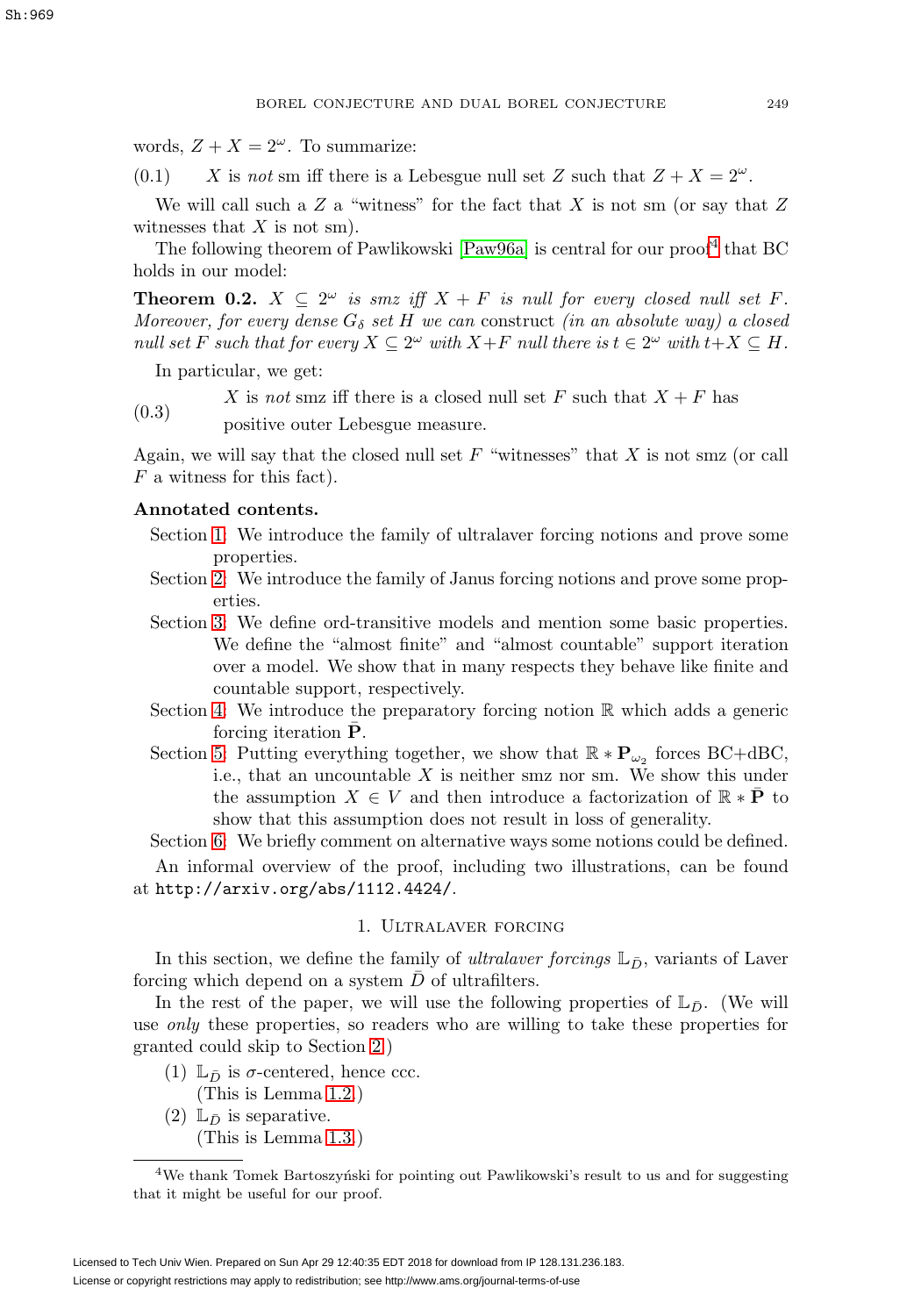<span id="page-5-0"></span>(3) Ultralaver kills smz: There is a canonical  $\mathbb{L}_{\bar{D}}$ -name  $\bar{\ell}$  for a fast growing real in  $\omega^{\omega}$  called the ultralaver real. From this real, we can define (in an absolute way) a closed null set F such that  $X + F$  is positive for all uncountable X in V (and therefore F witnesses that X is not smz, according to Theorem [0.2\)](#page-4-0).

(This is Corollary [1.21.](#page-9-0))

- (4) Whenever X is uncountable, then  $\mathbb{L}_{\bar{D}}$  forces that X is not "thin". (This is Corollary [1.24.](#page-10-0))
- (5) If  $(M, \in)$  is a countable model of ZFC<sup>\*</sup> and if  $\mathbb{L}_{\bar{D}^M}$  is an ultralaver forcing in M, then for any ultrafilter system  $\bar{D}$  extending  $\bar{D}^M$ ,  $\mathbb{L}_{\bar{D}^M}$  is an Mcomplete subforcing of the ultralaver forcing  $\mathbb{L}_{\bar{D}}$ .

(This is Lemma [1.5.](#page-6-2))

Moreover, the real  $\ell$  of item [\(3\)](#page-5-0) is so "canonical" that we get: If (in M)  $\bar{\ell}^M$  is the  $\mathbb{L}_{\bar{D}^M}$ -name for the  $\mathbb{L}_{\bar{D}^M}$ -generic real, and if (in V)  $\bar{\ell}$  is the  $\mathbb{L}_{\bar{D}^M}$ name for the  $\mathbb{L}_{\bar{D}}$ -generic real, and if H is  $\mathbb{L}_{\bar{D}}$ -generic over V and thus  $H^M := H \cap \mathbb{L}_{\bar{D}^M}$  is the induced  $\mathbb{L}_{\bar{D}^M}$ -generic filter over M, then  $\bar{\ell}[H]$  is equal to  $\bar{\ell}^M[H^M].$ 

Since the closed null set F is constructed from  $\overline{\ell}$  in an absolute way, the same holds for F, i.e., the Borel codes  $F[H]$  and  $F[H^M]$  are the same.

(6) Moreover, given M and  $\mathbb{L}_{\bar{D}M}$  as above and a random real r over M, we can choose  $\bar{D}$  extending  $\bar{D}^M$  such that  $\mathbb{L}_{\bar{D}}$  forces that randomness of r is preserved (in a strong way that can be preserved in a countable support iteration).

(This is Lemma [1.30.](#page-12-0))

# 1.A. **Definition of ultralaver forcing.**

Notation. We use the following fairly standard notation:

A tree is a non-empty set  $p \subseteq \omega^{\leq \omega}$  which is closed under initial segments and has no maximal elements.<sup>[5](#page-5-1)</sup> The elements ("nodes") of a tree are partially ordered by  $\subset$ .

For each sequence  $s \in \omega^{\langle \omega \rangle}$  we write  $\text{lh}(s)$  for the length of s.

For any tree  $p \subseteq \omega^{\leq \omega}$  and any  $s \in p$  we write  $succ_p(s)$  for one of the following two sets:

$$
\{k \in \omega : s^\frown k \in p\} \quad \text{or} \quad \{t \in p : (\exists k \in \omega) \ t = s^\frown k\},
$$

and we rely on the context to help the reader decide which set we mean.

A branch of p is either of the following:

- A function  $f: \omega \to \omega$  with  $f \mid n \in p$  for all  $n \in \omega$ .
- A maximal chain in the partial order  $(p, \subseteq)$ . (As our trees do not have maximal elements, each such chain C determines a branch  $\bigcup C$  in the first sense, and conversely.)

We write  $[p]$  for the set of all branches of p.

For any tree  $p \subseteq \omega^{\leq \omega}$  and any  $s \in p$  we write  $p^{[s]}$  for the set  $\{t \in p : t \supseteq s \text{ or } t \subseteq$  $s$ , and we write  $[s]$  for either of the following sets:

$$
\{t \in p : s \subseteq t\} \quad \text{or} \quad \{x \in [p] : s \subseteq x\}.
$$

<span id="page-5-1"></span><sup>&</sup>lt;sup>5</sup>Except for the proof of Lemma [1.5,](#page-6-2) where we also allow trees with maximal elements, and even empty trees.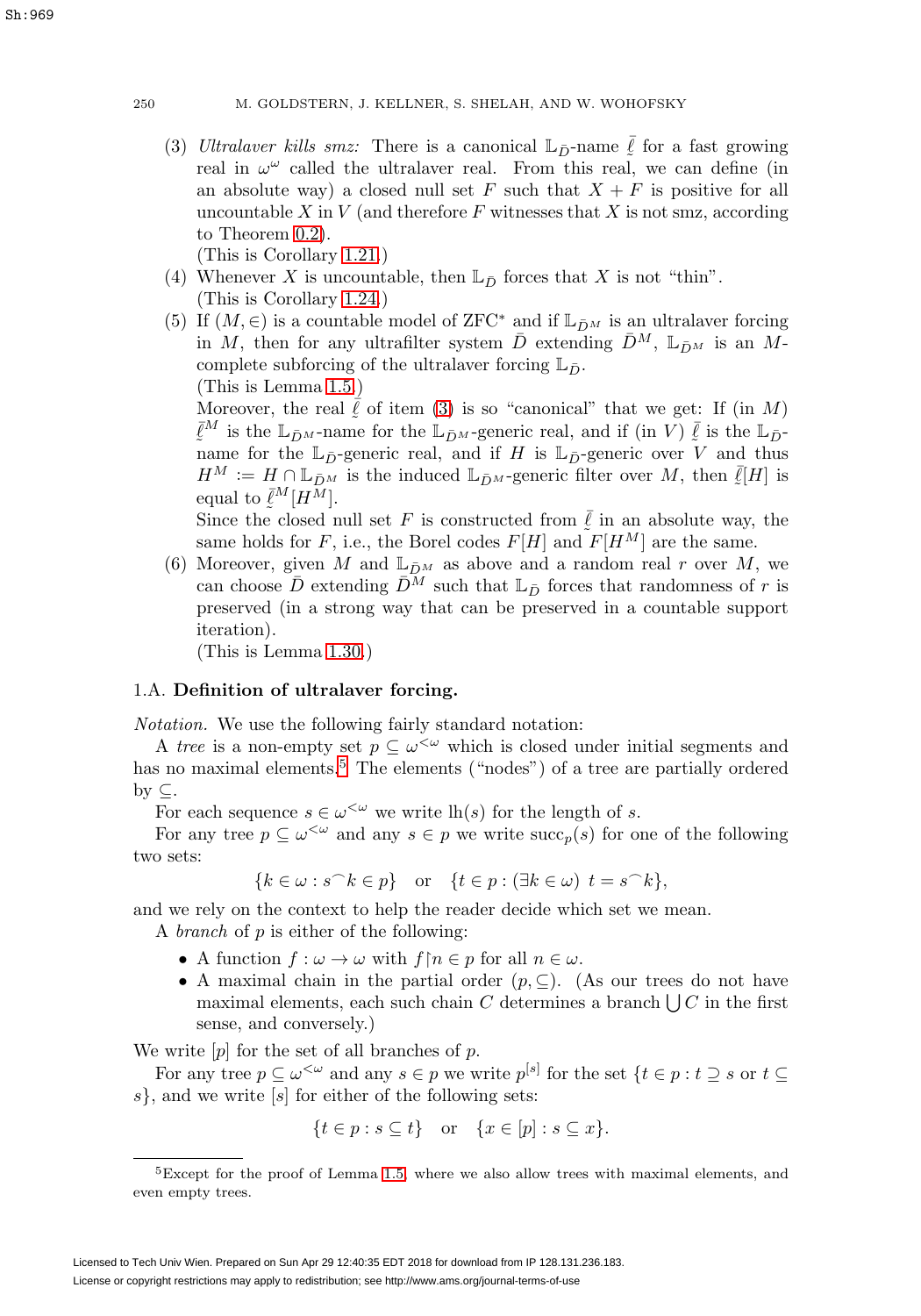The stem of a tree p is the shortest  $s \in p$  with  $|\text{succ}_p(s)| > 1$ . (The trees we consider will never be branches, i.e., will always have finite stems.)

- **Definition 1.1.** For trees  $q, p$  we write  $q \leq p$  if  $q \subseteq p$  ("q is stronger than p") and we say that "q is a pure extension of p"  $(q \leq_0 p)$  if  $q \leq p$  and  $stem(q)=stem(p).$ 
	- A filter system D is a family  $(D_s)_{s\in\omega}<\omega$  of filters on  $\omega$ . (All our filters will contain the Fréchet filter of cofinite sets.) We write  $D_s^+$  for the collection of  $D_s$ -positive sets (i.e., sets whose complement is not in  $D_s$ ).
	- We define  $\mathbb{L}_{\bar{D}}$  to be the set of all trees p such that  $succ_p(t) \in D_t^+$  for all  $t \in p$  above the stem.
	- The generic filter is determined by the generic branch  $\bar{\ell} = (\ell_i)_{i \in \omega} \in \omega^{\omega}$ , called the *generic real*:  $\{\bar{\ell}\} = \bigcap_{p \in G} [p]$  or, equivalently,  $\bar{\ell} = \bigcup_{p \in G}$  stem $(p)$ .
	- An ultrafilter system is a filter system consisting of ultrafilters. (Since all our filters contain the Fréchet filter, we only consider non-principal ultrafilters.)
	- An *ultralaver forcing* is a forcing  $\mathbb{L}_{\bar{D}}$  defined from an ultrafilter system. The generic real for an ultralaver forcing is also called the ultralaver real.

Recall that a forcing notion  $(P, \leq)$  is  $\sigma$ -centered if  $P = \bigcup_n P_n$ , where for all  $n, k \in \omega$  and for all  $p_1, \ldots, p_k \in P_n$  there is  $q \leq p_1, \ldots, p_k$ .

<span id="page-6-0"></span>**Lemma 1.2.** All ultralaver forcings  $\mathbb{L}_{\bar{D}}$  are  $\sigma$ -centered (hence ccc).

Proof. Every finite set of conditions sharing the same stem has a common lower bound.  $\square$ 

<span id="page-6-1"></span>**Lemma 1.3.**  $\mathbb{L}_{\bar{D}}$  is separative.<sup>[6](#page-6-3)</sup>

*Proof.* If  $q \ngeq p$ , then there is  $s \in p \setminus q$ . Now  $p^{[s]} \perp q$ .

If each  $D_s$  is the Fréchet filter, then  $\mathbb{L}_{\bar{D}}$  is Laver forcing (often just written  $\mathbb{L}$ ).

- 1.B.  $M$ -complete embeddings. Note that for all ultrafilter systems  $D$  we have: Two conditions in  $\mathbb{L}_{\bar{D}}$  are compatible if and only if their stems
- <span id="page-6-7"></span>(1.4) are comparable and, moreover, the longer stem is an element of the condition with the shorter stem.

<span id="page-6-2"></span>**Lemma 1.5.** Let M be countable.<sup>[7](#page-6-4)</sup> In M, let  $\mathbb{L}_{\bar{D}^M}$  be an ultralaver forcing. Let  $\bar{D}$ be (in V) a filter system extending  $\bar{D}^M$ . Then  $\mathbb{L}_{\bar{D}^M}$  is an M-complete subforcing of  $\mathbb{L}_{\bar{D}}$ .

*Proof.* For any tree<sup>[9](#page-6-6)</sup> T, any filter system  $\overline{E} = (E_s)_{s \in \omega^{\leq \omega}}$ , and any  $s_0 \in T$  we define a sequence  $(T^{\alpha}_{\bar{E},s_0})_{\alpha\in\omega_1}$  of "derivatives" (where we may abbreviate  $T^{\alpha}_{\bar{E},s_0}$  to  $T^{\alpha}$ ) as follows:

•  $T^0 := T^{[s_0]}.$ 

<span id="page-6-4"></span><span id="page-6-3"></span> ${}^{6}$ See page [248](#page-3-1) for the definition.

There, we can assume that  $M$  is a countable transitive model of a sufficiently large finite subset ZFC∗ of ZFC. Later, we will also use ord-transitive models instead of transitive ones, which does not make any difference as far as properties of  $\mathbb{L}_{\bar{D}}$  are concerned, as our arguments take place in transitive parts of such models.<br><sup>8</sup>I.e.,  $D_s^M \subseteq D_s$  for all  $s \in \omega^{<\omega}$ .

<span id="page-6-6"></span><span id="page-6-5"></span> $9$ Here we also allow empty trees and trees with maximal nodes.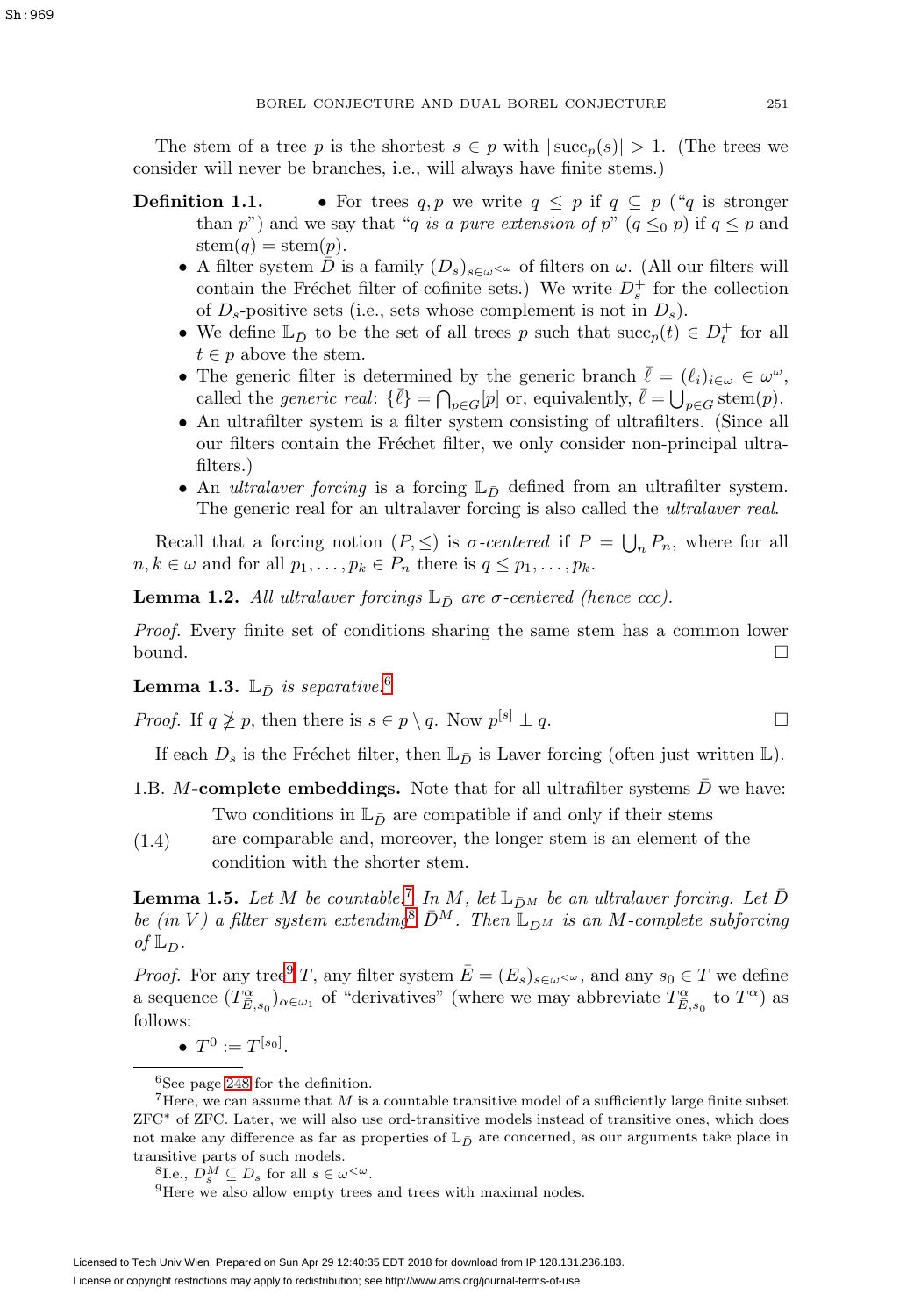- Given  $T^{\alpha}$ , we let  $T^{\alpha+1} := T^{\alpha} \setminus \bigcup \{ [s] : s \in T^{\alpha}, s_0 \subseteq s, \mathrm{succ}_{T^{\alpha}}(s) \notin E_s^+ \},\$ where  $[s] := \{t : s \subseteq t\}.$
- For limit ordinals  $\delta > 0$  we let  $T^{\delta} := \bigcap_{\alpha < \delta} T^{\alpha}$ .

Then we have

- (a) Each  $T^{\alpha}$  is closed under initial segments. Also,  $\alpha < \beta$  implies  $T^{\alpha} \supseteq T^{\beta}$ .
- (b) There is an  $\alpha_0 < \omega_1$  such that  $T^{\alpha_0} = T^{\alpha_0+1} = T^{\beta}$  for all  $\beta > \alpha_0$ . We write  $T^{\infty}$  or  $T^{\infty}_{\bar{E},s_0}$  for  $T^{\alpha_0}$ .
- (c) If  $s_0 \in T^{\infty}_{\overline{E}, s_0}$ , then  $T^{\infty}_{\overline{E}, s_0} \in \mathbb{L}_{\overline{E}}$  with stem  $s_0$ . Conversely, if stem $(T) = s_0$  and  $T \in \mathbb{L}_{\bar{E}}$ , then  $T^{\infty} = T$ .
- (d) If T contains a tree  $q \in \mathbb{L}_{\bar{E}}$  with stem $(q) = s_0$ , then  $T^{\infty}$  contains  $q^{\infty} = q$ , so in particular  $s_0 \in T^{\infty}$ .
- (e) Thus, T contains a condition in  $\mathbb{L}_{\bar{E}}$  with stem  $s_0$  iff  $s_0 \in T^{\infty}_{\bar{E}, s_0}$ .
- (f) The computation of  $T^{\infty}$  is absolute between any two models containing T and  $\bar{E}$ . (In particular, any transitive ZFC<sup>\*</sup>-model containing T and  $\bar{E}$  will also contain  $\alpha_0$ .)
- (g) Moreover, let  $T \in M$ ,  $\overline{E} \in M$ , and let  $\overline{E}'$  be a filter system extending  $\overline{E}$  such that for all  $s_0$  and all  $A \in \mathscr{P}(\omega) \cap M$  we have  $A \in (E_{s_0})^+$  iff  $A \in (E'_{s_0})^+$ . (In particular, this will be true for any  $\bar{E}'$  extending  $\bar{E}$ , provided that each  $E_{s_0}$  is an *M*-ultrafilter.)

Then for each  $\alpha \in M$  we have  $T^{\alpha}_{\overline{E},s_0} = T^{\alpha}_{\overline{E}',s_0}$  (and hence  $T^{\alpha}_{\overline{E}',s_0} \in M$ ). (Proved by induction on  $\alpha$ .)

Now let  $A = (p_i : i \in I) \in M$  be a maximal antichain in  $\mathbb{L}_{\bar{D}M}$  and assume (in V) that  $q \in \mathbb{L}_{\bar{D}}$ . Let  $s_0 := \operatorname{stem}(q)$ .

We will show that q is compatible with some  $p_i$  (in  $\mathbb{L}_{\bar{D}}$ ). This is clear if there is some i with  $s_0 \in p_i$  and stem $(p_i) \subseteq s_0$ , by [\(1.4\)](#page-6-7). (In this case,  $p_i \cap q$  is a condition in  $\mathbb{L}_{\bar{D}}$  with stem  $s_0$ .)

So for the rest of the proof we assume that this is not the case, i.e.:

<span id="page-7-0"></span>(1.6) There is no *i* with 
$$
s_0 \in p_i
$$
 and  $\text{stem}(p_i) \subseteq s_0$ .

Let  $J := \{i \in I : s_0 \subseteq \text{stem}(p_i)\}\$ . We claim that there is  $j \in J$  with  $\text{stem}(p_i) \in q$ (which as above implies that q and  $p_i$  are compatible).

Assume towards a contradiction that this is not the case. Then  $q$  is contained in the following tree T:

<span id="page-7-1"></span>(1.7) 
$$
T := (\omega^{<\omega})^{[s_0]} \setminus \bigcup_{j \in J} [\operatorname{stem}(p_j)].
$$

Note that  $T \in M$ . In V we have:

(1.8) The tree T contains a condition q with stem  $s_0$ .

So by (e) (applied in V), followed by (g), and again by (e) (now in  $M$ ) we get:

<span id="page-7-2"></span>(1.9) The tree T also contains a condition  $p \in M$  with stem  $s_0$ .

Now p has to be compatible with some  $p_i$ . The sequences  $s_0 = \operatorname{stem}(p)$  and  $\operatorname{stem}(p_i)$ have to be comparable, so by  $(1.4)$  there are two possibilities:

- (1) stem $(p_i) \subseteq$  stem $(p) = s_0 \in p_i$ . We have excluded this case in our assumption [\(1.6\)](#page-7-0).
- (2)  $s_0 = \operatorname{stem}(p) \subseteq \operatorname{stem}(p_i) \in p$ . So  $i \in J$ . By construction of T (see [\(1.7\)](#page-7-1)), we conclude stem $(p_i) \notin T$ , contradicting stem $(p_i) \in p \subseteq T$  (see [\(1.9\)](#page-7-2)).  $\Box$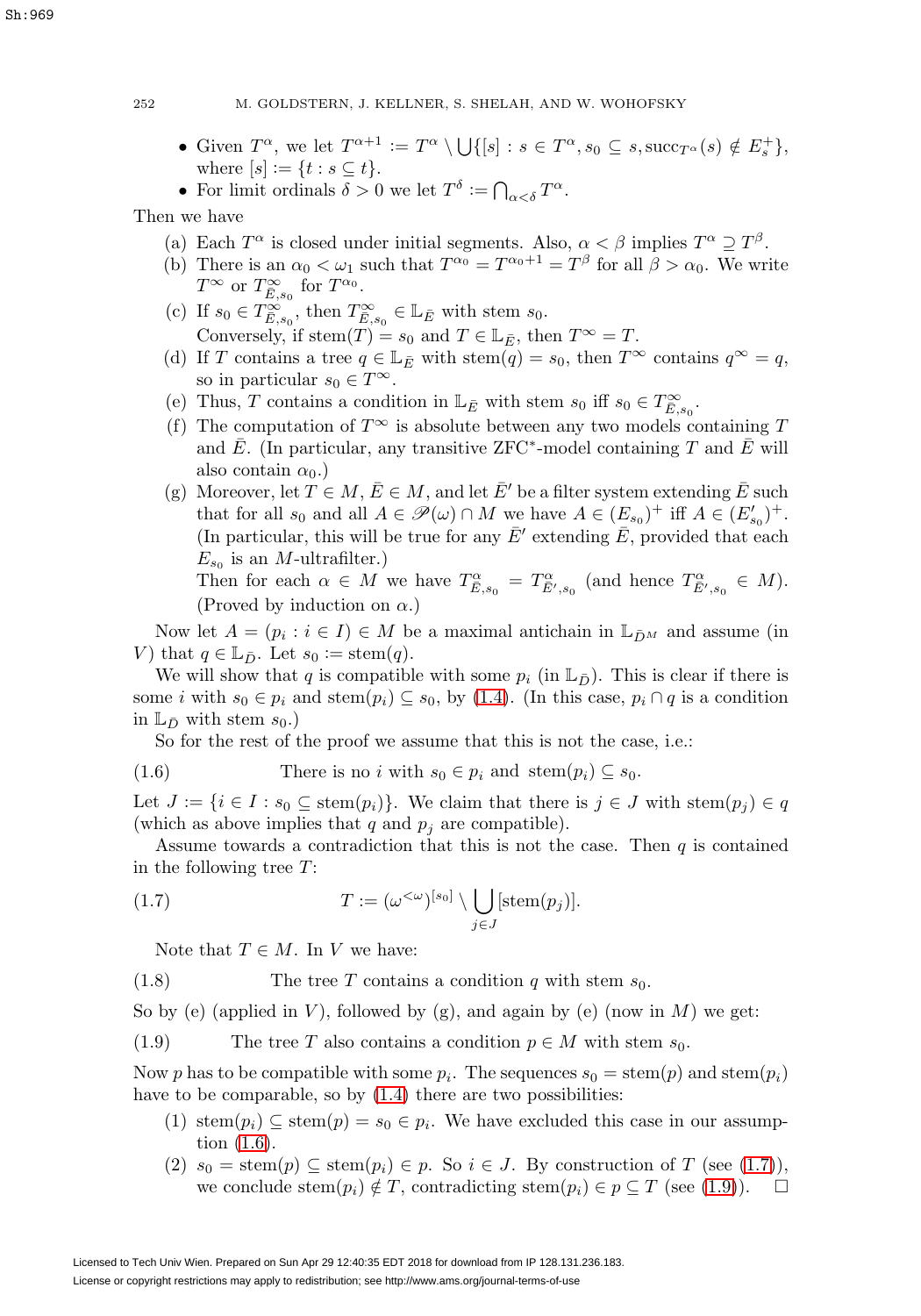1.C. **Ultralaver kills strong measure zero.** The following lemma already appears in [\[Bla88,](#page-61-9) Theorem 9]. We will give a proof below in Lemma [1.35.](#page-13-0)

<span id="page-8-0"></span>**Lemma 1.10.** If A is a finite set,  $\alpha$  an  $\mathbb{L}_{\bar{D}}$ -name,  $p \in \mathbb{L}_{\bar{D}}$ , and  $p \Vdash \alpha \in A$ , then<br>there is  $\beta \in A$  and a nure extension  $a \leq_{\alpha} n$  such that  $a \Vdash \alpha = \beta$ there is  $\beta \in A$  and a pure extension  $q \leq_0 p$  such that  $q \Vdash \alpha = \beta$ .

**Definition 1.11.** Let  $\bar{\ell}$  be an increasing sequence of natural numbers. We say that  $X \subseteq 2^{\omega}$  is smz with respect to  $\overline{\ell}$  if there exists a sequence  $(I_k)_{k \in \omega}$  of basic intervals of  $2^{\omega}$  of measure  $\leq 2^{-\ell_k}$  (i.e., each  $I_k$  is of the form  $[s_k]$  for some  $s_k \in 2^{\ell_k}$ ) such that  $X \subseteq \bigcap_{m \in \omega} \bigcup_{k \geq m} I_k$ .

Remark 1.12. It is well known and easy to see that the properties

- for all  $\bar{\ell}$  there exists a sequence  $(I_k)_{k\in\omega}$  of basic intervals of  $2^{\omega}$  of measure  $\leq 2^{-\ell_k}$  such that  $X \subseteq \bigcup_{k \in \omega} I_k$ ,
- for all  $\bar{\ell}$  there exists a sequence  $(I_k)_{k\in\omega}$  of basic intervals of  $2^{\omega}$  of measure  $\leq 2^{-\ell_k}$  such that  $X \subseteq \bigcap_{m \in \omega} \bigcup_{k \geq m} I_k$

are equivalent. Hence, a set X is smz iff X is smz with respect to all  $\bar{\ell} \in \omega^{\omega}$ .

The following lemma is a variant of the corresponding lemma (and proof) for Laver forcing (see for example [\[Jec03,](#page-61-10) Lemma 28.20]): Ultralaver makes old uncountable sets non-smz.

<span id="page-8-2"></span>**Lemma 1.13.** Let  $\bar{D}$  be a system of ultrafilters, and let  $\bar{\ell}$  be the  $\mathbb{L}_{\bar{D}}$ -name for the ultralaver real. Then each uncountable set  $X \in V$  is forced to be non-smz (witnessed by the ultralaver real  $\overline{\ell}$ ).

 $\sum_{i=1}^{n}$  and  $\sum_{i=1}^{n}$  of  $\sum_{i=1}^{n}$  following holds:

<span id="page-8-3"></span>
$$
(1.14) \qquad \qquad \Vdash_{\mathbb{L}_{\bar{D}}} \forall X \in V \cap [2^{\omega}]^{\aleph_1} \ \ \forall (x_k)_{k \in \omega} \subseteq 2^{\omega} \ \ X \not\subseteq \bigcap_{m \in \omega} \bigcup_{k \ge m} [x_k] \xi_k].
$$

We first give two technical lemmas:

<span id="page-8-1"></span>**Lemma 1.15.** Let  $p \in \mathbb{L}_{\bar{D}}$  with stem  $s \in \omega^{\leq \omega}$ , and let  $\bar{x}$  be an  $\mathbb{L}_{\bar{D}}$ -name for a real<br>in  $2^{\omega}$ . Then there exists a nure extension  $a \leq s$  p and a real  $\tau \in 2^{\omega}$  such that for in  $2^{\omega}$ . Then there exists a pure extension  $q \leq_0 p$  and a real  $\tau \in 2^{\omega}$  such that for every  $n \in \omega$ ,

(1.16) 
$$
\{i \in \mathrm{succ}_q(s): \ q^{[s^\frown i]} \Vdash \underline{x} \upharpoonright n = \tau \upharpoonright n\} \in D_s.
$$

*Proof.* For each  $i \in \text{succ}_p(s)$ , let  $q_i \leq_0 p^{[s-i]}$  be such that  $q_i$  decides  $x[i]$ , i.e., there is a t, of length i such that  $q_i \Vdash r[i]$  t, (this is possible by Lemma 1.10) is a  $t_i$  of length i such that  $q_i \Vdash \mathcal{Z} \Vdash = t_i$  (this is possible by Lemma [1.10\)](#page-8-0).<br>Now we define the real  $\tau \in 2^\omega$  as the D limit of the t.'s. In more de-

Now we define the real  $\tau \in 2^{\omega}$  as the  $D_s$ -limit of the  $t_i$ 's. In more detail, for each  $n \in \omega$  there is a (unique)  $\tau_n \in 2^n$  such that  $\{i : t_i | n = \tau_n\} \in D_s$ ; since  $D_s$  is a filter, there is a real  $\tau \in 2^{\omega}$  with  $\tau \upharpoonright n = \tau_n$  for each n. Finally, let  $q := \bigcup_i q_i$ .  $\Box$ 

<span id="page-8-4"></span>**Lemma 1.17.** Let  $p \in \mathbb{L}_{\bar{D}}$  with stem s, and let  $(x_k)_{k \in \omega}$  be a sequence of  $\mathbb{L}_{\bar{D}}$ -names for reals in  $2^{\omega}$ . Then there exists a pure extension  $q \leq_0 p$  and a family of reals  $(\tau_{\eta})_{\eta \in q, \eta \supseteq s} \subseteq 2^{\omega}$  such that for each  $\eta \in q$  above s and every  $n \in \omega$ ,

<span id="page-8-5"></span>(1.18) 
$$
\{i \in \text{succ}_q(\eta) : q^{[\eta^\frown i]} \Vdash \mathcal{Z}_{|\eta|} \upharpoonright n = \tau_\eta \upharpoonright n\} \in D_\eta.
$$

*Proof.* We apply Lemma [1.15](#page-8-1) to each node  $\eta$  in p above s (and to  $x_{|\eta|}$ ) separately.<br>We first get a  $n \leq n$  and a  $\tau \in 2^{\omega}$  for every immediate successor  $n \in \text{succ}(s)$ . We first get a  $p_1 \leq_0 p$  and a  $\tau_s \in 2^\omega$ ; for every immediate successor  $\eta \in \text{succ}_{p_1}(s)$ , we get  $q_{\eta} \leq_0 p_1^{[\eta]}$  and a  $\tau_{\eta} \in 2^{\omega}$ , and let  $p_2 := \bigcup_{\eta} q_{\eta}$ . In this way, we get a (fusion) sequence  $(p, p_1, p_2, \ldots)$  and let  $q := \bigcap_k p_k$ .  $k p_k$ .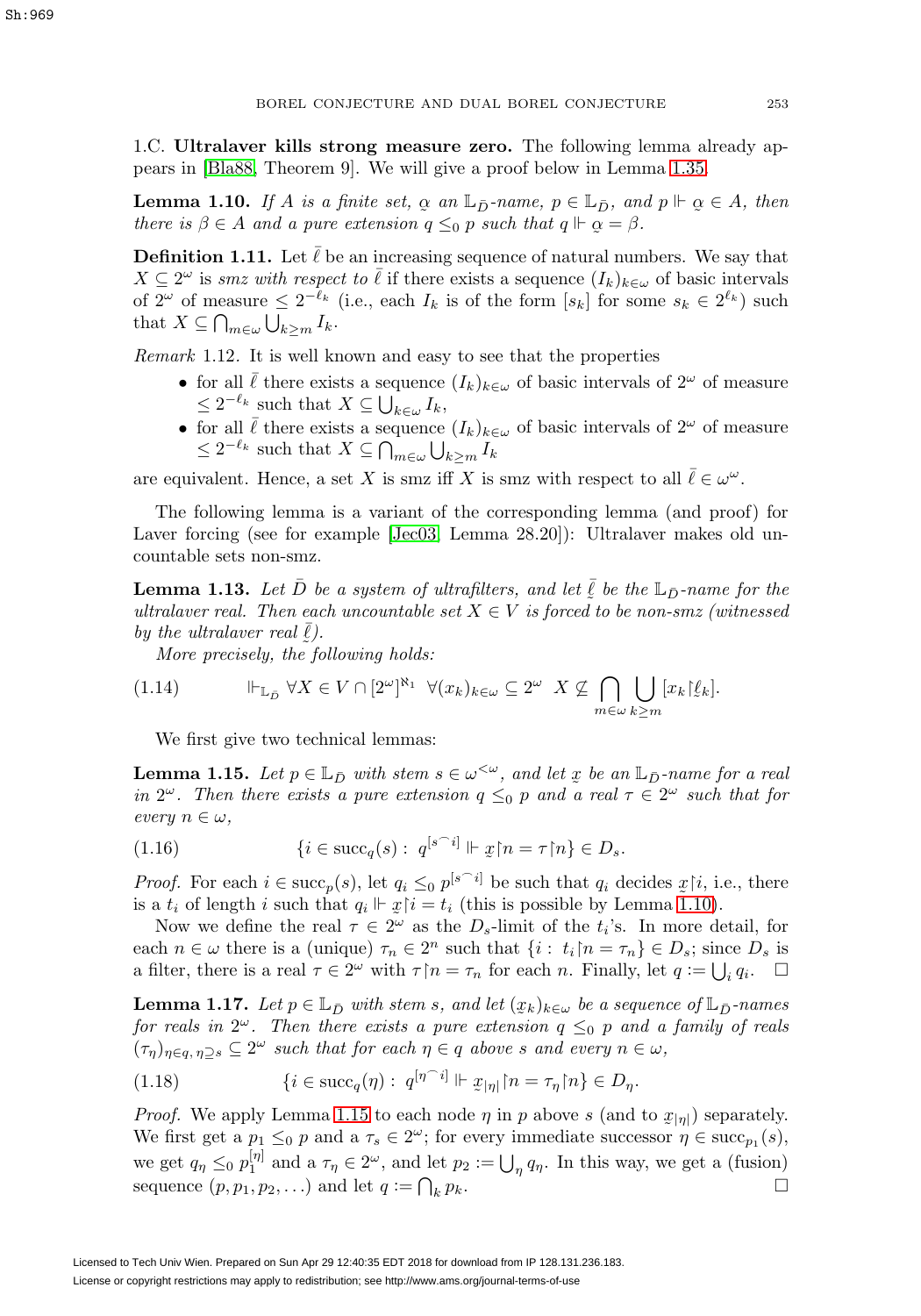*Proof of Lemma* [1.13](#page-8-2). We want to prove  $(1.14)$ . Assume towards a contradiction that X is an uncountable set in V and that  $(x_k)_{k \in \omega}$  is a sequence of names for reals<br>in  $2^{\omega}$  and  $n \in \mathbb{I}$  = such that in  $2^{\omega}$  and  $p \in \mathbb{L}_{\bar{D}}$  such that

<span id="page-9-1"></span>(1.19) 
$$
p \Vdash X \subseteq \bigcap_{m \in \omega} \bigcup_{k \geq m} [x_k] \xi_k].
$$

Let  $s \in \omega^{\langle \omega \rangle}$  be the stem of p.

By Lemma [1.17,](#page-8-4) we can fix a pure extension  $q \leq_0 p$  and a family  $(\tau_\eta)_{\eta \in q, \eta \supset s} \subseteq 2^\omega$ such that for each  $\eta \in q$  above the stem s and every  $n \in \omega$ , condition [\(1.18\)](#page-8-5) holds.

Since X is (in V and) uncountable, we can find a real  $x^* \in X$  which is different from each real in the countable family  $(\tau_{\eta})_{\eta \in q, \eta \supseteq s}$ . More specifically, we can pick a family of natural numbers  $(n_{\eta})_{\eta \in q, \eta \supseteq s}$  such that  $x^* \upharpoonright n_{\eta} \neq \tau_{\eta} \upharpoonright n_{\eta}$  for any  $\eta$ .

We can now find  $r \leq_0 q$  such that:

- For all  $\eta \in r$  above s and all  $i \in \text{succ}_r(\eta)$  we have  $i > n_n$ .
- For all  $\eta \in r$  above s and all  $i \in \text{succ}_r(\eta)$  we have  $r^{[\eta \cap i]} \Vdash \mathcal{Z}_{|\eta|}[n_\eta =$  $\tau_{\eta} \mathord{\restriction} n_{\eta} \neq x^* \mathord{\restriction} n_{\eta}.$

So for all  $\eta \in r$  above s we have, writing k for  $|\eta|$ , that  $r^{[\eta \cap i]}$  forces  $x^* \notin$  $[x_k[n_\eta]] \supseteq [x_k[\ell_k]]$ . We conclude that r forces  $x^* \notin \bigcup_{k \geq |s|} [x_k[\ell_k]]$ , contradicting  $(1.19).$  $(1.19)$ .

**Corollary 1.20.** Let  $(t_k)_{k \in \omega}$  be a dense subset of  $2^{\omega}$ .

Let  $\overline{D}$  be a system of ultrafilters, and let  $\overline{\ell}$  be the  $\mathbb{L}_{\overline{D}}$ -name for the ultralaver real.<br>
en the set Then the set

$$
\underline{H} := \bigcap_{m \in \omega} \bigcup_{k \geq m} [t_k | \underline{\ell}_k]
$$

is forced to be a comeager set with the property that  $H$  does not contain any translate<br>of any old uncountable set of any old uncountable set.

Pawlikowski's Theorem [0.2](#page-4-0) gives us:

<span id="page-9-0"></span>**Corollary 1.21.** There is a canonical name F for a closed null set such that  $X + F$ is positive for all uncountable  $X$  in  $V$ .

In particular, no uncountable ground model set is smz in the ultralaver extension.

1.D. **Thin sets and strong measure zero.** For the notion of a "(very) thin" set, we use an increasing function  $B^*(k)$  (the function we use will be described in Corollary [2.2\)](#page-20-1). We will assume that  $\bar{\ell}^* = (\ell_k^*)_{k \in \omega}$  is an increasing sequence of natural numbers with  $\ell_{k+1}^* \gg B^*(k)$ . (We will later use a subsequence of the ultralaver real  $\bar{\ell}$  as  $\bar{\ell}^*$ ; see Lemma [1.23.](#page-10-1))

<span id="page-9-2"></span>**Definition 1.22.** For  $X \subseteq 2^{\omega}$  and  $k \in \omega$  we write  $X\left[\ell_k^*, \ell_{k+1}^*\right]$  for the set  ${x \mid} \ell_k^*, \ell_{k+1}^*$ :  $x \in X$ . We say that

- $X \subseteq 2^{\omega}$  is "very thin with respect to  $\bar{\ell}^*$  and  $B^{*}$ " if there are infinitely many k with  $|X|[\ell_k^*, \ell_{k+1}^*]| \leq B^*(k)$ .
- $X \subseteq 2^{\omega}$  is "thin with respect to  $\overline{\ell}^*$  and  $B^{*}$ " if X is the union of countably many very thin sets.

Note that the family of thin sets is a  $\sigma$ -ideal, while the family of very thin sets is not even an ideal. Also, every very thin set is covered by a closed very thin (in particular, nowhere dense) set. In particular, every thin set is meager and the ideal of thin sets is a proper ideal.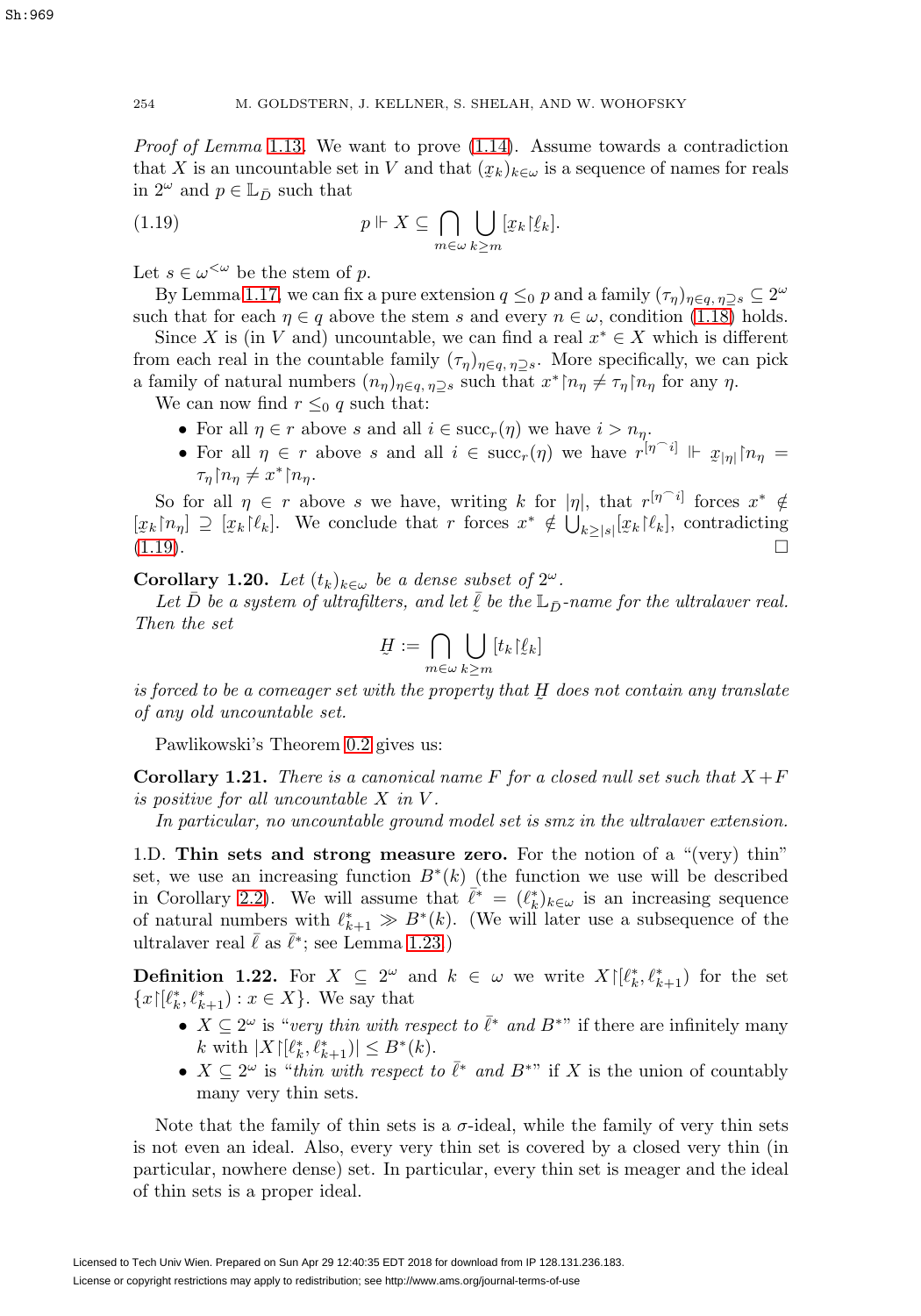<span id="page-10-1"></span>**Lemma 1.23.** Let  $B^*$  be an increasing function. Let  $\overline{\ell}$  be an increasing sequence of natural numbers. We define a subsequence  $\bar{\ell}^*$  of  $\bar{\ell}$  in the following way:  $\ell_k^* = \ell_{n_k}$ where  $n_{k+1} - n_k = B^*(k) \cdot 2^{\ell^*_k}$ .

Then we get: If X is thin with respect to  $\bar{l}^*$  and  $B^*$ , then X is smz with respect to  $\ell$ .

*Proof.* Assume that  $X = \bigcup_{i \in \omega} Y_i$ ; each  $Y_i$  very thin with respect to  $\bar{\ell}^*$  and  $B^*$ . Let  $(X_i)_{i\in\omega}$  be an enumeration of  $\{Y_i : i\in\omega\}$ , where each  $Y_i$  appears infinitely often. So  $X \subseteq \bigcap_{m \in \omega} \bigcup_{j \geq m} X_j$ .

By induction on  $j \in \omega$ , we find for all  $j > 0$  some  $k_j > k_{j-1}$  such that

 $|X_j|[\ell_{k_j}^*, \ell_{k_j+1}^*]| \leq B^*(k_j); \quad \text{hence} \quad |X_j| [0, \ell_{k_j+1}^*]| \leq B^*(k_j) \cdot 2^{\ell_{k_j}^*} = n_{k_j+1} - n_{k_j}.$ 

So we can enumerate  $X_j \mid [0, \ell_{k_j+1}^*]$  as  $(s_i)_{n_{k_j} \leq i \leq n_{k_j+1}}$ . Hence  $X_j$  is a subset of  $\bigcup_{n_{k_j}\leq i\leq n_{k_j+1}} [s_i];$  and each  $s_i$  has length  $\ell_{k_j+1}^* \geq \ell_i$ , since  $\ell_{k_j+1}^* = \ell_{n_{k_j+1}}$  and  $i \lt n_{k_i+1}$ . This implies

$$
X \subseteq \bigcap_{m \in \omega} \bigcup_{j \geq m} X_j \subseteq \bigcap_{m \in \omega} \bigcup_{i \geq m} [s_i].
$$

Hence X is smz with respect to  $\ell$ .

Lemma [1.13](#page-8-2) and Lemma [1.23](#page-10-1) yield:

<span id="page-10-0"></span>**Corollary 1.24.** Let  $B^*$  be an increasing function. Let  $\overline{D}$  be a system of ultrafilters, and  $\bar{\ell}$  the name for the ultralaver real. Let  $\bar{\ell}^*$  be constructed from  $B^*$  and  $\bar{\ell}$  as in<br>Lemma 1.23 Lemma [1.23](#page-10-1).

Then  $\mathbb{L}_{\bar{D}}$  forces that for every uncountable  $X \subseteq 2^{\omega}$ :

- X is not smz with respect to  $\ell$ <br>• X is not thin with respect to  $\tilde{\ell}$ • X is not smz with respect to  $\overline{\ell}$ .
- X is not thin with respect to  $\bar{\ell}^*$  and  $B^*$ .

1.E. **Ultralaver and preservation of Lebesgue positivity.** It is well known that both Laver forcing and random forcing preserve Lebesgue positivity. In fact, they satisfy a stronger property that is preserved under countable support iterations. (So, in particular, a countable support iteration of Laver and random also preserves positivity.)

Ultralaver forcing  $\mathbb{L}_{\bar{D}}$  will in general not preserve positivity. Indeed, if all ultrafilters  $D_s$  are equal to the same ultrafilter  $D^*$ , then the range  $L := \{ \ell_0, \ell_1, \ldots \} \subseteq \omega$ of the ultralaver real  $\ell$  will diagonalize  $D^*$ , so every ground model real  $x \in 2^{\omega}$ (viewed as a subset of  $\omega$ ) will either almost contain L or be almost disjoint to L, which implies that the set  $2^{\omega} \cap V$  of old reals is covered by a null set in the extension. However, later in this paper it will become clear that if we choose the ultrafilters  $D_s$  in a sufficiently generic way, then many old positive sets will stay positive. More specifically, in this section we will show (Lemma [1.30\)](#page-12-0): If  $\bar{D}^M$  is an ultrafilter system in a countable model  $M$  and  $r$  a random real over  $M$ , then we can find an extension D such that  $L_{\bar{D}}$  forces that r remains random over  $M[H^M]$ (where  $H^M$  denotes the  $\mathbb{L}_{\bar{D}}$ -name for the restriction of the  $\mathbb{L}_{\bar{D}}$ -generic filter H to  $\mathbb{L}_{\bar{D}^M} \cap M$ ). Additionally, some "side conditions" are met, which are necessary to preserve the property in forcing iterations.

In Section 3.D we will see how to use this property to preserve randoms in limits.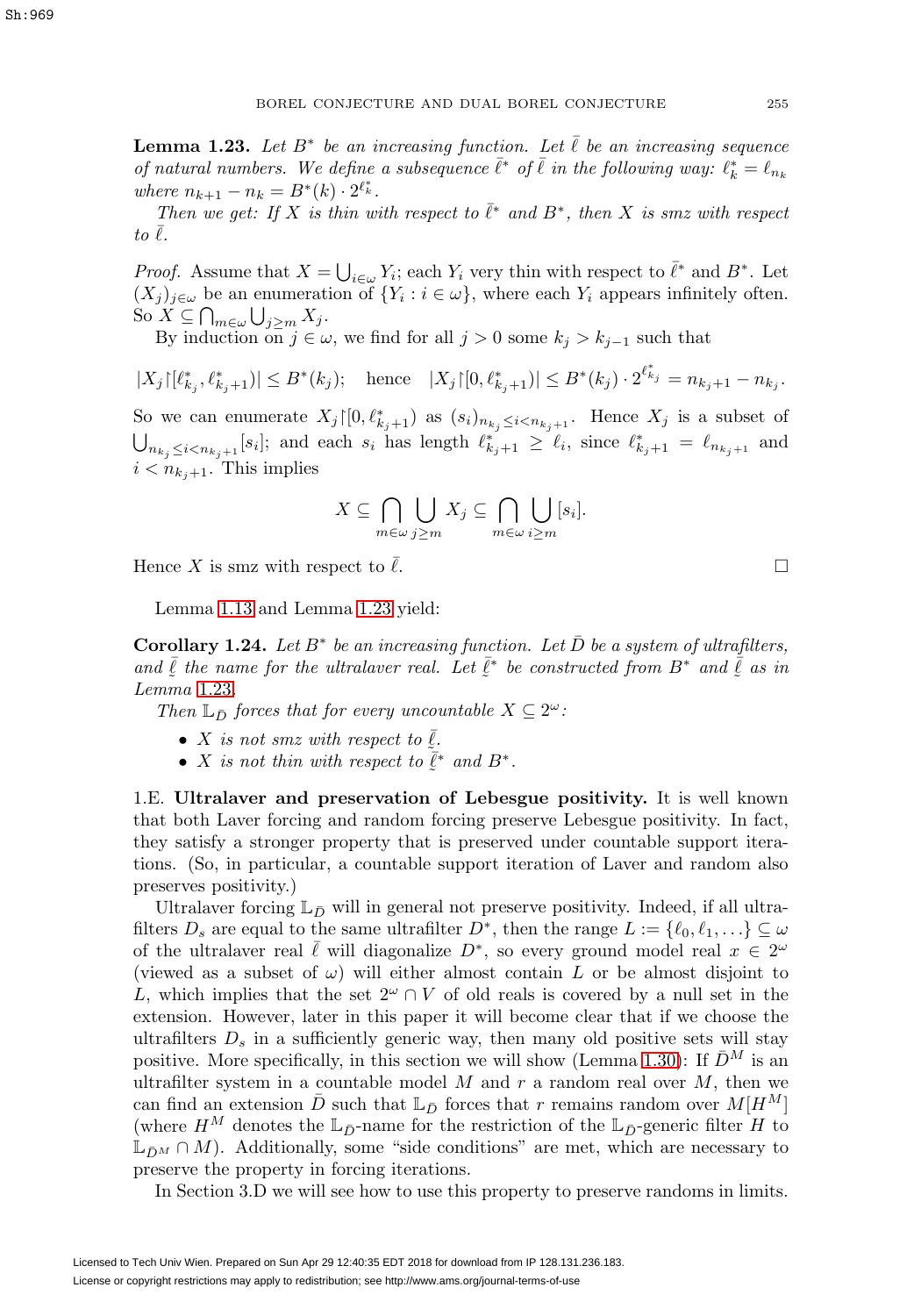The setup we use for preservation of randomness is basically the notation of "Case A" preservation introduced in [\[She98,](#page-62-2) Ch.XVIII]; see also [\[Gol93,](#page-61-6) [GK06\]](#page-61-7) or the textbook [\[BJ95,](#page-61-3) 6.1.B]:

**Definition 1.25.** We write CLOPEN for the collection of clopen sets on  $2^{\omega}$ . We say that the function  $Z : \omega \to \text{CLOPEN}$  is a code for a null set if the measure of  $Z(n)$  is at most  $2^{-n}$  for each  $n \in \omega$ .

For such a code  $Z$ , the set nullset $(Z)$  coded by  $Z$  is

$$
\text{nullset}(Z) := \bigcap_{n} \bigcup_{k \ge n} Z(k).
$$

The set nullset $(Z)$  is obviously a null set, and it is well known that every null set is contained in such a set nullset $(Z)$ .

<span id="page-11-2"></span>**Definition 1.26.** For a real r and any code Z, we define  $Z \nightharpoonup_n r$  by

$$
(\forall k \ge n) \ r \notin Z(k).
$$

We write  $Z \sqsubset r$  if  $Z \sqsubset_n r$  holds for some n, i.e., if  $r \notin \text{nullset}(Z)$ .

For later reference, we record the following trivial fact:

<span id="page-11-1"></span> $(1.27)$  $Z \n\subset r$  iff there is a name  $p$  for an element of  $\omega$  such that  $Z \subset r$ .  $p \Vdash \mathcal{Z} \sqsubset_{\mathcal{D}} r.$ 

Let P be a forcing notion, and let  $Z$  be a P-name of a code for a null set.<br>interpretation of Z below n is some code  $Z^*$  such that there is a sequence An interpretation of Z below p is some code  $Z^*$  such that there is a sequence  $n - n_0 > n_1 > n_2 > \dots > n_n$  $p = p_0 \geq p_1 \geq p_2 \geq \dots$  such that  $p_m$  forces  $\mathcal{Z}\vert m = \mathcal{Z}^* \vert m$ . Usually we demand (which allows a simpler proof of the preservation theorem at limit stages) that the sequence  $(p_0, p_1, \dots)$  is inconsistent, i.e., p forces that there is an m such that  $p_m \notin G$ . Note that whenever P adds a new  $\omega$ -sequence of ordinals, we can find such an interpretation for any  $\mathcal{Z}$ .<br>If  $\bar{Z} - (Z_1 - Z_2)$  is a tuple

If  $\bar{Z} = (Z_1, \ldots, Z_m)$  is a tuple of names of codes for null sets, then an interpre-<br>ion of  $\bar{Z}$  below n is some tuple  $(Z^* - Z^*)$  such that there is a single sequence tation of  $\bar{Z}$  below p is some tuple  $(Z_1^*, \ldots, Z_m^*)$  such that there is a single sequence  $p = p_0 \geq p_1 \geq p_2 \geq \dots$  interpreting each  $Z_i$  as  $Z_i^*$ .<br>We now turn to preservation of Lebesgue positive

We now turn to preservation of Lebesgue positivity:

- **Definition 1.28.** (1) A forcing notion P preserves Borel outer measure if P forces  $\text{Leb}^*(A^V) = \text{Leb}(A^V[G_P])$  for every code A for a Borel set. (Leb<sup>\*</sup> denotes the outer Lebesgue measure, and for a Borel code A and a settheoretic universe V,  $A<sup>V</sup>$  denotes the Borel set coded by A in V.)
	- (2) P strongly preserves randoms if the following holds: Let  $N \prec H(\chi^*)$  be countable for a sufficiently large regular cardinal  $\chi^*$ , let  $P, p, \bar{Z} = (\bar{Z}_1, \ldots, \bar{Z}_n) \in N$  let  $n \in P$  and let  $r$  be random over  $N$  assume that in  $N \bar{Z}^*$  $\mathcal{Z}_m$ )  $\in N$ , let  $p \in P$  and let r be random over N. Assume that in N,  $\bar{Z}^*$ is an interpretation of  $\overline{Z}$ , and assume  $Z_i^* \sqsubset_{k_i} r$  for each i. Then there is<br>an *N*-generic  $a \le n$  forcing that r is still random over *NIC* and moreover an N-generic  $q \leq p$  forcing that r is still random over  $N[G]$  and, moreover,  $Z_i \sqsubset_{k_i} r$  for each i. (In particular, P has to be proper.)
	- (3) Assume that P is absolutely definable. P strongly preserves randoms over countable models if (2) holds for all countable (transitive)<sup>[10](#page-11-0)</sup> models N of ZFC∗.

<span id="page-11-0"></span> $10$ Later we will introduce ord-transitive models, and it is easy to see that it does not make any difference whether we demand transitive or not; this can be seen using a transitive collapse.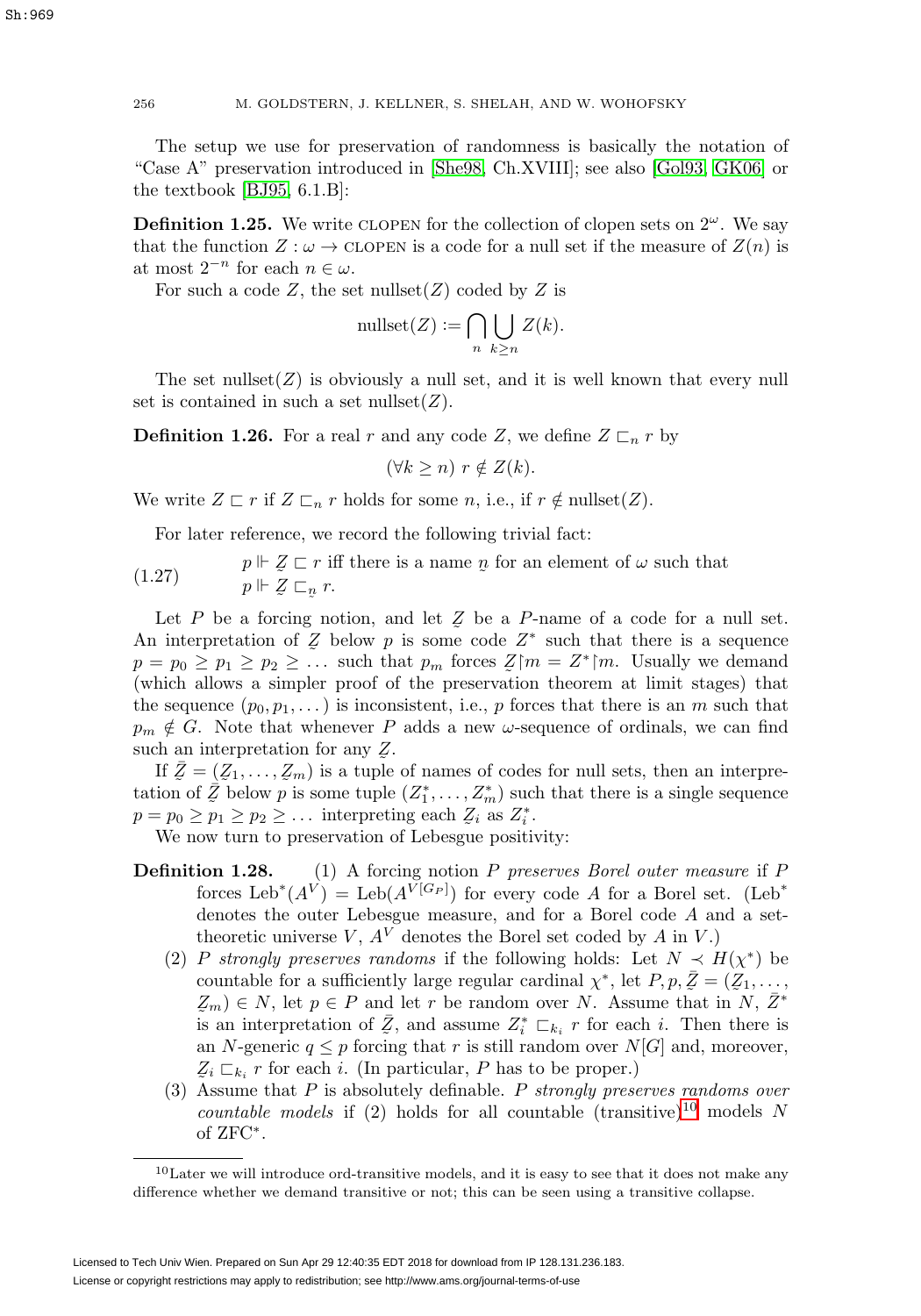It is easy to see that these properties are increasing in strength. (Of course  $(3) \Rightarrow (2)$  works only if ZFC<sup>\*</sup> is satisfied in  $H(\chi^*)$ .)

In [\[KS05\]](#page-61-11) it is shown that  $(1)$  implies  $(3)$ , provided that P is nep ("non-elementary") proper", i.e., nicely definable and proper with respect to countable models). In particular, every Suslin ccc forcing notion such as random forcing, and also many tree forcing notions including Laver forcing, are nep. However,  $\mathbb{L}_{\bar{D}}$  is not nicely definable in this sense, as its definition uses ultrafilters as parameters.

<span id="page-12-5"></span>**Lemma 1.29.** Both Laver forcing and random forcing strongly preserve randoms over countable models.

Proof. For random forcing, this is easy and well known (see, e.g., [\[BJ95,](#page-61-3) 6.3.12]).

For Laver forcing: By the above, it is enough to show (1). This was done by Woodin (unpublished) and Judah-Shelah [\[JS90\]](#page-61-12). A nicer proof (including a variant of (2)) is given by Pawlikowski [\[Paw96b\]](#page-62-7).  $\square$ 

Ultralaver will generally not preserve Lebesgue positivity, let alone randomness. However, we get the following "local" variant of strong preservation of randoms (which will be used in the preservation theorem [3.33\)](#page-40-0). The rest of this section will be devoted to the proof of the following lemma.

<span id="page-12-0"></span>**Lemma 1.30.** Assume that M is a countable model,  $\bar{D}^M$  an ultrafilter system in M and r a random real over M. Then there is (in V) an ultrafilter system  $\overline{D}$ extending<sup>[11](#page-12-1)</sup>  $\bar{D}^M$  such that the following holds:

*If*

- $p \in \mathbb{L}_{\bar{D}M}$ ,
- in M,  $Z = (Z_1, \ldots, Z_m)$  is a sequence of  $\mathbb{L}_{\bar{D}^M}$ -names for codes for null sets,<sup>[12](#page-12-2)</sup> and  $Z_1^*, \ldots, Z_m^*$  are interpretations under p, witnessed by a sequence  $\bar{Z} = (Z_1, \ldots, Z_m)$  is a sequence of  $\mathbb{L}_{\bar{D}^M}$ -names for codes for null<br>and  $Z^*$  are interpretations under now increased by a sequence  $(p_n)_{n \in \omega}$  with strictly increasing<sup>[13](#page-12-3)</sup> stems,

•  $Z_i^* \sqsubset_{k_i} r$  for  $i = 1, \ldots, m$ ,

*then* there is a  $q \leq p$  in  $\mathbb{L}_{\bar{D}}$  forcing that

- r is random over  $M[G^M],$
- $\mathcal{Z}_i \sqsubset_{k_i} r$  for  $i = 1, \ldots, m$ .

For the proof of this lemma, we will use the following concepts:

**Definition 1.31.** Let  $p \subseteq \omega^{\lt \omega}$  be a tree. A "front name below p" is a function<sup>[14](#page-12-4)</sup>  $h : F \to \text{CLOPEN}$ , where  $F \subseteq p$  is a front (a set that meets every branch of p in a unique point). (For notational simplicity we also allow  $h$  to be defined on elements  $\notin p$ . This way, every front name below p is also a front name below q whenever  $q \leq p.$ 

If h is a front name and  $\bar{D}$  is any filter system with  $p \in \mathbb{L}_{\bar{D}}$ , we define the corresponding  $\mathbb{L}_{\bar{D}}$ -name (in the sense of forcing)  $z^h$  by

(1.32) 
$$
z^{h} := \{ (\check{y}, p^{[s]}) : s \in F, y \in h(s) \}.
$$

<sup>11</sup>This implies, by Lemma [1.5,](#page-6-2) that the  $\mathbb{L}_{\bar{D}}$ -generic filter G induces an  $\mathbb{L}_{\bar{D}^M}$ -generic filter over  $M$ , which we call  $G^M$ .

<span id="page-12-3"></span><span id="page-12-2"></span><span id="page-12-1"></span><sup>12</sup>Recall that nullset $(Z) = \bigcap_n \bigcup_{k \geq n} Z(k)$  is a null set in the extension.

<sup>13</sup>It is enough to assume that the lengths of the stems diverge to infinity; any thin enough subsequence will then have strictly increasing stems and will still interpret each  $Z_i$  as  $Z_i^*$ <br><sup>14</sup>Instead of CLOEN we may also consider other ranges of front names, such as the cla

<span id="page-12-4"></span> $14$ Instead of CLOPEN we may also consider other ranges of front names, such as the class of all ordinals, or the set  $\omega$ .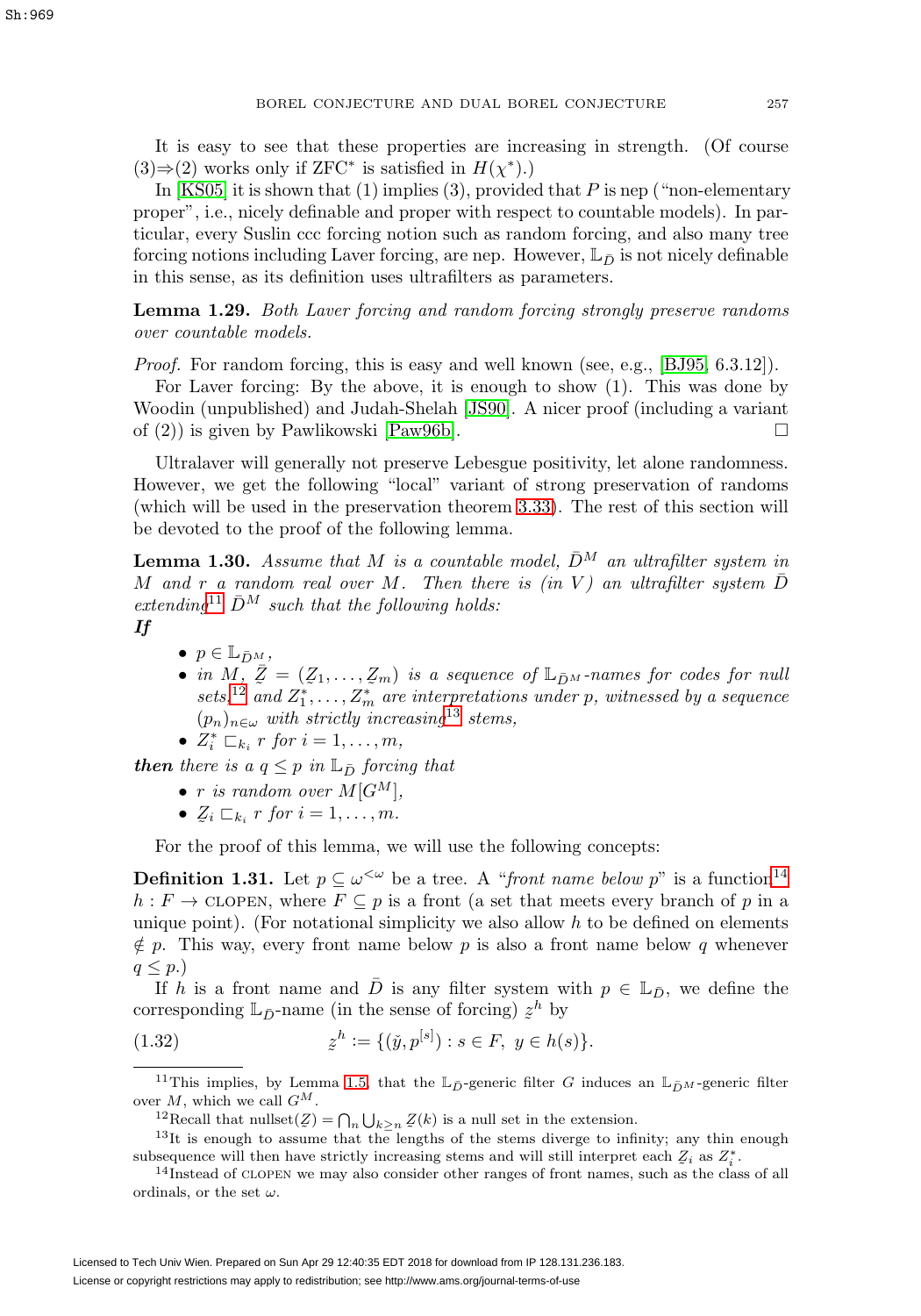# 258 M. GOLDSTERN, J. KELLNER, S. SHELAH, AND W. WOHOFSKY

(This does not depend on the  $\overline{D}$  we use, since we set  $\check{y} := \{(\check{x}, \omega^{\lt \omega}) : x \in y\}.$ )

Up to forced equality, the name  $z^h$  is characterized by the fact that  $p^{[s]}$  forces any  $\mathbb{F}_{p}$  = that  $z^h - h(s)$  for every s in the domain of h  $(\text{in any } \mathbb{L}_{\bar{D}})$  that  $z^h = h(s)$  for every s in the domain of h.

Note that the same object  $h$  can be viewed as a front name below  $p$  with respect to different forcings  $\mathbb{L}_{\bar{D}_1}$ ,  $\mathbb{L}_{\bar{D}_2}$ , as long as  $p \in \mathbb{L}_{\bar{D}_1} \cap \mathbb{L}_{\bar{D}_2}$ .

**Definition 1.33.** Let  $p \subseteq \omega^{\leq \omega}$  be a tree. A "*continuous name below p*" is either of the following:

- An  $\omega$ -sequence of front names below p.
- A ⊆-increasing function  $g : p \to \text{cLOPEN}^{\leq \omega}$  such that  $\lim_{n \to \infty} \text{lh}(g(c \upharpoonright n)) =$  $\infty$  for every branch  $c \in [p]$ .

For each n, the set of minimal elements in  $\{s \in p : \text{lh}(g(s)) > n\}$  is a front, so each continuous name in the second sense naturally defines a name in the first sense, and conversely. Being a continuous name below p does not involve the notion of  $\mathbb H$ nor does it depend on the filter system  $D$ .

If g is a continuous name and  $\overline{D}$  is any filter system, we can again define the corresponding  $\mathbb{L}_{\bar{D}}$ -name  $\mathbb{Z}^g$  (in the sense of forcing). We leave a formal definition<br>of  $\mathbb{Z}^g$  to the reader and content ourselves with this characterization: of  $Z<sup>g</sup>$  to the reader and content ourselves with this characterization:

(1.34) 
$$
(\forall s \in p) : p^{[s]} \Vdash_{\mathbb{L}_D} g(s) \subseteq \mathcal{Z}^g.
$$

Note that a continuous name below  $p$  naturally corresponds to a continuous function  $F : [p] \to \text{CLOPEN}^{\omega}$ , and  $\mathcal{Z}^g$  is forced (by p) to be the value of F at the generic real  $\bar{\ell}$ generic real  $\bar{\ell}$ .

<span id="page-13-1"></span><span id="page-13-0"></span>**Lemma 1.35.**  $\mathbb{L}_{\bar{D}}$  has the following "pure decision properties":

- (1) Whenever y is a name for an element of CLOPEN,  $p \in \mathbb{L}_{\bar{D}}$ , then there is<br>a nure extension  $p_1 \leq_0 p_2$  such that  $y = z^h$  (is forced) for a front name h a pure extension  $p_1 \leq_0 p$  such that  $y = z^h$  (is forced) for a front name h<br>below  $p_1$ . below  $p_1$ .
- <span id="page-13-2"></span>(2) Whenever Y is a name for a sequence of elements of CLOPEN,  $p \in \mathbb{L}_{\bar{D}}$ ,<br>then there is a name extension  $a \leq_{\alpha} p$  such that  $Y = Z^g$  (is forced) for some then there is a pure extension  $q \leq_0 p$  such that  $\overline{Y} = \overline{Z}^g$  (is forced) for some continuous name a below a continuous name g below q.
- <span id="page-13-3"></span>(3) (This is Lemma [1.10](#page-8-0).) If A is a finite set,  $\alpha$  a name,  $p \in \mathbb{L}_{\bar{D}}$ , and p<br>forces  $\alpha \in A$ , then there is  $\beta \in A$  and a nure extension  $a \leq_{\alpha} n$  such that forces  $\alpha \in A$ , then there is  $\beta \in A$  and a pure extension  $q \leq_0 p$  such that  $a \Vdash \alpha - \beta$  $q \Vdash \alpha = \beta.$

*Proof.* Let  $p \in \mathbb{L}_{\bar{D}}$ ,  $s_0 := \operatorname{stem}(p)$ , and y be a name for an element of CLOPEN.<br>We call  $t \in n$  a "good node in n" if u is a front name below  $n^{[t]}$  (more form

We call  $t \in p$  a "good node in p" if y is a front name below  $p^{[t]}$  (more formally, ced to be equal to  $z^h$  for a front name b). We can find  $v_1 \leq_0 p$  such that for all forced to be equal to  $z^h$  for a front name h). We can find  $p_1 \leq_0 p$  such that for all<br>t  $\epsilon$  we share that for a faith such that the used in a than the disc weak  $t \in p_1$  above  $s_0$ : If there is  $q \leq_0 p_1^{[t]}$  such that t is good in q, then t is already good in  $p_1$ .

We claim that  $s_0$  is now good (in  $p_1$ ). Note that for any bad node s the set  $\{t \in \operatorname{succ}_{p_1}(s): t \text{ bad } \}$  is in  $D_s^+$ . Hence, if  $s_0$  is bad, we can inductively construct  $p_2 \leq_0 p_1$  such that all nodes of  $p_2$  are bad nodes in  $p_1$ . Now let  $q \leq p_2$  decide y,  $s := \operatorname{stem}(q)$ . Then  $q \leq_0 p_1^{[s]}$ , so s is good in  $p_1$ , a contradiction. This finishes the proof of  $(1)$ .

To prove [\(2\)](#page-13-2), we first construct  $p_1$  as in [\(1\)](#page-13-1) with respect to  $y_0$ . This gives a front  $\subset p_1$  deciding  $y_0$ . Above each node in  $F_1$  we now repeat the construction from  $F_1 \subseteq p_1$  deciding  $y_0$ . Above each node in  $F_1$  we now repeat the construction from (1) with respect to  $y_1$ , yielding  $p_2$ , etc. Finally,  $a := \bigcap p_1$ . [\(1\)](#page-13-1) with respect to  $y_1$ , yielding  $p_2$ , etc. Finally,  $q := \bigcap_n p_n$ .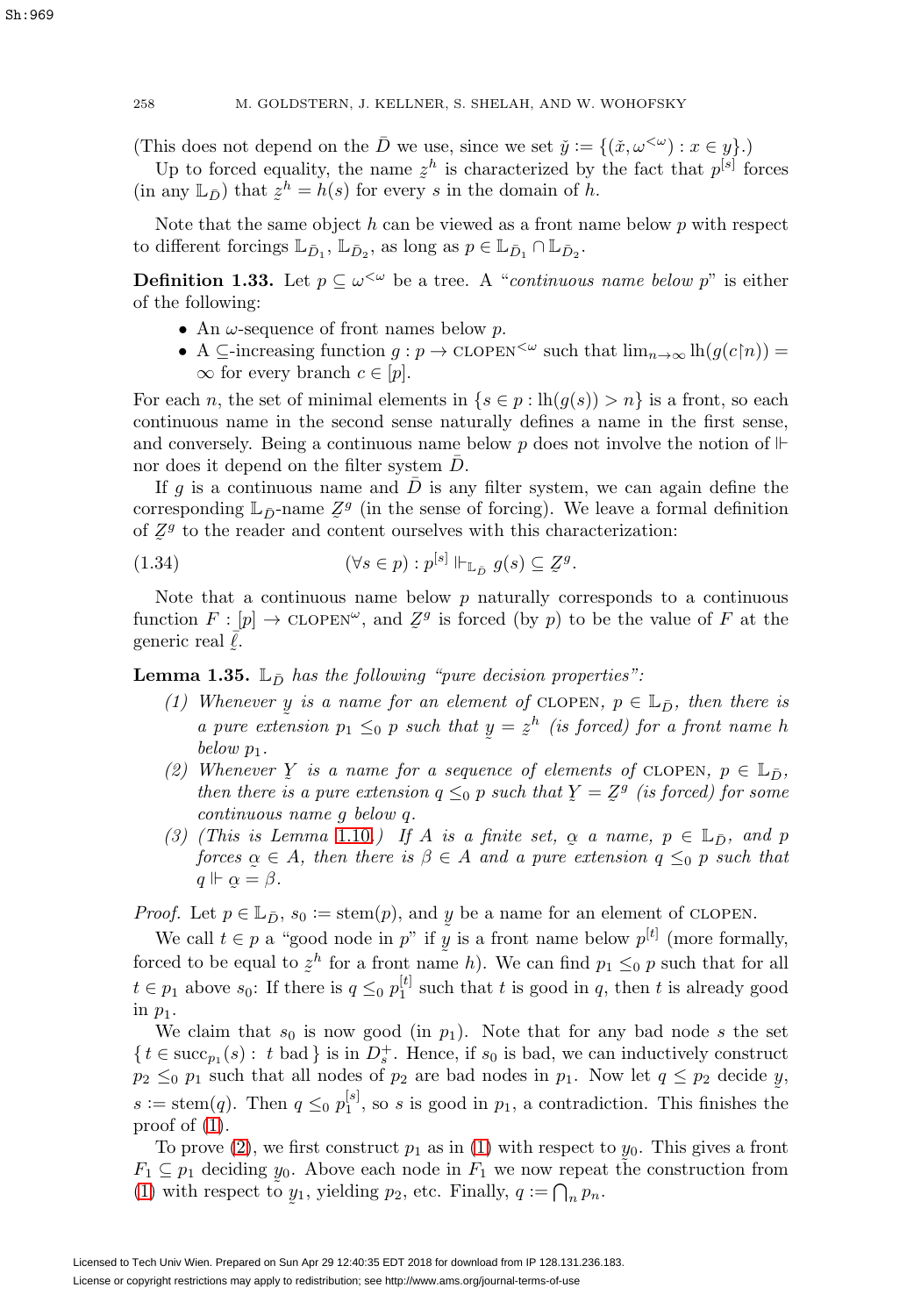To prove [\(3\)](#page-13-3): Similar to [\(1\)](#page-13-1), we can find  $p_1 \leq_0 p$  such that for each  $t \in p_1$ , if there is a pure extension of  $p_1^{[t]}$  deciding  $\alpha$ , then  $p_1^{[t]}$  decides  $\alpha$ . In this case we again call t good. Since there are only finitely many possibilities for the value of  $\alpha$  any call t good. Since there are only finitely many possibilities for the value of  $\alpha$ , any had node t has  $D^+$  many had successors. So if the stem of n, is had we can again bad node t has  $D_t^+$  many bad successors. So if the stem of  $p_1$  is bad, we can again reach a contradiction as in [\(1\)](#page-13-1).

<span id="page-14-2"></span>**Corollary 1.36.** Let D be a filter system, and let  $G \subseteq \mathbb{L}_{\bar{D}}$  be generic. Then every  $Y \in \text{CLOPEN}^{\omega}$  in  $V[G]$  is the evaluation of a continuous name  $Z^g$  by G.

*Proof.* In V, fix a  $p \in \mathbb{L}_{\bar{D}}$  and a name Y for an element of CLOPEN<sup> $\omega$ </sup>. We can find  $a \leq_{\alpha} p$  and a continuous name g below g such that  $a \Vdash Y = Z^g$  $q \leq_0 p$  and a continuous name g below q such that  $q \Vdash \mathcal{Y} = \mathcal{Z}^g$ .

We will need the following modification of the concept of "continuous names".

**Definition 1.37.** Let  $p \subseteq \omega^{\leq \omega}$  be a tree, and let  $b \in [p]$  be a branch. An "almost" continuous name below p (with respect to b)" is a  $\subseteq$ -increasing function  $g : p \to$ clopen<sup> $<\omega$ </sup> such that  $\lim_{n\to\infty}$  lh $(g(c|n)) = \infty$  for every branch  $c \in [p]$ , except possibly for  $c = b$ .

Note that "except possibly for  $c = b$ " is the only difference between this definition and the definition of a continuous name.

Since for any  $\bar{D}$  it is forced<sup>[15](#page-14-0)</sup> that the generic real (for  $\mathbb{L}_{\bar{D}}$ ) is not equal to the exceptional branch b, we again get a name  $\mathbb{Z}^g$  of a function in CLOPEN<sup> $\omega$ </sup> satisfying

$$
(\forall s \in p) : p^{[s]} \Vdash_{\mathbb{L}_{\bar{D}}} g(s) \subseteq \mathcal{Z}^g.
$$

An almost continuous name naturally corresponds to a continuous function  $F$  from  $[p] \setminus \{b\}$  into CLOPEN<sup> $\omega$ </sup>.

Note that being an almost continuous name is a very simple combinatorial property of g which does not depend on D, nor does it involve the notion  $\mathbb{H}$ . Thus, the same function  $g$  can be viewed as an almost continuous name for two different forcing notions  $\mathbb{L}_{\bar{D}_1}$ ,  $\mathbb{L}_{\bar{D}_2}$  simultaneously.

<span id="page-14-3"></span>**Lemma 1.38.** Let  $\bar{D}$  be a system of filters (not necessarily ultrafilters).

Assume that  $\bar{p} = (p_n)_{n \in \omega}$  witnesses that  $Y^*$  is an interpretation of  $Y$  and that  $p$  and the stems of the n are strictly increasing  $^{16}$ . Then there erists a the lengths of the stems of the  $p_n$  are strictly increasing.<sup>[16](#page-14-1)</sup> Then there exists a sequence  $\bar{q} = (q_n)_{n \in \omega}$  such that

- (1)  $q_0 \geq q_1 \geq \cdots$ .
- (2)  $q_n \leq p_n$  for all n.
- (3)  $\bar{q}$  also interprets  $\bar{Y}$  as  $Y^*$ . (This follows from the previous two statements.)<br>(1)  $\bar{Y}$  is almost continuous below as i.e. there is an almost continuous name
- (4) Y is almost continuous below  $q_0$ , i.e., there is an almost continuous name<br>a such that  $q_0$  forces  $Y = Z^g$ g such that  $q_0$  forces  $\ddot{Y} = \ddot{Z}^g$ .<br>V is almost continuous below.
- (5)  $Y$  is almost continuous below  $q_n$ , for all n. (This follows from the previous etatement) statement.)

*Proof.* Let b be the branch described by the stems of the conditions  $p_n$ :

$$
b := \{ s : (\exists n) \ s \subseteq \operatorname{stem}(p_n) \}.
$$

We now construct a condition  $q_0$ . For every  $s \in b$  satisfying stem $(p_n) \subseteq s \subsetneq$ stem $(p_{n+1})$  we set  $succ_{q_0}(s) = succ_{p_n}(s)$ , and for all  $t \in succ_{q_0}(s)$  except for the

<span id="page-14-1"></span><span id="page-14-0"></span> $15$ This follows from our assumption that all our filters contain the Fréchet filter.

<sup>&</sup>lt;sup>16</sup>It is easy to see that for every  $\mathbb{L}_{\bar{D}}$ -name Y we can find such  $\bar{p}$  and Y<sup>\*</sup>: First find  $\bar{p}$  which interprets both  $Y$  and  $\bar{\ell}$ , and then thin out to get a strictly increasing sequence of stems.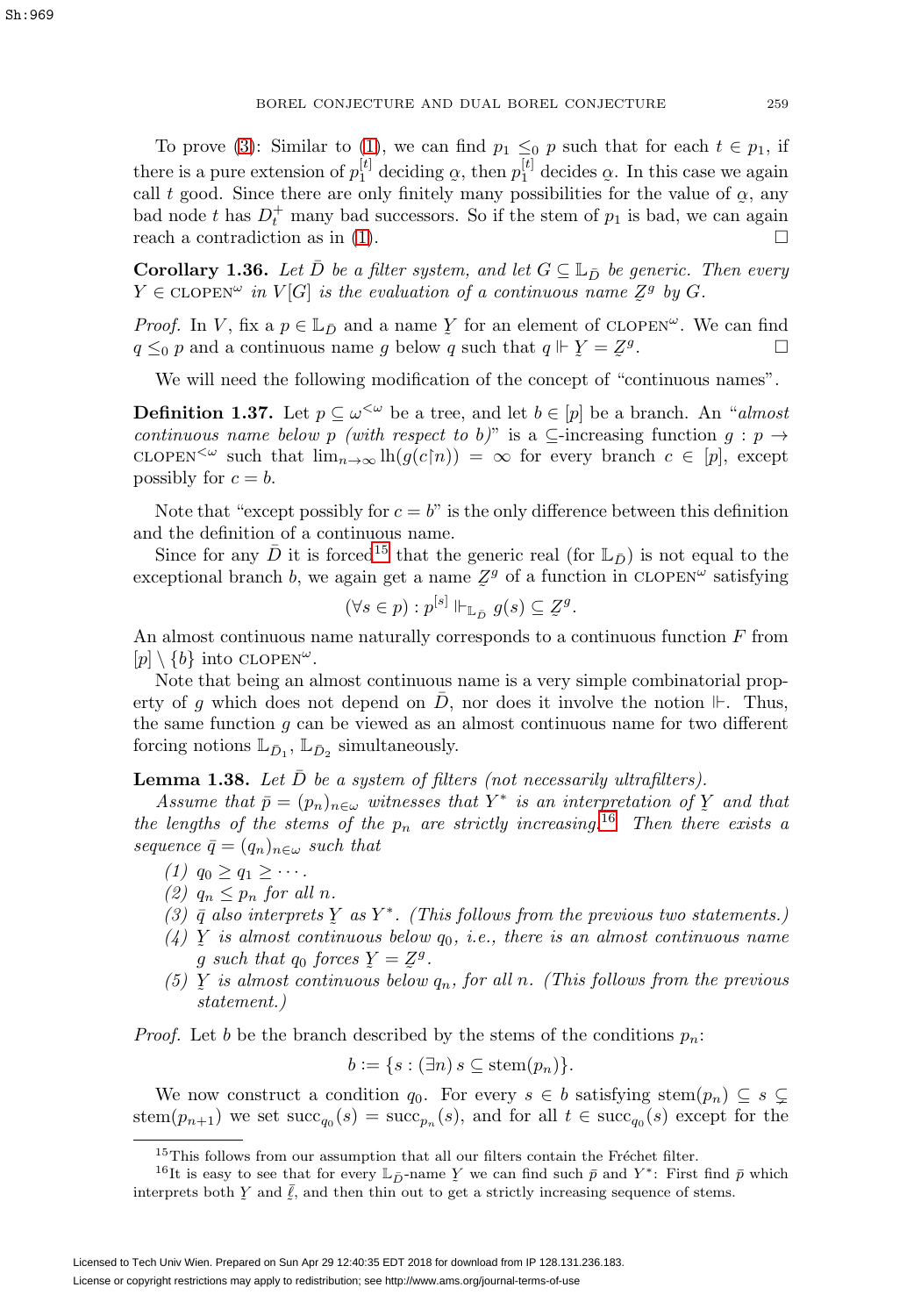one in b we let  $q_0^{[t]} \leq_0 p_n^{[t]}$  be such that  $\overline{Y}$  is continuous below  $q_0^{[t]}$ . We can do this by Lemma 1.35(2) by Lemma [1.35\(](#page-13-0)[2\)](#page-13-2).

Now we set

$$
q_n := p_n \cap q_0 = q_0^{[\operatorname{stem}(p_n)]} \le p_n.
$$

This takes care of  $(1)$  and  $(2)$ . Now we show  $(4)$ : Any branch c of  $q_0$  not equal to b must contain a node  $s\hat{ }k\notin b$  with  $s\in b$ , so c is a branch in  $q_0^{[s\hat{ }k]}$ , below which  $\tilde{a}$ Y is continuous.

The following lemmas and corollaries are the motivation for considering continuous and almost continuous names.

**Lemma 1.39.** Let D be a system of filters (not necessarily ultrafilters). Let  $p \in \mathbb{L}_D$ , let b be a branch, and let  $g : p \to \text{CLOPEN}^{\leq \omega}$  be an almost continuous name below p with respect to b; write  $Z^g$  for the associated  $\mathbb{L}_{\bar{D}}$ -name.<br>Let  $r \in 2^\omega$  be a real  $n \in \omega$ . Then the following are

Let  $r \in 2^{\omega}$  be a real,  $n_0 \in \omega$ . Then the following are equivalent:

- (1)  $p \Vdash_{\mathbb{L}_D} r \notin \bigcup_{n \geq n_0} \mathbb{Z}^g(n)$ , i.e.,  $\mathbb{Z}^g \sqsubset_{n_0} r$ .<br>(2) For all  $n > n_0$  and for all  $s \in n$  for us
- (1)  $P^{\Pi} \mathbb{L}_D$  '  $\in \bigcup_{n \geq n_0} \mathbb{Z}^{\circ}(\mu)$ , i.e.,  $\mathbb{Z}^{\circ} \mathbb{L}_{n_0}$  '.<br>(2) For all  $n \geq n_0$  and for all  $s \in p$  for which  $g(s)$  has length  $> n$ , we have  $r \notin g(s)(n)$ .

Note that (2) does not mention the notion  $\mathbb{F}$  and does not depend on D.

*Proof.*  $\neg(2) \Rightarrow \neg(1)$ : Assume there is  $s \in p$  for which  $g(s)=(C_0,\ldots,C_n,\ldots,C_k)$ and  $r \in C_n$ . Then  $p^{[s]}$  forces that the generic sequence  $\mathcal{Z}^g = (\mathcal{Z}(0), \mathcal{Z}(1), \ldots)$  starts<br>with  $C_n$ ,  $C_n$  so  $p^{[s]}$  forces  $r \in \mathcal{Z}^g(n)$ . with  $C_0, \ldots, C_n$ , so  $p^{[s]}$  forces  $r \in \mathbb{Z}^g(n)$ .<br>  $\lnot(1) \rightarrow \lnot(2)$ . Assume that n does not

 $\neg(1) \Rightarrow \neg(2)$ : Assume that p does not force  $r \notin \bigcup_{n \ge n_0} \mathbb{Z}^g(n)$ . So there is a relation  $g \le n$  and some  $n \ge n_0$  such that  $g \Vdash g \subseteq \mathbb{Z}^g(n)$ . By increasing the stame condition  $q \leq p$  and some  $n \geq n_0$  such that  $q \Vdash r \in \mathbb{Z}^g(n)$ . By increasing the stem<br>of a if necessary we may assume that  $s := \text{stem}(a)$  is not on b (the "exceptional" of q, if necessary, we may assume that  $s := \operatorname{stem}(q)$  is not on b (the "exceptional" branch) and that  $g(s)$  already has length  $>n$ . Let  $C_n := g(s)(n)$  be the *n*-th entry of  $g(s)$ , so  $p^{[s]}$  already forces  $Z^g(n) = C_n$ . Now  $q^{[s]} \le p^{[s]}$ , and  $q^{[s]}$  forces the following statements:  $r \in Z^g(n) - C$  Hence  $r \in C$ , so (2) fails following statements:  $r \in \mathcal{Z}^g(n)$ ,  $\mathcal{Z}^g(n) = C_n$ . Hence  $r \in C_n$ , so (2) fails.  $\Box$ 

<span id="page-15-0"></span>**Corollary 1.40.** Let  $\bar{D}_1$  and  $\bar{D}_2$  be systems of filters, and assume that p is in  $\mathbb{L}_{\bar{D}_1} \cap \mathbb{L}_{\bar{D}_2}$ . Let  $g : p \to \text{CLOPEN}^{\leq \omega}$  be an almost continuous name of a sequence of clopen sets, and let  $Z_1^g$  and  $Z_2^g$  be the associated  $\mathbb{L}_{\bar{D}_1}$ -name and  $\mathbb{L}_{\bar{D}_2}$ -name,<br>respectively respectively.

Then for any real r and  $n \in \omega$  we have

$$
p \Vdash_{\mathbb{L}_{\bar{D}_1}} \mathbb{Z}_1^g \sqsubset_n r \ \Leftrightarrow \ p \Vdash_{\mathbb{L}_{\bar{D}_2}} \mathbb{Z}_2^g \sqsubset_n r.
$$

(We will use this corollary for the special case that  $\mathbb{L}_{\bar{D}_1}$  is an ultralaver forcing and  $\mathbb{L}_{\bar{D}_2}$  is Laver forcing.)

**Lemma 1.41.** Let  $\bar{D}_1$  and  $\bar{D}_2$  be systems of filters, and assume that p is in  $\mathbb{L}_{\bar{D}_1} \cap$  $\mathbb{L}_{\bar{D}_2}$ . Let  $g: p \to \text{CLOPEN}^{\leq \omega}$  be a continuous name of a sequence of clopen sets, let  $F \subseteq p$  be a front and let  $h : F \to \omega$  be a front name. Again we will write  $Z_1^g$ ,  $Z_2^g$ <br>for the associated names of codes for null sets, and we will write n, and no for the for the associated names of codes for null sets, and we will write  $p_1$  and  $p_2$  for the<br>associated  $\mathbb{I} =$  and  $\mathbb{I} =$  anomes respectively of natural numbers associated  $\mathbb{L}_{\bar{D}_1}$  - and  $\mathbb{L}_{\bar{D}_2}$  -names, respectively, of natural numbers.

Then for any real r we have

$$
p \Vdash_{\mathbb{L}_{\bar{D}_1}} \mathcal{Z}_1^g \sqsubset_{\underline{n}_1} r \ \ \Leftrightarrow \ \ p \Vdash_{\mathbb{L}_{\bar{D}_2}} \mathcal{Z}_2^g \sqsubset_{\underline{n}_2} r.
$$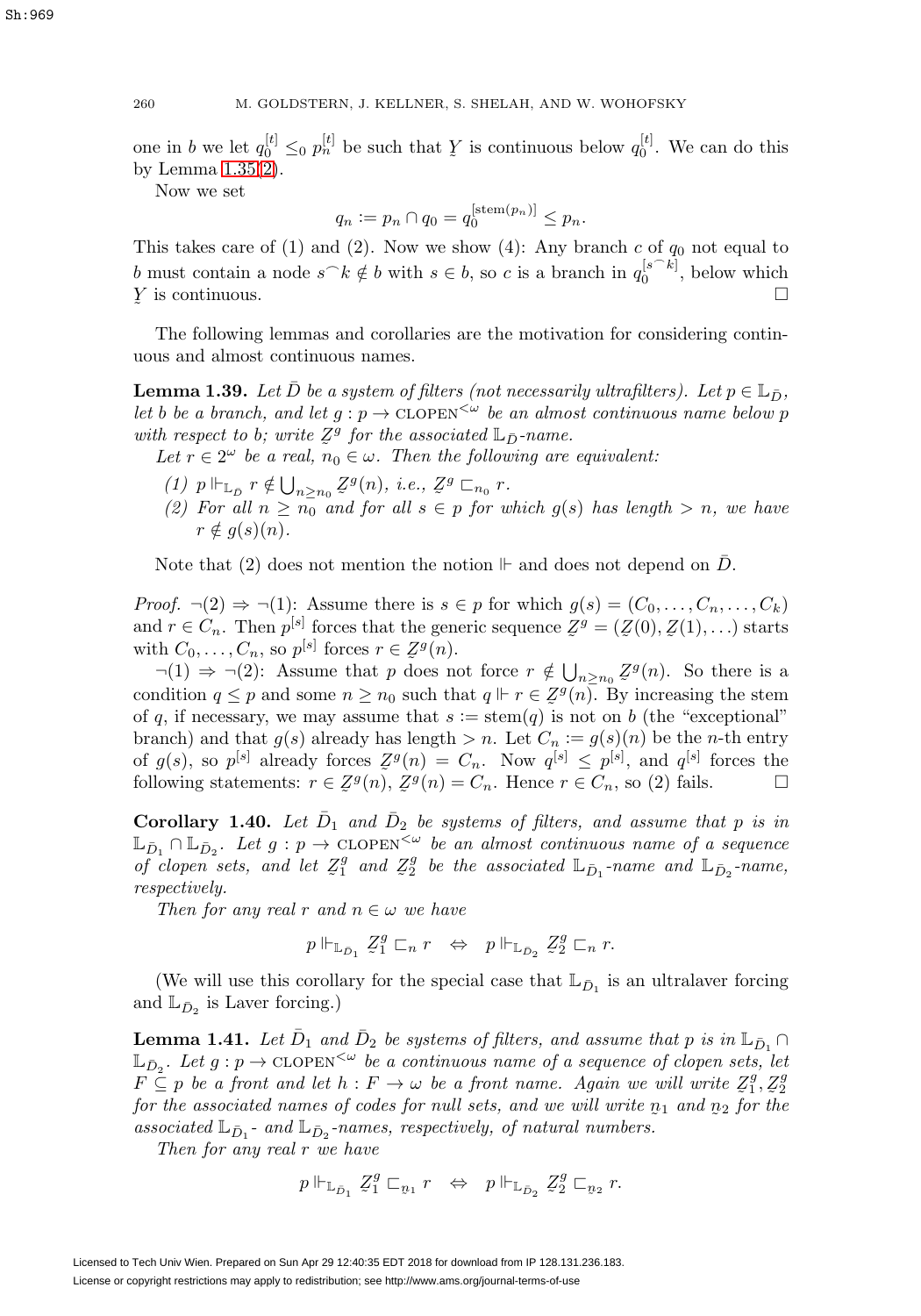*Proof.* Assume  $p \Vdash_{\mathbb{L}_{\bar{D}_1}} \mathcal{Z}_1^g \sqsubset_{\mathbb{R}_1} r$ . So for each  $s \in F$  we have  $p^{[s]} \Vdash_{\mathbb{L}_{\bar{D}_1}} \mathcal{Z}_1^g \sqsubset_{h(s)} r$ . By Corollary [1.40,](#page-15-0) we also have  $p^{[s]} \Vdash_{\mathbb{L}_{D_2}} \mathbb{Z}_2^g \sqsubset_{h(s)} r$ . So also  $p^{[s]} \Vdash_{\mathbb{L}_{D_2}} \mathbb{Z}_2^g \sqsubset_{n_2} r$ for each  $s \in F$ . Hence  $p \Vdash_{\mathbb{L}_{\bar{D}_2}} \mathbb{Z}_2^g \sqsubset_{\mathbb{Z}}$  $n_2$  r.

<span id="page-16-1"></span>**Corollary 1.42.** Assume  $q \in \mathbb{L}$  forces in Laver forcing that  $\mathbb{Z}^{g_k} \subset r$  for  $k = 1, 2$  where each  $g_k$  is a continuous name of a code for a null set. Then there is 1, 2,..., where each  $g_k$  is a continuous name of a code for a null set. Then there is a Laver condition  $q' \leq_0 q$  such that for all filter systems  $\overline{D}$  we have:

If  $q' \in \mathbb{L}_{\bar{D}}$ , then  $q'$  forces  $(in \mathbb{L}_{\bar{D}})$  that  $\mathcal{Z}^{g_k} \sqsubset r$  for all k.

*Proof.* By [\(1.27\)](#page-11-1) we can find a sequence  $(p_k)_{k=1}^{\infty}$  of L-names such that  $q \Vdash \mathcal{Z}^{g_k} \square_{p_k}$ <br>*r* for each k. By Lemma 1.35(2) we can find  $q' \leq q$  such that this sequence is r for each k. By Lemma [1.35](#page-13-0)[\(2\)](#page-13-2) we can find  $q' \leq_0 q$  such that this sequence is continuous below q'. Since each  $p_k$  is now a front name below q', we can apply the previous lemma previous lemma.

<span id="page-16-2"></span>**Lemma 1.43.** Let M be a countable model,  $r \in 2^{\omega}$ ,  $\bar{D}^M \in M$  an ultrafilter system,  $\bar{D}$  a filter system extending  $\bar{D}^M$ , and  $q \in \mathbb{L}_{\bar{D}}$ . For any V-generic filter  $G \subseteq \mathbb{L}_{\bar{D}}$  we write  $G^M$  for the (M-generic, by Lemma [1.5](#page-6-2)) filter on  $\mathbb{L}_{\bar{D}^M}$ .

The following are equivalent:

- (1)  $q \Vdash_{\mathbb{L}_{\bar{D}}} r$  is random over  $M[G^M]$ .
- (2) For all names  $Z \in M$  of codes for null sets,  $q \Vdash_{\mathbb{L}_D} Z \sqsubset r$ .<br>(3) For all continuous names  $q \in M$ ,  $q \Vdash_{\mathbb{L}} Zg \sqsubset r$ .
- (3) For all continuous names  $g \in M$ ,  $q \Vdash_{\mathbb{L}_D} \mathbb{Z}^g \subset r$ .

*Proof.* (1) $\Leftrightarrow$  (2) holds because every null set is contained in a set of the form nullset  $(Z)$ , for some code Z.

(2)⇔(3): Every code for a null set in  $M[G^M]$  is equal to  $\mathcal{Z}^g[G^M]$ , for some<br>  $\Box M$  by Corollary 1.36  $q \in M$ , by Corollary [1.36.](#page-14-2)

The following lemma may be folklore. Nevertheless, we prove it for the convenience of the reader.

<span id="page-16-0"></span>**Lemma 1.44.** Let r be random over a countable model M and  $A \in M$ . Then there is a countable model  $M' \supseteq M$  such that A is countable in  $M'$ , but r is still random over M .

Proof. We will need the following forcing notions, all defined in M:



- Let C be the forcing that collapses the cardinality of A to  $\omega$  with finite conditions.
- Let  $B_1$  be random forcing (trees  $T \subseteq 2^{<\omega}$  of positive measure).
- Let  $B_2$  be the C-name of random forcing.<br>• Let  $i : B_1 \to C * B_2$  be the natural complete
- Let  $i : B_1 \to C * B_2$  be the natural complete embedding  $T \mapsto (1_C, T)$ .<br>• Let P be a B-name for the forcing  $C * B_2/i[G_2]$  the quotient of C
- Let P be a  $B_1$ -name for the forcing  $C * B_2/i[G_{B_1}]$ , the quotient of  $C * B_2$ <br>by the complete subforcing  $i[B_1]$ by the complete subforcing  $i[B_1]$ .

The random real r is  $B_1$ -generic over M. In  $M[r]$  we let  $P := P[r]$ . Now let  $C \supseteq P$  be generic over  $M[r]$ . Then  $r * H \subseteq B_1 * P \approx C * B_2$  induces an M-generic  $H \subseteq P$  be generic over  $M[r]$ . Then  $r * H \subseteq B_1 * P \simeq C * P_2$  induces an  $M$ -generic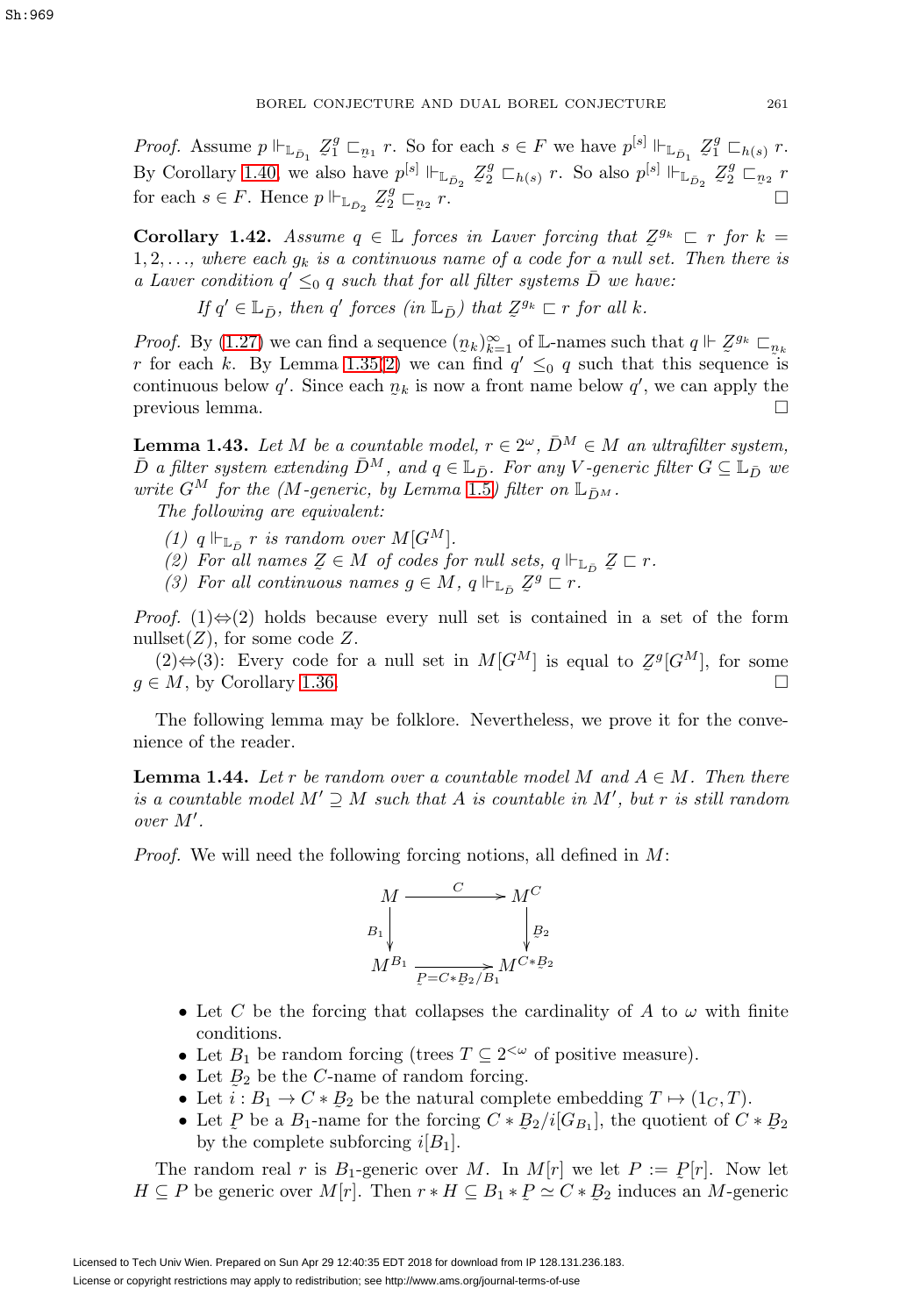filter  $J \subseteq C$  and an  $M[J]$ -generic filter  $K \subseteq B_2[J]$ . It is easy to check that K interprets the B<sub>2</sub>-parme of the canonical random real as the given random real r interprets the  $B_2$ -name of the canonical random real as the given random real r.



Hence r is random over the countable model  $M' := M[J]$  and A is countable in  $M'$ . .

Proof of Lemma [1.30](#page-12-0). We will first describe a construction that deals with a single triple  $(\bar{p}, \bar{Z}, \bar{Z}^*)$  (where  $\bar{p}$  is a sequence of conditions with strictly increasing stems which interprets  $\bar{Z}$  as  $\bar{Z}^*$ ); this construction will yield a condition  $q' = q'(\bar{p}, \bar{Z}, \bar{Z}^*)$ .<br>We will then show how to deal with all possible triples We will then show how to deal with all possible triples.

Let p be a condition, and let  $\bar{p} = (p_k)_{k \in \omega}$  be a sequence interpreting  $\bar{Z}$  as  $\bar{Z}^*$ , where the lengths of the stems of  $p_n$  are strictly increasing and  $p_0 = p$ . It is easy to see that it is enough to deal with a single null set, i.e.,  $m = 1$ , and with  $k_1 = 0$ . We write  $Z$  and  $Z^*$  instead of  $Z_1$  and  $Z_1^*$ .<br>Using Lemma 1.38 we may (strengthen

Using Lemma [1.38](#page-14-3) we may (strengthening the conditions in our interpretation) assume (in M) that the sequence  $(\mathcal{Z}(k))_{k \in \omega}$  is almost continuous, witnessed by g:<br> $x \to CLOEN^{\leq \omega}$ . By Lemma 1.44, we can find a model  $M' \supset M$  such that  $(2^{\omega})^M$  $p \to \text{cLOPEN}^{\leq \omega}$ . By Lemma [1.44,](#page-16-0) we can find a model  $M' \supseteq M$  such that  $(2^{\omega})^M$ is countable in  $M'$ , but r is still random over  $M'$ .

We now work in  $M'$ . Note that g still defines an almost continuous name, which we again call  $Z$ .<br>Each filter in

Each filter in  $D_s^M$  is now countably generated; let  $A_s$  be a pseudo-intersection of  $D_s^M$  which additionally satisfies  $A_s \subseteq \text{succ}_p(s)$  for all  $s \in p$  above the stem. Let  $D'_s$  be the Fréchet filter on  $A_s$ . Let  $p' \in \mathbb{L}_{\bar{D}'}$  be the tree with the same stem as p which satisfies  $succ_{p'}(s) = A_s$  for all  $s \in p'$  above the stem.

By Lemma [1.5,](#page-6-2) we know that  $\mathbb{L}_{\bar{D}^M}$  is an M-complete subforcing of  $\mathbb{L}_{\bar{D}'}$  (in  $M'$ as well as in V). We write  $G^M$  for the induced filter on  $\mathbb{L}_{\bar{D}^M}$ .

We now work in V. Note that below the condition  $p'$ , the forcing  $\mathbb{L}_{\bar{D}'}$  is just Laver forcing L, and that  $p' \leq_{\mathbb{L}} p$ . Using Lemma [1.29](#page-12-5) we can find a condition  $q \leq p'$  (in Laver forcing L) such that:

 $(1.45)$  q is M'-generic.

(1.46)  $q \Vdash_{\mathbb{L}} r$  is random over  $M'[G_{\mathbb{L}}]$  (hence also over  $M[G^M])$ .

 $(1.47)$  Moreover,  $q \Vdash_{\mathbb{L}} \mathbb{Z} \sqsubset_0 r$ .

Enumerate all continuous  $\mathbb{L}_{\bar{D}^M}$ -names of codes for null sets from M as  $\mathbb{Z}^{g_1}$ ,<br>2. Applying Corollary 1.42 yields a condition  $g' \leq g$  such that for all filter systems  $\overline{E}$  satisfying  $q' \in \mathbb{L}_{\overline{E}}$ , we have  $q' \Vdash_{\mathbb{L}_{\overline{E}}} \mathbb{Z}^{g_i} \subset r$  for all *i*. Corollary [1.40](#page-15-0) and  $Z^{g_2}$ ,.... Applying Corollary [1.42](#page-16-1) yields a condition  $q' \leq q$  such that for all filter Lemma [1.43](#page-16-2) now imply:

<span id="page-17-1"></span>For every filter system  $\overline{E}$  satisfying  $q' \in \mathbb{L}_{\overline{E}}$ ,  $q'$  forces in  $\mathbb{L}_{\overline{E}}$  that  $(1.48)$ r is random over  $M[G^M]$  and that  $Z \sqsubset_0 r$ .

By thinning out  $q'$  we may assume that

<span id="page-17-0"></span>(1.49) For each  $\nu \in \omega^{\omega} \cap M$  there is k such that  $\nu \upharpoonright k \notin q'.$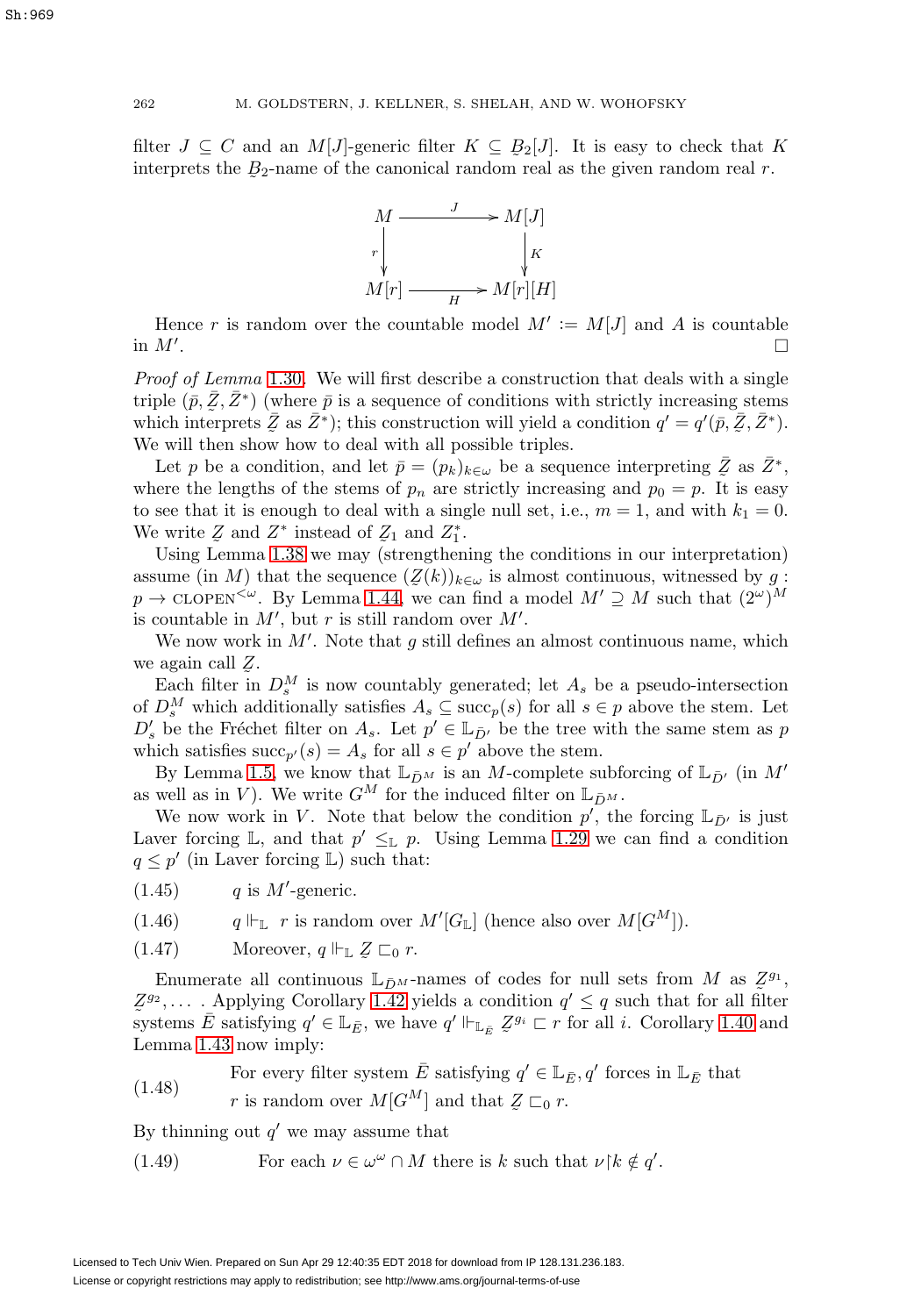We have now described a construction of  $q' = q'(\bar{p}, Z, Z^*)$ .<br>Let  $(\bar{p}^n, Z^n, Z^{*n})$  enumerate all triples  $(\bar{p}, Z, Z^*) \in M$  where

Let  $(\bar{p}^n, \mathcal{Z}^n, Z^{*n})$  enumerate all triples  $(\bar{p}, \mathcal{Z}, \mathcal{Z}^*) \in M$  where  $\bar{p}$  interprets  $\mathcal{Z}$  as  $(\text{and consists of conditions with strictly increasing stems})$ . For each n write  $\nu^n$  $Z^*$  (and consists of conditions with strictly increasing stems). For each *n* write  $\nu^n$ for  $\bigcup_k \operatorname{stem}(p_k^n)$ , the branch determined by the stems of the sequence  $\bar{p}^n$ . We now define by induction a sequence  $q^n$  of conditions:

- $q^0 := q'(\bar{p}^0, \mathcal{Z}^0, Z^{*0}).$
- Given  $q^{n-1}$  and  $(\bar{p}^n, \bar{z}^n, Z^{*n})$ , we find  $k_0$  such that  $\nu^n | k_0 \notin q^0 \cup \cdots \cup q^{n-1}$ (using [\(1.49\)](#page-17-0)). Let  $k_1$  be such that stem $(p_{k_1}^n)$  has length  $> k_0$ . We replace  $\bar{p}^n$  by  $\bar{p}' := (p_k^n)_{k \geq k_1}$ . (Obviously,  $\bar{p}'$  still interprets  $\mathcal{Z}^n$  as  $Z^{*n}$ .) Now let  $q^n := q'(\bar{p}', Z^n, Z^{*n}).$

Note that the stem of  $q^n$  is at least as long as the stem of  $p_{k_1}^n$  and is therefore not in  $q^0 \cup \cdots \cup q^{n-1}$ , so stem $(q^i)$  and stem $(q^j)$  are incompatible for all  $i \neq j$ . Therefore we can choose for each s an ultrafilter  $D_s$  extending  $D_s^M$  such that  $\text{stem}(q^i) \subseteq s$ implies  $succ_{a^i}(s) \in D_s$ .

Note that all  $q^i$  are in  $\mathbb{L}_{\bar{D}}$ . Therefore, we can use [\(1.48\)](#page-17-1). Also,  $q^i \leq p_0^i$ . <sup>0</sup>.

Below, in Lemma [3.33,](#page-40-0) we will prove a preservation theorem using the following "local" variant of "random preservation":

<span id="page-18-3"></span>**Definition 1.50.** Fix a countable model M, a real  $r \in 2^{\omega}$  and a forcing notion  $Q^M \in M$ . Let  $Q^M$  be an M-complete subforcing of Q. We say that "Q locally preserves randomness of r over M" if there is in M a sequence  $(D_n^{Q_M})_{n \in \omega}$  of open dense subsets of  $Q^M$  such that the following holds:

# **Assume that**

- M thinks that  $\bar{p} := (p^n)_{n \in \omega}$  interprets  $(Z_1, \ldots, Z_m)$  as  $(Z_1^*, \ldots, Z_m^*)$  (so each  $Z_i$  is a  $OM$ -name of a code for a null set and each  $Z^*$  is a code for a each  $Z_i$  is a  $Q^M$ -name of a code for a null set and each  $Z_i^*$  is a code for a null set both in  $M$ . null set, both in  $M$ );
- moreover, each  $p^n$  is in  $D_n^{Q^M}$  (we call such a sequence  $(p^n)_{n \in \omega}$ , or the according interpretation "quick");
- $r$  is random over  $M$ ;
- $Z_i^* \sqsubset_{k_i} r$  for  $i = 1, \ldots, m$ .

**Then** there is a  $q \leq_Q p^0$  forcing that

- r is random over  $M[G^M];$
- $\mathcal{Z}_i \sqsubset_{k_i} r$  for  $i = 1, \ldots, m$ .

Note that this is trivially satisfied if  $r$  is not random over  $M$ .

For a variant of this definition, see Section [6.](#page-59-0)

Setting  $D_n^{Q^M}$  to be the set of conditions with stem of length at least n, Lemma [1.30](#page-12-0) gives us:

<span id="page-18-2"></span><span id="page-18-0"></span>**Corollary 1.51.** If  $Q^M$  is an ultralaver forcing in M and r a real, then there is an ultralaver forcing Q over<sup>[17](#page-18-1)</sup>  $Q^M$  locally preserving randomness of r over M.

# 2. Janus forcing

In this section, we define a family of forcing notions that has two faces (hence the name "Janus forcing"): Elements of this family may be countable (and therefore equivalent to Cohen), and they may also be essentially random.

<span id="page-18-1"></span><sup>&</sup>lt;sup>17</sup>"Q over  $Q^{M}$ " just means that  $Q^M$  is an M-complete subforcing of Q.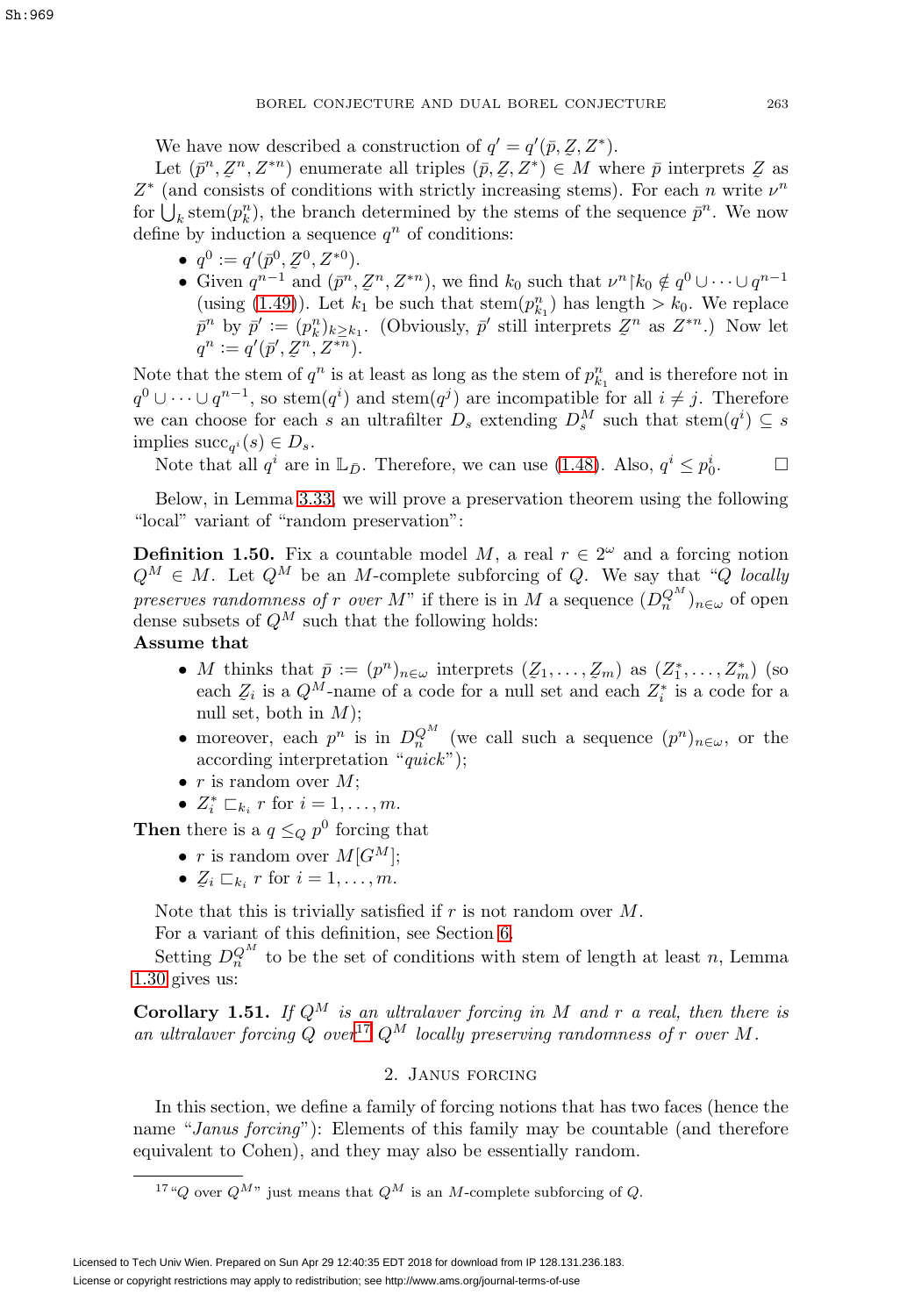In the rest of the paper, we will use the following properties of Janus forcing notions  $\mathbb{J}$ . (We will use *only* these properties, so readers who are willing to take these properties for granted could skip to Section [3.](#page-26-0))

Throughout the whole paper we fix a function  $B^* : \omega \to \omega$  given by Corollary [2.2.](#page-20-1) The Janus forcings will depend on a real parameter  $\bar{\ell}^* = (\ell_m^*)_{m \in \omega} \in \omega^{\omega}$ , which grows fast with respect to  $B^*$ . (In our application,  $\bar{\ell}^*$  will be given by a subsequence of an ultralaver real.)

<span id="page-19-1"></span>The sequence  $\bar{\ell}^*$  and the function  $B^*$  together define a notion of a "thin set" (see Definition [1.22\)](#page-9-2).

- (1) There is a canonical J-name for a (code for a) null set  $Z_{\nabla}$ . Whenever  $X \subset 2^{\omega}$  is not thin and I is countable then I forces that X is not strongly  $X \subseteq 2^{\omega}$  is not thin and  $\mathbb{J}$  is countable, then  $\mathbb{J}$  forces that X is not strongly meager, witnessed<sup>[18](#page-19-0)</sup> by nullset( $\mathbb{Z}_{\nabla}$ ) (the set we get when we evaluate the code  $\mathbb{Z}_{\nabla}$ ). Moreover, for any Langue Q of a  $\sigma$ -centered forcing  $\mathbb{I} * Q$  also code  $Z_{\nabla}$ ). Moreover, for any J-name Q of a  $\sigma$ -centered forcing, J  $*$  Q also forces that X is not strongly meager, again witnessed by nullset  $(Z_{\nabla})$ . forces that X is not strongly meager, again witnessed by nullset $(\mathcal{Z}_{\nabla})$ .<br>(This is Lemma 2.9; "thin" is defined in Definition 1.22.) (This is Lemma [2.9;](#page-22-0) "thin" is defined in Definition [1.22.](#page-9-2))
- (2) Let M be a countable transitive model and  $\mathbb{J}^M$  a Janus forcing in M. Then  $\mathbb{J}^M$  is a Janus forcing in V as well (and of course countable in V). (Also note that trivially the forcing  $\mathbb{J}^M$  is an M-complete subforcing of itself.) (This is Fact [2.8.](#page-21-0))
- (3) Whenever M is a countable transitive model and  $\mathbb{J}^M$  is a Janus forcing in  $M$ , then there is a Janus forcing  $\mathbb J$  such that
	- $\mathbb{J}^M$  is an M-complete subforcing of  $\mathbb{J}$ .
	- $\mathbb J$  is (in V) equivalent to random forcing (actually we just need that  $\mathbb J$ preserves Lebesgue positivity in a strong and iterable way).

(This is Lemma [2.16](#page-23-0) and Lemma [2.20.](#page-25-0))

(4) Moreover, the name  $Z_{\nabla}$  referred to in [\(1\)](#page-19-1) is so "canonical" that it evaluates<br>to the same code in the Leoneric extension over V as in the  $\mathbb{I}^M$ -generic to the same code in the J-generic extension over V as in the  $\mathbb{J}^M$ -generic extension over M.

(This is Fact [2.7.](#page-21-1))

# 2.A. **Definition of Janus forcing.** A Janus forcing  $\mathbb{J}$  will consist of:<sup>[19](#page-19-2)</sup>

- A countable "core" (or backbone)  $\nabla$  which is defined in a combinatorial way from a parameter  $\bar{\ell}^*$ . (In our application, we will use a Janus forcing immediately after an ultralaver forcing, and  $\bar{\ell}^*$  will be a subsequence of the ultralaver real.) This core is of course equivalent to Cohen forcing.
- Some additional "stuffing"  $\mathbb{J} \setminus \nabla$  (countable<sup>[20](#page-19-3)</sup> or uncountable). We allow great freedom for this; we just require that the core  $\nabla$  be a "sufficiently" complete subforcing (in a specific combinatorial sense; see Definition  $2.5(3)$  $2.5(3)$ ).

<span id="page-19-0"></span> $18\text{In the sense of } (0.1)$  $18\text{In the sense of } (0.1)$ .

<sup>&</sup>lt;sup>19</sup>We thank Andreas Blass and Jindřich Zapletal for their comments that led to an improved presentation of Janus forcing.

<span id="page-19-3"></span><span id="page-19-2"></span><sup>&</sup>lt;sup>20</sup>Also the trivial case  $\mathbb{J} = \nabla$  is allowed.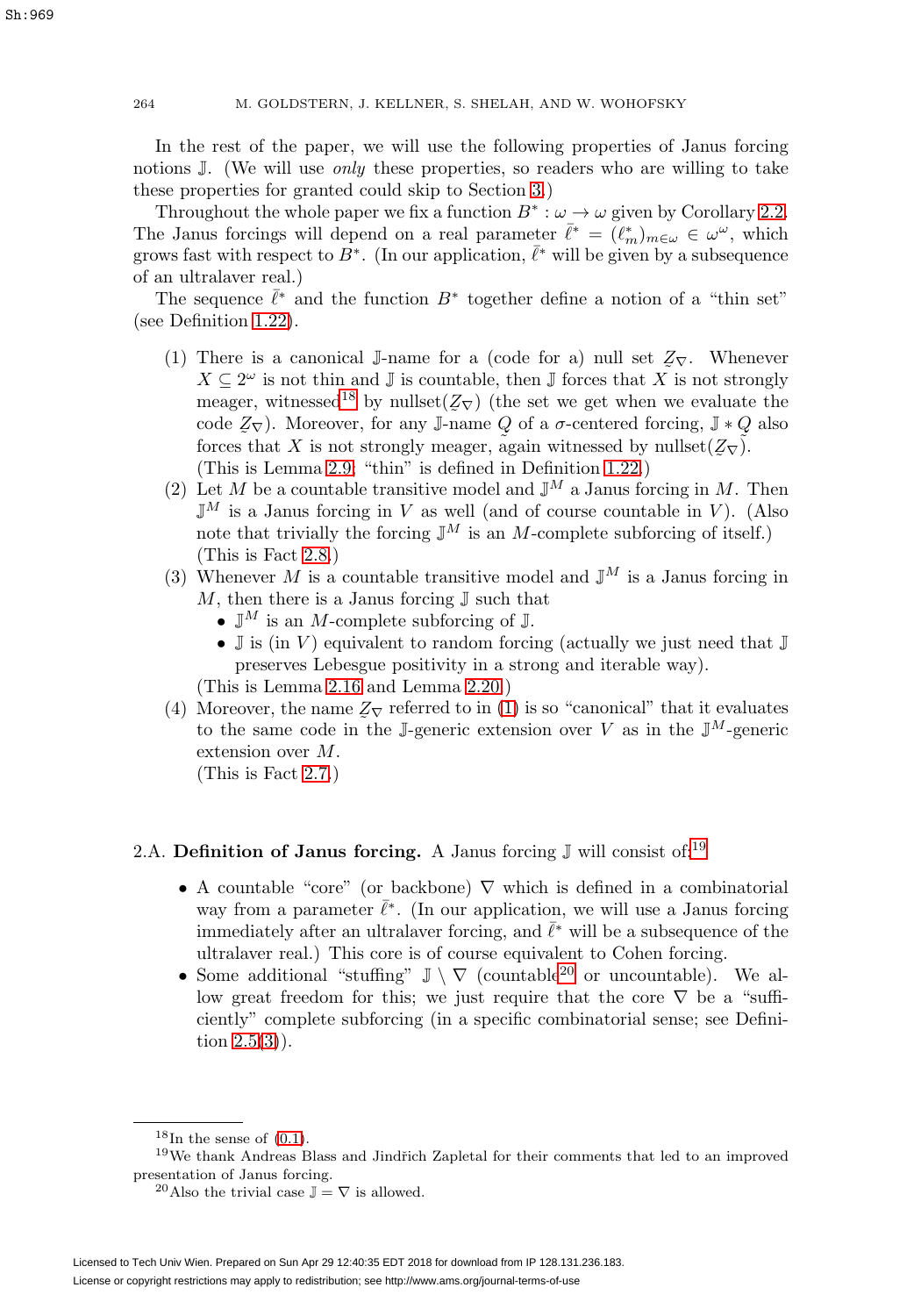We will use the following combinatorial theorem from [\[BS10\]](#page-61-4):

<span id="page-20-0"></span>**Lemma 2.1** ([\[BS10,](#page-61-4) Theorem 8]<sup>[21](#page-20-4)</sup>). For every  $\varepsilon, \delta > 0$  there exists  $N_{\varepsilon,\delta} \in \omega$  such that for all sufficiently large finite sets  $I \subseteq \omega$  there is a family  $A_I$  with  $|A_I| \geq 2$ consisting of sets  $A \subseteq 2^I$  with  $\frac{|A|}{2^{|I|}} \leq \varepsilon$  such that if  $X \subseteq 2^I$ ,  $|X| \geq N_{\varepsilon,\delta}$ , then

$$
\frac{|\{A \in \mathcal{A}_I : X + A = 2^I\}|}{|\mathcal{A}_I|} \ge 1 - \delta.
$$

(Recall that  $X + A := \{x + a : x \in X, a \in A\}$ .)

Rephrasing and specializing to  $\delta = \frac{1}{4}$  and  $\varepsilon = \frac{1}{2^i}$  we get:

<span id="page-20-1"></span>**Corollary 2.2.** For every  $i \in \omega$  there exists  $B^*(i)$  such that for all finite sets I with  $|I| \geq B^*(i)$  there is a family  $A_I$  with  $|A_I| \geq 2$  satisfying the following:

- $\mathcal{A}_I$  consists of sets  $A \subseteq 2^I$  with  $\frac{|A|}{2^{|I|}} \leq \frac{1}{2^i}$ .
- For every  $X \subseteq 2^I$  satisfying  $|X| \ge B^*(i)$ , the set  $\{A \in \mathcal{A}_I : X + A = 2^I\}$ has at least  $\frac{3}{4}$ | $\mathcal{A}_I$ | elements.

**Assumption 2.3.** We fix a sufficiently fast increasing sequence  $\bar{\ell}^* = (\ell_i^*)_{i \in \omega}$  of natural numbers. More precisely, the sequence  $\bar{l}^*$  will be a subsequence of an ultralaver real  $\overline{\ell}$ , defined as in Lemma [1.23](#page-10-1) using the function  $B^*$  from Corollary [2.2](#page-20-1). Note that in this case  $\ell_{i+1}^* - \ell_i^* \geq B^*(i)$ , so we can fix for each i a family  $A_i \subseteq \mathscr{P}(2^{L_i})$ on the interval  $L_i := [\ell_i^*, \ell_{i+1}^*]$  according to Corollary [2.2](#page-20-1).

<span id="page-20-8"></span>**Definition 2.4.** First we define the "core"  $\nabla = \nabla_{\bar{\ell}^*}$  of our forcing:

$$
\nabla = \bigcup_{i \in \omega} \prod_{j < i} A_j.
$$

In other words,  $\sigma \in \nabla$  iff  $\sigma = (A_0, \ldots, A_{i-1})$  for some  $i \in \omega, A_0 \in \mathcal{A}_0, \ldots$  $A_{i-1} \in \mathcal{A}_{i-1}$ . We will denote the number i by height( $\sigma$ ).

The forcing notion  $\nabla$  is ordered by reverse inclusion (i.e., end extension):  $\tau \leq \sigma$ if  $\tau \supseteq \sigma$ .

<span id="page-20-7"></span><span id="page-20-2"></span>**Definition 2.5.** Let  $\bar{\ell}^* = (\ell_i^*)_{i \in \omega}$  be as in the assumption above. We say that  $\mathbb{J}$  is a Janus forcing based on  $\bar{\ell}^*$  if:

- <span id="page-20-6"></span>(1)  $(\nabla, \supseteq)$  is an incompatibility-preserving subforcing of  $\mathbb{J}$ .
- (2) For each  $i \in \omega$  the set  $\{\sigma \in \nabla : \text{height}(\sigma) = i\}$  is predense in J. So in particular,  $\mathbb J$  adds a branch through  $\nabla.$  The union of this branch is called  $C^{\nabla} = (C^{\nabla}_{0}, C^{\nabla}_{1}, C^{\nabla}_{2}, \ldots),$  where  $C^{\nabla}_{i} \subseteq 2^{L_{i}}$  with  $C^{\nabla}_{i} \in A_{i}$ .<br>"Fatness", 22 For all  $n \in \mathbb{I}$  and all real numbers  $\varepsilon > 0$  the
- <span id="page-20-3"></span>(3) "Fatness":<sup>[22](#page-20-5)</sup> For all  $p \in \mathbb{J}$  and all real numbers  $\varepsilon > 0$  there are arbitrarily large  $i \in \omega$  such that there is a core condition  $\sigma = (A_0, \ldots, A_{i-1}) \in \nabla$  (of length  $i)$  with

$$
\frac{|\{A \in \mathcal{A}_i : \sigma^{\frown} A \parallel_{\mathbb{J}} p\}|}{|\mathcal{A}_i|} \ge 1 - \varepsilon.
$$

<span id="page-20-4"></span><sup>&</sup>lt;sup>21</sup>The theorem in [\[BS10\]](#page-61-4) actually says "for a sufficiently large  $I$ ", but the proof shows that this should be read as "for all sufficiently large I". Also, the quoted theorem only claims that  $A_I$ will be non-empty, but for  $\varepsilon \leq \frac{1}{2}$  and  $|I| > N_{\varepsilon,\delta}$  it is easy to see that  $\mathcal{A}_I$  cannot be a singleton  ${A}$ : The set  $X := 2^I \setminus A$  has size  $\geq 2^{|I|-1} \geq N_{\varepsilon,\delta}$  but satisfies  $X + A \neq 2^I$ , as the constant sequence  $\bar{0}$  is not in  $X + A$ .

<span id="page-20-5"></span> $^{22}$ This is the crucial combinatorial property of Janus forcing. Actually, [\(3\)](#page-20-3) implies [\(2\)](#page-20-6).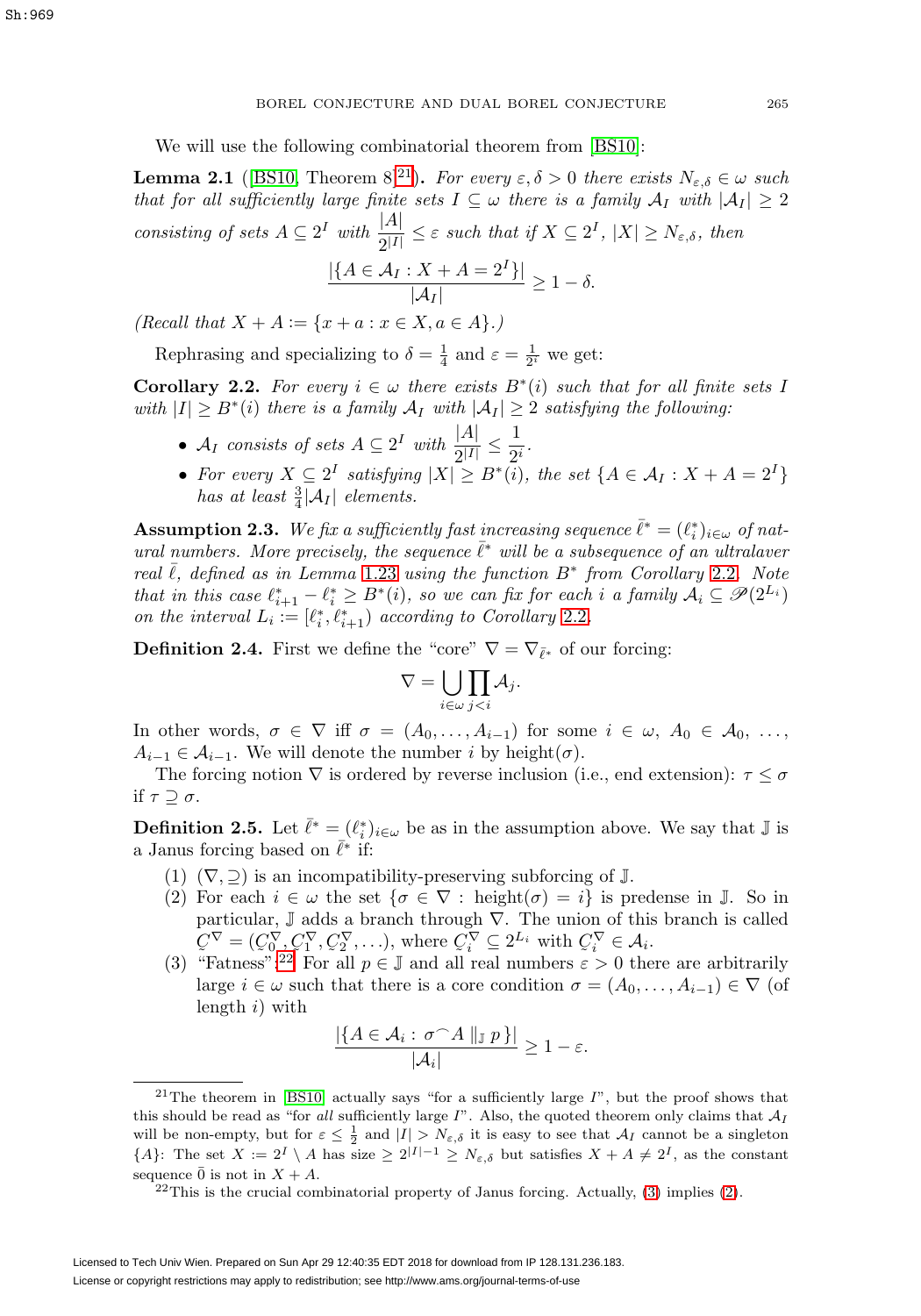(Recall that  $p \parallel_{\mathbb{J}} q$  means that p and q are compatible in  $\mathbb{J}$ .)

- <span id="page-21-4"></span><span id="page-21-3"></span> $(4)$  J is ccc.
- <span id="page-21-5"></span>(5)  $\mathbb{J}$  is separative.<sup>[23](#page-21-2)</sup>
- (6) (To simplify some technicalities:)  $\mathbb{J} \subseteq H(\aleph_1)$ .

We now define  $Z_{\nabla}$ , which will be a canonical J-name of (a code for) a null set.<br>will use the sequence  $C_{\nabla}$  added by  $\mathbb{I}$  (see Definition 2.5(2)) We will use the sequence  $C^{\nabla}$  added by  $\mathbb{J}$  (see Definition [2.5](#page-20-2)[\(2\)](#page-20-6)).

<span id="page-21-6"></span>**Definition 2.6.** Each  $C_i^{\nabla}$  defines a clopen set  $Z_i^{\nabla} = \{x \in 2^{\omega} : x | L_i \in C_i^{\nabla}\}$  of measure at most  $\frac{1}{\omega}$ . The sequence  $Z_{\nabla} = (Z^{\nabla} Z^{\nabla} Z^{\nabla})$  is (a name for) a code measure at most  $\frac{1}{2^i}$ . The sequence  $\mathcal{Z}_{\nabla} = (\mathcal{Z}_0^{\nabla}, \mathcal{Z}_1^{\nabla}, \mathcal{Z}_2^{\nabla}, \ldots)$  is (a name for) a code for the null set for the null set

$$
\text{nullset}(\mathcal{Z}_{\nabla}) = \bigcap_{n < \omega} \bigcup_{i \geq n} \mathcal{Z}_i^{\nabla}.
$$

Since  $C^{\vee}$  is defined "canonically" (see in particular Definition [2.5\(](#page-20-2)[1\)](#page-20-7), [\(2\)](#page-20-6)) and<br>is constructed in an absolute way from  $C^{\nabla}$  we get:  $\tilde{a}$  $Z^V$  is constructed in an absolute way from  $Q^V$ , we get:

<span id="page-21-1"></span>Fact 2.7. If  $\mathbb J$  is a Janus forcing, M a countable model and  $\mathbb J^M$  a Janus forcing in M which is an M-complete subset of  $\mathbb{J}$ , if H is  $\mathbb{J}$ -generic over V and  $H^M$  the induced  $\mathbb{J}^M$ -generic filter over M, then  $\mathcal{C}^\nabla$  evaluates to the same real in  $M[H^M]$ <br>as in  $V[H]$  and therefore  $Z^\nabla$  evaluates to the same code (but of course not to the as in  $V[H]$ , and therefore  $\mathcal{Z}^{\nabla}$  evaluates to the same code (but of course not to the same set of reals) same set of reals).

For later reference, we record the following trivial fact:

<span id="page-21-0"></span>Fact 2.8. Being a Janus forcing is absolute. In particular, if  $V \subseteq W$  are set theoretical universes and  $\mathbb J$  is a Janus forcing in V, then  $\mathbb J$  is a Janus forcing in W. In particular, if M is a countable model in V and  $\mathbb{J} \in M$  a Janus forcing in M, then  $\mathbb J$  is also a Janus forcing in V.

Let  $(M^n)_{n\in\omega}$  be an increasing sequence of countable models, and let  $\mathbb{J}^n \in M^n$ be Janus forcings. Assume that  $\mathbb{J}^n$  is  $M^n$ -complete in  $\mathbb{J}^{n+1}$ . Then  $\bigcup_n \mathbb{J}^n$  is a Janus forcing and an  $M^n$ -complete extension of  $\mathbb{J}^n$  for all n.

2.B. **Janus and strongly meager.** Carlson [\[Car93\]](#page-61-2) showed that Cohen reals make every uncountable set  $X$  of the ground model not strongly meager in the extension (and that not being strongly meager is preserved in a subsequent forcing with precaliber  $\aleph_1$ ). We show that a *countable* Janus forcing  $\mathbb J$  does the same (for a subsequent forcing that is even  $\sigma$ -centered, not just precaliber  $\aleph_1$ ). This sounds trivial, since any (non-trivial) countable forcing is equivalent to Cohen forcing anyway. However, we show (and will later use) that the canonical null set  $Z_{\nabla}$  defined<br>above witnesses that X is not strongly meager (and not just some null set that we above witnesses that  $X$  is not strongly meager (and not just some null set that we get out of the isomorphism between J and Cohen forcing). The point is that while  $\nabla$  is not a complete subforcing of J, condition [\(3\)](#page-20-3) of Definition [2.5](#page-20-2) guarantees that Carlson's argument still works if we assume that  $X$  is non-thin (not just uncountable). This is enough for us, since by Corollary [1.24](#page-10-0) ultralaver forcing makes any uncountable set non-thin.

Recall that we fixed the increasing sequence  $\bar{\ell}^* = (\ell_i^*)_{i \in \omega}$  and  $B^*$ . In the following, whenever we say "(very) thin" we mean "(very) thin with respect to  $\bar{\ell}^*$  and  $B^*$ " (see Definition [1.22\)](#page-9-2).

<span id="page-21-2"></span><sup>23</sup>Separative is defined on page [248.](#page-3-1)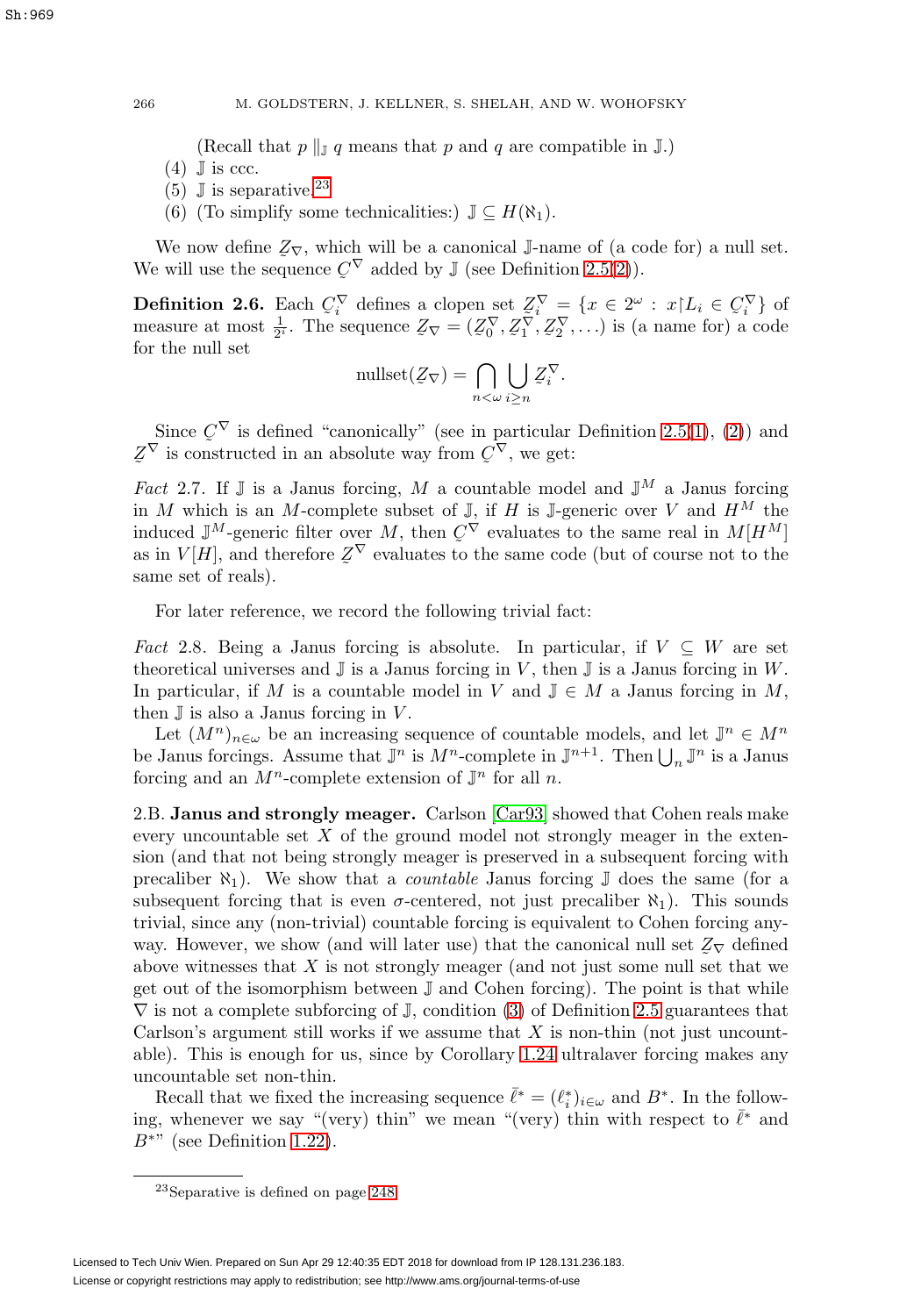<span id="page-22-0"></span>**Lemma 2.9.** If X is not thin,  $\mathbb{J}$  is a countable Janus forcing based on  $\bar{\ell}^*$ , and R is a  $\mathbb{J}$  is not express that X is not etrapolism a J-name for a  $\sigma$ -centered forcing notion, then  $\mathbb{J} * \mathbb{R}$  forces that X is not strongly<br>meager witnessed by the null set  $Z_{\Box}$ meager, witnessed by the null set  $Z_{\nabla}$ .

Proof. Let  $\mathcal{L}$  be a J-name for a function  $\mathcal{L} : \mathcal{R} \to \omega$  witnessing that  $\mathcal{R}$  is  $\sigma$ -centered.<br>Recall that "Z- witnesses that X is not strongly meager" means that  $X + Z -$ 

Recall that " $\mathbb{Z}_{\nabla}$  witnesses that X is not strongly meager" means that  $X + \mathbb{Z}_{\nabla} =$ <br>Assume towards a contradiction that  $(n, r) \in \mathbb{I} * R$  forces that  $X + \mathbb{Z}_{\nabla} \to 2^{\omega}$ 2<sup>ω</sup>. Assume towards a contradiction that  $(p, r) \in \mathbb{J} * R$  forces that  $X + Z_{\nabla} \neq 2^{\omega}$ .<br>Then we can fix a  $(\mathbb{J} * R)$ -name  $\xi$  such that  $(p, r) \Vdash \xi \tilde{d}$ ,  $X + Z_{\nabla}$  i.e.,  $(p, r) \Vdash (\forall x \in$ Then we can fix a  $(\mathbb{J} * R)$ -name  $\xi$  such that  $(p, r) \Vdash \xi \notin X + Z_{\nabla}$ , i.e.,  $(p, r) \Vdash (\forall x \in X) \xi \notin x + Z_{\nabla}$ . By definition of  $Z_{\nabla}$ , we get  $(X) \xi \notin x + Z_{\nabla}$ . By definition of  $Z_{\nabla}$ , we get  $\tilde{z}$  $\tilde{z}$ 

$$
(p,r) \Vdash (\forall x \in X) (\exists n \in \omega) (\forall i \geq n) \xi L_i \notin x \Ldash_{i} + C_i^{\nabla}.
$$

For each  $x \in X$  we can find  $(p_x, r_x) \leq (p, r)$  and natural numbers  $n_x \in \omega$  and  $m_x \in \omega$  such that  $p_x$  forces that  $c(r_x) = m_x$  and

$$
(p_x, r_x) \Vdash (\forall i \ge n_x) \xi \upharpoonright L_i \notin x \upharpoonright L_i + C_i^{\nabla}.
$$

So  $X = \bigcup_{p \in \mathbb{J}, m \in \omega, n \in \omega} X_{p,m,n}$ , where  $X_{p,m,n}$  is the set of all x with  $p_x = p$ ,  $m_x = m$ ,  $n_x = n$ . (Note that J is countable, so the union is countable.) As X is not thin, there is some  $p^*, m^*, n^*$  such that  $X^* := X_{p^*, m^*, n^*}$  is not very thin. So we get for all  $x \in X^*$ :

<span id="page-22-4"></span>(2.10) 
$$
(p^*, r_x) \Vdash (\forall i \geq n^*) \xi \upharpoonright L_i \notin x \upharpoonright L_i + C_i^{\nabla}.
$$

Since  $X^*$  is not very thin, there is some  $i_0 \in \omega$  such that for all  $i \ge i_0$ ,

<span id="page-22-2"></span>(2.11) the (finite) set  $X^*$ [ $L_i$  has more than  $B^*(i)$  elements.

Due to the fact that  $\mathbb J$  is a Janus forcing (see Definition [2.5\(](#page-20-2)[3\)](#page-20-3)), there are arbitrarily large  $i \in \omega$  such that there is a core condition  $\sigma = (A_0, \ldots, A_{i-1}) \in \nabla$  with

<span id="page-22-1"></span>(2.12) 
$$
\frac{|\{A \in \mathcal{A}_i : \sigma \cap A \parallel_{\mathbb{J}} p^*\}|}{|\mathcal{A}_i|} \geq \frac{2}{3}.
$$

Fix such an i larger than both  $i_0$  and  $n^*$ , and fix a condition  $\sigma$  satisfying [\(2.12\)](#page-22-1). We now consider the following two subsets of  $A_i$ :

<span id="page-22-3"></span>
$$
(2.13) \qquad \{A\in\mathcal{A}_i:\,\sigma\widehat{\phantom{\alpha}}A\parallel_{\mathbb{J}}p^*\}\quad\text{and}\quad\{A\in\mathcal{A}_i:\,X^*\vert L_i+A=2^{L_i}\}.
$$

By [\(2.12\)](#page-22-1), the relative measure (in  $A_i$ ) of the left one is at least  $\frac{2}{3}$ . Due to [\(2.11\)](#page-22-2) and the definition of  $A_i$  according to Corollary [2.2,](#page-20-1) the relative measure of the right one is at least  $\frac{3}{4}$ , so the two sets in [\(2.13\)](#page-22-3) are not disjoint and we can pick an A belonging to both.

Clearly,  $\sigma \cap A$  forces (in J) that  $C_i^{\nabla}$  is equal to A. Fix  $q \in \mathbb{J}$  witnessing  $\sigma \cap A \parallel_{\mathbb{J}} p^*$ . Then

<span id="page-22-5"></span>(2.14) 
$$
q \Vdash_{\mathbb{J}} X^* \upharpoonright L_i + C_i^{\nabla} = X^* \upharpoonright L_i + A = 2^{L_i}.
$$

Since  $p^*$  forces that for each  $x \in X^*$  the color  $c(r_x) = m^*$ , we can find an  $r^*$  is (forced by  $a \leq r^*$  to be) a lower bound of the finite set  $\{r : r \in X^{**}\}$ which is (forced by  $q \leq p^*$  to be) a lower bound of the *finite* set  $\{r_x : x \in X^{**}\},$ where  $X^{**} \subseteq X^*$  is any finite set with  $X^{**} \mid L_i = X^* \mid L_i$ .

By [\(2.10\)](#page-22-4),

$$
(q, r^*) \Vdash \xi \upharpoonright L_i \notin X^{**} \upharpoonright L_i + C_i^{\nabla} = X^* \upharpoonright L_i + C_i^{\nabla},
$$

contradicting  $(2.14)$ .

Recall that by Corollary [1.24,](#page-10-0) every uncountable set  $X$  in  $V$  will not be thin in the  $\mathbb{L}_{\bar{D}}$ -extension. Hence we get: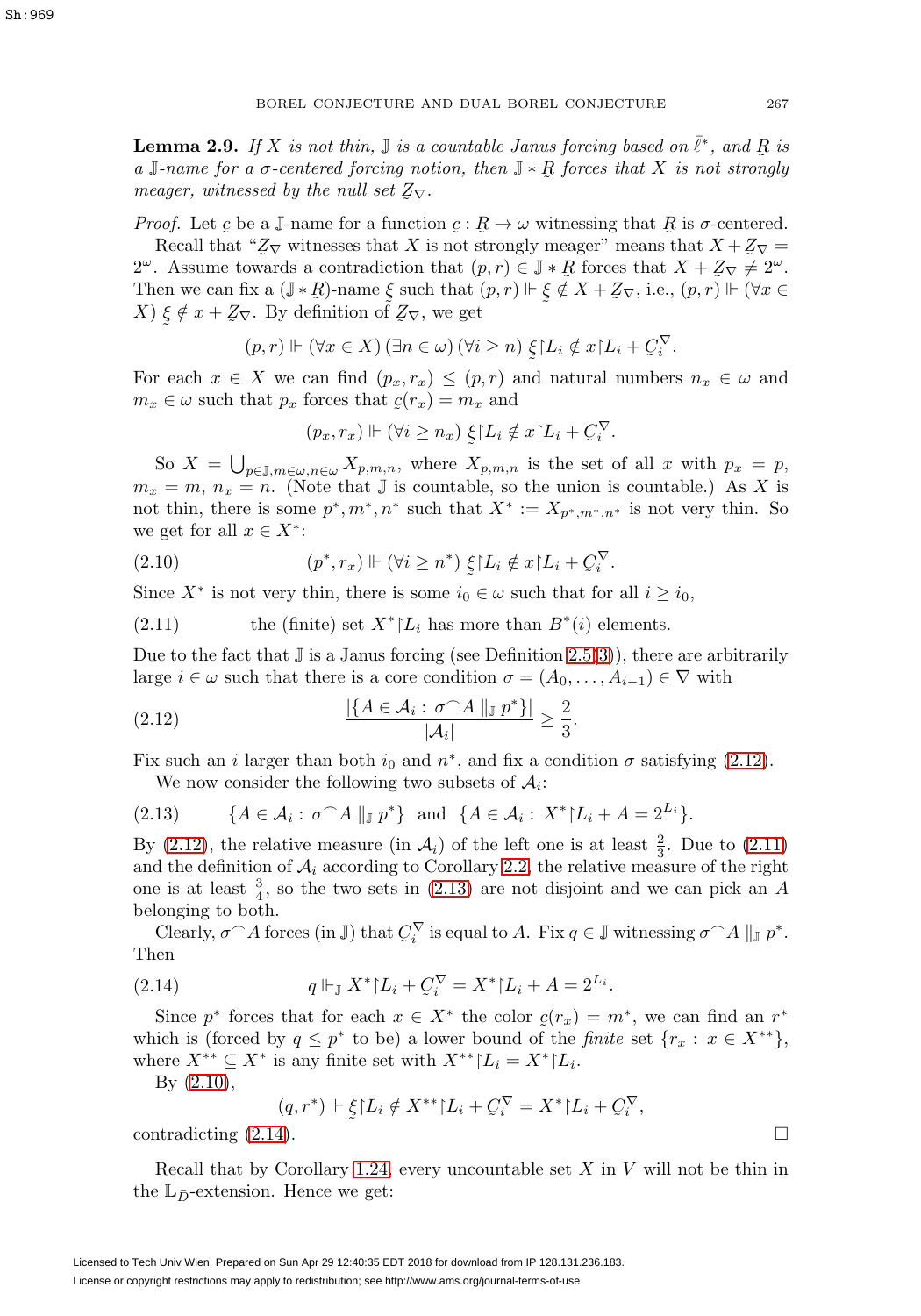**Corollary 2.15.** Let X be uncountable. If  $\mathbb{L}_{\bar{D}}$  is any ultralaver forcing adding an ultralaver real  $\bar{\ell}$ , if  $\bar{\ell}^*$  is defined from  $\bar{\ell}$  as in Lemma [1.23](#page-10-1), and if  $\bar{\ell}$  is a countable<br>Janus forcing hased on  $\bar{\ell}^*$  and O is any  $\sigma$ -centered forcing then  $\bar{\ell} \circ \bar{\ell} \times \bar{\ell} \times O$  forces Janus forcing based on  $\bar{\ell}^*$  and  $Q$  is any  $\sigma$ -centered forcing, then  $\tilde{\mathbb{L}_D} * \mathbb{J} * Q$  forces that X is not strongly megger.  $\tilde{\phantom{a}}$  $\tilde{a}$ that  $X$  is not strongly meager.

2.C. **Janus forcing and preservation of Lebesgue positivity.** We show that every Janus forcing in a countable model M can be extended to locally preserve a given random real over  $M$ . (We showed the same for ultralaver forcing in Section 1.E.)

We start by proving that every countable Janus forcing can be embedded into a Janus forcing which is equivalent to random forcing, preserving the maximality of countably many maximal antichains. (In the following lemma, the letter  $M$  is just a label to distinguish  $\mathbb{J}^M$  from  $\mathbb J$  and does not necessarily refer to a model.)

<span id="page-23-0"></span>**Lemma 2.16.** Let  $\mathbb{J}^M$  be a countable Janus forcing (based on  $\bar{\ell}^*$ ) and let  $\{D_k:$  $k \in \omega$  be a countable family of open dense subsets of  $\mathbb{J}^M$ . Then there is a Janus forcing  $\mathbb{J}$  (based on the same  $\bar{\ell}^*$ ) such that

- $\mathbb{J}^M$  is an incompatibility-preserving subforcing of  $\mathbb{J}$ .
- Each  $D_k$  is still predense in  $\mathbb{J}$ .
- *J* is forcing equivalent to random forcing.

*Proof.* Without loss of generality assume  $D_0 = \mathbb{J}^M$ . Recall that  $\nabla = \nabla^{\mathbb{J}^M}$  was defined in Definition [2.4.](#page-20-8) Note that for each j the set  $\{\sigma \in \nabla : \text{height}(\sigma) = j\}$  is predense in  $\mathbb{J}^M$ , so the set

<span id="page-23-1"></span>(2.17) 
$$
E_j := \{ p \in \mathbb{J}^M : \exists \sigma \in \nabla : \text{height}(\sigma) = j, \ p \le \sigma \}
$$

is dense open in  $\mathbb{J}^M$ . Hence without loss of generality each  $E_i$  appears in our list of  $D_k$ 's.

Let  $\{r^n : n \in \omega\}$  be an enumeration of  $\mathbb{J}^M$ .

We now fix  $n$  for a while (up to  $(2.19)$ ). We will construct a finitely splitting tree  $S^n \subseteq \omega^{\leq \omega}$  and a family  $(\sigma_s^n, p_s^n, \tau_s^{*n})_{s \in S^n}$  satisfying the following (suppressing the superscript  $n$ :

(a)  $\sigma_s \in \nabla$ ,  $\sigma_{\langle} \rangle = \langle \rangle$ ,  $s \subseteq t$  implies  $\sigma_s \subseteq \sigma_t$ , and  $s \perp_{S^n} t$  implies  $\sigma_s \perp_{\nabla} \sigma_t$ .

(So in particular the set  $\{\sigma_t : t \in \text{succ}_{S^n}(s)\}\$ is a (finite) antichain above  $\sigma_s$ in  $\nabla$ .)

- (b)  $p_s \in \mathbb{J}^M$ ,  $p_{\langle} = r^n$ ; if  $s \subseteq t$ , then  $p_t \leq_{\mathbb{J}^M} p_s$  (hence  $p_t \leq r^n$ ).  $s \perp_{S^n} t$  implies  $p_s \perp_{\mathbb{J}^M} p_t$ .
- (c)  $p_s \leq_{\mathbb{J}^M} \sigma_s$ .
- (d)  $\sigma_s \subseteq \tau_s^* \in \nabla$ , and  $\{\sigma_t : t \in \text{succ}_{S^n}(s)\}\$ is the set of all  $\tau \in \text{succ}_{\nabla}(\tau_s^*)$  which are compatible with  $p_s$ .
- <span id="page-23-2"></span>(e) The set  $\{\sigma_t : t \in \text{succ}_{S^n}(s)\}\$ is a subset of  $\text{succ}_{\nabla}(\tau_s^*)$  of relative size at least  $1 - \frac{1}{\ln(s) + 10}$ .
- (f) Each  $s \in S^n$  has at least 2 successors (in  $S^n$ ).
- (g) If  $k = \text{lh}(s)$ , then  $p_s \in D_k$  (and therefore also in all  $D_l$  for  $l < k$ ).

Set  $\sigma_{\langle\rangle} = \langle\rangle$  and  $p_{\langle\rangle} = r^n$ . Given  $s, \sigma_s$  and  $p_s$ , we construct succ<sub>S<sup>n</sub></sup>(s) and</sub>  $(\sigma_t, p_t)_{t \in \text{succ}_{S}(\sigma(s))}$ . We apply Definition [2.5\(](#page-20-2)[3\)](#page-20-3) (fatness) to  $p_s$  with  $\varepsilon = \frac{1}{\ln(s) + 10}$ . So we get some  $\tau_s^* \in \nabla$  of height larger than the height of  $\sigma_s$  such that the set B of elements of succ<sub> $\nabla(\tau_s^*)$ </sub> which are compatible with  $p_s$  has relative size at least  $1 - \varepsilon$ . Since  $p_s \leq_{\mathbb{J}^M} \sigma_s$  we get that  $\tau_s^*$  is compatible with (and therefore stronger than)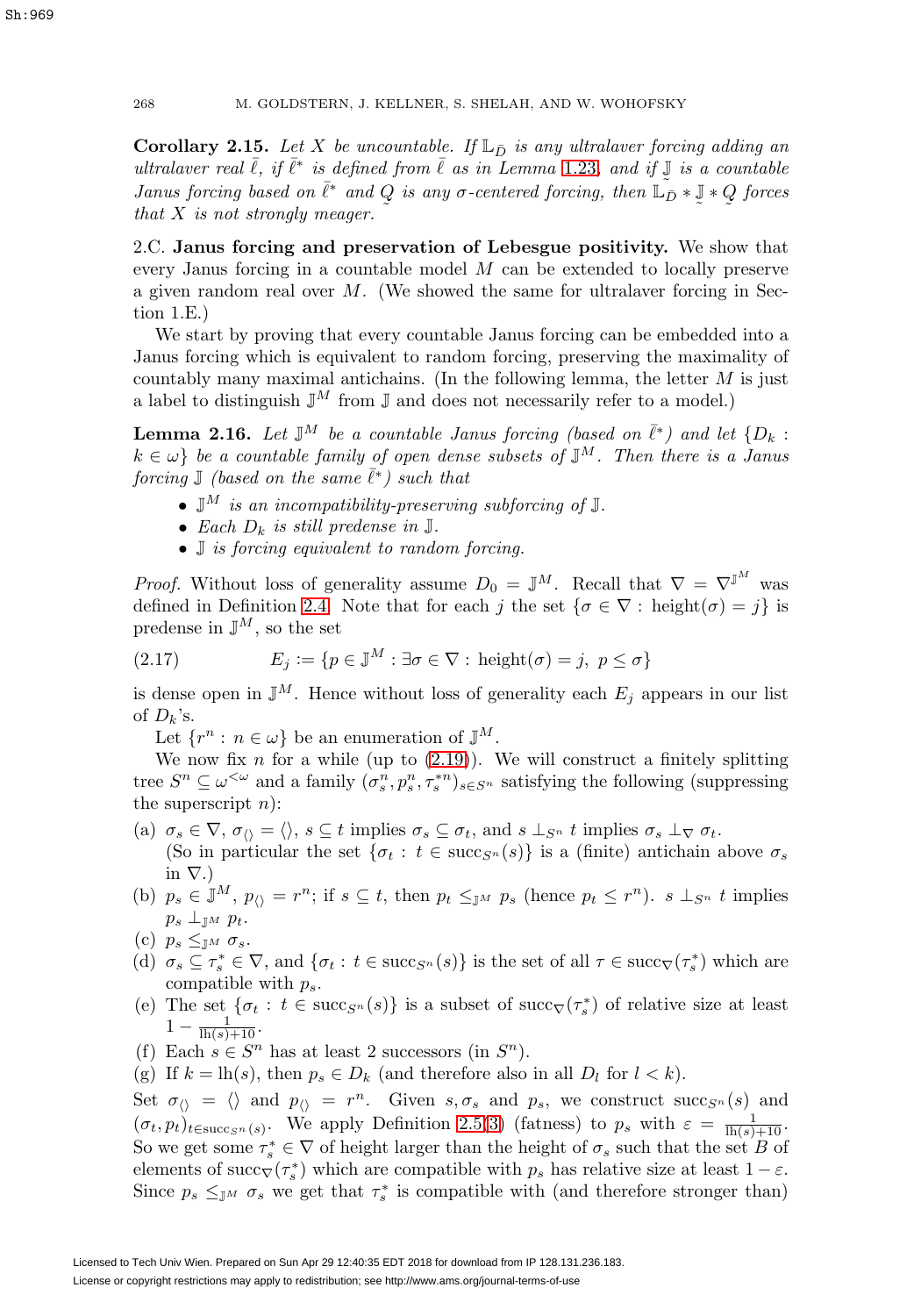$\sigma_s$ . Enumerate B as  $\{\tau_0,\ldots,\tau_{l-1}\}$ . Set succ<sub>S<sup>n</sub></sup>(s) =  $\{s^\frown i : i < l\}$  and  $\sigma_{s^\frown i} = \tau_i$ .</sub> For  $t \in \text{succ}_{S^n}(s)$ , choose  $p_t \in \mathbb{J}^M$  stronger than both  $\sigma_t$  and  $p_s$  (which is obviously possible since  $\sigma_t$  and  $p_s$  are compatible), and moreover  $p_t \in D_{\text{th}(t)}$ . This concludes the construction of the family  $(\sigma_s^n, p_s^n, \tau_s^{*n})_{s \in S^n}$ .

So  $(S^n, \subseteq)$  is a finitely splitting non-empty tree of height  $\omega$  with no maximal nodes and no isolated branches.  $[S^n]$  is the (compact) set of branches of  $S^n$ . The closed subsets of  $[S^n]$  are exactly the sets of the form  $[T]$ , where  $T \subseteq S^n$  is a subtree of  $S<sup>n</sup>$  with no maximal nodes.  $[S<sup>n</sup>]$  carries a natural ("uniform") probability measure  $\mu_n$ , which is characterized by

$$
\mu_n((S^n)^{[t]}) = \frac{1}{|\text{succ}_{S^n}(s)|} \cdot \mu_n((S^n)^{[s]})
$$

for all  $s \in S^n$  and all  $t \in \text{succ}_{S^n}(s)$ . (We just write  $\mu_n(T)$  instead of  $\mu_n(T)$ ) to increase readability.)

We call  $T \subseteq S^n$  positive if  $\mu_n(T) > 0$ , and we call T pruned if  $\mu_n(T^{[s]}) > 0$ for all  $s \in T$ . (Clearly every positive tree T contains a pruned tree T' of the same measure, which can be obtained from T by removing all nodes s with  $\mu_n(T^{[s]}) = 0$ .

Let  $T \subseteq S^n$  be a positive pruned tree and  $\varepsilon > 0$ . Then on all but finitely many levels k there is an  $s \in T$  such that

<span id="page-24-1"></span>(2.18) 
$$
\text{succ}_T(s) \subseteq \text{succ}_{S^n}(s) \text{ has relative size } \geq 1 - \varepsilon.
$$

(This follows from Lebesgue's density theorem or can easily be seen directly: Set  $C_m = \bigcup_{t \in T, \, \text{lh}(t) = m} (S^n)^{[t]}$ . Then  $C_m$  is a decreasing sequence of closed sets, each containing [T]. If the claim fails, then  $\mu_n(C_{m+1}) \leq \mu_n(C_m) \cdot (1 - \varepsilon)$  infinitely often; so  $\mu_n(T) \leq \mu_n(\bigcap_m C_m) = 0.$ 

It is well known that the set of positive, pruned subtrees of  $S<sup>n</sup>$ , ordered by inclusion, is forcing equivalent to random forcing (which can be defined as the set of positive, pruned subtrees of  $2^{<\omega}$ ).

We have now constructed  $S<sup>n</sup>$  for all n. Define

<span id="page-24-0"></span>(2.19) 
$$
\mathbb{J} = \mathbb{J}^M \cup \bigcup_n \{ (n, T) : T \subseteq S^n \text{ is a positive pruned tree } \}
$$

with the following partial order:

- The order on  $\mathbb{J}$  extends the order on  $\mathbb{J}^M$ .
- $(n', T') \leq (n, T)$  if  $n = n'$  and  $T' \subseteq T$ .
- For  $p \in \mathbb{J}^M$ :  $(n,T) \leq p$  if there is a k such that  $p_t^n \leq p$  for all  $t \in T$  of length  $k$ . (Note that this will then be true for all larger  $k$  as well.)
- $p \leq (n, T)$  never holds (for  $p \in \mathbb{J}^M$ ).

The lemma now easily follows from the following properties:

- (1) The order on J is transitive.
- (2)  $\mathbb{J}^M$  is an incompatibility-preserving subforcing of  $\mathbb{J}$ . In particular, J satisfies item [\(1\)](#page-20-7) of Definition [2.5](#page-20-2) of Janus forcing.
- (3) For all k, the set  $\{(n, T<sup>[t]</sup>) : t \in T, \ln(t) = k\}$  is a (finite) predense antichain below  $(n, T)$ .
- <span id="page-24-2"></span>(4)  $(n, T<sup>[t]</sup>)$  is stronger than  $p_t^n$  for each  $t \in T$  (witnessed, e.g., by  $k = \text{lh}(t)$ ). Of course,  $(n, T<sup>[t]</sup>)$  is stronger than  $(n, T)$  as well.
- (5) Since  $p_t^n \in D_k$  for  $k = \ln(t)$ , this implies that each  $D_k$  is predense below each  $(n, S^n)$  and therefore in J.

Also, since each set  $E_i$  appeared in our list of open dense subsets (see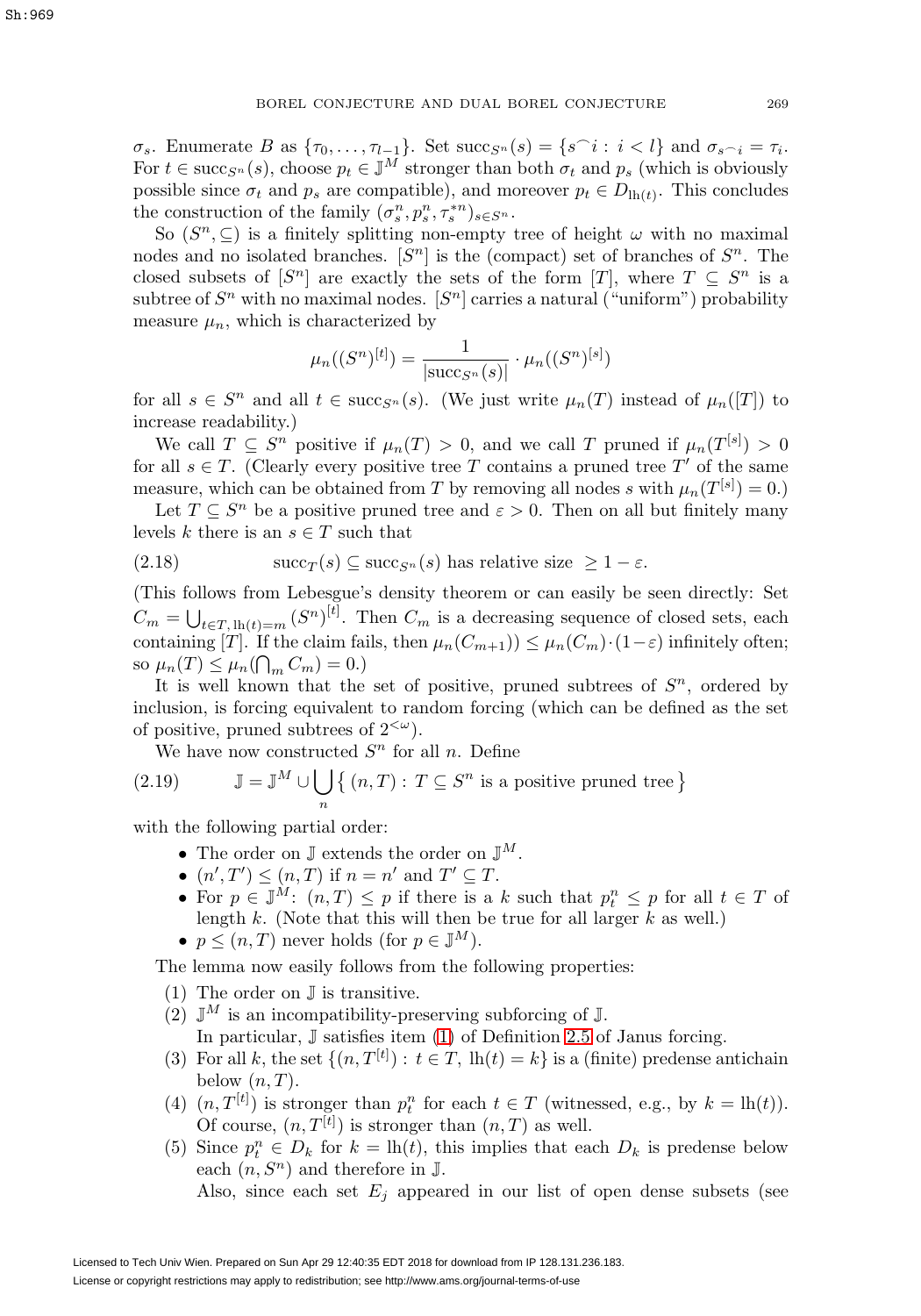[\(2.17\)](#page-23-1)), the set  $\{\sigma \in \nabla : \text{height}(\sigma) = j\}$  is still predense in J, i.e., item [\(2\)](#page-20-6) of Definition [2.5](#page-20-2) of Janus forcing is satisfied.

- (6) The condition  $(n, S^n)$  is stronger than  $r^n$ , so  $\{(n, S^n) : n \in \omega\}$  is predense in  $\mathbb{J}$  and  $\mathbb{J} \setminus \mathbb{J}^M$  is dense in  $\mathbb{J}$ . Below each  $(n, S^n)$ , the forcing  $\mathbb J$  is isomorphic to random forcing. Therefore, J itself is forcing equivalent to random forcing. (In fact, the complete Boolean algebra generated by J is isomorphic to the standard random algebra, Borel sets modulo null sets.) This proves in particular that J is ccc,
- i.e., satisfies the property required in Definition [2.5\(](#page-20-2)[4\)](#page-21-3). (7) It is easy (but not even necessary) to check that J is separative, i.e., the property required in Definition [2.5](#page-20-2)[\(5\)](#page-21-4). In any case, we could replace  $\leq_{\mathbb{I}}$  by  $\leq^*_{\mathbb{J}}$ , thus making  $\mathbb{J}$  separative without changing  $\leq_{\mathbb{J}^M}$ , since  $\mathbb{J}^M$  was already separative.
- <span id="page-25-1"></span>(8) The property required in Definition [2.5\(](#page-20-2)[6\)](#page-21-5), i.e.,  $\mathbb{J} \in H(\aleph_1)$ , is obvious.
- (9) The remaining item of the definition of Janus forcing, the fatness required in Definition [2.5](#page-20-2)[\(3\)](#page-20-3), is satisfied.

I.e., given  $(n, T) \in \mathbb{J}$  and  $\varepsilon > 0$  there is an arbitrarily high  $\tau^* \in \nabla$  such that the relative size of the set  $\{\tau \in \text{succ}_{\nabla}(\tau^*) : \tau \mid (n, T)\}\$ is at least  $1-\varepsilon$ . (We will show  $\geq (1 - \varepsilon)^2$  instead, to simplify the notation.)

We show [\(9\)](#page-25-1): Given  $(n, T) \in \mathbb{J}$  and  $\varepsilon > 0$ , we use [\(2.18\)](#page-24-1) to get an arbitrarily high  $s \in T$  such that  $succ_T(s)$  is of relative size  $\geq 1 - \varepsilon$  in  $succ_{S_n}(s)$ . We may choose s of length  $>\frac{1}{\varepsilon}$ . We claim that  $\tau_s^*$  is as required:

- Let  $B := \{ \sigma_t : t \in \text{succ}_{S^n}(s) \}.$  Note that  $B = \{ \tau \in \text{succ}_{\nabla}(\tau_s^*) : \tau \mid n \}$ . B has relative size  $\geq 1 - \frac{1}{\ln(s)} \geq 1 - \varepsilon$  in succ<sub>V</sub>( $\tau_s$ ) (according to property [\(e\)](#page-23-2) of  $S<sup>n</sup>$ ).
- $C := \{ \sigma_t : t \in \text{succ}_T(s) \}$  is a subset of B of relative size  $\geq 1 \varepsilon$  according to our choice of s.
- So C is of relative size  $(1 \varepsilon)^2$  in succ<sub>V</sub> $(\tau_s^*)$ .
- Each  $\sigma_t \in C$  is compatible with  $(n, T)$ , as  $(n, T^{[t]}) \leq p_t \leq \sigma_t$  (see [\(4\)](#page-24-2)).  $\Box$

So, in particular, if  $\mathbb{J}^M$  is a Janus forcing in a countable model M, then we can extend it to a Janus forcing J which is in fact random forcing. Since random forcing strongly preserves randoms over countable models (see Lemma [1.29\)](#page-12-5), it is not surprising that we get local preservation of randoms for Janus forcing, i.e., the analoga of Lemma [1.30](#page-12-0) and Corollary [1.51.](#page-18-2) (Still, some additional argument is needed, since the fact that J (which is now random forcing) "strongly preserves randoms" just means that a random real r over  $M$  is preserved with respect to random forcing in M, not with respect to  $\mathbb{J}^M$ .)

<span id="page-25-0"></span>**Lemma 2.20.** If  $\mathbb{J}^M$  is a Janus forcing in a countable model M and r a random real over M, then there is a Janus forcing  $\mathbb J$  such that  $\mathbb J^M$  is an M-complete subforcing of J and the following holds:

- *If*
- $\bullet \, p \in \mathbb{J}^M,$
- in M,  $\overline{Z} = (Z_1, \ldots, Z_m)$  is a sequence of  $\mathbb{J}^M$ -names for codes for null sets and  $Z^*$ .  $Z^*$  are interpretations under n witnessed by a sequence sets and  $Z_1^*, \ldots, Z_m^*$  are interpretations under p, witnessed by a sequence  $(p_n)_{n\in\omega},$
- $Z_i^* \sqsubset_{k_i} r$  for  $i = 1, \ldots, m$ ,

*then* there is a  $q \leq p$  in  $\mathbb{J}$  forcing that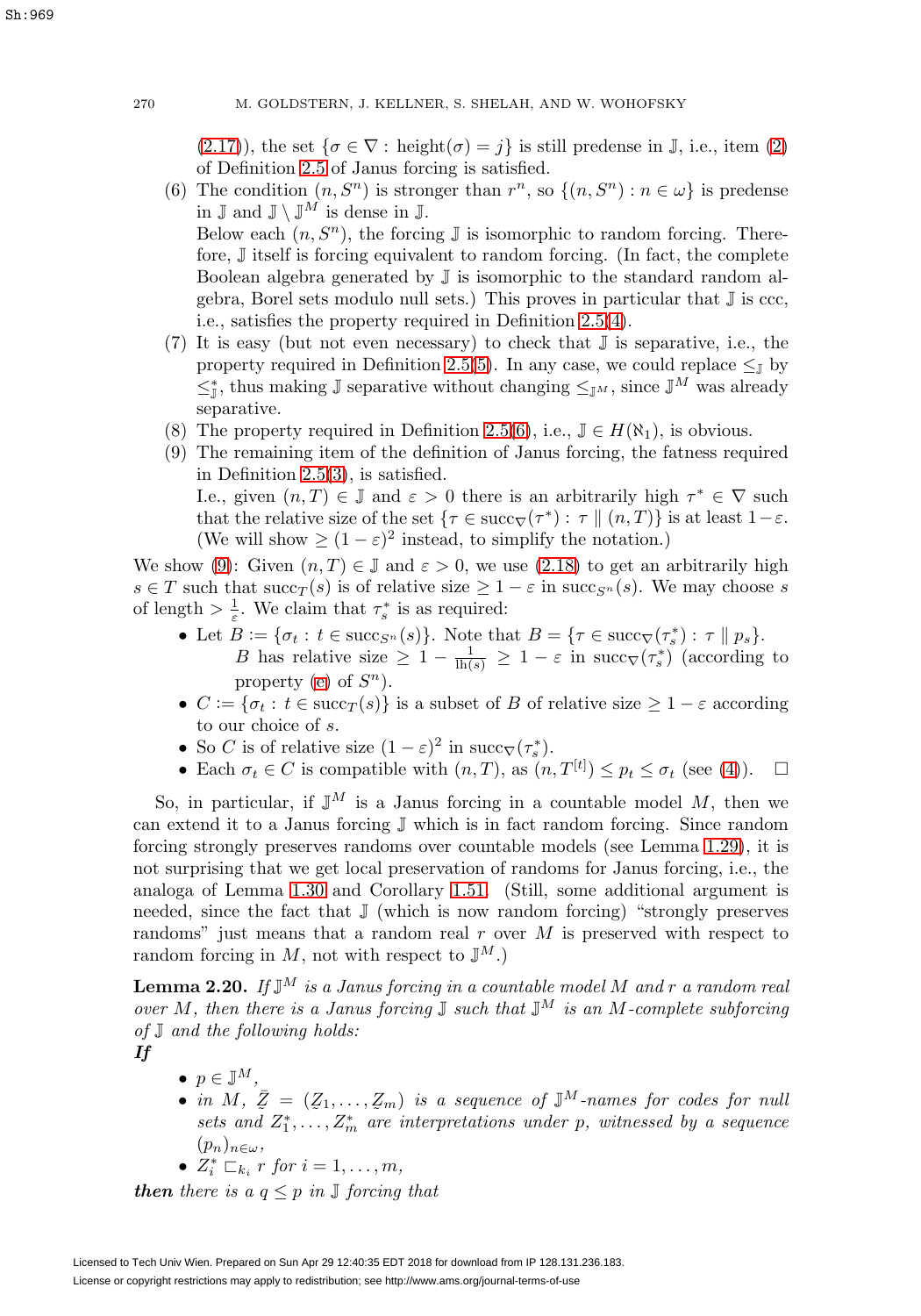- r is random over  $M[H^M],$
- $\mathcal{Z}_i \sqsubset_{k_i} r$  for  $i = 1, \ldots, m$ .

Remark 2.21. In the version for ultralaver forcings, i.e., Lemma [1.30,](#page-12-0) we had to assume that the stems of the witnessing sequence are strictly increasing. In the Janus version, we do not have any requirement of that kind.

*Proof.* Let  $D$  be the set of dense subsets of  $\mathbb{J}^M$  in M. According to Lemma [1.44,](#page-16-0) we can first find some countable  $M'$  such that r is still random over  $M'$  and such that in M' both  $\mathbb{J}^M$  and  $\mathcal D$  are countable. According to Fact [2.8,](#page-21-0)  $\mathbb{J}^M$  is a (countable) Janus forcing in  $M'$ , so we can apply Lemma [2.16](#page-23-0) to the set  $D$  to construct a Janus forcing  $\mathbb{J}^{M'}$  which is equivalent to random forcing such that (from the point of V)  $\mathbb{J}^M \leq_M \mathbb{J}^{M'}$ . In V, let<sup>[24](#page-26-1)</sup>  $\mathbb{J}$  be random forcing.  $\mathbb{J}^{M'}$  is an M'-complete subforcing of J and therefore  $\mathbb{J}^M \leq_M \mathbb{J}$ . Moreover, as was noted in Lemma [1.29,](#page-12-5) we even know that random forcing strongly preserves randoms over  $M'$  (see Definition [1.50\)](#page-18-3). To show that  $\mathbb J$  is indeed a Janus forcing, we have to check Definition [2.5](#page-20-2) [\(3\)](#page-20-3) (fatness); this follows easily from  $\Pi_1^1$ -absoluteness (recall that incompatibility of random conditions is Borel).

So assume that (in M) the sequence  $(p_n)_{n \in \omega}$  of  $\mathbb{J}^M$ -conditions interprets  $\bar{Z}$  as <br>In  $M'$ ,  $\mathbb{J}^M$  names can be reinterpreted as  $\mathbb{J}^{M'}$  names, and the  $\mathbb{J}^{M'}$  names.  $\bar{Z}^*$ . In M', J<sup>M</sup>-names can be reinterpreted as J<sup>M'</sup>-names, and the J<sup>M'</sup>-name  $\bar{Z}$ <br>is interpreted as  $\bar{Z}^*$  by the same sequence  $(n)$ , Let  $k$ , k be such that is interpreted as  $\bar{Z}^*$  by the same sequence  $(p_n)_{n\in\omega}$ . Let  $k_1,\ldots,k_m$  be such that  $Z_i^* \sqsubset_{k_i} r$  for  $i = 1, \ldots, m$ . So by strong preservation of randoms, we can in V find some  $q \leq p_0$  forcing that r is random over  $M'[H^{M'}]$  (and therefore also over the subset  $M[H^M]$  and that  $\mathcal{Z}_i \sqsubset_{k_i} r$  (where  $\mathcal{Z}_i$  can be evaluated in  $M'[H^{M'}]$  or<br>equivalently in  $M[H^M]$ equivalently in  $M[H^M]$ .

So Janus forcing locally preserves randoms (just as ultralaver forcing does):

<span id="page-26-2"></span>**Corollary 2.22.** If  $Q^M$  is a Janus forcing in M and r a real, then there is a Janus forcing Q over  $Q^M$  (which is in fact equivalent to random forcing) locally preserving randomness of r over M.

<span id="page-26-0"></span>*Proof.* In this case, the notion of "quick" interpretations is trivial, i.e.,  $D_k^{Q^M} = Q^M$ for all  $k$ , and the claim follows from the previous lemma.

## 3. Almost finite and almost countable support iterations

A main tool to construct the forcing for BC+dBC will be "partial countable support iterations", more particularly "almost finite support" and "almost countable support" iterations. A partial countable support iteration is a forcing iteration  $(P_\alpha, Q_\alpha)_{\alpha<\omega_2}$  such that for each limit ordinal  $\delta$  the forcing notion  $P_\delta$  is a subset of the countable support limit of  $(P_\alpha, Q_\alpha)_{\alpha < \delta}$  which satisfies some natural properties (see Definition [3.6\)](#page-31-0).

Instead of transitive models, we will use ord-transitive models (which are transitive when ordinals are considered as urelements). Why do we do that? We want to "approximate" the generic iteration  $\bar{P}$  of length  $\omega_2$  with countable models; this can be done more naturally with ord-transitive models (since obviously countable transitive models only see countable ordinals). We call such an ord-transitive model a

<span id="page-26-1"></span><sup>&</sup>lt;sup>24</sup>More precisely: Densely embed  $J^M'$  into  $(Borel/null)^{M'}$ , the complete Boolean algebra associated with random forcing in M', and let  $\mathbb{J}:=(\text{Borel/null})^V$ . Using the embedding,  $\mathbb{J}^{M'}$  can now be viewed as an  $M'$ -complete subset of  $\mathbb J$ .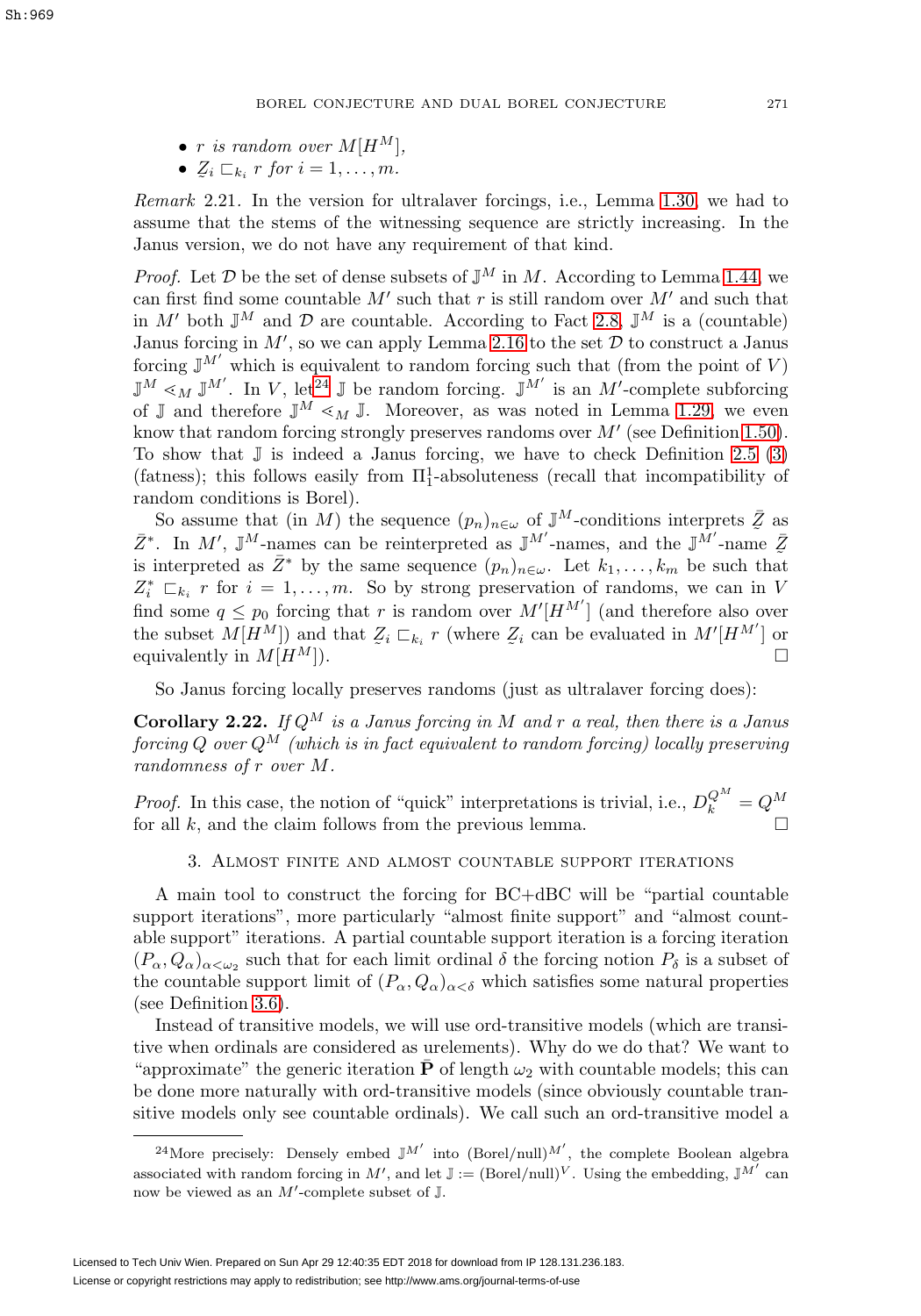"candidate" (provided it satisfies some nice properties; see Definition [3.1\)](#page-27-0). A basic point is that forcing extensions work naturally with candidates.

In the next few paragraphs (and also in Section 4),  $x = (M^x, \bar{P}^x)$  will denote a pair such that  $M^x$  is a candidate and  $\bar{P}^x$  is (in  $M^x$ ) a partial countable support iteration. Similarly we write, e.g.,  $y = (M^y, \bar{P}^y)$  or  $x_n = (M^{x_n}, \bar{P}^{x_n})$ .

We will need the following results to prove BC+dBC. (However, as opposed to the case of the ultralaver and Janus section, the reader will probably have to read this section to understand the construction in the next section, and not just the following list of properties.)

Given  $x = (M^x, \bar{P}^x)$ , we can construct by induction on  $\alpha$  a partial countable support iteration  $\bar{P} = (P_{\alpha}, Q_{\alpha})_{\alpha < \omega_2}$  satisfying:

There is a canonical  $M^x$ -complete embedding from  $\bar{P}^x$  to  $\bar{P}$ .

In this construction, we can use at each stage  $\beta$  any desired  $Q_{\beta}$ , as long as  $P_{\beta}$  forces that  $Q_{\beta}^x$  is (evaluated as) an  $M^x[H_{\beta}^x]$ -complete subforcing of  $Q_{\beta}$  (where  $H_{\beta}^x \subseteq P_{\beta}^x$ is the  $M^x$ -generic filter induced by the generic filter  $H_\beta \subseteq P_\beta$ ).

Moreover, we can demand either of the following two additional properties<sup>[25](#page-27-1)</sup> of the limit of this iteration  $P$ :

- (1) If all  $Q_\beta$  are forced to be  $\sigma$ -centered and  $Q_\beta$  is trivial for all  $\beta \notin M^x$ , then  $P_{\omega_2}$  is  $\sigma$ -centered.
- (2) If r is random over  $M^x$  and all  $Q_\beta$  locally preserve randomness of r over  $M^{x}[H_{\beta}^{x}]$  (see Definition [1.50\)](#page-18-3), then also  $P_{\omega_2}$  locally preserves the randomness of r.

Actually, we need the following variant: Assume that we already have  $P_{\alpha_0}$  for some  $\alpha_0 \in M^x$ , that  $P_{\alpha_0}^x$  canonically embeds into  $P_{\alpha_0}$ , and that the respective assumption on  $Q_\beta$  holds for all  $\beta \ge \alpha_0$ . Then we get that  $P_{\alpha_0}$  forces that the quotient  $P_{\omega_2}/P_{\alpha_0}$ satisfies the respective conclusion.

We also need:<sup>[26](#page-27-2)</sup>

- (3) If instead of a single x we have a sequence  $x_n$  such that each  $P^{x_n}$  canonically (and  $M^{x_n}$ -completely) embeds into  $P^{x_{n+1}}$ , then we can find a partial countable support iteration  $\overline{P}$  into which all  $P^{x_n}$  embed canonically (and we can again use any desired  $Q_{\beta}$ , assuming that  $Q_{\beta}^{x_n}$  is an  $M^{x_n}[H_{\beta}^{x_n}]$ -complete subforcing of  $Q_\beta$  for all  $n \in \omega$ ).
- (4) (A fact that is easy to prove but awkward to formulate.) If a  $\Delta$ -system argument produces two  $x_1, x_2$  as in Lemma 4.7[\(3\)](#page-45-0), then we can find a partial countable support iteration  $\bar{P}$  such that  $\bar{P}^{x_i}$  canonically (and  $M^{x_i}$ completely) embeds into  $\overline{P}$  for  $i = 1, 2$ .

3.A. **Ord-transitive models.** We will use "ord-transitive" models, as introduced in [\[She04\]](#page-62-3) (see also the presentation in [\[Kel12\]](#page-61-8)). We briefly summarize the basic definitions and properties (restricted to the rather simple case needed in this paper):

<span id="page-27-0"></span>**Definition 3.1.** Fix a suitable finite subset ZFC<sup>∗</sup> of ZFC (that is satisfied by  $H(\chi^*)$  for sufficiently large regular  $\chi^*$ ).

- (1) A set  $M$  is called a *candidate* if
	- $M$  is countable,

<sup>&</sup>lt;sup>25</sup>The  $\sigma$ -centered version is central for the proof of dBC; the random-preserving version for BC.

<span id="page-27-2"></span><span id="page-27-1"></span><sup>&</sup>lt;sup>26</sup>This will give  $\sigma$ -closure and  $\aleph_2$ -cc for the preparatory forcing R.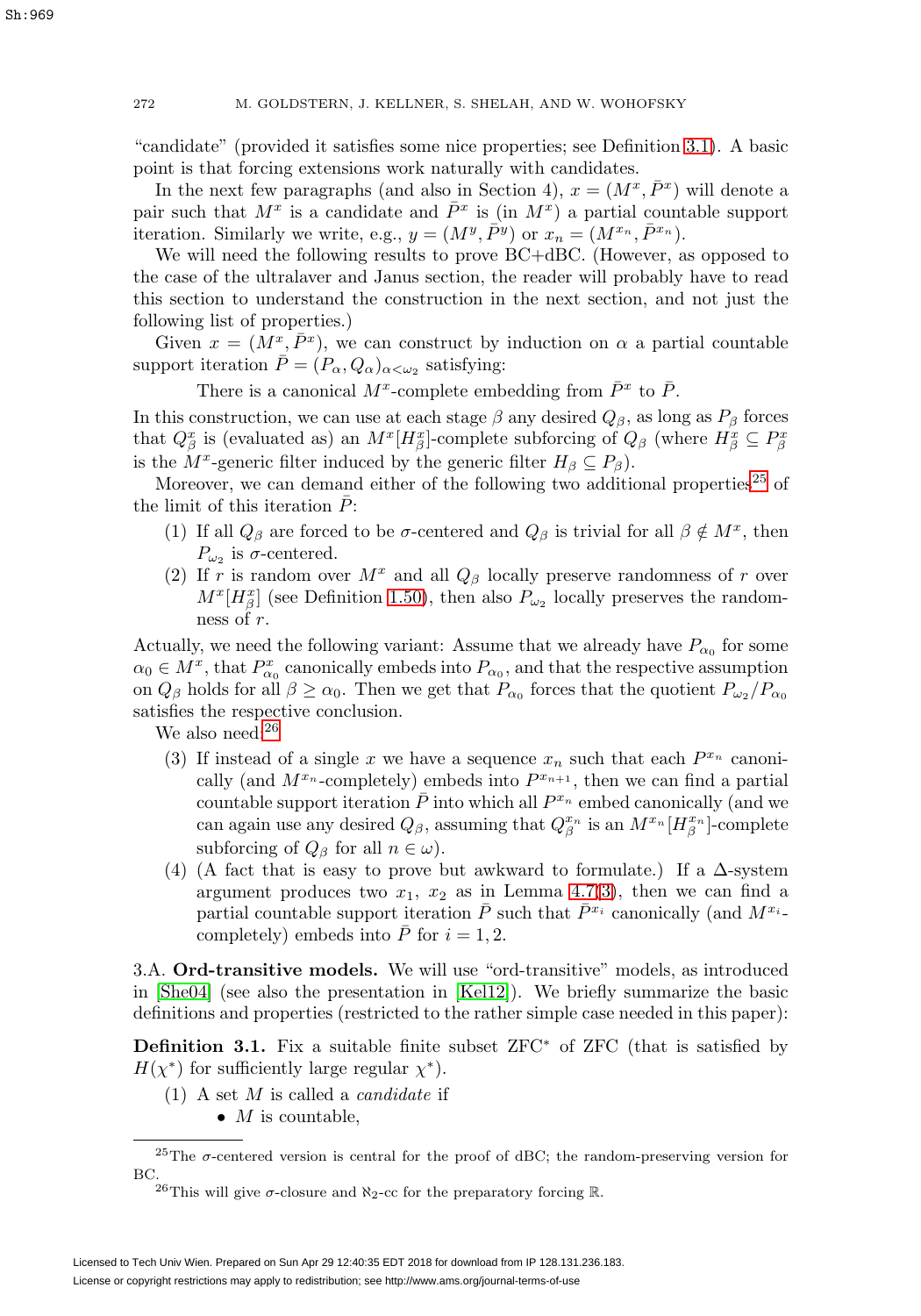- $(M, \in)$  is a model of ZFC<sup>\*</sup>,
- M is ord-absolute:  $M \models \alpha \in \text{Ord}$  iff  $\alpha \in \text{Ord}$ , for all  $\alpha \in M$ ,
- M is ord-transitive: if  $x \in M \setminus \text{Ord}$ , then  $x \subseteq M$ ,
- $\bullet \ \omega + 1 \subseteq M$ ,
- " $\alpha$  is a limit ordinal" and " $\alpha = \beta + 1$ " are both absolute between M and  $V$ .
- (2) A candidate M is called nice if " $\alpha$  has countable cofinality" and "the countable set A is cofinal in  $\alpha$ " both are absolute between M and V. (So if  $\alpha \in M$ has countable cofinality, then  $\alpha \cap M$  is cofinal in  $\alpha$ .) Moreover, we assume  $\omega_1 \in M$  (which implies  $\omega_1^M = \omega_1$ ) and  $\omega_2 \in M$  (but we do not require  $\omega_2{}^M = \omega_2$ ).
- (3) Let  $P^M$  be a forcing notion in a candidate M. (To simplify notation, we can assume without loss of generality that  $P^M \cap \text{Ord} = \emptyset$  (or at least  $\subset \omega$ ) and that therefore  $P^M \subseteq M$  and also  $A \subseteq M$  whenever M thinks that A is a subset of  $P^M$ .) Recall that a subset  $H^M$  of  $P^M$  is M-generic (or  $P^M$ -generic over M) if  $|A \cap H^M| = 1$  for all maximal antichains A in M.
- (4) Let  $H^M$  be  $P^M$ -generic over M and  $\tau$  a  $P^M$ -name in M. We define the evaluation  $\tau[H^M]^M$  to be x if M thinks that  $n \Vdash_{\mathcal{D}M} \tau = \tilde{\tau}$  for some evaluation  $\mathcal{I}[H^M]^M$  to be x if M thinks that  $p \Vdash_{PM} \mathcal{I} = \check{x}$  for some  $p \in H^M$  and  $x \in M$  (or equivalently just for  $x \in M \cap \text{Ord}$ ) and  $\mathcal{I} \sigma[H^M]^M$ .  $p \in H^M$  and  $x \in M$  (or equivalently just for  $x \in M \cap \text{Ord}$ ), and  $\{g[H^M]^M:$  $(g, p) \in \mathcal{I}, p \in H^M$  otherwise. Abusing notation we write  $\mathcal{I}[H^M]$  instead<br>of  $\tau[H^M]^M$  and we write  $M[H^M]$  for  $\mathcal{I}[\tau[H^M] \cdot \tau$  is a  $P^M$ -name in M of  $\tau[H^M]^M$ , and we write  $M[H^M]$  for  $\{\tau[H^M] : \tau \text{ is a } P^M\text{-name in } M\}$ .<br>For any set N (typically, an elementary submodel of some  $H(x)$ ), the or
- (5) For any set N (typically, an elementary submodel of some  $H(\chi)$ ), the ordcollapse k (or  $k^N$ ) is a recursively defined function with domain N:  $k(x) = x$ if  $x \in \text{Ord}$ , and  $k(x) = \{k(y) : y \in x \cap N\}$  otherwise.
- (6) We define ordclos $(\alpha) := \emptyset$  for all ordinals  $\alpha$ . The ord-transitive closure of a non-ordinal  $x$  is defined inductively on the rank:

$$
\text{ordclos}(x) = x \cup \bigcup \{\text{ordclos}(y) : y \in x \setminus \text{Ord}\}.
$$

So for  $x \notin$  Ord, the set ordclos(x) is the smallest ord-transitive set containing x as a subset. HCON is the collection of all sets x such that the ord-transitive closure of x is countable.  $x$  is in HCON iff  $x$  is an element of some candidate. In particular, all reals and all ordinals are HCON.

We write  $HCON_{\alpha}$  for the family of all sets x in HCON whose transitive closure only contains ordinals  $\langle \alpha \rangle$ .

The following facts can be found in [\[She04\]](#page-62-3) or [\[Kel12\]](#page-61-8) (they can be proven by rather straightforward, if tedious, inductions on the ranks of the according objects).

- Fact 3.2. (1) The ord-collapse of a countable elementary submodel of  $H(\chi^*)$ is a nice candidate.
	- (2) Unions, intersections, etc. are generally not absolute for candidates. For example, let  $x \in M \setminus \text{Ord.}$  In M we can construct a set y such that  $M \models y = \omega_1 \cup \{x\}.$  Then y is not an ordinal and therefore a subset of M, and in particular y is countable and  $y \neq \omega_1 \cup \{x\}.$
	- (3) Let  $j : M \to M'$  be the transitive collapse of a candidate M and f:  $\omega_1 \cap M' \to \text{Ord}$  the inverse (restricted to the ordinals). Obviously M' is a countable transitive model of  $ZFC^*$ ; moreover, M is characterized by the pair  $(M', f)$  (we call such a pair a "labeled transitive model"). Note that  $f$ satisfies  $f(\alpha + 1) = f(\alpha) + 1$ ,  $f(\alpha) = \alpha$  for  $\alpha \in \omega \cup {\omega}$ .  $M \models (\alpha \text{ is a limit})$ iff  $f(\alpha)$  is a limit.  $M \models cf(\alpha) = \omega$  iff  $cf(\alpha) = \omega$ , and in that case  $f[\alpha]$  is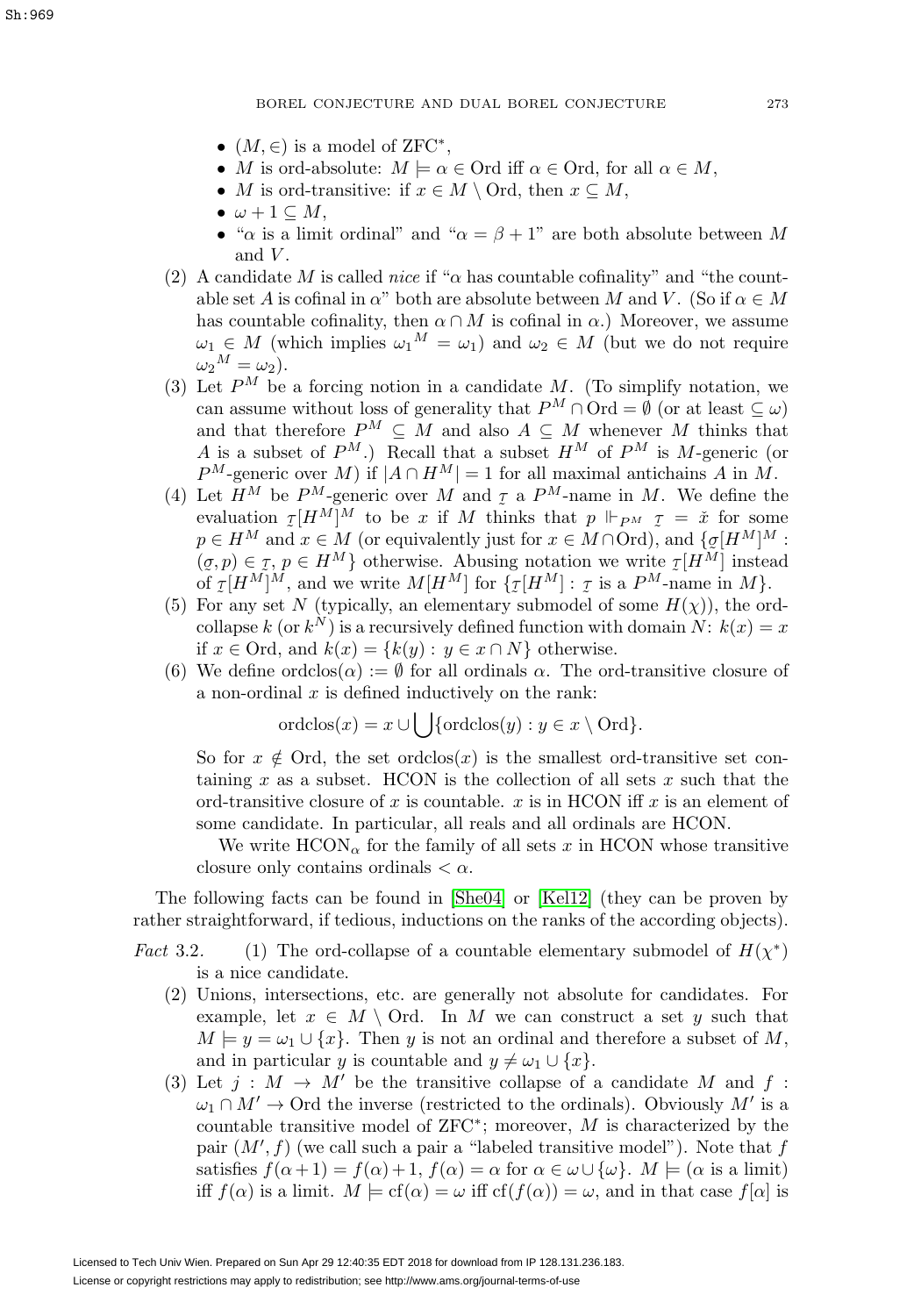Sh:969

cofinal in  $f(\alpha)$ . On the other hand, given a transitive countable model M' of  $ZFC^*$  and an f as above, then we can construct a (unique) candidate M corresponding to  $(M', f)$ .

- (4) All candidates M with  $M \cap \text{Ord} \subseteq \omega_1$  are hereditarily countable, so their number is at most  $2^{\aleph_0}$ . Similarly, the cardinality of  $HCON_{\alpha}$  is at most continuum whenever  $\alpha < \omega_2$ .
- (5) If M is a candidate and if  $H^M$  is  $P^M$ -generic over M, then  $M[H^M]$  is a candidate as well and an end-extension of M such that  $M \cap Ord =$  $M[H^M] \cap \text{Ord.}$  If M is nice and  $(M \text{ thinks that})$   $P^M$  is proper, then  $M[H^M]$  is nice as well.
- (6) Forcing extensions commute with the transitive collapse  $j$ : If  $M$  corresponds to  $(M', f)$ , then  $H^M \subseteq P^M$  is  $P^M$ -generic over M iff  $H' := j[H^M]$ is  $P' := j(P^M)$ -generic over M', and in that case  $M[H^M]$  corresponds to  $(M'[H'], f)$ . In particular, the forcing extension  $M[H^M]$  of M satisfies the forcing theorem (everything that is forced is true, and everything true is forced).
- (7) For elementary submodels, forcing extensions commute with ord-collapses: Let N be a countable elementary submodel of  $H(\chi^*), P \in N, k : N \to M$ the ord-collapse (so  $M$  is a candidate), and let  $H$  be  $P$ -generic over  $V$ . Then H is P-generic over N iff  $H^M := k[H]$  is  $P^M := k(P)$ -generic over M. In that case the ord-collapse of  $N[H]$  is  $M[H^M]$ .

Assume that a nice candidate M thinks that  $(\bar{P}^M, \bar{Q}^M)$  is a forcing iteration of length  $\omega_2^V$  (we will usually write  $\omega_2$  for the length of the iteration; by this we will always mean  $\omega_2^V$  and not the possibly different  $\omega_2^M$ ). In this section, we will construct an iteration  $(\bar{P}, \bar{Q})$  in V, also of length  $\omega_2$ , such that each  $P^M_\alpha$ canonically and M-completely embeds into  $P_{\alpha}$  for all  $\alpha \in \omega_2 \cap M$ . Once we know (by induction) that  $P^M_\alpha$  M-completely embeds into  $P_\alpha$ , we know that a  $P_\alpha$ -generic filter  $H_\alpha$  induces a  $P_\alpha^M$ -generic (over M) filter which we call  $H_\alpha^M$ . Then  $M[H_\alpha^M]$  is a candidate, but nice only if  $P^M_\alpha$  is proper. We will not need that  $M[H^M_\alpha]$  is nice, actually we will only investigate sets of reals (or elements of  $H(\aleph_1)$ ) in  $M[H_\alpha^M]$ , so it does not make any difference whether we use  $M[H^M_\alpha]$  or its transitive collapse.

<span id="page-29-0"></span>Remark 3.3. In the discussion so far we have omitted some details regarding the theory ZFC<sup>∗</sup> (that a candidate has to satisfy). The following "fine print" hopefully absolves us from any liability. (It is entirely irrelevant for the understanding of the paper.)

We have to guarantee that each  $M[H^M_\alpha]$  that we consider satisfies enough of ZFC to make our arguments work (for example, the definitions and basic properties of ultralaver and Janus forcings should work). This turns out to be easy, since (as usual) we do not need the full power set axiom for these arguments (just the existence of, say,  $\mathcal{L}_5$ ). So it is enough that each  $M[H_\alpha^M]$  satisfies some fixed finite subset of ZFC minus power set, which we call ZFC∗.

Of course, we can also find a larger (still finite) set  $ZFC^{**}$  that implies:  $\beth_{10}$  exists, and each forcing extension of the universe with a forcing of size  $\leq \mathbb{Z}_4$  satisfies ZFC<sup>\*</sup>. Also, it is provable (in ZFC) that each  $H(\chi)$  satisfies ZFC<sup>\*\*</sup> for sufficiently large regular  $\chi$ .

We define "candidate" using the weaker theory ZFC∗, and require that nice candidates satisfy the stronger theory, ZFC∗∗. This guarantees that all forcing extensions (by small forcings) of nice candidates will be candidates (in particular,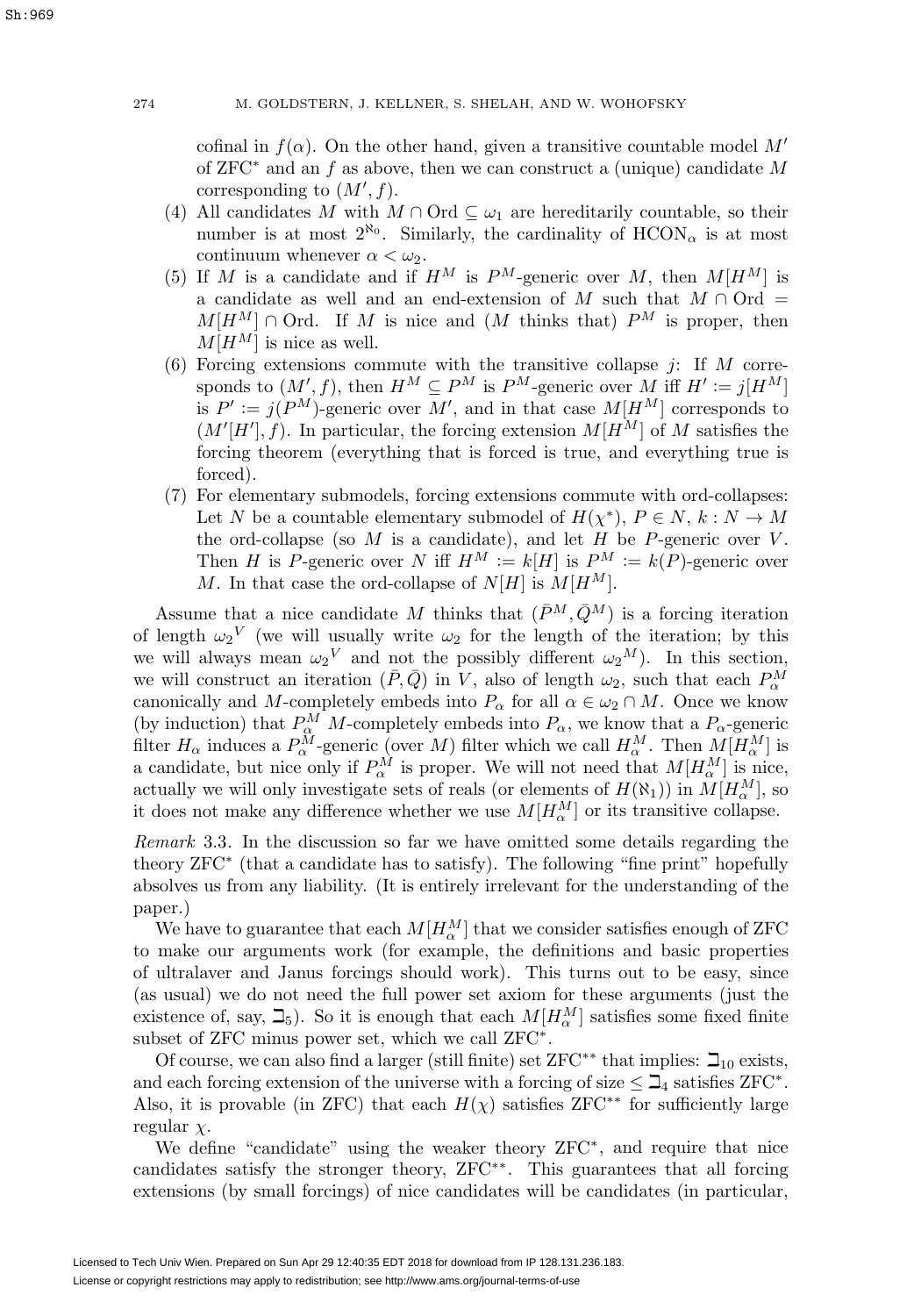satisfy enough of ZFC such that our arguments about Janus or ultralaver forcings work). Also, every ord-collapse of a countable elementary submodel N of  $H(\chi)$  will be a nice candidate.

3.B. **Partial countable support iterations.** We introduce the notion of a "partial countable support limit": a subset of the countable support (CS) limit containing the union (i.e., the direct limit) and satisfying some natural requirements.

Let us first describe what we mean by "forcing iteration". They have to satisfy the following requirements:

- A "topless forcing iteration"  $(P_\alpha, Q_\alpha)_{\alpha<\varepsilon}$  is a sequence of forcing notions  $P_\alpha$ and  $P_{\alpha}$ -names  $Q_{\alpha}$  of quasiorders with a weakest element  $1_{Q_{\alpha}}$ . A "topped" *iteration*" additionally has a final limit  $P_{\varepsilon}$ . Each  $P_{\alpha}$  is a set of partial functions on  $\alpha$  (as, e.g., in [\[Gol93\]](#page-61-6)). More specifically, if  $\alpha < \beta \leq \varepsilon$  and  $p \in P_\beta$ , then  $p \upharpoonright \alpha \in P_\alpha$ . Also,  $p \upharpoonright \beta \Vdash_{P_\beta} p(\beta) \in Q_\beta$  for all  $\beta \in \text{dom}(p)$ . The order on  $P_\beta$  will always be the "natural" one:  $q \leq p$  iff  $q \upharpoonright \alpha$  forces  $(\text{in } P_{\alpha})$  that  $q^{\text{tot}}(\alpha) \leq p^{\text{tot}}(\alpha)$  for all  $\alpha < \beta$ , where  $r^{\text{tot}}(\alpha) = r(\alpha)$  for all  $\alpha \in \text{dom}(r)$  and  $1_{Q_\alpha}$  otherwise.  $P_{\alpha+1}$  consists of all p with  $p \upharpoonright \alpha \in P_\alpha$  and  $p\upharpoonright \alpha \Vdash p^{\text{tot}}(\alpha) \in Q_\alpha$ , so it is forcing equivalent to  $P_\alpha * Q_\alpha$ .
- $P_{\alpha} \subseteq P_{\beta}$  whenever  $\alpha < \beta \leq \varepsilon$ . (In particular, the empty condition is an element of each  $P_\beta$ .)
- For any  $p \in P_{\varepsilon}$  and any  $q \in P_{\alpha}$   $(\alpha < \varepsilon)$  with  $q \leq p\upharpoonright \alpha$ , the partial function  $q \wedge p := q \cup p \upharpoonright [\alpha, \varepsilon]$  is a condition in  $P_{\varepsilon}$  as well (so, in particular,  $p \upharpoonright \alpha$  is a reduction of p, hence  $P_{\alpha}$  is a complete subforcing of  $P_{\varepsilon}$ ;  $q \wedge p$  is the weakest condition in  $P_{\varepsilon}$  stronger than both q and p).
- Abusing notation, we usually just write  $\bar{P}$  for an iteration (be it topless or topped).
- We usually write  $H_\beta$  for the generic filter on  $P_\beta$  (which induces  $P_\alpha$ -generic filters called  $H_{\alpha}$  for  $\alpha \leq \beta$ ). For topped iterations we sometimes call the filter on the final limit H instead of  $H_{\varepsilon}$ .

We use the following notation for quotients of iterations:

- Let  $\alpha < \beta$ . In the P<sub>α</sub>-extension  $V[H_{\alpha}]$ , we let  $P_{\beta}/H_{\alpha}$  be the set of all  $p \in P_\beta$  with  $p \upharpoonright \alpha \in H_\alpha$  (ordered as in  $P_\beta$ ). We may occasionally write  $P_{\beta}/P_{\alpha}$  for the  $P_{\alpha}$ -name of  $P_{\beta}/H_{\alpha}$ .
- Since  $P_{\alpha}$  is a complete subforcing of  $P_{\beta}$ , this is a quotient with the usual properties; in particular,  $P_\beta$  is equivalent to  $P_\alpha * (P_\beta/H_\alpha)$ .

Remark 3.4. It is well known that quotients of proper countable support iterations are naturally equivalent to (names of) countable support iterations. In this paper, we can restrict our attention to proper forcings, but we do not really have countable support iterations. It turns out that it is not necessary to investigate whether our quotients can naturally be seen as iterations of any kind, so to avoid the subtle problems involved we will not consider the quotient as an iteration by itself.

<span id="page-30-0"></span>**Definition 3.5.** Let  $\bar{P}$  be a (topless) iteration of limit length  $\varepsilon$ . We define three limits of  $\bar{P}$ :

- The "direct limit" is the union of the  $P_{\alpha}$  (for  $\alpha < \varepsilon$ ). So this is the smallest possible limit of the iteration.
- The "*inverse limit*" consists of all partial functions p with domain  $\subseteq \varepsilon$ such that  $p \upharpoonright \alpha \in P_\alpha$  for all  $\alpha < \varepsilon$ . This is the largest possible limit of the iteration.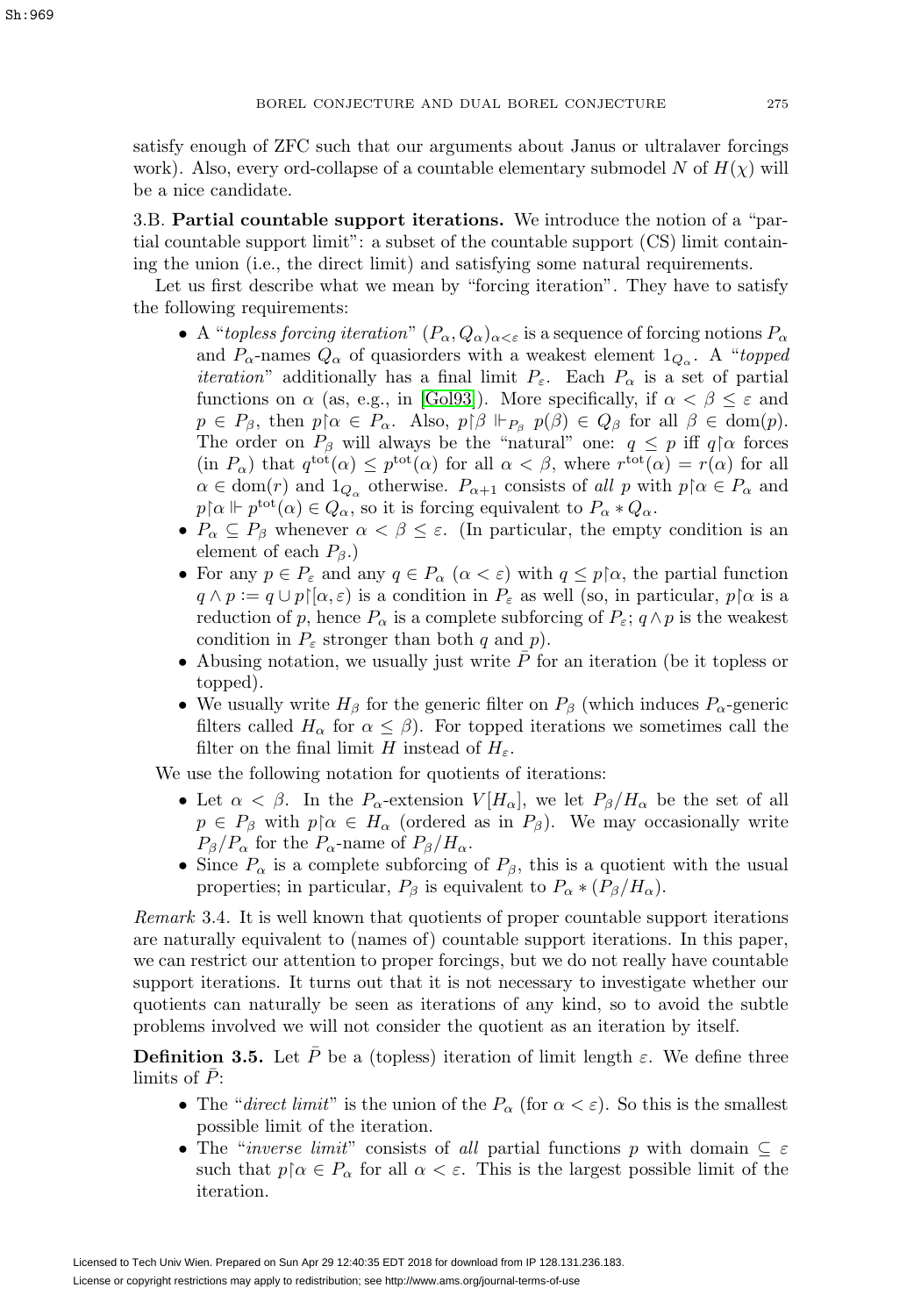• The "full countable support limit  $P_{\varepsilon}^{\text{CS}n}$  of  $\overline{P}$  is the inverse limit if  $cf(\varepsilon) = \omega$ and the direct limit otherwise.

We say that  $P_{\varepsilon}$  is a "partial CS limit" if  $P_{\varepsilon}$  is a subset of the full CS limit and the sequence  $(P_\alpha)_{\alpha<\varepsilon}$  is a topped iteration. In particular, this means that  $P_\varepsilon$  contains the direct limit and satisfies the following for each  $\alpha < \varepsilon$ :  $P_{\varepsilon}$  is closed under  $p \mapsto p \upharpoonright \alpha$ , and whenever  $p \in P_{\varepsilon}$ ,  $q \in P_{\alpha}$ , and  $q \leq p \upharpoonright \alpha$ , then also the partial function  $q \wedge p$  is in  $P_{\varepsilon}$ .

So for a given topless  $\overline{P}$  there is a well-defined inverse, direct and full CS limit. If  $cf(\varepsilon) > \omega$ , then the direct and the full CS limit coincide. If  $cf(\varepsilon) = \omega$ , then the direct limit and the full CS limit (=inverse limit) differ. Both of them are partial CS limits, but there are many more possibilities for partial CS limits. By definition, all of them will yield iterations.

Note that the name "CS limit" is slightly inappropriate, as the size of supports of conditions is not part of the definition. To give a more specific example, consider a topped iteration P of length  $\omega + \omega$  where  $P_{\omega}$  is the direct limit and  $P_{\omega+\omega}$  is the full CS limit. Let p be any element of the full CS limit of  $\bar{P}$ |ω which is not in  $P_{\omega}$ ; then p is not in  $P_{\omega+\omega}$  either. So not every countable subset of  $\omega+\omega$  can appear as the support of a condition.

<span id="page-31-0"></span>**Definition 3.6.** A forcing iteration  $\overline{P}$  is called a "partial CS iteration" if

- every limit is a partial CS limit and
- every  $Q_{\alpha}$  is (forced to be) separative.<sup>[27](#page-31-1)</sup>

The following fact can easily be proved by transfinite induction:

<span id="page-31-5"></span>*Fact* 3.7. Let  $\bar{P}$  be a partial CS iteration. Then for all  $\alpha$  the forcing notion  $P_{\alpha}$  is separative.

From now on, all iterations we consider will be partial CS iterations. In this paper, we will only be interested in proper partial CS iterations, but properness is not part of the definition of partial CS iteration. (The reader may safely assume that all iterations are proper.)

Note that separativity of the  $Q_{\alpha}$  implies that all partial CS iterations satisfy the following (trivially equivalent) properties:

<span id="page-31-3"></span>*Fact* 3.8. Let  $\overline{P}$  be a topped partial CS iteration of length  $\varepsilon$ . Then:

- (1) Let H be  $P_{\varepsilon}$ -generic. Then  $p \in H$  iff  $p \upharpoonright \alpha \in H_{\alpha}$  for all  $\alpha < \varepsilon$ .
- <span id="page-31-4"></span>(2) For all  $q, p \in P_{\varepsilon}$ , if  $q \nvert \alpha \leq^* p \nvert \alpha$  for each  $\alpha < \varepsilon$ , then  $q \leq^* p$ .
- (3) For all  $q, p \in P_{\varepsilon}$ , if  $q \upharpoonright \alpha \leq^* p \upharpoonright \alpha$  for each  $\alpha < \varepsilon$ , then  $q \parallel p$ .

We will be concerned with the following situation:

Assume that M is a nice candidate,  $\bar{P}^M$  is (in M) a topped partial CS iteration of length  $\varepsilon$  (a limit ordinal in M), and  $\overline{P}$  is (in V) a topless partial CS iteration of length  $\varepsilon' := \sup(\varepsilon \cap M)$ . (Recall that "cf( $\varepsilon$ ) =  $\omega$ " is absolute between M and V, and that  $cf(\varepsilon) = \omega$  implies  $\varepsilon' = \varepsilon$ .) Moreover, assume that we already have a system of M-complete coherent<sup>[28](#page-31-2)</sup> embeddings  $i_\beta: P_\beta^M \to P_\beta$  for  $\beta \in \varepsilon' \cap M = \varepsilon \cap M$ . (Recall that any potential partial CS limit of  $\overline{P}$  is a subforcing of the full CS limit  $P_{\varepsilon'}^{\text{CS}}$ .)

<span id="page-31-2"></span><span id="page-31-1"></span><sup>28</sup>I.e., they commute with the restriction maps:  $i_{\alpha}(p|\alpha) = i_{\beta}(p)$  [ $\alpha$  for  $\alpha < \beta$  and  $p \in P_{\beta}^{M}$ .

 $27$ The reason for this requirement is briefly discussed in Section [6.](#page-59-0) Separativity, as well as the relations  $\leq^*$  and  $=^*$ , are defined on page [248.](#page-3-1)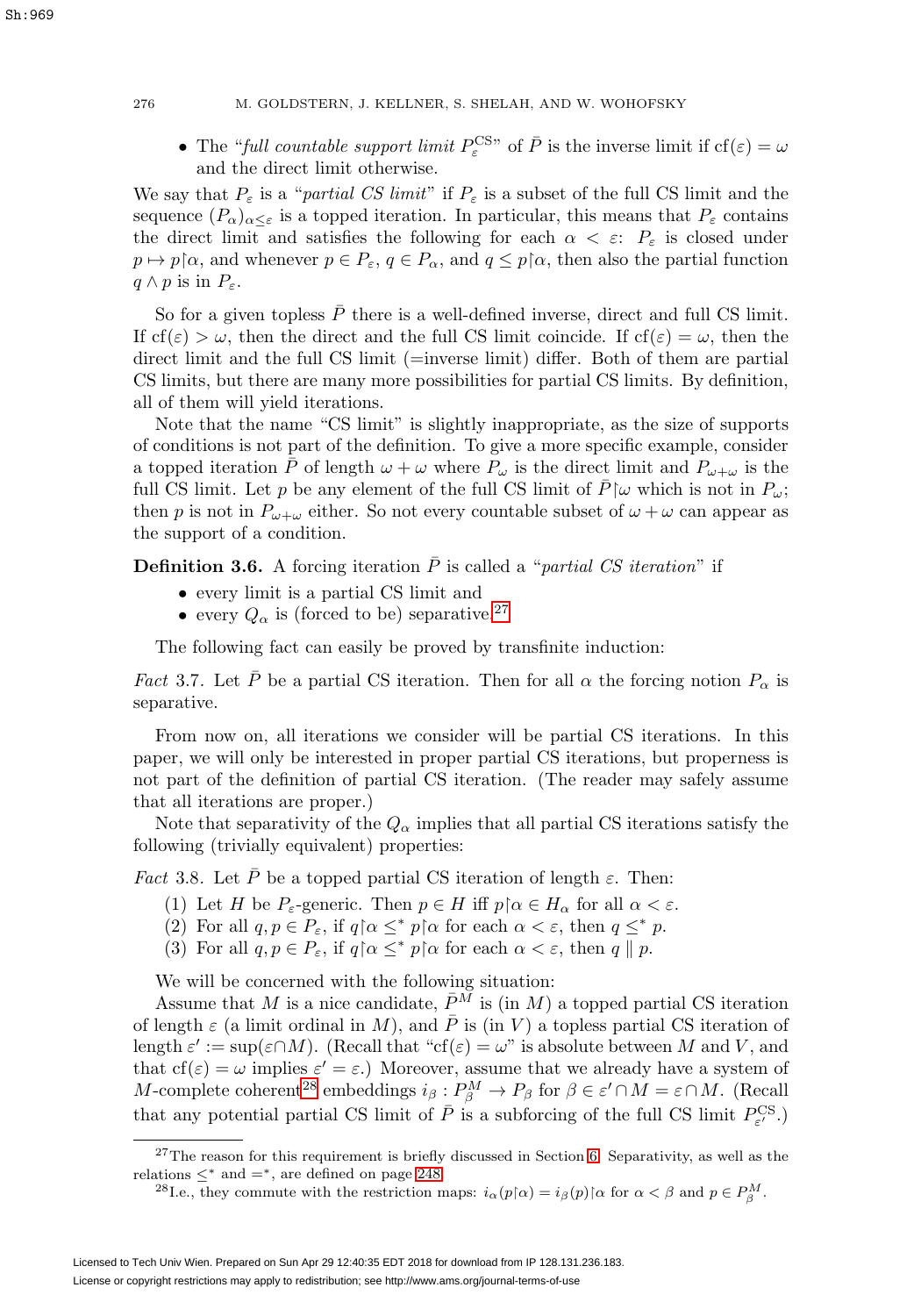It is easy to see that there is only one possibility for an embedding  $j : P_{\varepsilon}^M \to P_{\varepsilon'}^{\text{CS}}$ <br>(in fact, into any potential partial CS limit of  $\overline{P}$ ) that extends the  $i_{\beta}$ 's naturally:

<span id="page-32-1"></span>**Definition 3.9.** For a topped partial CS iteration  $\bar{P}^M$  in M of length  $\varepsilon$  and a topless one  $\overline{P}$  in V of length  $\varepsilon' := \sup(\varepsilon \cap M)$  together with coherent embeddings  $i_\beta$ , we define  $j: P^M_\varepsilon \to P^{\text{CS}}_{\varepsilon'}$ , the "canonical extension", in the obvious way: Given  $p \in P_{\varepsilon}^{M}$ , take the sequence of restrictions to M-ordinals, apply the functions  $i_{\beta}$ , and let  $j(p)$  be the union of the resulting coherent sequence.

We do not claim that  $j: P_{\varepsilon}^M \to P_{\varepsilon'}^{\text{CS}}$  is M-complete.<sup>[29](#page-32-0)</sup> In the following, we will construct partial CS limits  $P_{\varepsilon'}$  such that  $j: P_{\varepsilon}^M \to P_{\varepsilon'}$  is M-complete. (Obviously, one requirement for such a limit is that  $j[P_{\varepsilon}^M] \subseteq P_{\varepsilon'}$ . We will actually define two versions: The almost FS ("almost finite support") and the almost CS ("almost countable support") limit.

Note that there is only one effect that the "top" of  $\bar{P}^M$  (i.e., the forcing  $P^M_\varepsilon$ ) has on the canonical extension j: It determines the domain of j. In particular, it will generally depend on  $P_{\varepsilon}^M$  whether or not j is complete. Apart from that, the value of any given  $j(p)$  does not depend on  $P_{\varepsilon}^M$ .

Instead of arbitrary systems of embeddings  $i_{\alpha}$ , we will only be interested in "canonical" ones. We assume for notational convenience that  $Q^M_\alpha$  is a subset of  $Q_\alpha$ (this will naturally be the case in our application anyway).

<span id="page-32-2"></span>**Definition 3.10** (The canonical embedding). Let  $\overline{P}$  be a partial CS iteration in V and  $\bar{P}^M$  a partial CS iteration in M, both topped and of length  $\varepsilon \in M$ . We construct by induction on  $\alpha \in (\varepsilon + 1) \cap M$  the canonical M-complete embeddings  $i_{\alpha}: P_{\alpha}^M \to P_{\alpha}$ . More precisely, we try to construct them, but it is possible that the construction fails. If the construction succeeds, then we say that " $\bar{P}^M$  (canonically) embeds into  $\bar{P}$ ", or "the canonical embeddings work", or just " $\bar{P}$  is over  $\bar{P}^{M}$ ", or "over  $P_{\varepsilon}^{M}$ ".

- Let  $\alpha = \beta + 1$ . By induction hypothesis,  $i_{\beta}$  is M-complete, so a V-generic filter  $H_{\beta} \subseteq P_{\beta}$  induces an M-generic filter  $H_{\beta}^M := i_{\beta}^{-1}[H_{\beta}] \subseteq P_{\beta}^M$ . We require that (in the  $H_\beta$  extension) the set  $Q_\beta^M[H_\beta^M]$  is an  $M[H_\beta^M]$ -complete subforcing of  $Q_\beta[H_\beta]$ . In this case, we define  $i_\alpha$  in the obvious way.
- For limit ordinals  $\alpha$ , let  $i_{\alpha}$  be the canonical extension of the family  $(i_{\beta})_{\beta \in \alpha \cap M}$ . We require that  $P_{\alpha}$  contains the range of  $i_{\alpha}$  and that  $i_{\alpha}$  is M-complete; otherwise the construction fails. (If  $\alpha' := \sup(\alpha \cap M) < \alpha$ , then  $i_{\alpha}$  will actually be an M-complete map into  $P_{\alpha'}$ , assuming that the requirement is fulfilled.)

In this section we try to construct a partial CS iteration  $\bar{P}$  (over a given  $\bar{P}^M$ ) satisfying additional properties.

<span id="page-32-0"></span><sup>&</sup>lt;sup>29</sup> For example, if  $\varepsilon = \varepsilon' = \omega$  and if  $P_{\omega}^M$  is the finite support limit of a non-trivial iteration, then  $j: P_{\omega}^M \to P_{\omega}^{\text{CS}}$  is not complete: For notational simplicity, assume that all  $Q_n^M$  are (forced to be) Boolean algebras. In M, let  $c_n$  be (a  $P_n^M$ -name for) a non-trivial element of  $Q_n^M$  (so  $\neg c_n$ , the Boolean complement, is also non-trivial). Let  $p_n$  be the  $P_n^M$ -condition  $(c_0, \ldots, c_{n-1})$ , i.e., the truth value of " $c_m \in H(m)$  for all  $m < n$ ". Let  $q_n$  be the  $P_{n+1}^M$ -condition  $(c_0, \ldots, c_{n-1}, \neg c_n)$ , i.e., the truth value of "n is minimal with  $c_n \notin H(n)$ ". In M, the set  $A = \{q_n : n \in \omega\}$  is a maximal antichain in  $P_{\omega}^{M}$ . Moreover, the sequence  $(p_n)_{n\in\omega}$  is a decreasing coherent sequence, therefore  $i_n(p_n)$  defines an element  $p_\omega$  in  $P^{\text{CS}}_{\omega}$ , which is clearly incompatible with all  $j(q_n)$ . Hence  $j[A]$  is not maximal.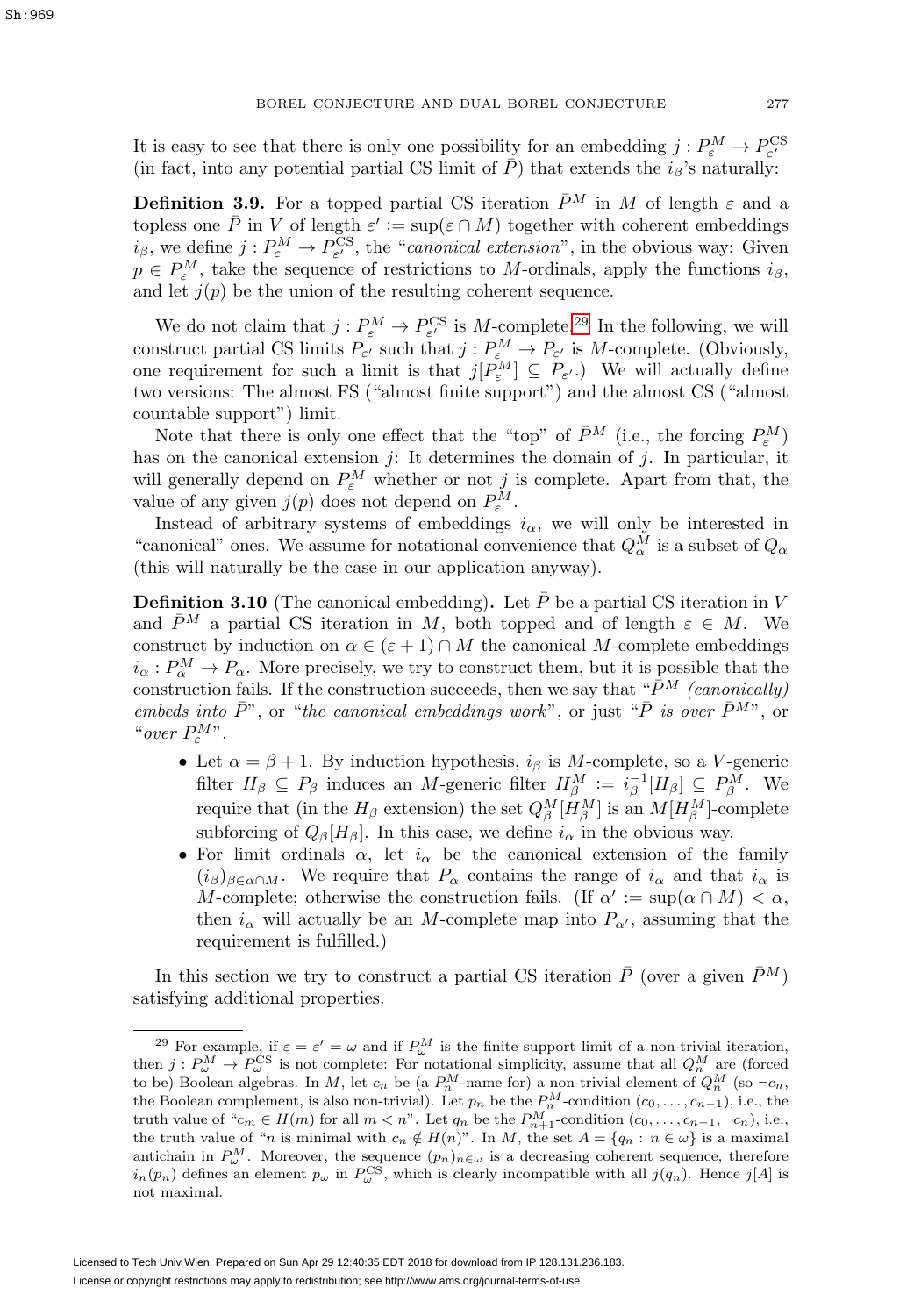Sh:969

Remark 3.11. What is the role of  $\varepsilon' := \sup(\varepsilon \cap M)$ ? When our inductive construction of  $\bar{P}$  arrives at  $P_{\varepsilon}$  where  $\varepsilon' < \varepsilon$ , it would be too late<sup>[30](#page-33-0)</sup> to take care of M-completeness of  $i_{\varepsilon}$  at this stage, even if all  $i_{\alpha}$  work nicely for  $\alpha \in \varepsilon \cap M$ . Note that  $\varepsilon' < \varepsilon$  implies that  $\varepsilon$  is uncountable in M and that therefore  $P_{\varepsilon}^M = \bigcup_{\alpha \in \varepsilon \cap M} P_{\alpha}^M$ . So the natural extension j of the embeddings  $(i_{\alpha})_{\alpha \in \epsilon \cap M}$  has range in  $P_{\epsilon'}$ , which will be a complete subforcing of  $P_{\varepsilon}$ . So we have to ensure M-completeness already in the construction of  $P_{\varepsilon}$ .

For now we just record:

<span id="page-33-1"></span>**Lemma 3.12.** Assume that we have topped iterations  $\bar{P}^M$  (in M) of length  $\varepsilon$  and  $\bar{P}$  (in V) of length  $\varepsilon' := \sup(\varepsilon \cap M)$ , and that for all  $\alpha \in \varepsilon \cap M$  the canonical embedding  $i_{\alpha}: P_{\alpha}^{M} \to P_{\alpha}$  works. Let  $i_{\varepsilon}: P_{\varepsilon}^{M} \to P_{\varepsilon'}^{\text{CS}}$  be the canonical extension.

- (1) If  $P_{\varepsilon}^M$  is (in M) a direct limit (which is always the case if  $\varepsilon$  has uncountable cofinality), then  $i_{\varepsilon}$  (might not work, but at least) has range in  $P_{\varepsilon}$  and preserves incompatibility.
- (2) If  $i_{\varepsilon}$  has a range contained in  $P_{\varepsilon'}$  and maps predense sets  $D \subseteq P_{\varepsilon}^M$  in M to predense sets  $i_{\varepsilon}[D] \subseteq P_{\varepsilon'}$ , then  $i_{\varepsilon}$  preserves incompatibility (and therefore works).

*Proof.* (1) Since  $P_{\varepsilon}^{M}$  is a direct limit, the canonical extension  $i_{\varepsilon}$  has range in  $\bigcup_{\alpha<\varepsilon'}P_\alpha$ , which is a subset of any partial CS limit  $P_{\varepsilon'}$ . Incompatibility in  $P_{\varepsilon}^M$ is the same as incompatibility in  $P_{\alpha}^M$  for sufficiently large  $\alpha \in \varepsilon \cap M$ , so by assumption it is preserved by  $i_{\alpha}$  and hence also by  $i_{\varepsilon}$ .

(2) Fix  $p_1, p_2 \in P^M$ , and assume that their images are compatible in  $P_{\varepsilon}$ ; we have to show that they are compatible in  $P_{\varepsilon}^M$ . So fix a generic filter  $H \subseteq P_{\varepsilon}$ containing  $i_{\varepsilon}(p_1)$  and  $i_{\varepsilon}(p_2)$ .

In  $M$ , we define the following set  $D$ :

$$
D := \{ q \in P_{\varepsilon}^M : (q \le p_1 \land q \le p_2) \text{ or } (\exists \alpha < \varepsilon : q \upharpoonright \alpha \perp_{P_{\alpha}^M} p_1 \upharpoonright \alpha) \}
$$
\n
$$
\text{ or } (\exists \alpha < \varepsilon : q \upharpoonright \alpha \perp_{P_{\alpha}^M} p_2 \upharpoonright \alpha) \}.
$$

Using Fact [3.8\(](#page-31-3)[3\)](#page-31-4) it is easy to check that D is dense. Since  $i_{\varepsilon}$  preserves predensity, there is  $q \in D$  such that  $i_{\varepsilon}(q) \in H$ . We claim that q is stronger than  $p_1$  and  $p_2$ . Otherwise we would have without loss of generality that  $q\upharpoonright \alpha \perp_{P^M_\alpha} p_1\upharpoonright \alpha$  for some  $\alpha < \varepsilon$ . But the filter  $H\alpha$  contains both  $i_{\alpha}(q\alpha)$  and  $i_{\alpha}(p_1\alpha)$ , contradicting the assumption that  $i_{\alpha}$  preserves incompatibility.

3.C. **Almost finite support iterations.** Recall Definition [3.9](#page-32-1) (of the canonical extension) and the setup that was described there: We have to find a subset  $P_{\varepsilon}$  of  $P_{\varepsilon'}^{\text{CS}}$  such that the canonical extension  $j: P_{\varepsilon}^M \to P_{\varepsilon'}$  is M-complete.

We now define the almost finite support limit. (The direct limit will in general not do, as it may not contain the range  $j[P_{\varepsilon}^M]$ . The almost finite support limit is

<span id="page-33-0"></span><sup>&</sup>lt;sup>30</sup> For example, let  $\varepsilon = \omega_1$  and  $\varepsilon' = \omega_1 \cap M$ . Assume that  $P_{\omega_1}^M$  is (in M) a (or the unique) partial CS limit of a non-trivial iteration. Assume that we have a topless iteration  $\bar{P}$  of length  $\varepsilon'$ in V such that the canonical embeddings work for all  $\alpha \in \omega_1 \cap M$ . If we set  $P_{\varepsilon'}$  to be the full CS limit, then we cannot further extend it to any iteration of length  $\omega_1$  such that the canonical embedding  $i_{\omega_1}$  works. Let  $p_\alpha$  and  $q_\alpha$  be as in footnote [29.](#page-32-0) In M, the set  $A = \{q_\alpha : \alpha \in \omega_1\}$ is a maximal antichain, and the sequence  $(p_{\alpha})_{\alpha \in \omega_1}$  is a decreasing coherent sequence. But in V there is an element  $p_{\varepsilon'} \in P_{\varepsilon'}^{\mathcal{CS}}$  with  $p_{\varepsilon'} \upharpoonright \alpha = j(p_\alpha)$  for all  $\alpha \in \varepsilon \cap M$ . This condition  $p_{\varepsilon'}$  is clearly incompatible with all elements of  $j[A] = \{j(q_\alpha): \alpha \in \varepsilon \cap M\}$ . Hence  $j[A]$  is not maximal.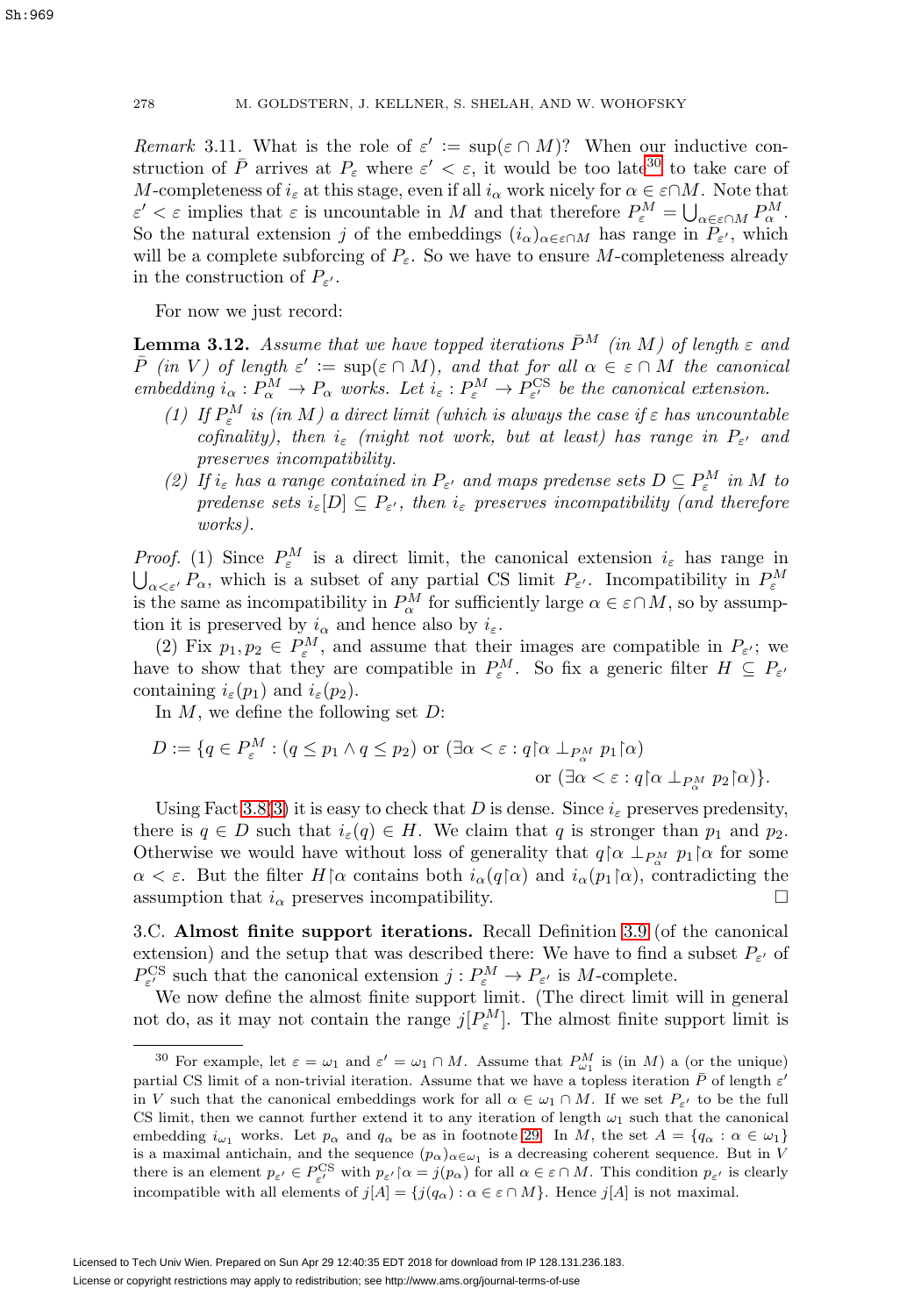the obvious modification of the direct limit, it is the smallest partial CS limit  $P_{\varepsilon}$ such that  $j[P_{\varepsilon}^M] \subseteq P_{\varepsilon'}$ , and it indeed turns out to be M-complete as well.)

<span id="page-34-2"></span>**Definition 3.13.** Let  $\varepsilon$  be a limit ordinal in M, and let  $\varepsilon' := \sup(\varepsilon \cap M)$ . Let  $\bar{P}^M$ be a topped iteration in M of length  $\varepsilon$ , and let  $\overline{P}$  be a topless iteration in V of length  $\varepsilon'$ . Assume that the canonical embeddings  $i_{\alpha}$  work for all  $\alpha \in \varepsilon \cap M = \varepsilon' \cap M$ . Let  $i_{\varepsilon}$  be the canonical extension. We define the *almost finite support limit of*  $\overline{P}$  over  $\bar{P}^M$  (or almost FS limit) as the following subforcing  $P_{\varepsilon'}$  of  $P_{\varepsilon'}^{\text{CS}}$ :

$$
P_{\varepsilon'} := \{ q \wedge i_{\varepsilon}(p) \in P_{\varepsilon'}^{\mathcal{CS}} : \ p \in P_{\varepsilon}^M \text{ and } q \in P_{\alpha} \text{ for some } \alpha \in \varepsilon \cap M
$$
  
such that  $q \leq_{P_{\alpha}} i_{\alpha}(p \upharpoonright \alpha) \}.$ 

Note that for  $cf(\varepsilon) > \omega$ , the almost FS limit is equal to the direct limit, as each  $p \in P_{\varepsilon}^M$  is in fact in  $P_{\alpha}^M$  for some  $\alpha \in \varepsilon \cap M$ , so  $i_{\varepsilon}(p) = i_{\alpha}(p) \in P_{\alpha}$ .

<span id="page-34-1"></span>**Lemma 3.14.** Assume that  $\bar{P}$  and  $\bar{P}^M$  are as above and let  $P_{\varepsilon}$  be the almost FS limit. Then  $\bar{P} \supset P_{\varepsilon}$  is a partial CS iteration, and  $i_{\varepsilon}$  works, i.e.,  $i_{\varepsilon}$  is an M-complete embedding from  $P_{\varepsilon}^M$  to  $P_{\varepsilon'}$ . (As  $P_{\varepsilon'}$  is a complete subforcing of  $P_{\varepsilon}$ , this also implies that  $i_{\varepsilon}$  is M-complete from  $P_{\varepsilon}^{M}$  to  $P_{\varepsilon}$ .)

*Proof.* It is easy to see that  $P_{\varepsilon}$  is a partial CS limit and contains the range  $i_{\varepsilon}[P_{\varepsilon}^{M}]$ . We now show preservation of predensity; this implies M-completeness by Lemma [3.12.](#page-33-1)

Let  $(p_j)_{j\in J} \in M$  be a maximal antichain in  $P^M_{\varepsilon}$ . (Since  $P^M_{\varepsilon}$  does not have to be ccc in M, J can have any cardinality in M.) Let  $q \wedge i_{\varepsilon}(p)$  be a condition in  $P_{\varepsilon'}$ . (If  $\varepsilon' < \varepsilon$ , i.e., if  $cf(\varepsilon) > \omega$ , then we can choose p to be the empty condition.) Fix  $\alpha \in \varepsilon \cap M$  such that  $q \in P_\alpha$ . Let  $H_\alpha$  be  $P_\alpha$ -generic and contain q, so  $p[\alpha]$  is in  $H_\alpha^M$ . Now in  $M[H^M_\alpha]$  the set  $\{p_j : j \in J, p_j \in P^M_\varepsilon / H^M_\alpha\}$  is predense in  $P^M_\varepsilon / H^M_\alpha$  (since this is forced by the empty condition in  $P_{\alpha}^{M}$ ). In particular, p is compatible with some  $p_j$ , witnessed by  $p' \leq p, p_j$  in  $P_{\varepsilon}^M / H_{\alpha}^M$ .

We can find  $q' \leq_{P_\alpha} q$  deciding j and p'; since certainly  $q' \leq^* i_\alpha(p' \upharpoonright \alpha)$ , we may assume even  $\leq$  without loss of generality. Now  $q' \wedge i_{\varepsilon}(p') \leq q \wedge i_{\varepsilon}(p)$  (since  $q' \leq q$ and  $p' \leq p$ ) and  $q' \wedge i_{\varepsilon}(p') \leq i_{\varepsilon}(p_j)$  (since  $p' \leq p_j$ ).

**Definition and Claim 3.15.** Let  $\bar{P}^M$  be a topped partial CS iteration in M of length  $\varepsilon$ . We can construct by induction on  $\beta \in \varepsilon + 1$  an almost finite support *iteration*  $\bar{P}$  *over*  $\bar{P}^M$  (or almost FS iteration) as follows:

- (1) As an induction hypothesis we assume that the canonical embedding  $i_{\alpha}$ works for all  $\alpha \in \beta \cap M$ . (So the notation  $M[H^M_\alpha]$  makes sense.)
- <span id="page-34-0"></span>(2) Let  $\beta = \alpha + 1$ . If  $\alpha \in M$ , then we can use any  $Q_{\alpha}$  provided that (it is forced that)  $Q_{\alpha}^M$  is an  $M[H_{\alpha}^M]$ -complete subforcing of  $Q_{\alpha}$ . (If  $\alpha \notin M$ , then there is no restriction on  $Q_{\alpha}$ .)
- (3) Let  $\beta \in M$  and  $cf(\beta) = \omega$ . Then  $P_{\beta}$  is the almost FS limit of  $(P_{\alpha}, Q_{\alpha})_{\alpha < \beta}$ over  $P_{\beta}^{M}$ .
- (4) Let  $\beta \in M$  and  $cf(\beta) > \omega$ . Then  $P_\beta$  is again the almost FS limit of  $(P_{\alpha}, Q_{\alpha})_{\alpha < \beta}$  over  $P_{\beta}^{M}$  (which also happens to be the direct limit).
- (5) For limit ordinals not in  $M$ ,  $P_{\beta}$  is the direct limit.

So the claim includes that the resulting  $\overline{P}$  is a (topped) partial CS iteration of length  $\varepsilon$  over  $\bar{P}^M$  (i.e., the canonical embeddings  $i_\alpha$  work for all  $\alpha \in (\varepsilon + 1) \cap M$ ), where we only assume that the  $Q_{\alpha}$  satisfy the obvious requirement given in [\(2\)](#page-34-0).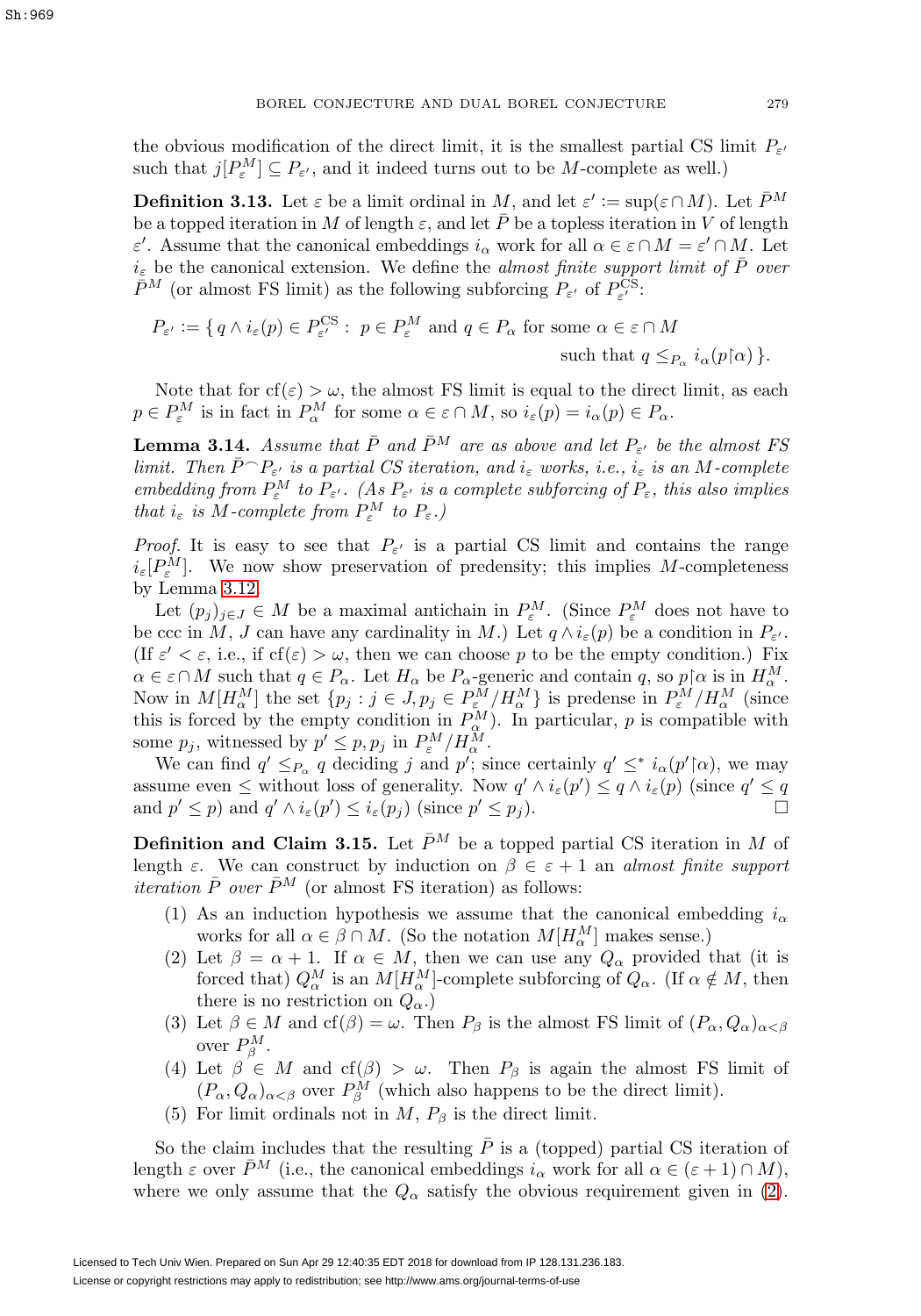### 280 M. GOLDSTERN, J. KELLNER, S. SHELAH, AND W. WOHOFSKY

(Note that we can always find some suitable  $Q_{\alpha}$  for  $\alpha \in M$ , for example, we can just take  $Q_\alpha^M$  itself.)

*Proof.* We have to show (by induction) that the resulting sequence  $\overline{P}$  is a partial CS iteration and that  $\bar{P}^M$  embeds into  $\bar{P}$ . For successor cases, there is nothing to do. So assume that  $\alpha$  is a limit. If  $P_{\alpha}$  is a direct limit, it is trivially a partial CS limit. If  $P_{\alpha}$  is an almost FS limit, then the easy part of Lemma [3.14](#page-34-1) shows that it is a partial CS limit.

So it remains to show that for a limit  $\alpha \in M$ , the (naturally defined) embedding  $i_{\alpha}: P_{\alpha}^{M} \to P_{\alpha}$  is M-complete. This was the main claim in Lemma [3.14.](#page-34-1)

The following lemma is natural and easy.

**Lemma 3.16.** Assume that we construct an almost FS iteration  $\bar{P}$  over  $\bar{P}^M$  where each  $Q_{\alpha}$  is (forced to be) ccc. Then  $P_{\varepsilon}$  is ccc (and in particular proper).

*Proof.* We show that  $P_{\alpha}$  is ccc by induction on  $\alpha \leq \varepsilon$ . For successors, we use that  $Q_{\alpha}$  is ccc. For  $\alpha$  of uncountable cofinality, we know that we took the direct limit coboundedly often (and all  $P_\beta$  are ccc for  $\beta < \alpha$ ), so by a result of Solovay  $P_\alpha$  is again ccc. For  $\alpha$  a limit of countable cofinality not in M, just use that all  $P_\beta$  are ccc for  $\beta < \alpha$  and the fact that  $P_{\alpha}$  is the direct limit. This leaves the case that  $\alpha \in M$  has countable cofinality, i.e.,  $P_{\alpha}$  is the almost FS limit. Let  $A \subseteq P_{\alpha}$  be uncountable. Each  $a \in A$  has the form  $q \wedge i_{\alpha}(p)$  for  $p \in P_{\alpha}^M$  and  $q \in \bigcup_{\gamma < \alpha} P_{\gamma}$ . We can thin out the set A such that all p are the same and all q are in the same  $P_{\gamma}$ . So there have to be compatible elements in A.

All almost FS iterations that we consider in this paper will satisfy the countable chain condition (and hence in particular be proper).

We will need a variant of this lemma for  $\sigma$ -centered forcing notions.

<span id="page-35-2"></span>**Lemma 3.17.** Assume that we construct an almost FS iteration  $\bar{P}$  over  $\bar{P}^M$  where only countably many  $Q_{\alpha}$  are non-trivial (e.g., only those with  $\alpha \in M$ ) and where each  $Q_{\alpha}$  is (forced to be)  $\sigma$ -centered. Then  $P_{\varepsilon}$  is  $\sigma$ -centered as well.

*Proof.* By induction, the direct limit of countably many  $\sigma$ -centered forcings is  $\sigma$ centered, as is the almost FS limit of  $\sigma$ -centered forcings (to color  $q \wedge i_{\alpha}(p)$ , use p itself together with the color of  $q$ ).

We will actually need two variants of the almost FS construction: Countably many models  $M^n$  and starting the almost FS iteration with some  $\alpha_0$ .

First, we can construct an almost FS iteration, not just over one iteration  $\bar{P}^M$ , but over an increasing chain of iterations. Analogously to Definition [3.13](#page-34-2) and Lemma [3.14,](#page-34-1) we can show:

<span id="page-35-1"></span>**Lemma 3.18.** For each  $n \in \omega$ , let  $M^n$  be a nice candidate, and let  $\overline{P}^n$  be a topped partial CS iteration in  $M^n$  of length<sup>[31](#page-35-0)</sup>  $\varepsilon \in M^0$  of countable cofinality such that  $M^m \in M^n$  and  $M^n$  thinks that  $\bar{P}^m$  canonically embeds into  $\bar{P}^n$ , for all  $m < n$ . Let  $\bar{P}$  be a topless iteration of length  $\varepsilon$  into which all  $\bar{P}^n$  canonically embed.

Then we can define the almost FS limit  $P_{\varepsilon}$  over  $(\bar{P}^n)_{n\in\omega}$  as follows: Conditions in  $P_{\varepsilon}$  are of the form  $q \wedge i_{\varepsilon}^n(p)$ , where  $n \in \omega$ ,  $p \in P_{\varepsilon}^n$ , and  $q \in P_{\alpha}$  for some  $\alpha \in M^n \cap \varepsilon$  with  $q \leq i_{\alpha}^n(p \mid \alpha)$ . Then  $P_{\varepsilon}$  is a partial CS limit over each  $\overline{P}^n$ .

<span id="page-35-0"></span><sup>&</sup>lt;sup>31</sup>Or only  $\varepsilon \in M^{n_0}$  for some  $n_0$ .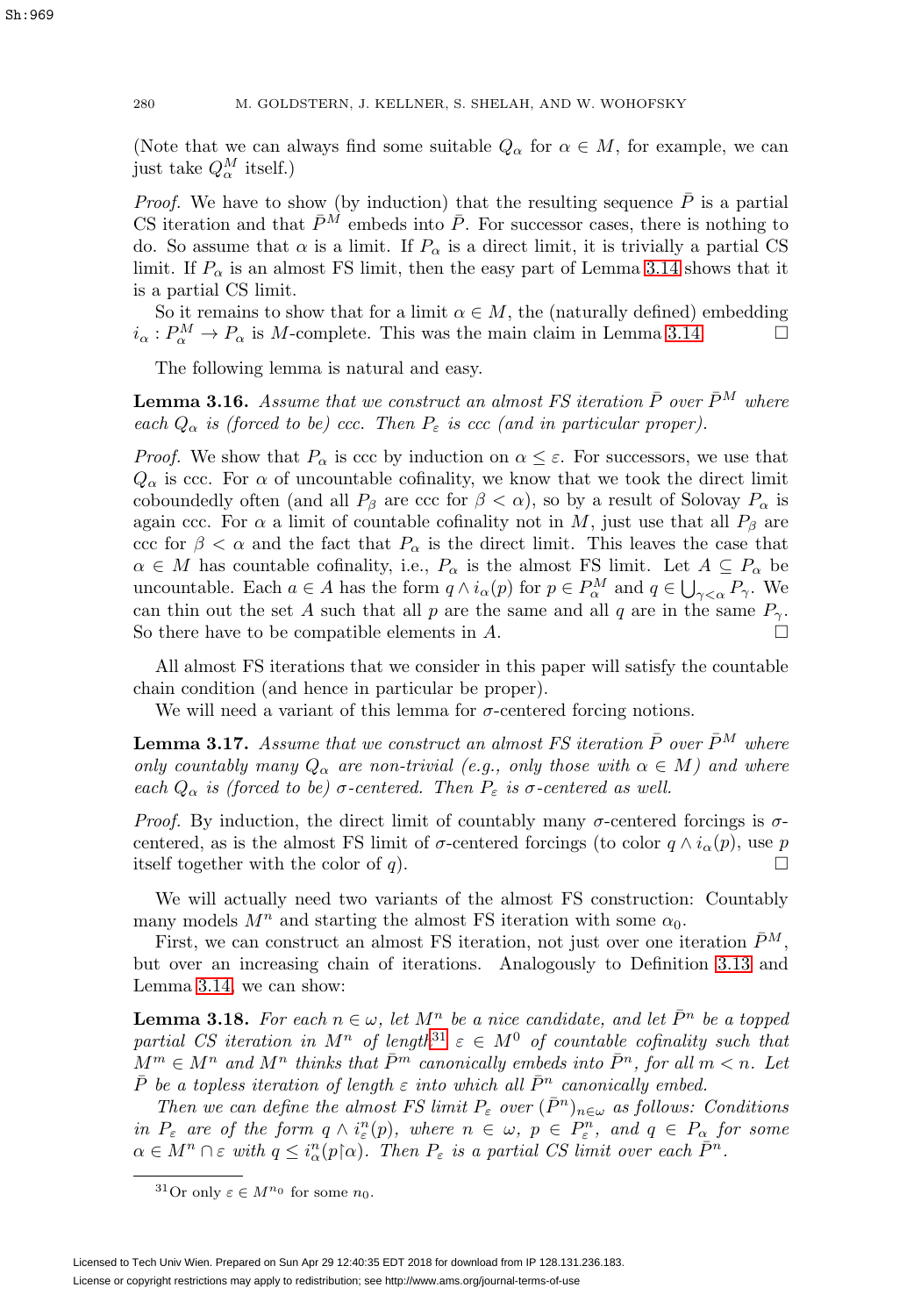As before, we get the following corollary:

<span id="page-36-4"></span>**Corollary 3.19.** Given  $M^n$  and  $\overline{P}^n$  as above, we can construct a topped partial CS iteration  $\bar{P}$  such that each  $\bar{P}^n$  embeds  $M^n$ -completely into it; we can choose  $Q_\alpha$ as we wish (subject to the obvious restriction that each  $Q_{\alpha}^{n}$  is an  $M^{n}[H_{\alpha}^{n}]$ -complete subforcing). If we always choose  $Q_{\alpha}$  to be ccc, then  $\overline{P}$  is ccc; this is the case if we set  $Q_{\alpha}$  to be the union of the (countable) sets  $Q_{\alpha}^{n}$ .

*Proof.* We can define  $P_{\alpha}$  by induction. If  $\alpha \in \bigcup_{n \in \omega} M^n$  has countable cofinality, then we use the almost FS limit as in Lemma [3.18.](#page-35-1) Otherwise we use the direct limit. If  $\alpha \in M^n$  has uncountable cofinality, then  $\alpha' := \sup(\alpha \cap M)$  is an element of  $M^{n+1}$ . In our induction we have already considered  $\alpha'$  and have defined  $P_{\alpha'}$  by Lemma [3.18](#page-35-1) (applied to the sequence  $(\bar{P}^{n+1}, \bar{P}^{n+2},...)$ ). This is sufficient to show that  $i_{\alpha}^n : P_{\alpha}^n \to P_{\alpha'} \ll P_{\alpha}$  is  $M^n$ -complete.

Second, we can start the almost FS iteration after some  $\alpha_0$  (i.e.,  $\overline{P}$  is already given up to  $\alpha_0$ , and we can continue it as an almost FS iteration up to  $\varepsilon$ ) and get the same properties that we previously showed for the almost FS iteration, but this time for the quotient  $P_{\varepsilon}/P_{\alpha_0}$ . In more detail:

**Lemma 3.20.** Assume that  $\bar{P}^M$  is in M a (topped) partial CS iteration of length  $\varepsilon$ and that  $\bar{P}$  is in V a topped partial CS iteration of length  $\alpha_0$  over  $\bar{P}^M$   $\alpha_0$  for some  $\alpha_0 \in \epsilon \cap M$ . Then we can extend  $\overline{P}$  to a (topped) partial CS iteration of length  $\epsilon$  over  $\bar{P}^M$ , as in the almost FS iteration (i.e., using the almost FS limit at limit points  $\beta > \alpha_0$  with  $\beta \in M$  of countable cofinality, and the direct limit everywhere else). We can use any  $Q_{\alpha}$  for  $\alpha \geq \alpha_0$  (provided  $Q_{\alpha}^M$  is an  $M[H_{\alpha}^M]$ -complete subforcing of  $Q_{\alpha}$ ). If all  $Q_{\alpha}$  are ccc, then  $P_{\alpha}$  forces that  $P_{\varepsilon}/H_{\alpha_0}$  is ccc (in particular, proper). If moreover all  $Q_{\alpha}$  are  $\sigma$ -centered and only countably many are non-trivial, then  $P_{\alpha_0}$  forces that  $P_{\varepsilon}/H_{\alpha_0}$  is  $\sigma$ -centered.

3.D. **Almost countable support iterations.** "Almost countable support iterations  $\bar{P}$ <sup>"</sup> (over a given iteration  $\bar{P}^M$  in a candidate M) will have the following two crucial properties: There is a canonical M-complete embedding of  $\bar{P}^M$  into  $\bar{P}$ , and  $P$  preserves a given random real (similar to the usual countable support iterations).

<span id="page-36-2"></span>**Definition and Claim 3.21.** Let  $\bar{P}^M$  be a topped partial CS iteration in M of length  $\varepsilon$ . We can construct by induction on  $\beta \in \varepsilon + 1$  the *almost countable support iteration*  $\bar{P}$  *over*  $\bar{P}^M$  (or almost CS iteration):

(1) As an induction hypothesis, we assume that the canonical embedding  $i_{\alpha}$ works for every  $\alpha \in \beta \cap M$ . We set<sup>[32](#page-36-0)</sup>

<span id="page-36-3"></span>(3.22) δ := min(M \ β), δ := sup(α +1: α ∈ δ ∩ M).

Note that  $\delta' \leq \beta \leq \delta$ .

(2) Let  $\beta = \alpha + 1$ . We can choose any desired forcing  $Q_{\alpha}$ ; if  $\beta \in M$  we of course require that

<span id="page-36-1"></span>(3.23) 
$$
Q_{\alpha}^{M}
$$
 is an  $M[H_{\alpha}^{M}]$ -complete subforcing of  $Q_{\alpha}$ .

This defines  $P_\beta$ .

(3) Let  $cf(\beta) > \omega$ . Then  $P_\beta$  is the direct limit.

<span id="page-36-0"></span><sup>&</sup>lt;sup>32</sup>So for successors  $\beta \in M$ , we have  $\delta' = \beta = \delta$ . For  $\beta \in M$  limit,  $\beta = \delta$  and  $\delta'$  is as in Definition [3.9.](#page-32-1)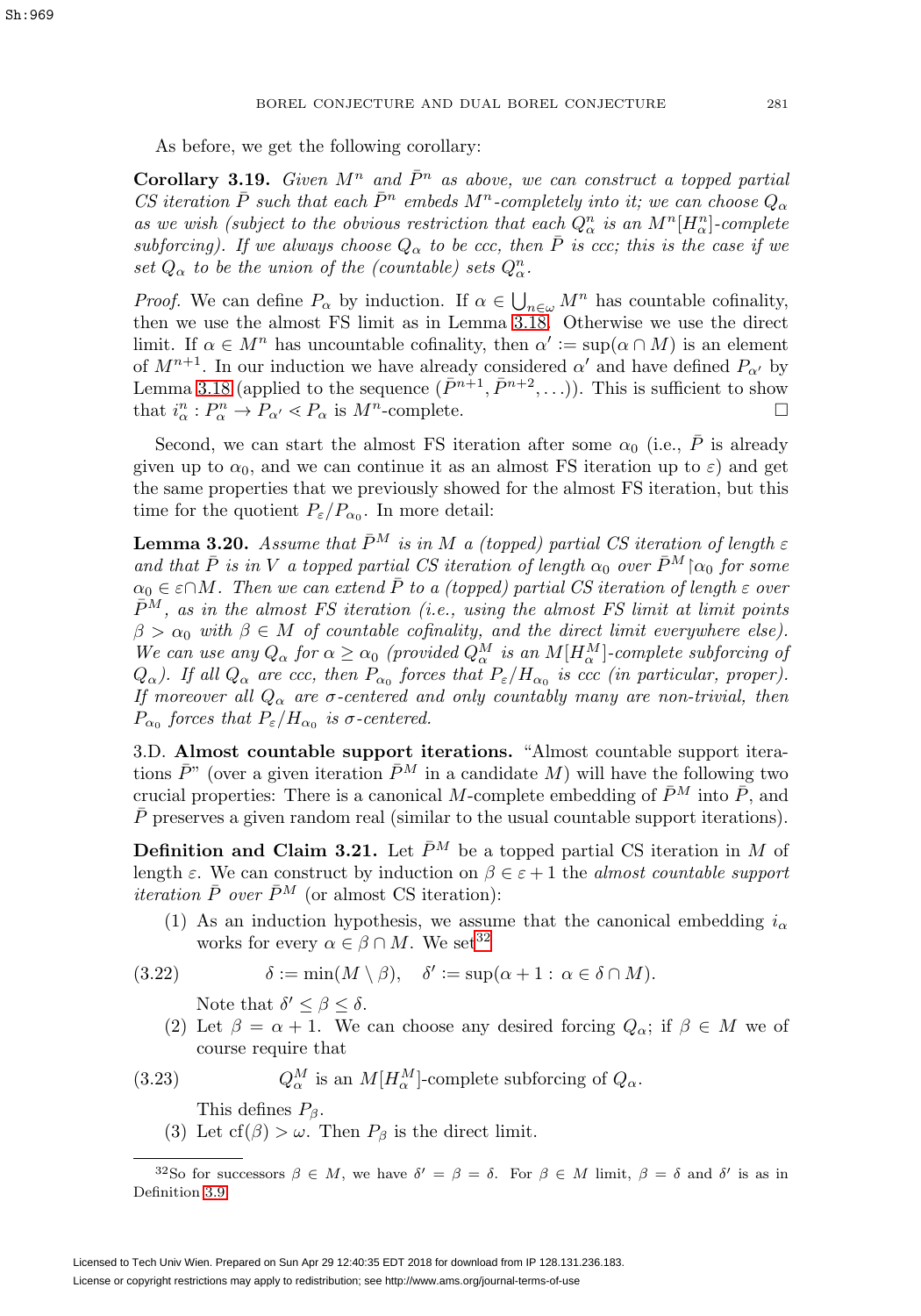- (4) Let  $cf(\beta) = \omega$  and assume that  $\beta \in M$  (so  $M \cap \beta$  is cofinal in  $\beta$  and  $\delta' = \beta = \delta$ . We define  $P_{\beta} = P_{\delta}$  as the union of the following two sets:
	- The almost FS limit of  $(P_\alpha, Q_\alpha)_{\alpha < \delta}$ ; see Definition [3.13.](#page-34-2)
	- The set  $P_{\delta}^{\text{gen}}$  of M-generic conditions  $q \in P_{\delta}^{\text{CS}}$ , i.e., those which satisfy

$$
q \Vdash_{P_{\delta}^{\text{CS}}} i_{\delta}^{-1}[H_{P_{\delta}^{\text{CS}}}] \subseteq P_{\delta}^M
$$
 is *M*-generic.

- (5) Let  $cf(\beta) = \omega$  and assume that  $\beta \notin M$  but  $M \cap \beta$  is cofinal in  $\beta$ , so  $\delta' = \beta < \delta$ . We define  $P_{\beta} = P_{\delta'}$  as the union of the following two sets:
	- The direct limit of  $(P_{\alpha}, Q_{\alpha})_{\alpha < \delta'}$ .
	- The set  $P_{\delta'}^{\text{gen}}$  of M-generic conditions  $q \in P_{\delta'}^{\text{CS}}$ , i.e., those which satisfy

$$
q \Vdash_{P_{\delta'}^{\text{CS}}} i_{\delta}^{-1}[H_{P_{\delta'}^{\text{CS}}}] \subseteq P_{\delta}^M
$$
 is *M*-generic.

(Note that the *M*-generic conditions form an open subset of  $P_{\beta}^{\text{CS}} = P_{\delta'}^{\text{CS}}$ .) (6) Let  $cf(\beta) = \omega$  and  $M \cap \beta$  not cofinal in  $\beta$  (so  $\beta \notin M$ ). Then  $P_{\beta}$  is the full CS limit of  $(P_{\alpha}, Q_{\alpha})_{\alpha < \beta}$  (see Definition [3.5\)](#page-30-0).

So the claim is that for every choice of  $Q_{\alpha}$  (with the obvious restriction [\(3.23\)](#page-36-1)), this construction always results in a partial CS iteration  $\bar{P}$  over  $\bar{P}^M$ . The proof is a bit cumbersome; it is a variant of the usual proof that properness is preserved in countable support iterations (see e.g. [\[Gol93\]](#page-61-6)).

We will use the following fact in M (for the iteration  $\bar{P}^M$ ):

<span id="page-37-0"></span>(3.24) Let  $\bar{P}$  be a topped iteration of length  $\varepsilon$ . Let  $\alpha_1 \leq \alpha_2 \leq \beta \leq \varepsilon$ . Let  $p_1$  be a  $P_{\alpha_1}$ -name for a condition in  $P_{\varepsilon}$ , and let D be an open dense set of  $P_\beta$ . Then there is a  $P_{\alpha_2}$ -name  $p_2$  for a condition in D such that the empty condition of  $P_{\alpha_2}$  forces  $p_2 \leq p_1 | \beta$ , and if  $p_1$ is in  $P_{\varepsilon}/H_{\alpha_2}$ , then the condition  $p_2$  is as well.

(Proof: Work in the  $P_{\alpha_2}$ -extension. We know that  $p' := p_1 \upharpoonright \beta$  is a  $P_{\beta}$ -condition. We now define  $p_2$  as follows: If  $p' \notin P_\beta/H_{\alpha_2}$  (which is equivalent to  $p_1 \notin P_\epsilon/H_{\alpha_2}$ ), then we choose any  $p_2 \leq p'$  in D (which is dense in  $P_\beta$ ). Otherwise (using that  $D \cap P_{\beta}/H_{\alpha_2}$  is dense in  $P_{\beta}/H_{\alpha_2}$ ) we can choose  $p_2 \le p'$  in  $D \cap P_{\beta}/H_{\alpha_2}$ . The following easy fact will also be useful:

<span id="page-37-1"></span>(3.25) Let P be a subforcing of Q. We define  $P[p := \{r \in P : r \leq p\}.$ Assume that  $p \in P$  and  $P[p = Q | p$ . Then for any P-name  $x$ and any formula  $\varphi(x)$  we have  $p \Vdash_P \varphi(x)$  iff  $p \Vdash_Q \varphi(x)$ .

We now prove the following statement by induction on  $\beta \leq \varepsilon$  (which includes that the Definition and Claim [3.21](#page-36-2) works up to  $\beta$ ). Let  $\delta, \delta'$  be as in [\(3.22\)](#page-36-3).

**Lemma 3.26.** (a) The topped iteration  $\overline{P}$  of length  $\beta$  is a partial CS iteration.

- (b) The canonical embedding  $i_{\delta}: P_{\delta}^M \to P_{\delta'}$  works, hence  $i_{\delta}: P_{\delta}^M \to P_{\delta}$  also works.
- (c) Moreover, assume that
	- $\alpha \in M \cap \delta$ .

˜

- $p \in M$  is a  $P^M_\alpha$ -name of a  $P^M_\delta$ -condition,
- $\tilde{q} \in P_{\alpha}$  forces (in  $P_{\alpha}$ ) that  $p[\alpha[H_{\alpha}^{M}]$  is in  $H_{\alpha}^{M}$ .<br>
Len there is a  $a^{+} \in P_{\alpha}$  (and therefore in  $P_{\alpha}$ ) exter

Then there is a  $q^+ \in P_{\delta'}$  (and therefore in  $P_{\beta}$ ) extending q and forcing that  $p[H^M_\alpha]$  is in  $H^M_\delta$ .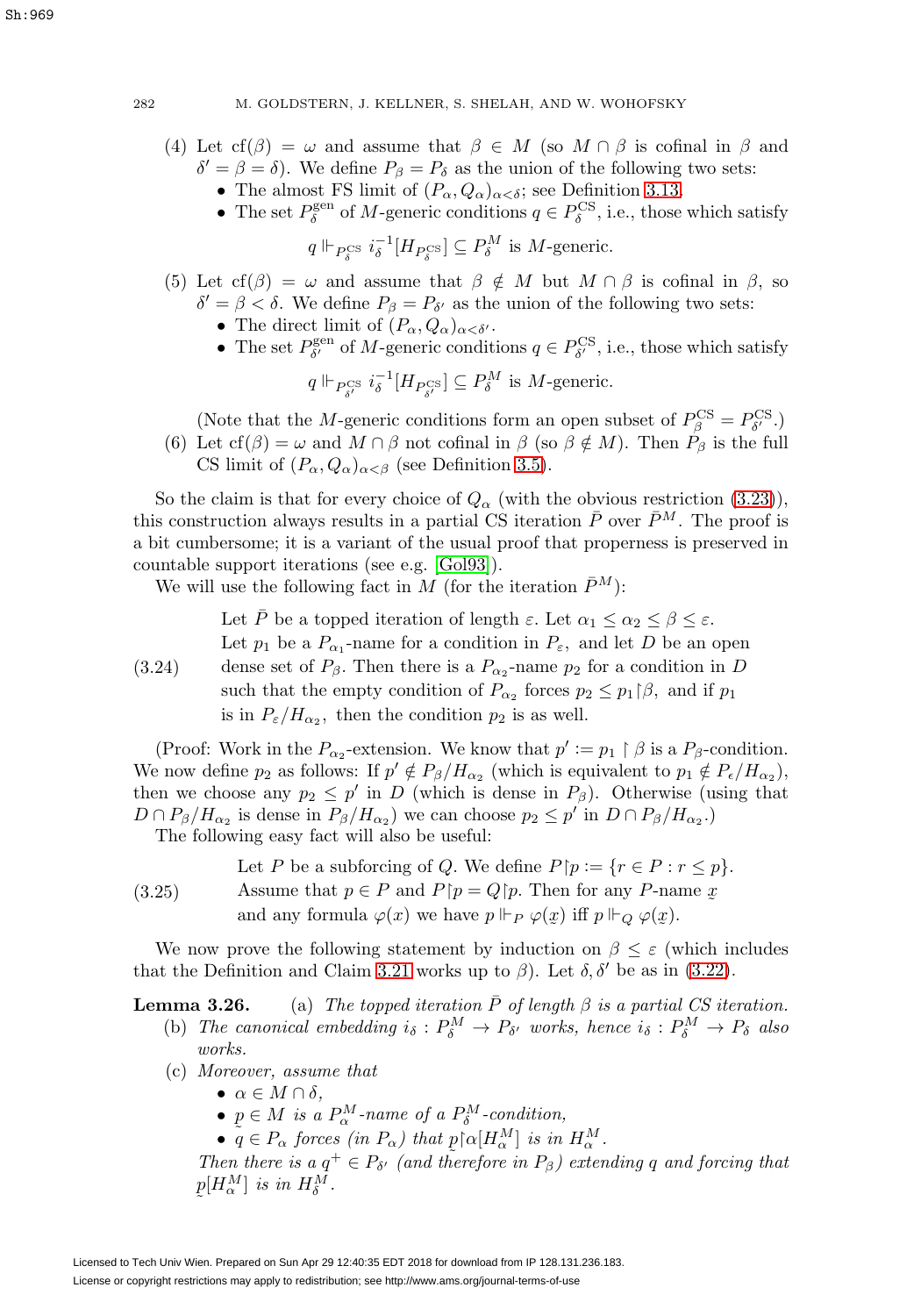Proof. First let us deal with the trivial cases. It is clear that we always get a partial CS iteration.

- Assume that  $\beta = \beta_0 + 1 \in M$ , i.e.,  $\delta = \delta' = \beta$ . It is clear that  $i_\beta$  works. To get  $q^+$ , first extend q to some  $q' \in P_{\beta_0}$  (by induction hypothesis), then define  $q^+$  extending  $q'$  by  $q^+(\beta_0) := p(\beta_0)$ .<br>If  $\beta = \beta_0 + 1 \notin M$ , there is nothing to do.
- If  $\beta = \beta_0 + 1 \notin M$ , there is nothing to do.
- Assume that  $cf(\beta) > \omega$  (whether  $\beta \in M$  or not). Then  $\delta' < \beta$ . So  $i_{\delta} : P_{\delta}^M \to P_{\delta'}$  works by induction, and similarly (c) follows from the inductive assumption. (Use the inductive assumption for  $\beta = \delta'$ ; the  $\delta$  that we got at that stage is the same as the current  $\delta$ , and the  $q^+$  we obtained at that stage will still satisfy all requirements at the current stage.)
- Assume that  $cf(\beta) = \omega$  and that  $M \cap \beta$  is bounded in  $\beta$ . Then the proof is the same as in the previous case.

We are left with the cases corresponding to (4) and (5) of Definition [3.21:](#page-36-2)  $cf(\beta)$  =  $ω$  and  $M ∩ β$  is cofinal in β. So either  $β ∈ M$ , then  $δ' = β = δ$ , or  $β ∉ M$ , then  $\delta' = \beta < \delta$  and cf( $\delta$ )  $> \omega$ .

We leave it to the reader to check that  $P_\beta$  is indeed a partial CS limit. The main point is to see that for all  $p, q \in P_\beta$  the condition  $q \wedge p$  is in  $P_\beta$  as well, provided  $q \in P_\alpha$  and  $q \leq p \upharpoonright \alpha$  for some  $\alpha < \beta$ . If  $p \in P_\beta^{\text{gen}}$ , then this follows because  $P_\beta^{\text{gen}}$  is open in  $P_\beta^{\text{CS}}$ ; the other cases are immediate from the definition (by induction).

We now turn to claim (c). Assume  $q \in P_{\alpha}$  and  $p \in M$  are given;  $\alpha \in M \cap \delta$ .<br>Let  $(D_{\alpha})_{\alpha}$  enumerate all dense sets of  $P_{\alpha}^{M}$  which lie in M, and let  $(\alpha_{\alpha})_{\alpha}$ .

Let  $(D_n)_{n \in \omega}$  enumerate all dense sets of  $P_\delta^M$  which lie in  $M$ , and let  $(\alpha_n)_{n \in \omega}$  be a sequence of ordinals in M which is cofinal in  $\beta$ , where  $\alpha_0 = \alpha$ .

Using [\(3.24\)](#page-37-0) in M, we can find a sequence  $(p_n)_{n\in\omega}$  satisfying the following in M, all  $n>0$ : for all  $n > 0$ :

- $p_0 = p$ .
- $p_0 = p$ .<br>•  $p_n \in M$  is a  $P_{\alpha_n}^M$ -name of a  $P_{\delta}^M$ -condition in  $D_n$ .
- $\widetilde{\mathbb{F}}_{P_{\alpha_n}} p_n \leq_{P_{\delta}^M} p_{n-1}.$
- $\Box_{\alpha_n}$  if  $p_{n-1} | \alpha_n \in H_{\alpha_n}^M$ , then  $p_n | \alpha_n \in H_{\alpha_n}^M$  as well.

Using the inductive assumption for the  $\alpha_n$ 's, we can now find a sequence  $(q_n)_{n\in\omega}$ of conditions satisfying the following:

- $q_0 = q, q_n \in P_{\alpha_n}$ .
- $q_n \upharpoonright \alpha_{n-1} = q_{n-1}.$
- $q_n \Vdash_{P_{\alpha_n}} p_{n-1} \upharpoonright \alpha_n \in H_{\alpha_n}^M$ , so also  $p_n \upharpoonright \alpha_n \in H_{\alpha_n}^M$ .

Let  $q^+ \in P_\beta^{\text{CS}}$  be the union of the  $q_n$ . Then for all n:

- (1)  $q_n \Vdash_{P_\beta^{CS}} p_n \upharpoonright \alpha_n \in H_{\alpha_n}^M$ , so also  $q^+$  forces this.  $\lim_{\beta} \frac{a_n}{\beta}$  is  $\lim_{n \to \infty} a_n$ .
- (2) For all *n* and all  $m \geq n$ :  $q^+ \Vdash_{P_S^{\text{CS}}}$  $\beta$   $\sim$  $p_m \nvert \alpha_m \in H_{\alpha_m}^M$ , so also  $p_n \nvert \alpha_m \in H_{\alpha_m}^M$ .
- $(As \underline{p}_m \leq \underline{p}_n)$ <br> $a^+ \Vdash_{PCS} n \in$ (3)  $q^+ \Vdash_{P^{\text{CS}}_{\beta}} p_n \in H^M_{\delta}.$ (Recall that  $P_\beta^{\text{CS}}$  is separative; see Fact [3.7.](#page-31-5) So  $i_\delta(p)$ <br>H<sub>e</sub> for all large m )  $p_n) \in H_\delta$  iff  $i_{\alpha_n}$  ( ˜  $p\upharpoonright\!\alpha_m)\in$  $H_{\alpha_m}$  for all large m.)

As  $q^+ \Vdash_{P_\beta^{CS}} p_n \in D_n \cap H_\delta^M$ , we conclude that  $q^+ \in P_\beta^{gen}$  (using Lemma [3.12,](#page-33-1) applied to  $P_\beta^{\text{gs}}$ ). In particular,  $P_\beta^{\text{gen}}$  is dense in  $P_\beta$ : Let  $q \wedge i_\delta(p)$  be an element of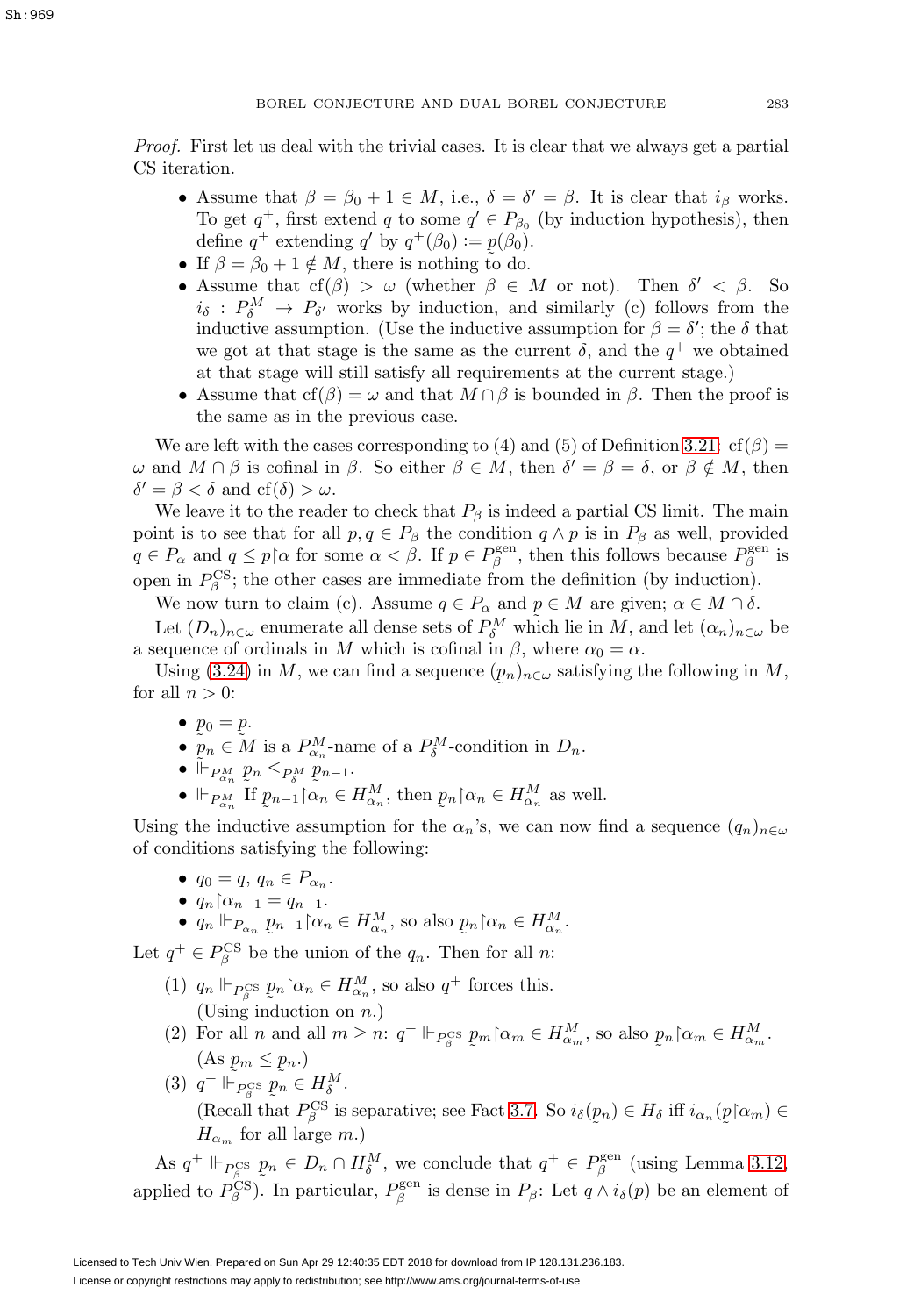the almost FS limit, so  $q \in P_\alpha$  for some  $\alpha < \beta$ . Now find a generic  $q^+$  extending q and stronger than  $i_{\delta}(p)$ ; then  $q^+ \leq q \wedge i_{\delta}(p)$ .

It remains to show that  $i_{\delta}$  is M-complete. Let  $A \in M$  be a maximal antichain of  $P_{\delta}^{M}$ , and let  $p \in P_{\beta}$ . Assume towards a contradiction that p forces in  $P_{\beta}$  that  $i_{\delta}^{-1}[H_{\beta}]$  does not intersect A in exactly one point.

Since  $P_{\beta}^{\text{gen}}$  is dense in  $P_{\beta}$ , we can find some  $q \leq p$  in  $P_{\beta}^{\text{gen}}$ . Let

$$
P' := \{ r \in P_{\beta}^{\text{CS}} : r \le q \} = \{ r \in P_{\beta} : r \le q \},\
$$

where the equality holds because  $P_\beta^{\text{gen}}$  is open in  $P_\beta^{\text{CS}}$ .

Let  $\Gamma$  be the canonical name for a P'-generic filter, i.e.:  $\Gamma := \{(\check{r}, r) : r \in P'\}.$ Let R be either  $P_{\beta}^{\text{CS}}$  or  $P_{\beta}$ . We write  $\langle \Gamma \rangle_R$  for the filter generated by  $\Gamma$  in R, i.e.,  $\langle \Gamma \rangle_R := \{r \in R : (\exists r' \in \Gamma) \ r' \leq r\}.$  So

<span id="page-39-0"></span>
$$
(3.27) \t\t q\Vdash_R H_R = \langle \Gamma \rangle_R.
$$

We now see that the following hold:

- $q \Vdash_{P_\beta} i_{\delta}^{-1}[H_{P_\beta}]$  does not intersect A in exactly one point. (By assumption.)  $− q \Vdash_{P_\beta} i_{\delta}^{-1} [\langle \Gamma \rangle_{P_\beta}]$  does not intersect A in exactly one point. (By [\(3.27\)](#page-39-0).) −  $q \Vdash_{P_{\beta}^{\text{CS}}} i_{\delta}^{-1}[\langle \Gamma \rangle_{P_{\beta}}]$  does not intersect A in exactly one point. (By [\(3.25\)](#page-37-1).)
- $− q \Vdash_{P_{\beta}^{\text{CS}}} i_{\delta}^{-1} [\langle \Gamma \rangle_{P_{\beta}^{\text{CS}}} ]$  does not intersect A in exactly one point. (Because  $i_{\delta}$ maps A into  $P_\beta \subseteq P_\beta^{\text{CS}},$  so  $A \cap i_{\delta}^{-1}[\langle Y \rangle_{P_\beta}] = A \cap i_{\delta}^{-1}[\langle Y \rangle_{P_\beta^{\text{CS}}} ]$  for all Y.)
- $− q \Vdash_{P_{\beta}^{\text{CS}}} i_{\delta}^{-1}[H_{P_{\beta}^{\text{CS}}}]$  does not intersect A in exactly one point. (Again by  $(3.27).$  $(3.27).$

But this, according to the definition of  $P_{\beta}^{\text{gen}}$ , implies  $q \notin P_{\beta}^{\text{gen}}$ , a contradiction.  $\Box$ 

We can also show that the almost CS iteration of proper forcings  $Q_{\alpha}$  is proper. (We do not really need this fact, as we could allow non-proper iterations in our preparatory forcing; see Section  $6.\dot{A}(4)$ . In some sense, M-completeness replaces properness, so the proof of M-completeness was similar to the "usual" proof of properness.)

**Lemma 3.28.** Assume that in Definition and Claim [3.21](#page-36-2) every  $Q_{\alpha}$  is (forced to be) proper. Then also each  $P_{\delta}$  is proper.

*Proof.* By induction on  $\delta \leq \varepsilon$  we prove that for all  $\alpha < \delta$  the quotient  $P_{\delta}/H_{\alpha}$  is (forced to be) proper. We use the following facts about properness:

<span id="page-39-1"></span>(3.29) If P is proper and P forces that Q is proper, then  $P * Q$  is proper.

<span id="page-39-2"></span>(3.30) If  $\overline{P}$  is an iteration of length  $\omega$  and if each  $Q_n$  is forced to be proper, then the inverse limit  $P_{\omega}$  is proper, as are all quotients  $P_{\omega}/H_n$ .

If  $\overline{P}$  is an iteration of length  $\delta$  with  $cf(\delta) > \omega$ , and if all quotients

<span id="page-39-3"></span>(3.31)  $P_{\beta}/H_{\alpha}$  (for  $\alpha < \beta < \delta$ ) are forced to be proper, then the direct limit  $P_\delta$  is proper, as are all quotients  $P_\delta/H_\alpha$ .

If  $\delta$  is a successor, then our inductive claim easily follows from the inductive assumption together with [\(3.29\)](#page-39-1).

Let  $\delta$  be a limit of countable cofinality, say  $\delta = \sup_n \delta_n$ . Define an iteration  $\bar{P}'$ of length  $\omega$  with  $Q'_n := P_{\delta_{n+1}}/H_{\delta_n}$ . (Each  $Q'_n$  is proper by inductive assumption.)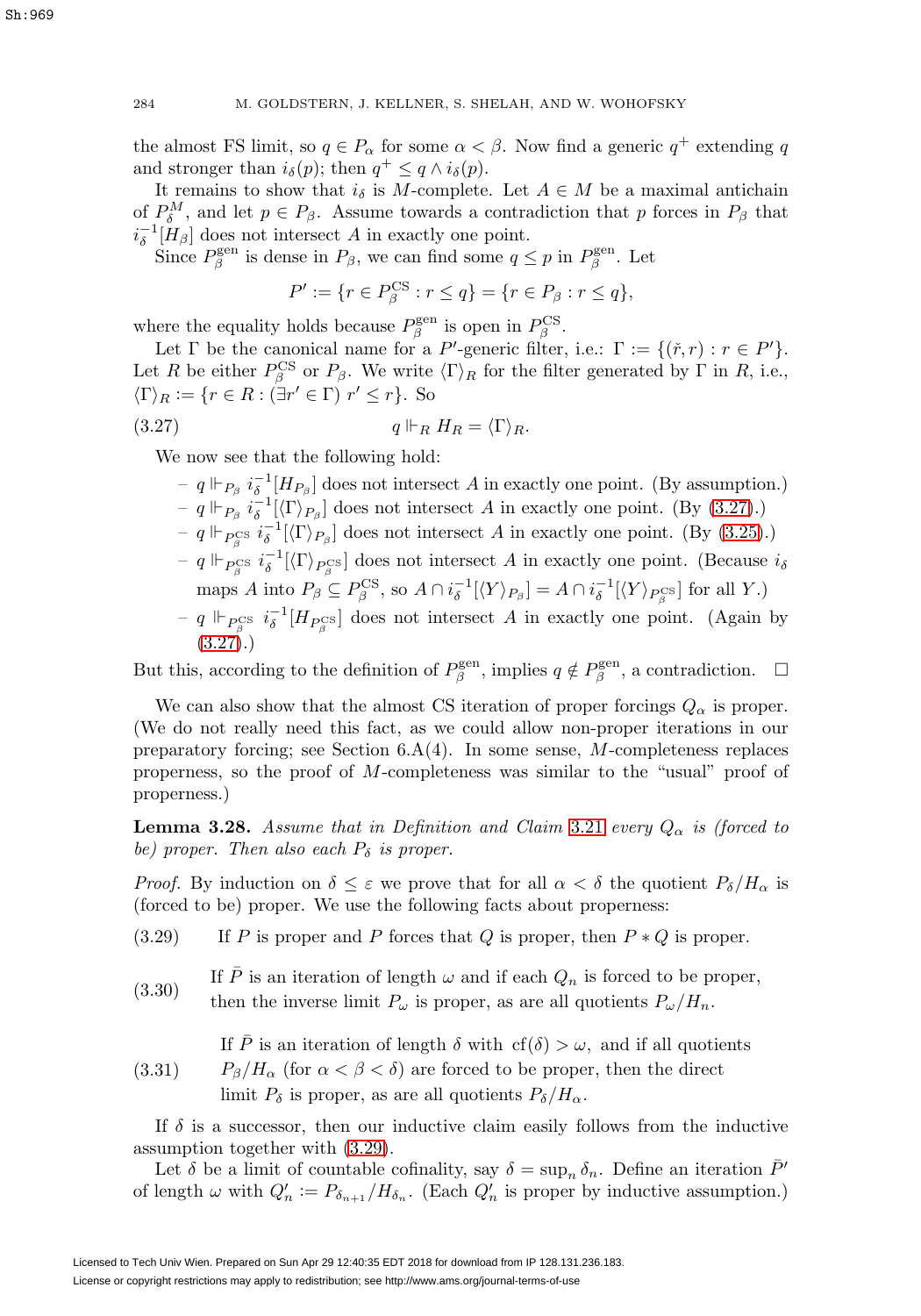There is a natural forcing equivalence between  $P_{\delta}^{\text{CS}}$  and  $P_{\omega}^{\prime\text{CS}}$ , the full CS limit of  $\bar{P}'$ .

Let  $N \prec H(\chi^*)$  contain  $\bar{P}, P_\delta, \bar{P}', M, \bar{P}^M$ . Let  $p \in P_\delta \cap N$ . Without loss of generality,  $p \in P_\delta^{\text{gen}}$ . So below p we can identify  $P_\delta$  with  $P_\delta^{\text{CS}}$  and hence with  $P_\omega^{\text{CS}}$ ; now apply  $(3.30)$ .

The case of uncountable cofinality is similar, using  $(3.31)$  instead.  $\Box$ 

Recall the definition of  $\Gamma_n$  and  $\Gamma$  from Definition [1.26,](#page-11-2) the notion of (quick) interpretation  $Z^*$  (of a name  $\bar{Z}$  of a code for a null set) and the definition of  $\bar{Z}^*$  (of a name  $\bar{Z}$  of a code for a null set) and the definition of  $\bar{Z}^*$ local preservation of randoms from Definition [1.50.](#page-18-3) Recall that we have seen in Corollaries [1.51](#page-18-2) and [2.22:](#page-26-2)

- **Lemma 3.32.** If  $Q^M$  is an ultralaver forcing in M and r a real, then there is an ultralaver forcing Q over  $Q^{\tilde{M}}$  locally preserving randomness of r over M.
	- If  $Q^M$  is a Janus forcing in M and r a real, then there is a Janus forcing  $Q$  over  $Q^M$  locally preserving randomness of r over M.

We will prove the following preservation theorem:

<span id="page-40-0"></span>**Lemma 3.33.** Let  $\bar{P}$  be an almost CS iteration (of length  $\varepsilon$ ) over  $\bar{P}^M$ , r random over M, and  $p \in P_{\varepsilon}^M$ . Assume that each  $P_{\alpha}$  forces that  $Q_{\alpha}$  locally preserves randomness of r over  $M[H^M_\alpha]$ . Then there is some  $q \leq p$  in  $P_\varepsilon$  forcing that r is random over  $M[H_{\varepsilon}^M]$ .

What we will actually need is the following variant:

<span id="page-40-3"></span>**Lemma 3.34.** Assume that  $\bar{P}^M$  is in M a topped partial CS iteration of length  $\varepsilon$ , and we already have some topped partial CS iteration  $\bar{P}$  over  $\bar{P}^M$   $\upharpoonright$   $\alpha_0$  of length  $\alpha_0 \in M \cap \varepsilon$ . Let  $\chi$  be a  $P_{\alpha_0}$ -name of a random real over  $M[H_{\alpha_0}^M]$ . Assume that we<br>cartered  $\bar{P}$  to length  $\epsilon$  as an almost  $CS$  iteration<sup>33</sup> using foresings  $Q$ , which legally extend  $\bar{P}$  to length  $\varepsilon$  as an almost CS iteration<sup>[33](#page-40-1)</sup> using forcings  $Q_{\alpha}$  which locally preserve the randomness of  $\gamma$  over  $M[H^M_\alpha]$ , witnessed by a sequence  $(D_k^{Q_M^{M}})_{k \in \omega}$ . Let  $n \in P^M$  Then we can find a  $a \leq n$  in  $P$  forcing that  $r$  is random over  $M[H^M]$  $p \in P_{\varepsilon}^M$ . Then we can find a  $q \leq p$  in  $P_{\varepsilon}$  forcing that  $\gamma$  is random over  $M[H_{\varepsilon}^M]$ .

Actually, we will only prove the two previous lemmas under the following additional assumption (which is enough for our application and saves some unpleasant work). This additional assumption is not really necessary; without it, we could use the method of [\[GK06\]](#page-61-7) for the proof.

- **Assumption 3.35.** For each  $\alpha \in M \cap \varepsilon$ ,  $(P^M_{\alpha}$  forces that)  $Q^M_{\alpha}$  is either trivial<sup>[34](#page-40-2)</sup> or adds a new  $\omega$ -sequence of ordinals. Note that in the latter case we can assume without loss of generality that  $\bigcap_{n\in\omega}D_n^{Q_n^M} = \emptyset$  (and, of course, that the  $D_n^{Q_M^M}$  are decreasing).
	- Moreover, we assume that already in M there is a set  $T \subseteq \varepsilon$  such that  $P^M_\alpha$  forces:  $Q^M_\alpha$  is trivial iff  $\alpha \in T$ . (So whether  $Q^M_\alpha$  is trivial or not does not depend on the generic filter below  $\alpha$ ; it is already decided in the ground model.)

<sup>33</sup>Of course our official definition of almost CS iteration assumes that we start the construction at 0, so we modify this definition in the obvious way.

<span id="page-40-2"></span><span id="page-40-1"></span><sup>&</sup>lt;sup>34</sup>More specifically,  $Q_{\alpha}^{M} = \{\emptyset\}.$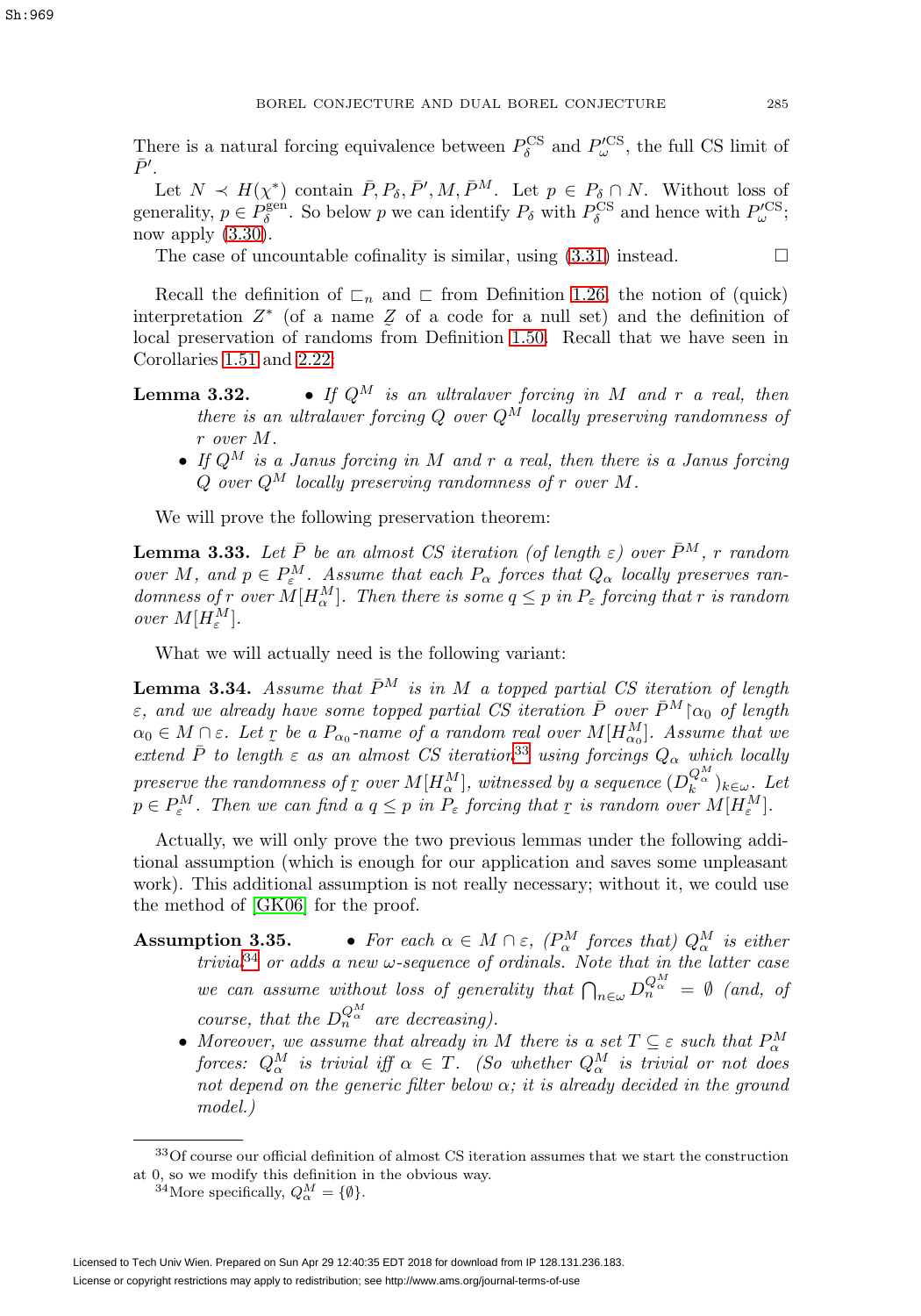286 M. GOLDSTERN, J. KELLNER, S. SHELAH, AND W. WOHOFSKY

The result will follow as a special case of the following lemma, which we prove by induction on  $\beta$ . (Note that this is a refined version of the proof of Lemma 3.26 and is similar to the proof of the preservation theorem in [\[Gol93,](#page-61-6) 5.13].)

<span id="page-41-0"></span>**Definition 3.36.** Under the assumptions of Lemma [3.34](#page-40-3) and Assumption 3.35, let conditions in  $P_{\delta}/H_{\alpha}$ . Let  $Z^*$  be a  $P_{\alpha}$ -name. Z be a  $P_{\delta}$ -name,  $\alpha_0 \leq \alpha < \delta$ , and let  $\bar{p} = (p^k)_{k \in \omega}$  be a sequence of  $P_{\alpha}$ -names of

We say that  $(\bar{p}, Z^*)$  is a quick interpretation of  $Z$  if  $\bar{p}$  interprets  $Z$  as  $Z^*$  (i.e., forces that  $n^k$  forces  $Z[k] - Z^* [k]$  for all  $k$ ) and moreover  $P_{\alpha}$  forces that  $p^k$  forces  $Z \upharpoonright k = Z^* \upharpoonright k$  for all k), and moreover:

Letting  $\beta \geq \alpha$  be minimal with  $Q_{\beta}^M$  non-trivial (if such a  $\beta$  exists):  $P_\beta$  forces that the sequence  $(p^k(\beta))_{k\in\omega}$  is quick in  $Q_\beta^M$ , i.e.,  $p^k(\beta) \in$  $D_k^{Q_\beta^M}$  for all k.

It is easy to see that:

<span id="page-41-1"></span>(3.37) For every name  $\mathcal{Z}$  there is a quick interpretation  $(\bar{p}, Z^*)$ .

**Lemma 3.38.** Under the same assumptions as above, let  $\beta$ ,  $\delta$ ,  $\delta'$  be as in [\(3.22\)](#page-36-3) (so in particular we have  $\delta' \leq \beta \leq \delta \leq \varepsilon$ ).

**Assume that**

- $\alpha \in M \cap \delta$  (=  $M \cap \beta$ ) and  $\alpha \ge \alpha_0$  (so  $\alpha < \delta'$ ),
- $p \in M$  is a  $P_{\alpha}^M$ -name of a  $P_{\delta}^M$ -condition,
- $Z \in M$  is a  $P_{\delta}^M$ -name of a code for null set,<br>•  $\tilde{Z}^* \in M$  is a  $P^M$  name of a code for a null
- $Z^* \in M$  is a  $P^M_{\alpha}$ -name of a code for a null set,
- $P^M_\alpha$  forces:  $\bar{p} = (p^k)_{k \in \omega} \in M$  is a quick sequence in  $P^M_\delta / H^M_\alpha$  interpreting  $Z$  as  $Z^*$  (as in Definition [3.36](#page-41-0)),
- $\overline{P}_{\alpha}^{M}$  forces: if  $p \upharpoonright \alpha \in H_{\alpha}^{M}$ , then  $p^{0} \leq p$ ,
- $q \in P_\alpha$  forces  $p \upharpoonright \alpha \in H_\alpha^M$ ,
- q forces that r is random over  $M[H^M_\alpha]$ , so in particular there is (in V) a  $P_{\alpha}$ -name  $c_0$  below q for the minimal c with  $Z^* \sqsubset_c r$ .

**Then** there is a condition  $q^+ \in P_{\delta'}$ , extending q, and forcing the following:

- $p \in H^M_\delta$ ,
- r is random over  $M[H_{\delta}^M]$ ,
- $Z \sqsubset_{\mathcal{L}_0} r$ .

We actually claim a slightly stronger version, where instead of  $Z^*$  and  $\overline{Z}$  we have  $\overline{Z}$  we have  $\overline{Z}$  we have  $\overline{Z}$  we have  $\overline{Z}$  we have  $\overline{Z}$  we have  $\overline{Z}$  we have  $\overline{Z}$  we have  $\overline{Z}$  we finitely many codes for null sets and names of codes for null sets, respectively. We will use this stronger claim as an inductive assumption, but for notational simplicity we only prove the weaker version; it is easy to see that the weaker version implies the stronger version.

*Proof.* The nontrivial successor case:  $\beta = \gamma + 1 \in M$ .

If  $Q_{\gamma}^M$  is trivial, there is nothing to do.

Now let  $\gamma_0 \ge \alpha$  be minimal with  $Q_{\gamma_0}^M$  non-trivial. We will distinguish two cases:  $\gamma = \gamma_0$  and  $\gamma > \gamma_0$ .

Consider first the case that  $\gamma = \gamma_0$ . Work in  $V[H_{\gamma}]$ , where  $q \in H_{\gamma}$ . Note that  $M[H^M_\gamma] = M[H^M_\alpha]$ . So r is random over  $M[H^M_\gamma]$ , and  $(p^k(\gamma))_{k \in \omega}$  quickly interprets  $\mathcal{Z}$  as  $Z^*$  in  $Q_{\gamma}^M$ . Now let  $q^+ \uparrow \gamma = q$  and use the fact that  $Q_{\gamma}$  locally preserves randomness to find  $q^+(\gamma) \leq p^0(\gamma)$ .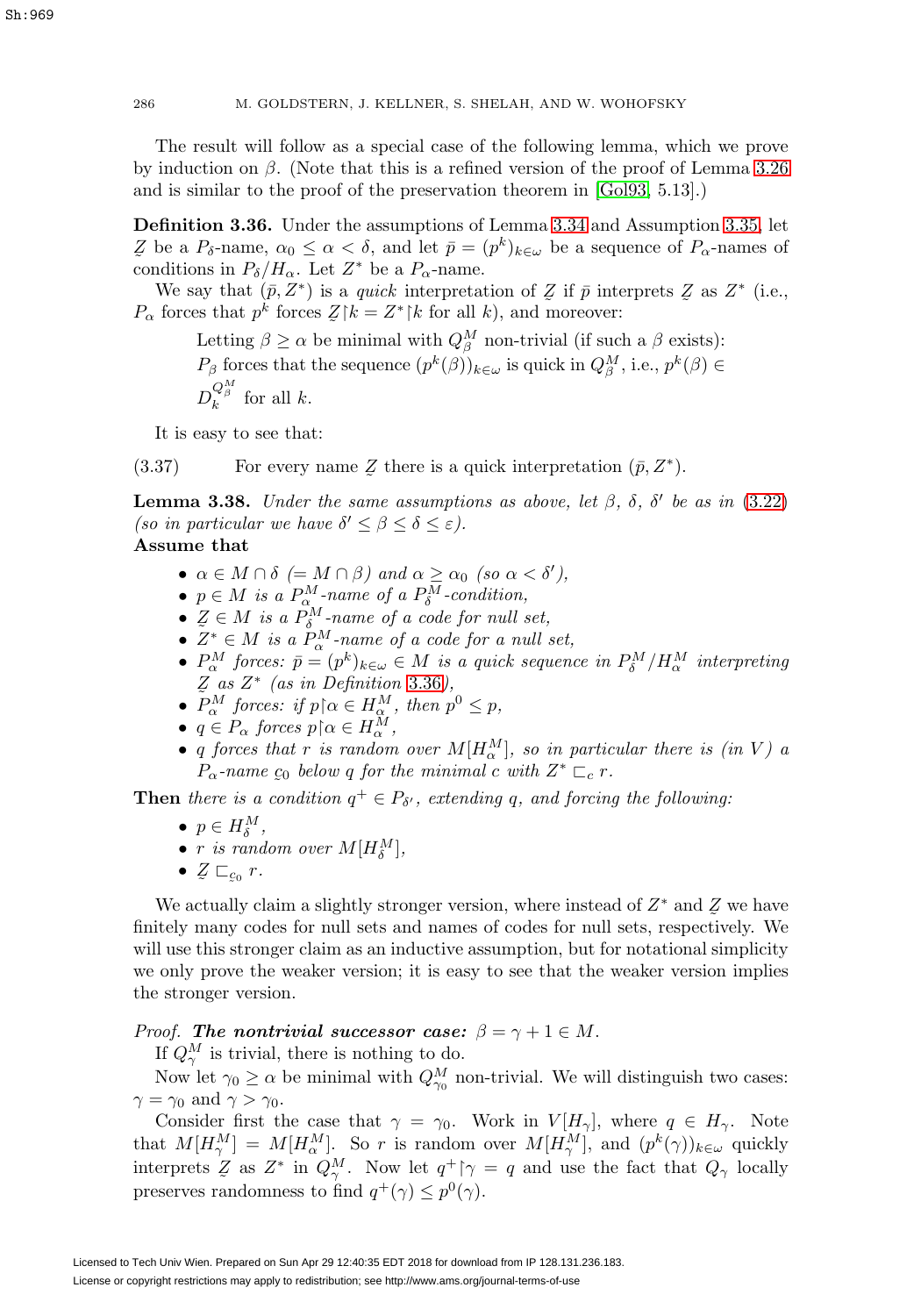Next consider the case where  $Q_{\gamma}^M$  is non-trivial and  $\gamma \geq \gamma_0 + 1$ . Again work in  $V[H_{\gamma}]$ . Let  $k^*$  be maximal with  $p^{k^*} \upharpoonright \gamma \in H_{\gamma}^M$ . (This  $k^*$  exists, since the sequence  $(p^k)_{k \in \omega}$  was quick, so there is even a k with  $p^k | (\gamma_0 + 1) \notin H_{\gamma_0+1}^M$ . Consider  $Z$  as a  $Q_{\gamma}^{M}$ -name and (using [\(3.37\)](#page-41-1)) find a quick interpretation Z' of Z witnessed by a<br>comparison testing with  $g^{*}(\alpha)$ . In  $M[IM]$ , Z' is now a  $DM/IM$  name. Clearly sequence starting with  $p^{k^*}(\gamma)$ . In  $M[H^M_\alpha]$ , Z' is now a  $P^M_\gamma/H^M_\alpha$ -name. Clearly, the sequence  $(p^k|\gamma)_{k\in\omega}$  is a quick sequence interpreting  $Z'$  as  $Z^*$ . (Use the fact that  $p^k \upharpoonright \gamma$  forces  $k^* \geq k$ .)

Using the induction hypothesis, we can first extend q to a condition  $q' \in P_\gamma$  and then (again by our assumption that  $Q_{\gamma}$  locally preserves randomness) to a condition  $q^+ \in P_{\gamma+1}.$ 

*The nontrivial limit case:*  $M \cap \beta$  unbounded in  $\beta$ , i.e.,  $\delta' = \beta$ . (This deals with cases (4) and (5) in Definition and Claim [3.21.](#page-36-2) In case (4) we have  $\beta \in M$ , i.e.,  $\beta = \delta$ ; in case (5) we have  $\beta \notin M$  and  $\beta < \delta$ .)

Let  $\alpha = \delta_0 < \delta_1 < \cdots$  be a sequence of M-ordinals cofinal in  $M \cap \delta' = M \cap \delta$ . We may assume<sup>[35](#page-42-0)</sup> that each  $Q_{\delta_n}^M$  is non-trivial.

Let  $(Z_n)_{n \in \omega}$  be a list of all  $P_{\delta}^M$ -names in M of codes for null sets (starting with r given null set  $Z - Z_0$ ) Let  $(E)$  - enumerate all open dense sets of  $P^M$  from our given null set  $Z = Z_0$ ). Let  $(E_n)_{n \in \omega}$  enumerate all open dense sets of  $P_\delta^M$  from  $M$  Without loss of generality<sup>36</sup> we can assume that M. Without loss of generality<sup>[36](#page-42-1)</sup> we can assume that

<span id="page-42-2"></span>(3.39) 
$$
E_n \text{ decides } \mathcal{Z}_0 \upharpoonright n, \ldots, \mathcal{Z}_n \upharpoonright n.
$$

We write  $p_0^k$  for  $p^k$ , and  $Z_{0,0}$  for  $Z^*$ ; as mentioned above,  $Z = Z_0$ .<br>By induction on *n* we can now find a sequence  $\bar{p} = (p_0^k)$ , and

By induction on *n* we can now find a sequence  $\bar{p}_n = (p_n^k)_{k \in \omega}$  and  $P_{\delta_n}^M$ -names  $Z_{i,n}$ for  $i \in \{0, \ldots, n\}$  satisfying the following:

- (1)  $P_{\delta_n}^M$  forces that  $p_n^0 \leq p_{n-1}^k$  whenever  $p_{n-1}^k \in P_{\delta}^M/H_{\delta_n}^M$ .
- (2)  $P_{\delta_n}^M$  forces that  $p_n^0 \in E_n$ . (Clearly  $E_n \cap P_{\delta}^M / H_{\delta_n}^M$  is a dense set.)
- (3)  $\bar{p}_n \in M$  is a  $P_{\delta_n}^M$ -name for a quick sequence interpreting  $(\mathcal{Z}_0, \ldots, \mathcal{Z}_n)$  as  $(Z_{0,n},\ldots,Z_{n,n})$  (in  $P_{\delta}^M/H_{\delta_n}^M$ ), so  $Z_{i,n}$  is a  $P_{\delta_n}^M$ -name of a code for a null set, for  $0 \leq i \leq n$ .

Note that this implies that the sequence  $(p_{n-1}^k | \delta_n)$  is (forced to be) a quick sequence interpreting  $(Z_{0,n},...,Z_{n-1,n})$  as  $(Z_{0,n-1},...,Z_{n-1,n-1})$ .

Using the induction hypothesis, we now define a sequence  $(q_n)_{n\in\omega}$  of conditions  $q_n \in P_{\delta_n}$  and a sequence  $(c_n)_{n \in \omega}$  (where  $c_n$  is a  $P_{\delta_n}$ -name) such that (for  $n > 0$ )  $q_n$  extends  $q_{n-1}$  and forces the following:

- $p_{n-1}^0 \restriction \delta_n \in H_{\delta_n}^M$ .
- Therefore,  $p_n^0 \leq p_{n-1}^0$ .
- *r* is random over  $M[H^M_{\delta_n}].$
- Let  $c_n$  be the least c such that  $Z_{n,n}\sqsubset_{c} r$ .
- $Z_{i,n} \sqsubset_{c_i} r$  for  $i = 0, \ldots, n-1$ .

Now let  $q = \bigcup_n q_n \in P_{\delta'}^{\text{CS}}$ . As in Lemma 3.26 it is easy to see that  $q \in P_{\delta'}^{\text{gen}} \subseteq P_{\delta'}$ . Moreover, by [\(3.39\)](#page-42-2) we get that q forces that  $Z_i = \lim_{n} Z_{i,n}$ . Since each set  $C \leftarrow f x \cdot x \sqsubset x$  is closed this implies that q forces  $Z \sqsubset x$  in particular  $C_{c,r} := \{x : x \sqsubset_c r\}$  is closed, this implies that q forces  $\mathcal{Z}_i \sqsubset_{c_i} r$ , in particular  $Z - Z_0 \sqsubset r$  $Z = Z_0 \sqsubset_{c_0} r$ .

 $^{35}$ If for some  $\gamma$  all  $Q_{\zeta}^M$  with  $\zeta \ge \gamma$  are trivial, then  $P_{\delta}^M = P_{\gamma}^M$ , so by induction there is nothing to do. If  $Q_\alpha^M$  itself is trivial, then we let  $\delta_0 := \min\{\zeta: Q_\zeta^M \text{ non-trivial}\}\$ instead.

<span id="page-42-1"></span><span id="page-42-0"></span> $36$  Well, if we just enumerate a basis of the open sets instead of all of them...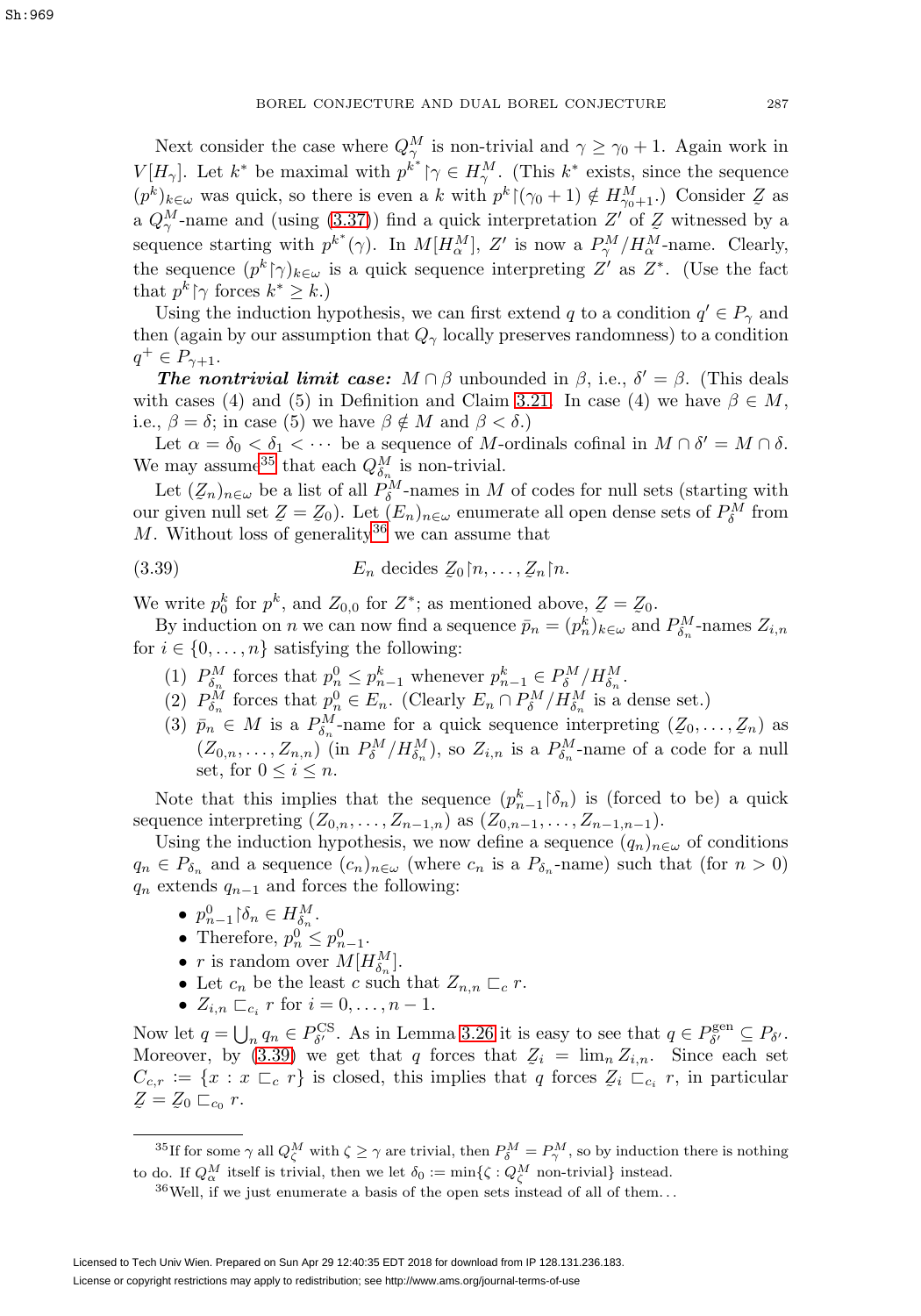**The trivial cases:** In all other cases,  $M \cap \beta$  is bounded in  $\beta$ , so we have already dealt with everything at stage  $\beta_0 := \sup(\beta \cap M)$ . Note that  $\delta'_0$  and  $\delta_0$  used at stage  $β_0$  are the same as the current δ' and δ.

## 4. The forcing construction

<span id="page-43-0"></span>In this section we describe a  $\sigma$ -closed "preparatory" forcing notion R; the generic filter will define a "generic" forcing iteration  $\overline{P}$ , so elements of R will be approxi-mations to such an iteration. In Section [5](#page-54-0) we will show that the forcing  $\mathbb{R} * \mathbf{P}_{\omega_2}$ forces BC and dBC.

From now on, we assume CH in the ground model.

4.A. **Alternating iterations, canonical embeddings and the preparatory forcing** R. The preparatory forcing R will consist of pairs  $(M, \overline{P})$ , where M is a countable model and  $\bar{P} \in M$  is an iteration of ultralaver and Janus forcings.

<span id="page-43-6"></span>**Definition 4.1.** An alternating iteration<sup>[37](#page-43-1)</sup> is a topped partial CS iteration  $\bar{P}$  of length  $\omega_2$  satisfying the following:

- Each  $P_{\alpha}$  is proper.<sup>[38](#page-43-2)</sup>
- For  $\alpha$  even, either both  $Q_{\alpha}$  and  $Q_{\alpha+1}$  are (forced by the empty condition to be) trivial<sup>[39](#page-43-3)</sup> or  $P_{\alpha}$  forces that  $Q_{\alpha}$  is an ultralaver forcing adding the generic real  $\bar{\ell}_{\alpha}$  and  $P_{\alpha+1}$  forces that  $Q_{\alpha+1}$  is a Janus forcing based on  $\bar{\ell}_{\alpha}^{*}$  (where  $\bar{\ell}^{*}$  is defined from  $\bar{\ell}$  as in Lemma [1.23\)](#page-10-1).

We will call an even index an "ultralaver position" and an odd one a "Janus position".

As in any partial CS iteration, each  $P_\delta$  for  $cf(\delta) > \omega$  (and in particular  $P_{\omega_2}$ ) is a direct limit.

Recall that in Definition [3.10](#page-32-2) we have defined the notion " $\bar{P}^M$  canonically embeds" into  $\bar{P}^"$  for nice candidates M and iterations  $\bar{P} \in V$  and  $\bar{P}^M \in M$ . Since our iterations now have length  $\omega_2$ , this means that the canonical embedding works up to and including<sup>[40](#page-43-4)</sup>  $\omega_2$ .

In the following, we will use pairs  $x = (M^x, \bar{P}^x)$  as conditions in a forcing, where  $\bar{P}^x$  is an alternating iteration in the nice candidate  $M^x$ . We will adapt our notation accordingly: Instead of writing  $M$ ,  $\bar{P}^M$ ,  $P^M_\alpha$   $H^M_\alpha$ <sub>(the induced filter),  $Q^M_\alpha$ , etc., we</sub> will write  $M^x$ ,  $\bar{P}^x$ ,  $P^x_\alpha$ ,  $H^x_\alpha$ ,  $Q^x_\alpha$ , etc. Instead of " $\bar{P}^x$  canonically embeds into  $\bar{P}^x$ " we will say<sup>[41](#page-43-5)</sup> "x canonically embeds into  $\bar{P}$ " or " $(M^x, \bar{P}^x)$  canonically embeds into  $\bar{P}$ " (which is a more exact notation anyway, since the test for whether the embedding is  $M^x$ -complete uses both  $M^x$  and  $\bar{P}^x$ , not just  $\bar{P}^x$ ).

The following rephrases Definition [3.10](#page-32-2) of a canonical embedding in our new notation, taking into account that

 $\mathbb{L}_{\bar{D}^x}$  is an  $M^x$ -complete subforcing of  $\mathbb{L}_{\bar{D}}$  iff  $\bar{D}$  extends  $\bar{D}^x$ (see Lemma [1.5\)](#page-6-2).

<span id="page-43-1"></span><sup>37</sup>See Section [6](#page-59-0) for possible variants of this definition.

<sup>38</sup>This does not seem to be necessary, see Section [6,](#page-59-0) but it is easy to ensure and might be comforting to some of the readers and/or authors.

<span id="page-43-4"></span><span id="page-43-3"></span><span id="page-43-2"></span><sup>&</sup>lt;sup>39</sup>For definiteness, let us agree that the trivial forcing is the singleton  $\{\emptyset\}$ .

<sup>&</sup>lt;sup>40</sup>This is stronger than requiring that the canonical embedding works for every  $\alpha \in \omega_2 \cap M$ , even though both  $P_{\omega_2}$  and  $P_{\omega_2}^M$  are just direct limits; see footnote 30.

<span id="page-43-5"></span><sup>&</sup>lt;sup>41</sup>Note the linguistic asymmetry here: A symmetric and more verbose variant would say " $x =$  $(M^x, \bar{P}^x)$  canonically embeds into  $(V, \bar{P})$ ".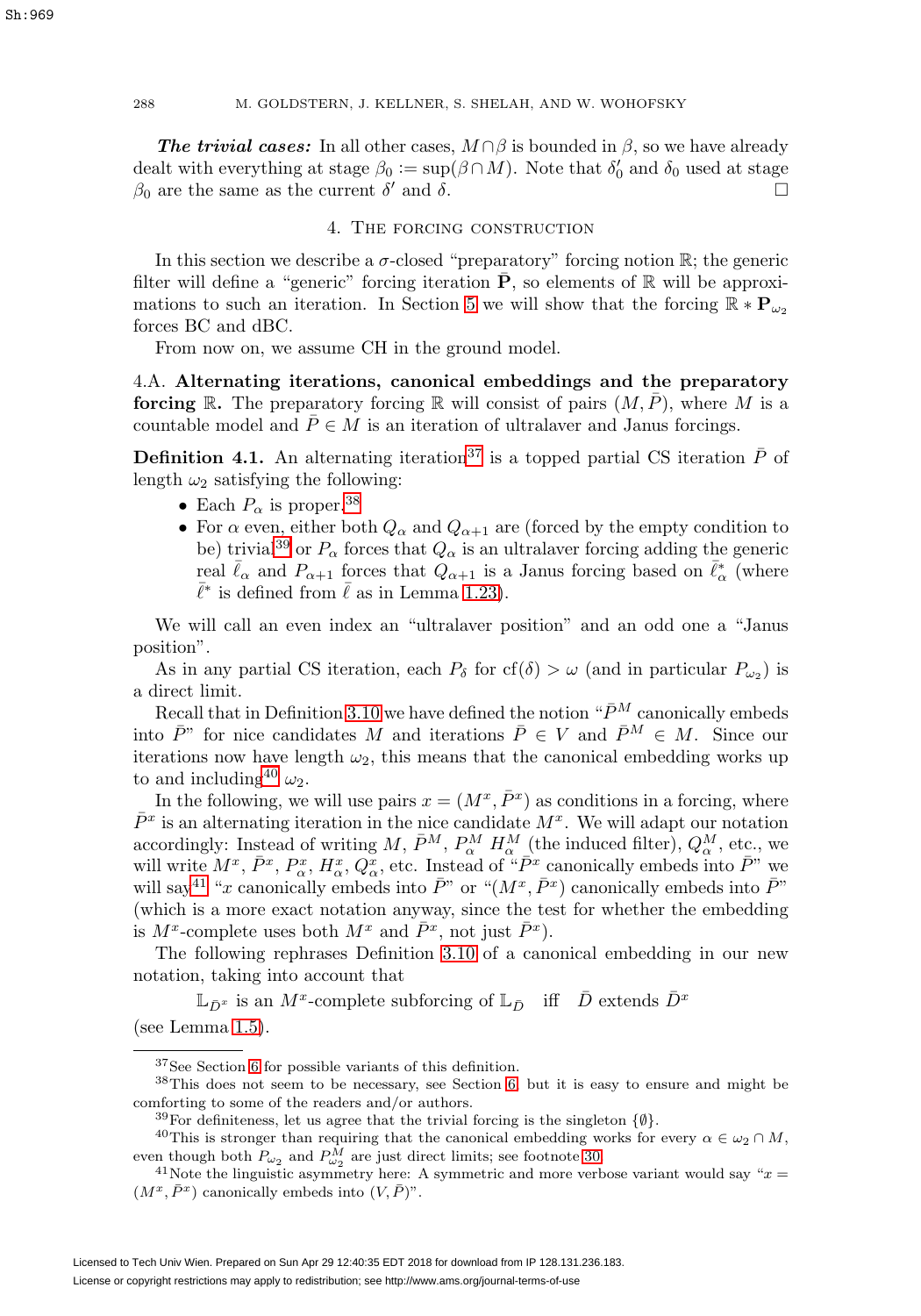Fact 4.2.  $x = (M^x, \overline{P}^x)$  canonically embeds into  $\overline{P}$  if (inductively) for all  $\beta \in$  $\omega_2 \cap M^x \cup {\omega_2}$  the following holds:

- Let  $\beta = \alpha + 1$  for  $\alpha$  even (i.e., an ultralaver position). Then either  $Q^x_{\alpha}$  is trivial (and  $Q_{\alpha}$  can be trivial or not) or we require that  $(P_{\alpha}$  forces that) the  $V[\hat{H}_{\alpha}]$ -ultrafilter system  $\bar{D}$  used for  $Q_{\alpha}$  extends the  $M^{x}[H^{x}_{\alpha}]$ -ultrafilter system  $\overline{D}^x$  used for  $Q^x_\alpha$ .
- Let  $\beta = \alpha + 1$  for  $\alpha$  odd (i.e., a Janus position). Then either  $Q^x_{\alpha}$  is trivial or we require that  $(P_\alpha$  forces that) the Janus forcing  $Q_\alpha^x$  is an  $M^x[H_\alpha^x]$ complete subforcing of the Janus forcing  $Q_{\alpha}$ .
- Let  $\beta$  be a limit. Then the canonical extension  $i_{\beta}: P_{\beta}^x \to P_{\beta}$  is  $M^x$ complete. (The canonical extension was defined in Definition [3.9.](#page-32-1))

Fix a sufficiently large regular cardinal  $\chi^*$  (see Remark [3.3\)](#page-29-0).

<span id="page-44-3"></span>**Definition 4.3.** The "*preparatory forcing*" R consists of pairs  $x = (M^x, \bar{P}^x)$  such that  $M^x \in H(\chi^*)$  is a nice candidate (containing  $\omega_2$ ), and  $\tilde{P}^x$  is in  $M^x$  an alternating iteration (in particular, topped and of length  $\omega_2$ ).

We define y to be stronger than x (in symbols  $y \leq_R x$ ), if the following holds: either  $x = y$  or:

- $M^x \in M^y$  and  $M^x$  is countable in  $M^y$ .
- $M^y$  thinks that  $(M^x, \bar{P}^x)$  canonically embeds into  $\bar{P}^y$ .

Note that this order on  $\mathbb R$  is transitive.

We will sometimes write  $i_{x,y}$  for the canonical embedding (in  $M<sup>y</sup>$ ) from  $P_{\omega_2}^x$  to  $P_{\omega_2}^y$ .

There are several variants of this definition which result in equivalent forcing notions. We will briefly come back to this in Section [6.](#page-59-0)

The following is trivial by elementarity:

<span id="page-44-2"></span>Fact 4.4. Assume that  $\bar{P}$  is an alternating iteration (in V), that  $x = (M^x, \bar{P}^x) \in \mathbb{R}$ canonically embeds into  $\bar{P}$ , and that  $N \prec H(\chi^*)$  contains x and  $\bar{P}$ . Let  $y =$  $(M^y, \bar{P}^y)$  be the ord-collapse of  $(N, \bar{P})$ . Then  $y \in \mathbb{R}$  and  $y \leq x$ .

This fact will be used, for example, to get from the following Lemma [4.5](#page-44-0) to Corollary [4.6.](#page-44-1)

<span id="page-44-0"></span>**Lemma 4.5.** Given  $x \in \mathbb{R}$ , there is an alternating iteration  $\overline{P}$  such that x canonically embeds into  $P$ .

Proof. For the proof, we use either of the partial CS constructions introduced in the previous chapter (i.e., an almost CS iteration or an almost FS iteration over  $\bar{P}^x$ ). The only thing we have to check is that we can indeed choose  $Q_\alpha$  that satisfy the definition of an alternating iteration (i.e., as ultralaver or Janus forcings) and such that  $Q^x_\alpha$  is  $M^x$ -complete in  $Q_\alpha$ .

In the ultralaver case we arbitrarily extend  $\bar{D}^x$  to an ultrafilter system  $\bar{D}$ , which is justified by Lemma [1.5.](#page-6-2)

In the Janus case, we take  $Q_{\alpha} := Q_{\alpha}^x$  (this works by Fact [2.8\)](#page-21-0). Alternatively, we could extend  $Q^x_{\alpha}$  to a random forcing (using Lemma [2.20\)](#page-25-0).

<span id="page-44-1"></span>**Corollary 4.6.** Given  $x \in \mathbb{R}$  and an HCON object  $b \in H(\chi^*)$  (e.g., a real or an ordinal), there is a  $y \leq x$  such that  $b \in M^y$ .

What we will actually need are the following three variants: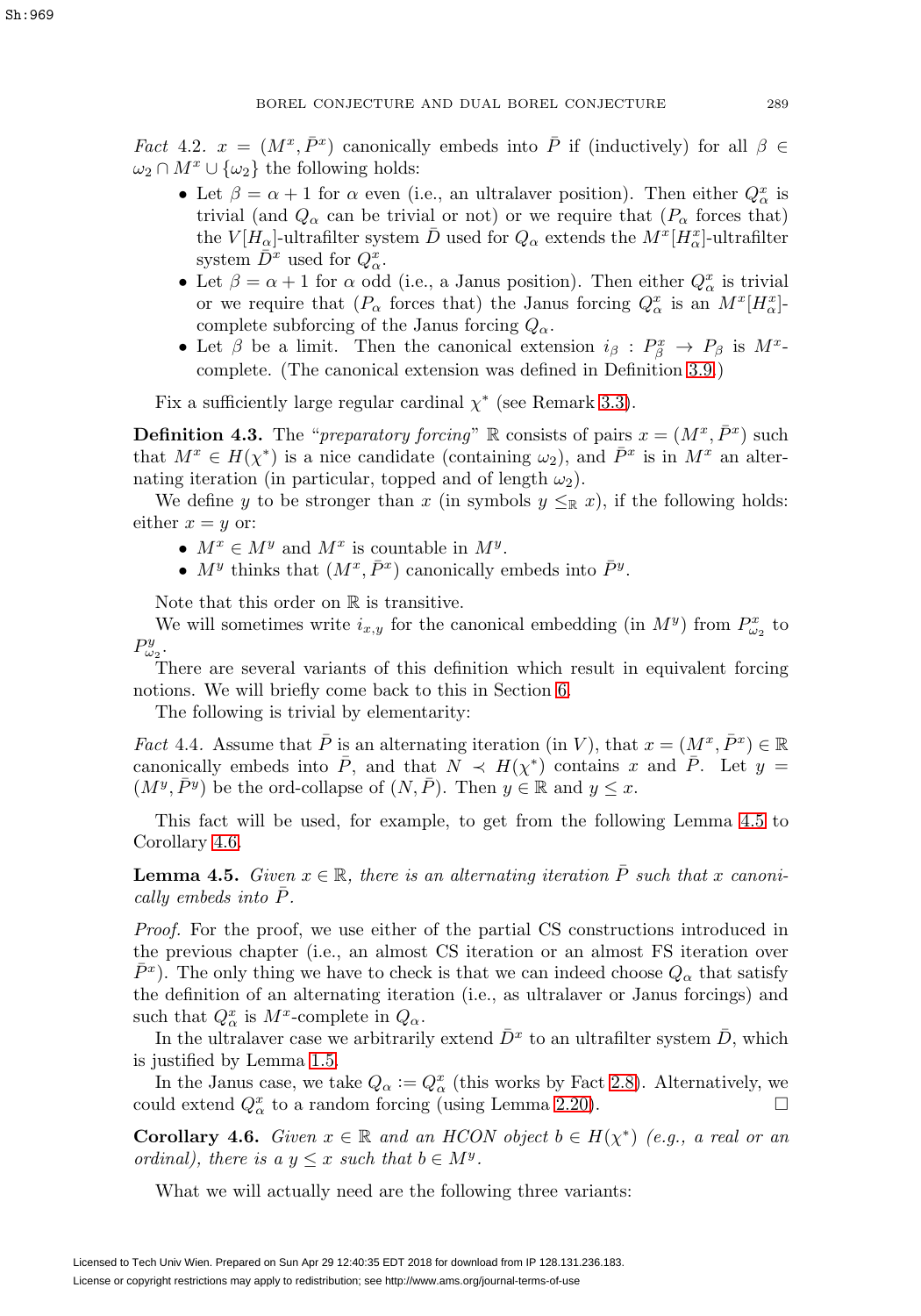- <span id="page-45-4"></span><span id="page-45-0"></span>**Lemma 4.7.** (1) Given  $x \in \mathbb{R}$  there is a  $\sigma$ -centered alternating iteration P above x.
	- (2) Given a decreasing sequence  $\bar{x}=(x_n)_{n\in\omega}$  in R, there is an alternating iteration  $\overline{P}$  such that each  $x_n$  embeds into  $\overline{P}$ . Moreover, we can assume that for all Janus positions  $\beta$ , the Janus<sup>[42](#page-45-1)</sup> forcing  $Q_\beta$  is (forced to be) the union of the  $Q^{x_n}_{\beta}$ , and that for all limits  $\alpha$ , the forcing  $P_{\alpha}$  is the almost FS limit over  $(x_n)_{n \in \omega}$  (as in Corollary [3.19](#page-36-4)).
	- (3) Let  $x, y \in \mathbb{R}$ . Let  $j^x$  be the transitive collapse of  $M^x$ , and define  $j^y$  analogously. Assume that  $j^x[M^x] = j^y[M^y]$ , that  $j^x(\overline{P}^x) = j^y(\overline{P}^y)$  and that there are  $\alpha_0 \leq \alpha_1 < \omega_2$  such that:
		- $M^x \cap \alpha_0 = M^y \cap \alpha_0$  (and thus  $j^x \nvert \alpha_0 = j^y \nvert \alpha_0$ ).
		- $M^x \cap [\alpha_0, \omega_2] \subseteq [\alpha_0, \alpha_1)$ .
		- $M^y \cap [\alpha_0, \omega_2) \subseteq [\alpha_1, \omega_2)$ .

Then there is an alternating iteration  $\overline{P}$  such that both x and y canonically embed into it.

*Proof.* For (1), use an almost FS iteration. We only use the coordinates in  $M^x$  and use the (countable!) Janus forcings  $Q_{\alpha} := Q_{\alpha}^x$  for all Janus positions  $\alpha \in M^x$  (see Fact [2.8\)](#page-21-0). Ultralaver forcings are  $\sigma$ -centered anyway, so  $P_{\varepsilon}$  will be  $\sigma$ -centered by Lemma [3.17.](#page-35-2)

For (2), use the almost FS iteration over the sequence  $(x_n)_{n\in\omega}$  as in Corol-lary [3.19,](#page-36-4) and at Janus positions  $\alpha$  set  $Q_{\alpha}$  to be the union of the  $Q_{\alpha}^{x_n}$ . (By Fact [2.8,](#page-21-0)  $Q_{\alpha}^{x_n}$  is  $M^{x_n}$ -complete in  $Q_{\alpha}$ , so Corollary [3.19](#page-36-4) can be applied here.)

For (3), we again use an almost FS construction. This time we start with an almost FS construction over x up to  $\alpha_1$  and then continue with an almost FS construction over  $y$ .

As above, Fact [4.4](#page-44-2) gives us the following consequences:

# <span id="page-45-6"></span><span id="page-45-5"></span>**Corollary 4.8.** (1)  $\mathbb R$  is  $\sigma$ -closed. Hence  $\mathbb R$  does not add new HCON objects (and in particular no new reals).

- (2) R forces that the generic filter  $G \subseteq \mathbb{R}$  is  $\sigma$ -directed, i.e., for every countable subset B of G there is a  $y \in G$  stronger than each element of B.
- <span id="page-45-7"></span><span id="page-45-3"></span> $(3)$  R forces CH. (Since we assume CH in V.)
- (4) Given a decreasing sequence  $\bar{x}=(x_n)_{n\in\omega}$  in R and any HCON object  $b\in\omega$  $H(\chi^*)$ , there is a  $y \in \mathbb{R}$  such that
	- $y \leq x_n$  for all n,
	- $M<sup>y</sup>$  contains b and the sequence  $\bar{x}$ ,
	- for all Janus positions  $\beta$ ,  $M<sup>y</sup>$  thinks that the Janus forcing  $Q^y_\beta$  is (forced to be) the union of the  $Q_{\beta}^{x_n}$ ,
	- for all limits  $\alpha$ ,  $M<sup>y</sup>$  thinks that  $P^y_\alpha$  is the almost FS limit<sup>[43](#page-45-2)</sup> over  $(x_n)_{n \in \omega}$  (of  $(P_\beta^y)_{\beta < \alpha}$ ).

*Proof.* Item [\(4\)](#page-45-3) directly follows from Lemma  $4.7(2)$  $4.7(2)$  and Fact [4.4.](#page-44-2) Item [\(1\)](#page-45-5) is a special case of [\(4\)](#page-45-3), and [\(2\)](#page-45-6) and [\(3\)](#page-45-7) are trivial consequences of [\(1\)](#page-45-5).

Another consequence of Lemma 4.7 is:

<sup>&</sup>lt;sup>42</sup>If all  $Q_{\beta}^{x_n}$  are trivial, then we may also set  $Q_{\beta}$  to be the trivial forcing, which is formally not a Janus forcing.

<span id="page-45-2"></span><span id="page-45-1"></span><sup>43</sup>Constructed in Lemma [3.18.](#page-35-1)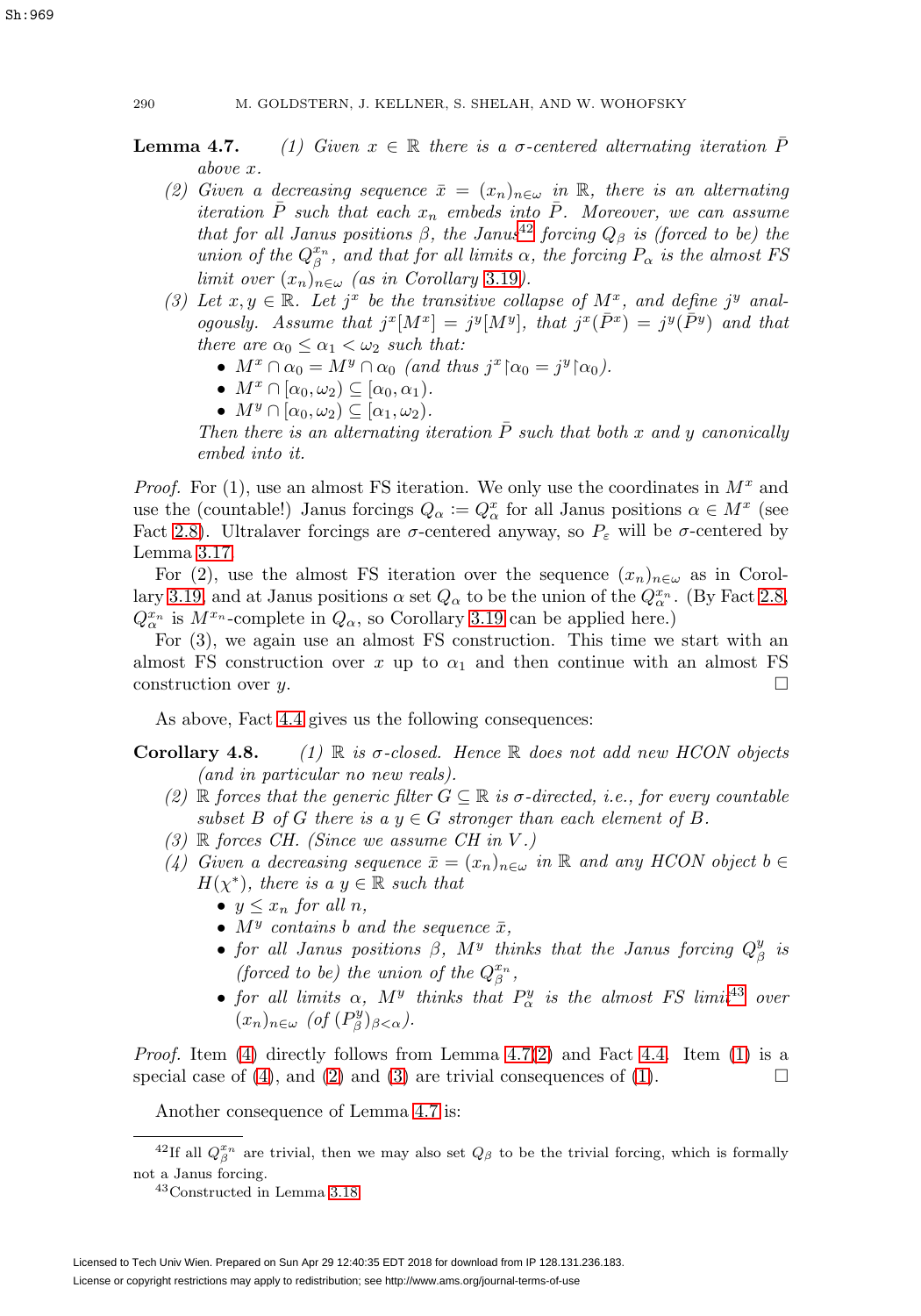**Lemma 4.9.** The forcing notion  $\mathbb{R}$  is  $\aleph_2$ -cc.

*Proof.* Recall that we assume that V (and hence  $V[G]$ ) satisfies CH.

Assume towards a contradiction that  $(x_i : i < \omega_2)$  is an antichain. Using CH we may without loss of generality assume that for each  $i \in \omega_2$  the transitive collapse of  $(M^{x_i}, \overline{P}^{x_i})$  is the same. Set  $L_i := M^{x_i} \cap \omega_2$ . Using the  $\Delta$ -lemma we find some uncountable  $I \subseteq \omega_2$  such that the  $L_i$  for  $i \in I$  form a  $\Delta$ -system with root L. Set  $\alpha_0 = \sup(L) + 3$ . Moreover, we may assume  $\sup(L_i) < \min(L_j \setminus \alpha_0)$  for all  $i < j$ .

Now take any  $i, j \in I$ , set  $x := x_i$  and  $y := x_j$ , and use Lemma 4.7[\(3\)](#page-45-0). Finally, use Fact [4.4](#page-44-2) to find  $z \leq x_i, x_j$ .

4.B. **The generic forcing P'.** Let G be R-generic. Obviously G is a  $\leq_{\mathbb{R}}$ -directed system. Using the canonical embeddings, we can construct in  $V[G]$  a direct limit  ${\bf P}^\prime_{\omega_2}$  of the directed system G: Formally, we set

$$
\mathbf{P}'_{\omega_2} := \{(x, p) : x \in G \text{ and } p \in P^x_{\omega_2}\}\
$$

and we set  $(y, q) \leq (x, p)$  if  $y \leq_{\mathbb{R}} x$  and q is (in y) stronger than  $i_{x,y}(p)$  (where  $i_{x,y}: P_{\omega_2}^x \to P_{\omega_2}^y$  is the canonical embedding). Similarly, we define for each  $\alpha$ 

$$
\mathbf{P}'_{\alpha} := \{ (x, p) : x \in G, \, \alpha \in M^x \text{ and } p \in P^x_{\alpha} \}
$$

with the same order.

To summarize:

**Definition 4.10.** For  $\alpha \leq \omega_2$ , the direct limit of the  $P^x_\alpha$  with  $x \in G$  is called  $\mathbf{P}'_\alpha$ .

Formally, elements of  $\mathbf{P}'_{\omega_2}$  are defined as pairs  $(x, p)$ . However, the x does not really contribute any information. In particular:

- Fact 4.11. (1) Assume that  $(x, p^x)$  and  $(y, p^y)$  are in  $\mathbf{P}'_{\omega_2}$ , that  $y \leq x$ , and that the canonical embedding  $i_{x,y}$  witnessing  $y \leq x$  maps  $p^x$  to  $p^y$ . Then  $(x, p^x) =^* (y, p^y).$ 
	- (2)  $(y, q)$  is in  $\mathbf{P}'_{\omega_2}$  stronger than  $(x, p)$  iff for some (or equivalently for any)  $z \leq x, y$  in  $\tilde{G}$  the canonically embedded q is in  $P^z_{\omega_2}$  stronger than the canonically embedded  $p$ . The same holds if "stronger than" is replaced by "compatible with" or by "incompatible with".
	- (3) If  $(x, p) \in \mathbf{P}'_{\alpha}$  and if y is such that  $M^y = M^x$  and  $\bar{P}^y \upharpoonright \alpha = \bar{P}^x \upharpoonright \alpha$ , then  $(y, p) =^* (x, p).$

<span id="page-46-1"></span>In the following, we will therefore often abuse notation and just write  $p$  instead of  $(x, p)$  for an element of  $\mathbf{P}'_{\alpha}$ .

We can define a natural restriction map from  $P'_{\omega_2}$  to  $P'_\alpha$  by mapping  $(x, p)$  to  $(x, p | \alpha)$ . Note that by the fact above, we can assume without loss of generality that  $\alpha \in M^x$ . More exactly, there is a  $y \leq x$  in G such that  $\alpha \in M^y$  (according to Corollary [4.6\)](#page-44-1). Then in  $\mathbf{P}'_{\omega_2}$  we have  $(x, p) =^*(y, p)$ .

<span id="page-46-0"></span>*Fact* 4.12. The following is forced by  $\mathbb{R}$ :

- $P'_{\beta}$  is completely embedded into  $P'_{\alpha}$  for  $\beta < \alpha \leq \omega_2$  (witnessed by the natural restriction map).
- If  $x \in G$ , then  $P^x_\alpha$  is  $M^x$ -completely embedded into  $\mathbf{P}'_\alpha$  for  $\alpha \leq \omega_2$  (by the identity map  $p \mapsto (x, p)$ .
- If  $cf(\alpha) > \omega$ , then  $\mathbf{P}'_{\alpha}$  is the union of the  $\mathbf{P}'_{\beta}$  for  $\beta < \alpha$ .
- By definition,  $\mathbf{P}'_{\omega_2}$  is a subset of V.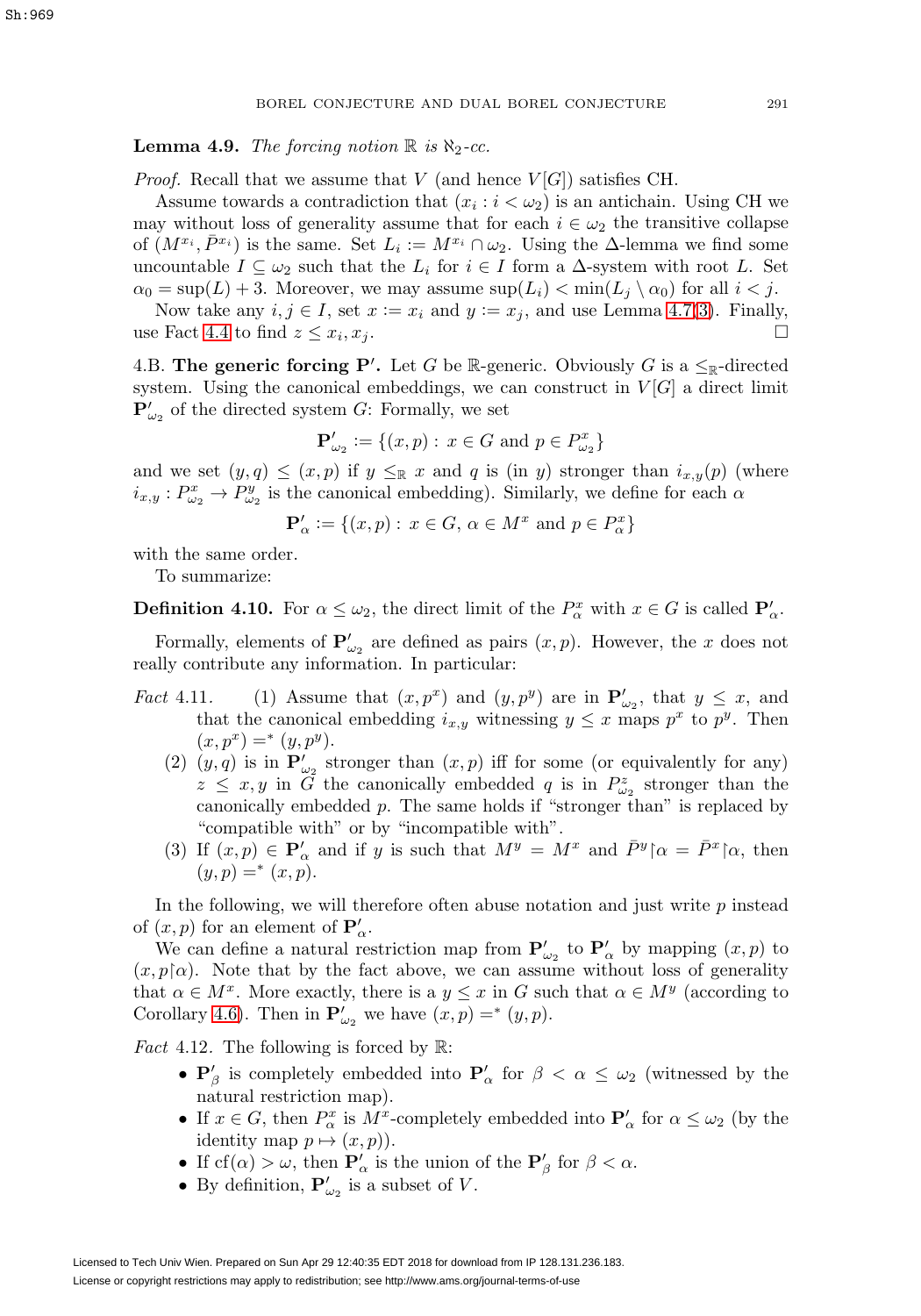G will always denote an  $\mathbb{R}$ -generic filter, while the  $\mathbf{P}'_{\omega_2}$ -generic filter over  $V[G]$ will be denoted by  $H'_{\omega_2}$  (and the induced  $P'_{\alpha}$ -generic by  $H'_{\alpha}$ ). Recall that for each  $x \in G$ , the map  $p \mapsto (x, p)$  is an  $M^x$ -complete embedding of  $P_{\omega_2}^x$  into  $\mathbf{P}'_{\omega_2}$  (and of  $P^x_\alpha$  into  $\mathbf{P}'_\alpha$ ). This way  $H'_\alpha \subseteq \mathbf{P}'_\alpha$  induces an  $M^x$ -generic filter  $\tilde{H}^x_\alpha \subseteq P^x_\alpha$ . So  $x \in \mathbb{R}$  forces that  $\mathbf{P}'_{\alpha}$  is approximated by  $P^x_{\alpha}$ . In particular we get:

<span id="page-47-2"></span>**Lemma 4.13.** Assume that  $x \in \mathbb{R}$ , that  $\alpha \leq \omega_2$  in  $M^x$ , that  $p \in P^x_\alpha$ , that  $\varphi(t)$  is a first order formula of the language  $\{\in\}$  with one free variable t and that  $\tau$  is a  $P^x_\alpha$ -name in  $M^x$ . Then  $M^x \models p \Vdash_{P^x_\alpha} \varphi(\tau)$  iff  $x \Vdash_{\mathbb{R}} (x, p) \Vdash_{\mathbf{P}'_\alpha} M^x[H^x_\alpha] \models \varphi(\tau[H^x_\alpha])$ .

*Proof.* " $\Rightarrow$ " is clear. So assume that  $\varphi(\tau)$  is not forced in  $M^x$ . Then some  $q \leq_{P^x_{\alpha}} p$ forces the negation. Now x forces that  $(x, q) \leq (x, p)$  in  $\mathbf{P}'_{\alpha}$ , but the conditions  $(x, p)$  and  $(x, q)$  force contradictory statements.

4.C. **The inductive proof of ccc.** We will now prove by induction on  $\alpha$  that  $P'_\alpha$ is (forced to be) ccc and (equivalent to) an alternating iteration. Once we know this, we can prove Lemma [4.28,](#page-53-0) which easily implies all the lemmas in this section. So in particular these lemmas will only be needed to prove ccc and not for anything else (and they will probably not aid in the understanding of the construction).

In this section, we try to stick to the following notation: R-names are denoted with a tilde underneath (e.g.,  $\tau$ ), while  $P_{\alpha}^x$ -names or  $\mathbf{P}'_{\alpha}$ -names (for any  $\alpha \leq \omega_2$ )<br>are denoted with a dot accent (e.g.,  $\dot{\tau}$ ). We use both accents when we deal with are denoted with a dot accent (e.g.,  $\dot{\tau}$ ). We use both accents when we deal with R-names for  $\mathbf{P}'_{\alpha}$ -names (e.g.,  $\dot{\tau}$ ).<br>We first prove a few lemma

We first prove a few lemmas that are easy generalizations of the following straightforward observation:

Assume that  $x \Vdash_{\mathbb{R}} (z, p) \in \mathbf{P}'_{\alpha}$ . In particular,  $x \Vdash z \in G$ . We first strengthen x to some  $x_1$  that decides  $z$  and  $p$  to be  $z^*$  and  $p^*$ . Then  $x_1 \leq z^*$  (the order  $\leq z^*$  is defined on page 248), so we can further strengthen  $x_1$  to some  $y \leq z^*$ . By  $\leq^*$  is defined on page [248\)](#page-3-1), so we can further strengthen  $x_1$  to some  $y \leq z^*$ . By definition, this means that  $z^*$  is canonically embedded into  $\bar{P}^y$ , so (by Fact 4.11) the  $P_{\alpha}^{z^*}$ -condition  $p^*$  can be interpreted as a  $P_{\alpha}^y$ -condition as well. So we end up with some  $y \leq x$  and a  $P^y_\alpha$ -condition  $p^*$  such that  $y \Vdash_{\mathbb{R}} (z, p) =^* (y, p^*)$ .

Since  $\mathbb R$  is  $\sigma$ -closed, we can immediately generalize this to countably many ( $\mathbb R$ names for)  $P'_{\alpha}$ -conditions:

<span id="page-47-0"></span>*Fact* 4.14. Assume that  $x \Vdash_{\mathbb{R}} p_n \in \mathbf{P}'_\alpha$  for all  $n \in \omega$ . Then there is a  $y \leq x$  and there are  $p_n^* \in P_\alpha^y$  such that  $y \rvert \rvert_{\mathbb{R}}^{\tilde{}} p_n = \rvert^* p_n^*$  for all  $n \in \omega$ .

Recall that more formally we should write  $x \Vdash_{\mathbb{R}} (z_n, p_n) \in \mathbf{P}'_\alpha$  and  $y \Vdash_{\mathbb{R}} (z_n, p_n) \to (u_n, v_n)$ ˜  $(z_n, p_n) =^* (y, p_n^*).$ <br>We will need a

˜ We will need a variant of the previous fact:

<span id="page-47-1"></span>**Lemma 4.15.** Assume that  $\mathbf{P}'_\beta$  is forced to be ccc and assume that x forces (in  $\mathbb{R}$ ) that  $\dot{r}_n$  is a  $\mathbf{P}'_\beta$ -name for a real (or an HCON object) for every  $n \in \omega$ . Then there is a  $y \leq x$  and there are  $P^y_\beta$ -names  $\dot{r}^*_n$  in  $M^y$  such that  $y \Vdash_{\mathbb{R}} (\Vdash_{\mathbf{P}'_\beta} \dot{r}_n = \dot{r}^*_n)$  for all  $\it n$ .

(Of course, we mean that  $\dot{r}_n$  is evaluated by  $G * H'_{\beta}$ , while  $\dot{r}_n^*$  is evaluated by  $H^y_\beta.$ 

Proof. The proof is an obvious consequence of the previous fact, since the names of reals in a ccc forcing can be viewed as countable sequences of conditions.

In more detail: For notational simplicity assume all  $\dot{\mathcal{I}}_n$  are names for elements  $2^{\omega}$ . Working in *V*, we can find for each *n*  $m \in \omega$  names for a maximal antichain of  $2^{\omega}$ . Working in V, we can find for each  $n, m \in \omega$  names for a maximal antichain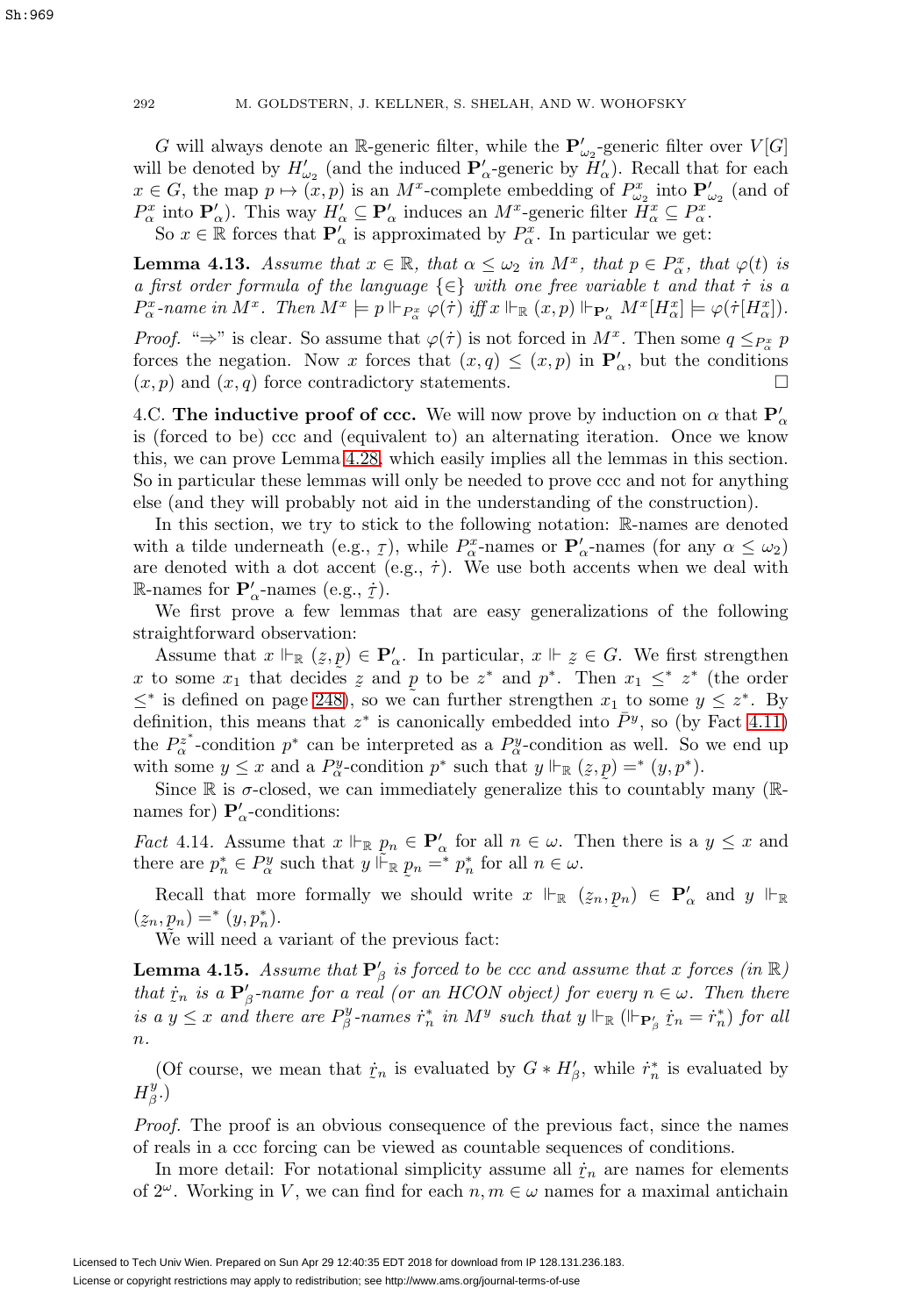that)  $\dot{r}_n(m) = f_{n,m}(a)$  for the unique  $a \in A_{n,m} \cap H'_\beta$ . Since  $\mathbf{P}'_\beta$  is ccc, each  $A_{n,m}$  is countable, and since  $\mathbb{R}$  is  $\sigma$ -closed, it is forced that the sequence  $\Xi$  $A_{n,m}$  and for a function  $f_{n,m}$ :  $A_{n,m} \to 2$  such that x forces that  $(\mathbf{P}'_\beta)$  forces that  $\mathbf{P}'_\beta$  forces that  $\mathbf{P}'_\beta$  forces that  $\mathbf{P}'_\beta$  forces that  $\mathbf{P}'_\beta$  forces that  $\mathbf{P}'_\beta$  for  $\mathbf{P}'_\beta$  is comp  $(A_{n,m}, f_{n,m})_{n,m\in\omega}$  is in V.<br>In V<sub>i</sub> we strengthen x.  $A_{n,m}$  is countable, and since  $\mathbb R$  is  $\sigma$ -closed, it is forced that the sequence  $\Xi =$ 

In  $\tilde{V}$ , we strengthen x to  $x_1$  to decide  $\Xi$  to be some  $\Xi^*$ . We can also assume<br>of  $\Xi^* \in M^{x_1}$  (see Corollary 4.6). Each  $\tilde{A}^*$  consists of countably many q such that  $\Xi^* \in M^{x_1}$  (see Corollary [4.6\)](#page-44-1). Each  $A^*_{n,m}$  consists of countably many a such that  $x_1$  forces  $a \in \mathbf{P}'_\beta$ . Using Fact [4.14](#page-47-0) iteratively (and again the fact that R is σ-closed) we get some  $y \leq x_1$  such that each such a is actually an element of  $P^y_\beta$ . So in  $M^y$ , we can use  $(A^*_{n,m}, f^*_{n,m})_{n,m\in\omega}$  to construct  $P^y_\beta$ -names  $\dot{r}^*_n$  in the obvious way.

Now assume that  $y \in G$  and that  $H'_{\beta}$  is  $\mathbf{P}'_{\beta}$ -generic over  $V[G]$ . Fix any  $a \in$  $A_{n,m}^* = A_{n,m}$ . Since  $a \in P_{\beta}^y$ , we get  $a \in H_{\beta}^y$  iff  $a \in H_{\beta}^{\prime}$ . So there is a unique contract  $A^* = \bigcap_{\alpha=1}^{H_{\beta}^y} H_{\beta}^*(\alpha) - f_{\beta}^*(\alpha) - f_{\beta}^*(\alpha) - f_{\beta}^*(\alpha)$ element a of  $A_{n,m}^* \cap H_{\beta}^y$ , and  $\dot{r}_n^*(m) = f_{n,m}^*(a) = f_{n,m}(a) = \dot{r}_n(m)$ .

We will also need the following modification:

<span id="page-48-1"></span>**Lemma 4.16.** (Same assumptions as in the previous lemma.) In  $V[G][H'_{\beta}]$ , let  $\mathbf{Q}_{\beta}$  be the union of  $Q_{\beta}^{z}[H_{\beta}^{z}]$  for all  $z \in G$ . In V, assume that x forces that each sequence  $(\dot{r}_n^*)_{n\in\omega}$  of  $P^y_\beta$ -names for elements of  $Q^y_\beta$  such that y forces  $\dot{r}_n = \dot{r}_n^*$  for  $\dot{r}_n$  is a name for an element of  $\mathbf{Q}_{\beta}$ . Then there is a  $y \leq x$  and there is in  $M^y$  a all n.

So the difference to the previous lemma is: We additionally assume that  $\dot{r}_n$  is in  $\hat{C}^z$  and we additionally get that  $\dot{r}^*$  is a name for an element of  $\hat{C}^y$  $\bigcup_{z \in G} Q^z_{\beta}$ , and we additionally get that  $\dot{r}^*_n$  is a name for an element of  $Q^y_{\beta}$ .

*Proof.* Assume  $x \in G$  and work in  $V[G]$ . Fix n.  $\mathbf{P}'_\beta$  forces that there is some  $y_n \in G$ and some  $P^{y_n}_{\beta}$ -name  $\tau_n \in M^{y_n}$  of an element of  $Q^{y_n}_{\beta}$  such that  $\dot{\tau}_n$  (evaluated by  $H'$ ) is the same as  $\tau_n$  (evaluated by  $H^{y_n}$ ). Since we assume that  $\mathbf{P}'$  is see we  $H'_{\beta}$ ) is the same as  $\tau_n$  (evaluated by  $H^{y_n}_{\beta}$ ). Since we assume that  $\mathbf{P}'_{\beta}$  is ccc, we can find a countable set  $Y_n \subseteq G$  of the possible  $y_n$ , i.e., the empty condition of  $\mathbf{P}'_\beta$ forces  $y_n \in Y_n$ . (As R is  $\sigma$ -closed and  $Y_n \subseteq \mathbb{R} \subseteq V$ , we must have  $Y_n \in V$ .)

So in V there is (for each n) an R-name  $Y_n$  for this countable set. Since R<br>colored we can find some  $z_0 \leq x$  deciding each V to be some countable set is  $\sigma$ -closed, we can find some  $z_0 \leq x$  deciding each  $Y_n$  to be some countable set<br> $V^* \subseteq \mathbb{R}$ . In particular, for each  $y \in V^*$  we know that  $z_0 \models_{\mathbb{R}} y \in G$  i.e.,  $z_0 \leq^* y$ .  $Y_n^* \subseteq \mathbb{R}$ . In particular, for each  $y \in Y_n^*$  we know that  $z_0 \Vdash_{\mathbb{R}} y \in G$ , i.e.,  $z_0 \leq^* y$ . So using once again that  $\mathbb R$  is  $\sigma$ -closed we can find some z stronger than  $z_0$  and all the  $y \in \bigcup_{n \in \omega} Y_n^*$ . Let X contain all  $\tau \in M^y$  such that for some  $y \in \bigcup_{n \in \omega} Y_n^*$ ,  $\tau$  is a  $P^y_\beta$ -name for a  $Q^y_\beta$ -element. Since  $z \leq y$ , each  $\tau \in X$  is actually<sup>[44](#page-48-0)</sup> a  $P^z_\beta$ -name for an element of  $Q^z_{\beta}$ .

So X is a set of  $P^z_{\beta}$ -names for  $Q^z_{\beta}$ -elements; we can assume that  $X \in M^z$ . Also, z forces that  $\dot{r}_n \in X$  for all n. Using Lemma [4.15,](#page-47-1) we can additionally assume that<br>there is a  $P^z$ -name  $\dot{r}^*$  in  $M^z$  such that z forces that  $\dot{r} = \dot{r}^*$  is forced for each n there is a  $P^z_{\beta}$ -name  $\dot{r}^*_n$  in  $M^z$  such that z forces that  $\dot{r}_n = \dot{r}^*_n$  is forced for each n.<br>By Lomma 4.13, we know that  $M^z$  thinks that  $P^z$  forces that  $\dot{r}^* \in X$ . Therefore By Lemma [4.13,](#page-47-2) we know that  $M^z$  thinks that  $P^z_\beta$  forces that  $\dot{r}^*_n \in X$ . Therefore  $\dot{r}_n^*$  is a  $P_\beta^z$ -name for a  $Q_\beta^z$ -element.

We now prove by induction on  $\alpha$  that  $P'_\alpha$  is equivalent to a ccc alternating iteration:

<span id="page-48-2"></span>**Lemma 4.17.** The following holds in  $V[G]$  for  $\alpha < \omega_2$ :

<span id="page-48-0"></span><sup>&</sup>lt;sup>44</sup>Here we use two consequences of  $z \leq y$ : Every  $P^y_\beta$ -name in  $M^y$  can be canonically interpreted as a  $P^z_\beta$ -name in  $M^z$ , and  $Q^y_\beta$  is (forced to be) a subset of  $Q^z_\beta$ .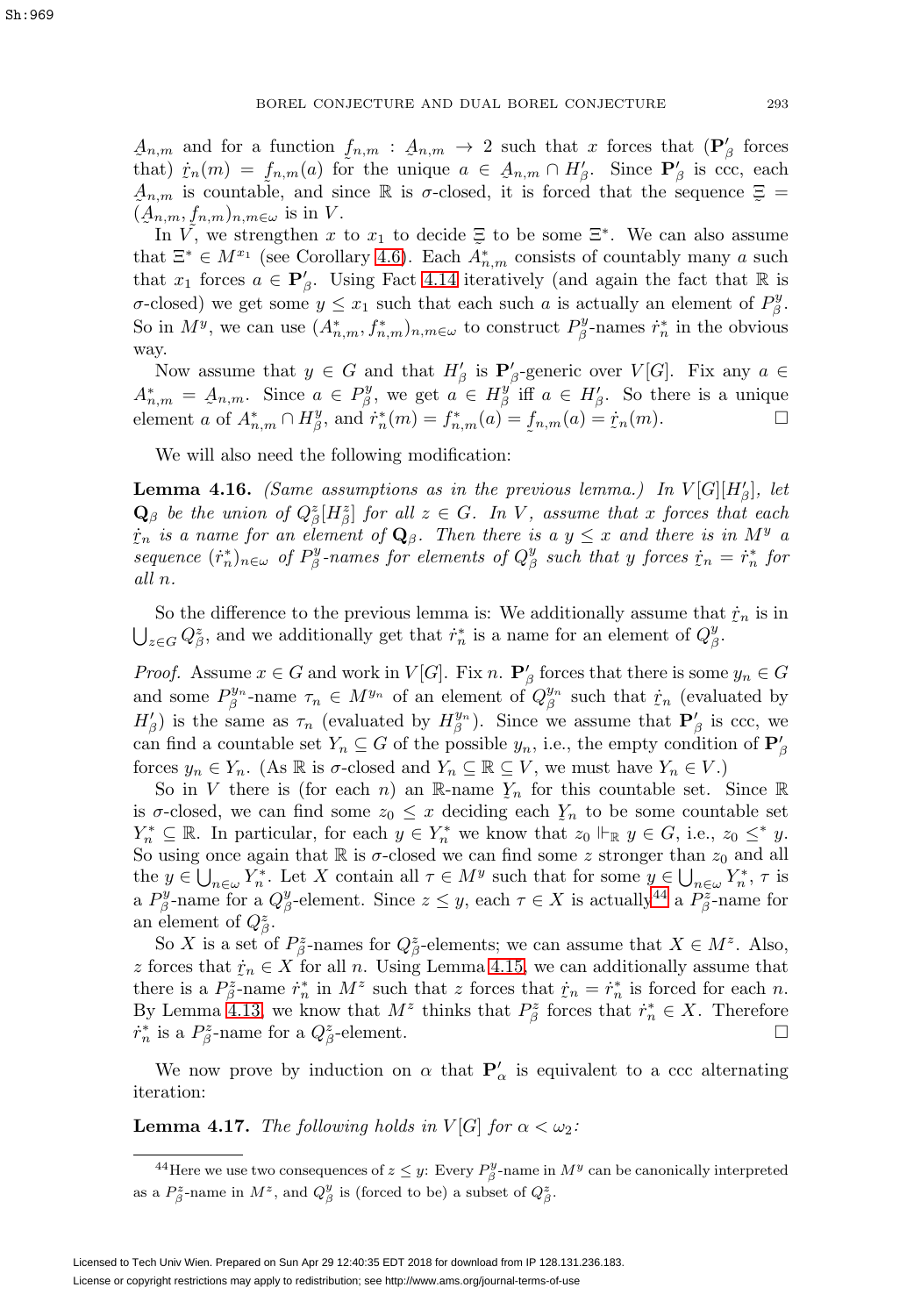- <span id="page-49-1"></span>(1)  $\mathbf{P}'_{\alpha}$  is equivalent to an alternating iteration. More formally, there is an iteration  $(\mathbf{P}_{\beta}, \mathbf{Q}_{\beta})_{\beta < \alpha}$  with limit  $\mathbf{P}_{\alpha}$  that satisfies the definition of alternating iteration (up to  $\alpha$ ), and there is a naturally defined dense embedding  $j_{\alpha}$  :  $P'_{\alpha} \to P_{\alpha}$  such that for  $\beta < \alpha$  we have  $j_{\beta} \subseteq j_{\alpha}$ , and the embed-dings commute with the restrictions.<sup>[45](#page-49-0)</sup> Each  $\mathbf{Q}_{\alpha}$  is the union of all  $Q_{\alpha}^x$ with  $x \in G$ . For  $x \in G$  with  $\alpha \in M^x$ , the function  $i_{x,\alpha}: P^x_{\alpha} \to \mathbf{P}_{\alpha}$  that maps p to  $j_{\alpha}(x, p)$  is the canonical M<sup>x</sup>-complete embedding.
- (2) In particular, a  $P'_\n\alpha$ -generic filter  $H'_\n\alpha$  can be translated into a  $P_\n\alpha$ -generic filter that we call  $H_{\alpha}$  (and vice versa).
- <span id="page-49-4"></span><span id="page-49-2"></span>(3)  $\mathbf{P}_{\alpha}$  has a dense subset of size  $\aleph_1$ .
- <span id="page-49-3"></span>(4)  $\mathbf{P}_{\alpha}$  is ccc.
- (5)  $\mathbf{P}_{\alpha}$  forces CH.

*Proof.*  $\alpha = 0$  is trivial (since  $P_0$  and  $P'_0$  are both trivial:  $P_0$  is a singleton, and  $P'_0$ consists of pairwise compatible elements).

So assume that all items hold for all  $\beta < \alpha$ .

*Proof of*  $(1)$ .

*Ultralaver successor case:* Let  $\alpha = \beta + 1$  with  $\beta$  an ultralaver position. Let  $H_{\beta}$  be **P**<sub>β</sub>-generic over  $V[G]$ . Work in  $V[G][H_{\beta}]$ . By induction, for every  $x \in G$ the canonical embedding  $i_{x,\beta}$  defines a  $P_{\beta}^x$ -generic filter over  $M^x$  called  $H_{\beta}^x$ .

Definition of  $\mathbf{Q}_{\beta}$  (and thus of  $\mathbf{P}_{\alpha}$ ): In  $M^x[H_{\beta}^x]$ , the forcing notion  $Q_{\beta}^x$  is defined as  $\mathbb{L}_{\bar{D}^x}$  for some system of ultrafilters  $\bar{D}^x$  in  $M^x[H_\beta^x]$ . Fix some  $s \in \omega^{\langle \omega \rangle}$ . If  $y \leq x$ in G, then  $D_s^y$  extends  $D_s^x$ . Let  $D_s$  be the union of all  $D_s^x$  with  $x \in G$ . So  $D_s$ is a proper filter. It is even an ultrafilter: Let r be a  $P_\beta$ -name for a real. Using Lemma [4.15,](#page-47-1) we know that there is some  $y \in G$  and some  $P_y^y$ -name  $x^y \in M^y$  such that (in  $V[C][H]$ ) we have  $x^y[H^y] = x$ . So  $x \in M^y[H^y]$  and hange either  $x$  or its that (in  $V[G][H_\beta]$ ) we have  $\mathcal{I}^y[H_\beta^y] = r$ . So  $r \in M^y[H_\beta^y]$ , and hence either r or its complement is in  $D_s^y$  and therefore in  $D_s$ . So all filters in the family  $\bar{D} = (D_s)_{s \in \omega}$ are ultrafilters.

Now work again in  $V[G]$ . We set  $\mathbf{Q}_{\beta}$  to be the  $\mathbf{P}_{\beta}$ -name for  $\mathbb{L}_{\bar{D}}$ . (Note that  $\mathbf{P}_{\beta}$ forces that  $\mathbf{Q}_{\beta}$  is literally the union of the  $Q_{\beta}^x[H_{\beta}^x]$  for  $x \in G$ , again by Lemma [4.15.](#page-47-1))

Definition of  $j_{\alpha}$ : Let  $(x, p)$  be in  $\mathbf{P}'_{\alpha}$ . If  $p \in P_{\beta}^{x}$ , then we set  $j_{\alpha}(x, p) = j_{\beta}(x, p)$ , i.e.,  $j_{\alpha}$  will extend  $j_{\beta}$ . If  $p = (p(\beta, p(\beta))$  is in  $P_{\alpha}^{x}$  but not in  $P_{\beta}^{x}$ , we set  $j_{\alpha}(x, p) =$  $(r, s) \in \mathbf{P}_{\beta} * \mathbf{Q}_{\beta}$ , where  $r = j_{\beta}(x, p | \beta)$  and s is the ( $\mathbf{P}_{\alpha}$ -name for)  $p(\beta)$  as evaluated in  $M^x[H^x_\beta]$ . From  $\mathbf{Q}_\beta = \bigcup_{x \in G} Q^x_\beta[H^x_\beta]$  we conclude that this embedding is dense.

The canonical embedding: By induction we know that  $i_{x,\beta}$  which maps  $p \in P_{\beta}^x$ to  $j_{\beta}(x,p)$  is (the restriction to  $P_{\beta}^{x}$  of) the canonical embedding of x into  $\mathbf{P}_{\omega_2}$ . So we have to extend the canonical embedding to  $i_{x,\alpha}: P^x_\alpha \to \mathbf{P}_\alpha$ . By definition of "canonical embedding",  $i_{x,\alpha}$  maps  $p \in P^x_\alpha$  to the pair  $(i_{x,\beta}(p \upharpoonright \beta), p(\beta))$ . This is the same as  $j_{\alpha}(x, p)$ . We already know that  $D_s^x$  is (forced to be) an  $M^x[H_{\beta}^x]$ -ultrafilter that is extended by  $D_s$ .

*Janus successor case:* This is similar, but simpler than the previous case. Here,  $\mathbf{Q}_{\beta}$  is just defined as the union of all  $Q_{\beta}^x[H_{\beta}^x]$  for  $x \in G$ . We will show below that this union satisfies the ccc. Just as in Fact [2.8,](#page-21-0) it is then easy to see that this union is again a Janus forcing.

<span id="page-49-0"></span><sup>45</sup>I.e.,  $j_{\beta}(x, p|\beta) = j_{\alpha}(x, p|\beta) = j_{\alpha}(x, p)|\beta.$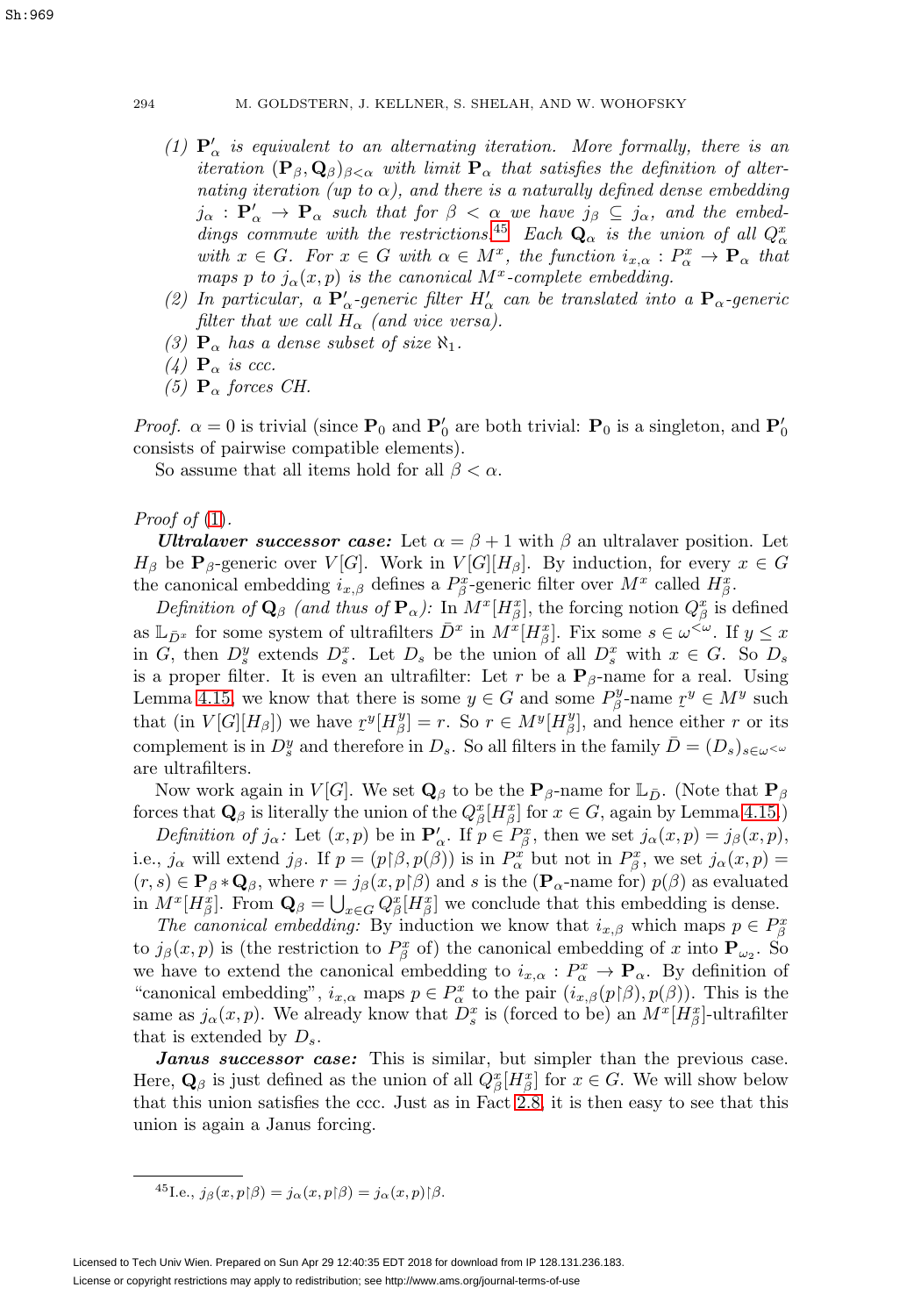In particular,  $\mathbf{Q}_{\beta}$  consists of hereditarily countable objects (since it is the union of Janus forcings, which by definition consist of hereditarily countable objects). So since  $P_\beta$  forces CH,  $Q_\beta$  is forced to have size  $\aleph_1$ . Also note that since all Janus forcings involved are separative, the union (which is a limit of an incompatibilitypreserving directed system) is trivially separative as well.

*Limit case:* Let  $\alpha$  be a limit ordinal.

Definition of  $P_{\alpha}$  and  $j_{\alpha}$ : First we define  $j_{\alpha} : P_{\alpha}' \to P_{\alpha}^{\text{CS}}$ . For each  $(x, p) \in P_{\alpha}'$ , let  $j_{\alpha}(x,p) \in \mathbf{P}_{\alpha}^{\text{CS}}$  be the union of all  $j_{\beta}(x,p)\beta)$  (for  $\beta \in \alpha \cap M^x$ ). (Note that  $\beta_1 < \beta_2$  implies that  $j_{\beta_1}(x, p|\beta_1)$  is a restriction of  $j_{\beta_2}(x, p|\beta_2)$ , so this union is indeed an element of  $\mathbf{P}_{\alpha}^{\mathrm{CS}}$ .)

 $\mathbf{P}_{\alpha}$  is the set of all  $q \wedge p$ , where  $p \in j_{\alpha}[\mathbf{P}'_{\alpha}], q \in \mathbf{P}_{\beta}$  for some  $\beta < \alpha$ , and  $q \le p \upharpoonright \beta$ .

It is easy to check that  $P_\alpha$  actually is a partial countable support limit and that  $j_{\alpha}$  is dense. We will show below that  $P_{\alpha}$  satisfies the ccc, so in particular it is proper.

The canonical embedding: To see that  $i_{x,\alpha}$  is the (restriction of the) canonical embedding, we just have to check that  $i_{x,\alpha}$  is  $M^x$ -complete. This is the case since  $\mathbf{P}'_{\alpha}$  is the direct limit of all  $P^y_{\alpha}$  for  $y \in G$  (without loss of generality  $y \leq x$ ) and each  $i_{x,y}$  is  $M^x$ -complete (see Fact [4.12\)](#page-46-0).

## Proof of  $(3)$ .

Recall that we assume CH in the ground model.

The successor case,  $\alpha = \beta + 1$ , follows easily from [\(3\)](#page-49-2)–[\(5\)](#page-49-3) for **P**<sub>β</sub> (since **P**<sub>β</sub> forces that  $\mathbf{Q}_{\beta}$  has size  $2^{\aleph_0} = \aleph_1 = \aleph_1^V$ .

If  $cf(\alpha) > \omega$ , then  $\mathbf{P}_{\alpha} = \bigcup_{\beta < \alpha} \mathbf{P}_{\beta}$ , so the proof is easy.

So let  $cf(\alpha) = \omega$ . The following straightforward argument works for any ccc partial CS iteration where all iterands  $\mathbf{Q}_{\beta}$  are of size  $\leq \aleph_1$ .

For notational simplicity we assume  $\Vdash_{\mathbf{P}_{\beta}} \mathbf{Q}_{\beta} \subseteq \omega_1$  for all  $\beta < \alpha$  (this is justified by inductive assumption [\(5\)](#page-49-3)). By induction, we can assume that for all  $\beta < \alpha$ there is a dense  $P^*_{\beta} \subseteq P_{\beta}$  of size  $\aleph_1$  and that every  $P^*_{\beta}$  is ccc. For each  $p \in P_{\alpha}$  and all  $\beta \in \text{dom}(p)$  we can find a maximal antichain  $A_{\beta}^p \subseteq \mathbf{P}_{\beta}^*$  such that each element  $a \in A_{\beta}^p$  decides the value of  $p(\beta)$ , say  $a \Vdash_{\mathbf{P}_{\beta}} p(\beta) = \gamma_{\beta}^p(a)$ . Writing<sup>[46](#page-50-0)</sup>  $p \sim q$  if  $p \le q$  and  $q \le p$ , the map  $p \mapsto (A_{\beta}^p, \gamma_{\beta}^p)_{\beta \in \text{dom}(p)}$  is 1-1 modulo ~. Since each  $A_{\beta}^p$ is countable, there are only  $\aleph_1$  many possible values, therefore there are only  $\aleph_1$ many ∼-equivalence classes. Any set of representatives will be dense.

Alternatively, we can prove [\(3\)](#page-49-2) directly for  $P'_{\alpha}$ . I.e., we can find a  $\leq^*$ -dense subset  $P'' \subseteq P'_\alpha$  of cardinality  $\aleph_1$ . Note that a condition  $(x, p) \in P'_\alpha$  essentially depends only on p (cf. Fact 4.11). More specifically, given  $(x, p)$  we can "transi-tively<sup>[47](#page-50-1)</sup> collapse x above  $\alpha$ ", resulting in a =<sup>\*</sup>-equivalent condition  $(x', p')$ . Since  $|\alpha| = \aleph_1$ , there are only  $\aleph_1^{\aleph_0} = 2^{\aleph_0}$  many such candidates  $x'$ , and since each  $x'$  is countable and  $p' \in x'$ , there are only  $2^{\aleph_0}$  many pairs  $(x', p')$ .

<span id="page-50-1"></span><span id="page-50-0"></span><sup>&</sup>lt;sup>46</sup>Since ≤ is separative,  $p \sim q$  iff  $p = * q$ , but this fact is not used here.

<sup>&</sup>lt;sup>47</sup>In more detail: We define a function  $f : M^x \to V$  by induction as follows. If  $\beta \in M^x \cap \alpha + 1$ or if  $\beta = \omega_2$ , then  $f(\beta) = \beta$ . Otherwise, if  $\beta \in M^x \cap \text{Ord}$ , then  $f(\beta)$  is the smallest ordinal above  $f[\beta]$ . If  $a \in M^x \setminus \text{Ord}$ , then  $f(a) = \{f(b) : b \in a \cap M^x\}$ . It is easy to see that f is an isomorphism from  $M^x$  to  $M^{x'} := f[M^x]$  and that  $M^{x'}$  is a candidate. Moreover, the ordinals that occur in  $M^{x'}$ are subsets of  $\alpha + \omega_1$  together with the interval  $[\omega_2, \omega_2 + \omega_1]$ ; i.e., there are  $\aleph_1$  many ordinals that can possibly occur in  $M^{x'}$ , and therefore there are  $2^{\aleph_0}$  many possible such candidates. Moreover, setting  $p' := f(p)$ , it is easy to check that  $(x, p) =^* (x', p')$  (similar to Fact 4.11).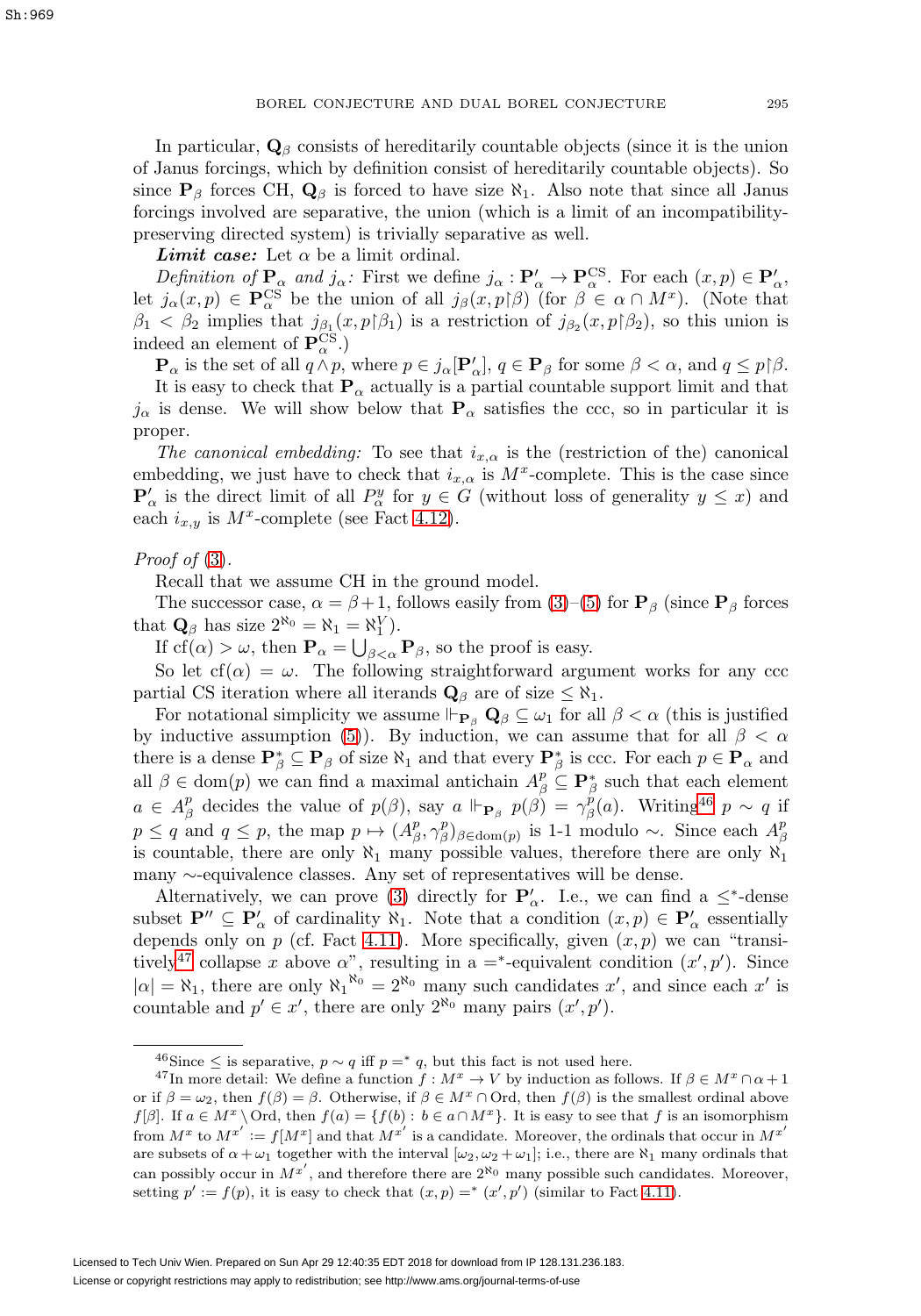Proof of  $(4)$ .

*Ultralaver successor case:* Let  $\alpha = \beta + 1$  with  $\beta$  an ultralaver position. We already know that  $P_{\alpha} = P_{\beta} * Q_{\beta}$ , where  $Q_{\beta}$  is an ultralaver forcing, which in particular is ccc, so by induction  $P_\alpha$  is ccc.

*Janus successor case:* As above it suffices to show that **Q**β, the union of the Janus forcings  $Q_{\beta}^x[H_{\beta}^x]$  for  $x \in G$ , is (forced to be) ccc.

Assume towards a contradiction that this is not the case, i.e., that we have an uncountable antichain in  $\mathbf{Q}_{\beta}$ . We already know that  $\mathbf{Q}_{\beta}$  has size  $\aleph_1$  and therefore the uncountable antichain has size  $\aleph_1$ . So, working in V, we assume towards a contradiction that

<span id="page-51-1"></span>(4.18)  $x_0 \Vdash_{\mathbf{P}_{\beta}} \{ \dot{a}_i : i \in \omega_1 \}$  is a maximal (uncountable) antichain in  $\mathbf{Q}_{\beta}$ .

We construct by induction on  $n \in \omega$  a decreasing sequence of conditions such that  $x_{n+1}$  satisfies the following:

(i) For all  $i \in \omega_1 \cap M^{x_n}$  there is  $(\text{in } M^{x_{n+1}})$  a  $P_{\beta}^{x_{n+1}}$ -name  $a_i^*$  for a  $Q_{\beta}^{x_{n+1}}$ condition such that

$$
x_{n+1} \Vdash_{\mathbb{R}} p_0 \Vdash_{\mathbf{P}_{\beta}} \dot{a}_i = \dot{a}_i^*.
$$

How can we get that? Just use Lemma [4.16.](#page-48-1)

(ii) If  $\tau$  is in  $M^{x_n}$  a  $P^{x_n}_{\beta}$ -name for an element of  $Q^{x_n}_{\beta}$ , then there is  $k^*(\tau) \in \omega_1$ such that

$$
x_{n+1} \Vdash_{\mathbb{R}} p_0 \Vdash_{\mathbf{P}_{\beta}} (\exists i < k^*(\tau)) \dot{a}_i \Vdash_{\mathbf{P}_{\beta}} \tau.
$$

Also, all these  $k^*(\tau)$  are in  $M^{x_{n+1}}$ .

How can we get that? First note that  $x_n \Vdash p_0 \Vdash (\exists i \in \omega_1) \dot{a}_i \Vdash \tau$ . Since  $\mathbf{P}_{\beta}$  is ccc,  $x_n$  forces that there is some bound  $k(\tau)$  for i. So it suffices that  $x_{n+1}$  determines  $k(\tau)$  to be  $k^*(\tau)$  (for all the countably many  $\tau$ ).

Set  $\delta^* := \omega_1 \cap \bigcup_{n \in \omega} M^{x_n}$ . By Corollary 4.8[\(4\)](#page-45-3), there is some y such that

- $y \leq x_n$  for all  $n \in \omega$ ,
- $(x_n)_{n \in \omega}$  and  $(\dot{a}_i^*)_{i \in \delta^*}$  are in  $M^y$ ,
- ( $M^y$  thinks that)  $P^y_\beta$  forces that  $Q^y_\beta$  is the union of  $Q^{x_n}_\beta$ , i.e., as a formula,  $M^y \models P^y_\beta \Vdash Q^y_\beta = \bigcup_{n \in \omega} Q^{x_n}_\beta.$

Let G be R-generic (over V) containing y, and let  $H_\beta$  be  $\mathbf{P}_\beta$ -generic (over  $V[G]$ ) containing  $p_0$ .

Set  $A^* := \{a_i^*[H_\beta^y] : i < \delta^*\}$ . Note that  $A^*$  is in  $M^y[H_\beta^y]$ . We claim

<span id="page-51-0"></span>(4.19) 
$$
A^* \subseteq Q_\beta^y[H_\beta^y] \text{ is predense.}
$$

Pick any  $q_0 \in Q^y_\beta$ . So there is some  $n \in \omega$  and some  $\tau$  which is in  $M^{x_n}$  a  $P^{x_n}_\beta$ -name of a  $Q_{\beta}^{x_n}$ -condition such that  $q_0 = \tau[H_{\beta}^{x_n}]$ . By (ii) above,  $x_{n+1}$ , and therefore y, forces (in R) that for some  $i < k^*(\tau)$  (and therefore some  $i < \delta^*$ ) the condition  $p_0$ forces the following (in  $P_\beta$ ):

> The conditions  $\dot{a}_i$  and  $\tau$  are compatible in  $\mathbf{Q}_{\beta}$ . Also,  $\dot{a}_i = \dot{a}_i^*$  and  $\tau$ <br>are both in  $O^y$  and  $O^y$  is an incompatibility-preserving subforcing are both in  $Q^y_\beta$ , and  $Q^y_\beta$  is an incompatibility-preserving subforcing of  $\mathbf{Q}_{\beta}$ . Therefore  $M^{y}[\overline{H}_{\beta}^{y}]$  thinks that  $\dot{a}_{i}^{*}$  and  $\tau$  are compatible.

This proves [\(4.19\)](#page-51-0).

Since  $Q_{\beta}^{y}[\dot{H}_{\beta}^{y}]$  is  $M^{y}[H_{\beta}^{y}]$ -complete in  $\mathbf{Q}_{\beta}[H_{\beta}]$  and since  $A^* \in M^{y}[H_{\beta}^{y}]$ , this implies (as  $\dot{a}_i^* [H_{\beta}^{\tilde{y}}] = \dot{a}_i [G * H_{\beta}]$  for all  $i < \delta^*$ ) that  $\{\dot{a}_i [G * H_{\beta}] : i < \delta^*\}$  is already predense, a contradiction to [\(4.18\)](#page-51-1).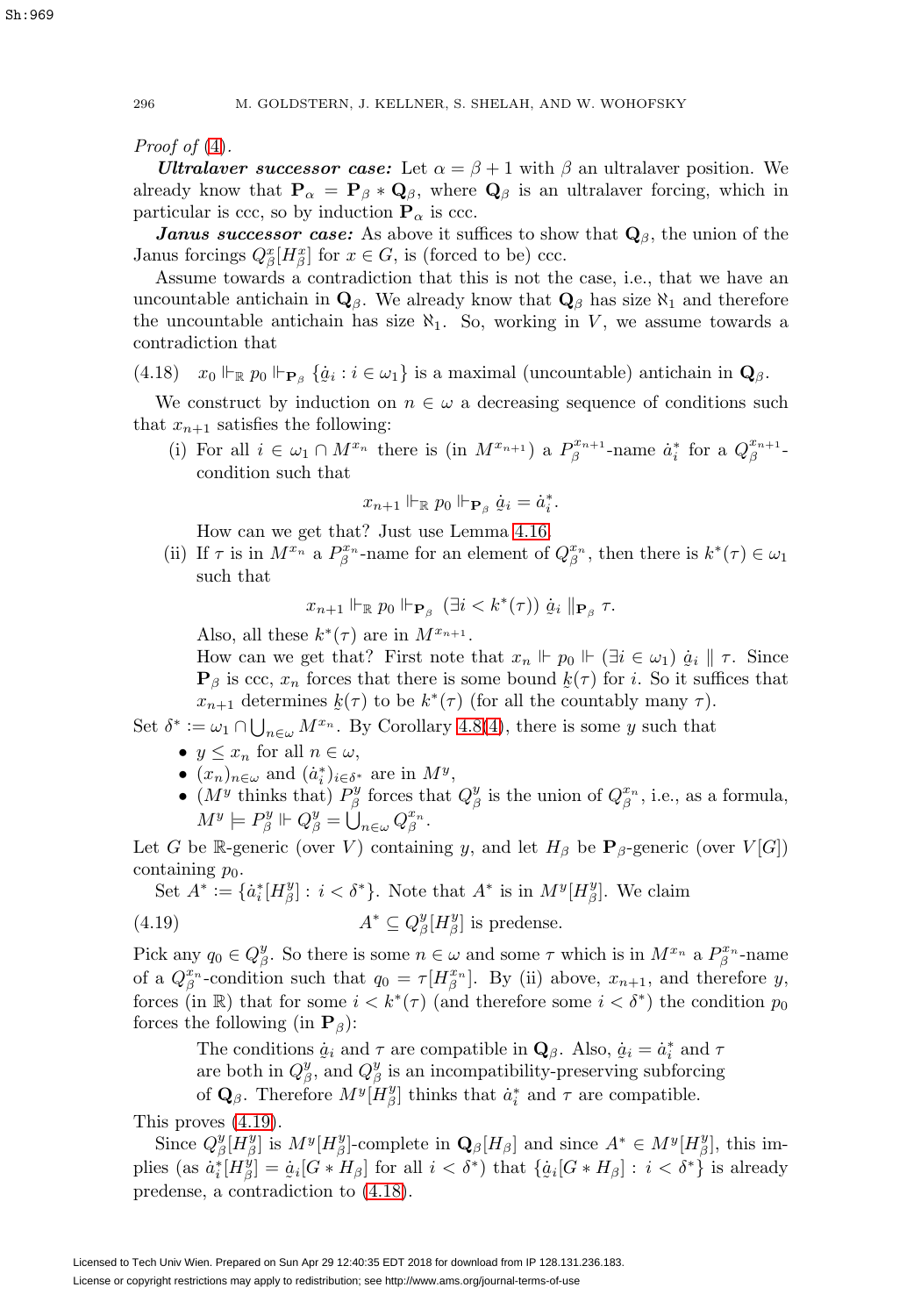**Limit case:** We work with  $P'_{\alpha}$ , which by definition only contains HCON objects.

Assume towards a contradiction that  $P'_{\alpha}$  has an uncountable antichain. We already know that  $P'_{\alpha}$  has a dense subset of size  $\aleph_1$  (modulo =<sup>\*</sup>), so the antichain has size  $\aleph_1$ .

Again, work in  $V$ . We assume towards a contradiction that

<span id="page-52-0"></span>(4.20)  $x_0 \Vdash_{\mathbb{R}} \{q_i : i \in \omega_1\}$  is a maximal (uncountable) antichain in  $\mathbf{P}'_{\alpha}$ .

So each  $q_i$  is an R-name for an HCON object  $(x, p)$  in V.<br>To lighten the notation we will abbreviate elements (

To lighten the notation we will abbreviate elements  $(x, p) \in \mathbf{P}'_{\alpha}$  by p; this is justified by Fact 4.11.

Fix any HCON object p and  $\beta < \alpha$ . We will now define the  $(\mathbb{R} * \mathbf{P}'_{\beta})$ -names Let R be the quotient  $\mathbf{P}'_{\alpha}/H'_{\beta}$ . If p is not in R, set  $\underline{i}(\beta, p) = \dot{r}(\beta, p) = 0$ . Otherwise,<br>lot  $\overline{i}(\beta, p)$  be the minimal is such that  $a \in \mathbb{R}$  and  $a$  and p are compatible (in R)  $\underline{i}(\beta, p)$  and  $\underline{r}(\beta, p)$ . Let G be R-generic and containing  $x_0$ , and  $H'_\beta$  be  $\mathbf{P}'_\beta$ -generic.<br>Let B be the quotient  $\mathbf{P}'/H'$ . If n is not in B, set  $i(\beta, p) = \dot{x}(\beta, p) = 0$ . Otherwise let  $\dot{\mathcal{L}}(\beta, p)$  be the minimal i such that  $q_i \in R$  and  $q_i$  and p are compatible (in R),<br>and set  $\dot{r}(\beta, n) \in R$  to be a witness of this compatibility. Since  $\mathbf{P}'$  is (forced to be) and set  $\dot{x}(\beta, p) \in R$  to be a witness of this compatibility. Since  $\mathbf{P}'_{\beta}$  is (forced to be)<br>assume an find (in  $V(C)$ ) a countable set  $X^{\ell}(\beta, p) \subseteq L$  containing all possibilities ccc, we can find (in  $V[G]$ ) a countable set  $X^{\ell}(\beta, p) \subseteq \omega_1$  containing all possibilities<br>for  $i(\beta, p)$  and similarly  $X^{\ell}(\beta, p)$  consisting of HCON objects for  $\dot{x}(\beta, p)$ for  $\dot{\mathfrak{z}}(\beta, p)$  and similarly  $\dot{X}^r(\beta, p)$  consisting of HCON objects for  $\dot{\mathfrak{x}}(\beta, p)$ .<br>To summarize: For every  $\beta \leq \alpha$  and every HCON object n, we can define

To summarize: For every  $\beta < \alpha$  and every HCON object p, we can define (in V) the R-names  $\mathcal{X}^{\iota}(\beta, p)$  and  $\mathcal{X}^{r}(\beta, p)$  such that  $(4, 21)$ (4.21)

$$
x_0 \Vdash_{\mathbb{R}} \Vdash_{\mathbf{P}'_\beta} \left( p \in \mathbf{P}'_\alpha / H'_\beta \rightarrow (\exists i \in \mathfrak{X}^\iota(\beta, p)) \left( \exists r \in \mathfrak{X}^r(\beta, p) \right) r \leq_{\mathbf{P}'_\alpha / H'_\beta} p, g_i \right).
$$

Similarly to the Janus successor case, we define by induction on  $n \in \omega$  a decreasing sequence of conditions such that  $x_{n+1}$  satisfies the following. For all  $\beta \in \alpha \cap M^{x_n}$  and  $p \in P^{x_n}_\alpha$ ,  $x_{n+1}$  decides  $X^{\iota}(\beta, p)$  and  $X^r(\beta, p)$  to be some  $X^{\iota*}(\beta, p)$ <br>and  $X^{r*}(\beta, p)$ . For all  $i \in \omega$ ,  $\bigcap_{x \in R} X^{x_n}$ ,  $x_{\alpha}$ , decides q, to be some  $a^* \in P^{x_{n+1}}$ . More and  $X^{r*}(\beta, p)$ . For all  $i \in \omega_1 \cap M^{x_n}$ ,  $x_{n+1}$  decides  $a_i$  to be some  $a_i^* \in P^{x_{n+1}}_{\alpha}$ . More-<br>over each such  $X^{t*}$  and  $X^{r*}$  is in  $M^{x_{n+1}}$  and every  $r \in X^{r*}(\beta, p)$  is in  $P^{x_{n+1}}$  (For over, each such  $X^{i*}$  and  $X^{r*}$  is in  $M^{x_{n+1}}$ , and every  $r \in X^{r*}(\beta, p)$  is in  $P_\alpha^{x_{n+1}}$ . (For this, we just use Fact [4.14](#page-47-0) and Lemma [4.15.](#page-47-1))

Set  $\delta^* := \omega_1 \cap \bigcup_{n \in \omega} M^{x_n}$  and set  $A^* := \{a_i^* : i \in \delta^*\}$ . By Corollary 4.8[\(4\)](#page-45-3), there is some y such that

(4.22)  $y \leq x_n$  for all  $n \in \omega$ ,

(4.23) 
$$
\bar{x} := (x_n)_{n \in \omega} \text{ and } A^* \text{ are in } M^y,
$$

<span id="page-52-2"></span>(4.24)  $(M<sup>y</sup>$  thinks that)  $P^y_\alpha$  is defined as the almost FS limit over  $\bar{x}$ .

We claim that y forces

<span id="page-52-1"></span>(4.25) 
$$
A^* \text{ is predense in } P^y_\alpha.
$$

Since  $P^y_\alpha$  is  $M^y$ -completely embedded into  $\mathbf{P}'_\alpha$ , and since  $A^* \in M^y$  (and since  $\frac{5i}{10}$  [\(4.20\)](#page-52-0).  $a_i = a_i^*$  for all  $i \in \delta^*$ , we get that  $\{a_i : i \in \delta^*\}$  is predense, a contradiction  $(a, a, a)$ 

So it remains to show [\(4.25\)](#page-52-1). Let G be R-generic containing y. Let r be a condition in  $P^y_\alpha$ ; we will find  $i < \delta^*$  such that r is compatible with  $a_i^*$ . Since  $P^y_\alpha$  is the almost FS limit over  $\bar{x}$ , there is some  $n \in \omega$  and  $\beta \in \alpha \cap M^{x_n}$  such that r has the form  $q \wedge p$  with p in  $P_{\alpha}^{x_n}$ ,  $q \in P_{\beta}^y$  and  $q \leq p \upharpoonright \beta$ .

Now let  $H'_{\beta}$  be  $P'_{\beta}$ -generic containing q. Work in  $V[G][H'_{\beta}]$ . Since  $q \leq p \upharpoonright \beta$ , we get  $p \in \mathbf{P}'_{\alpha}/H'_{\beta}$ . Let  $\iota^*$  be the evaluation by  $G * H'_{\beta}$  of  $\underline{i}(\beta, p)$ , and let  $r^*$  be the evaluation of  $\vec{r}(\beta, p)$ . Note that  $\iota^* \leq \delta^*$  and  $r^* \in B''$ . So we know that  $\iota^*$  and  $r^*$ evaluation of  $\dot{x}(\beta, p)$ . Note that  $\iota^* < \delta^*$  and  $r^* \in P^y_\alpha$ . So we know that  $a_{\iota^*}^*$  and p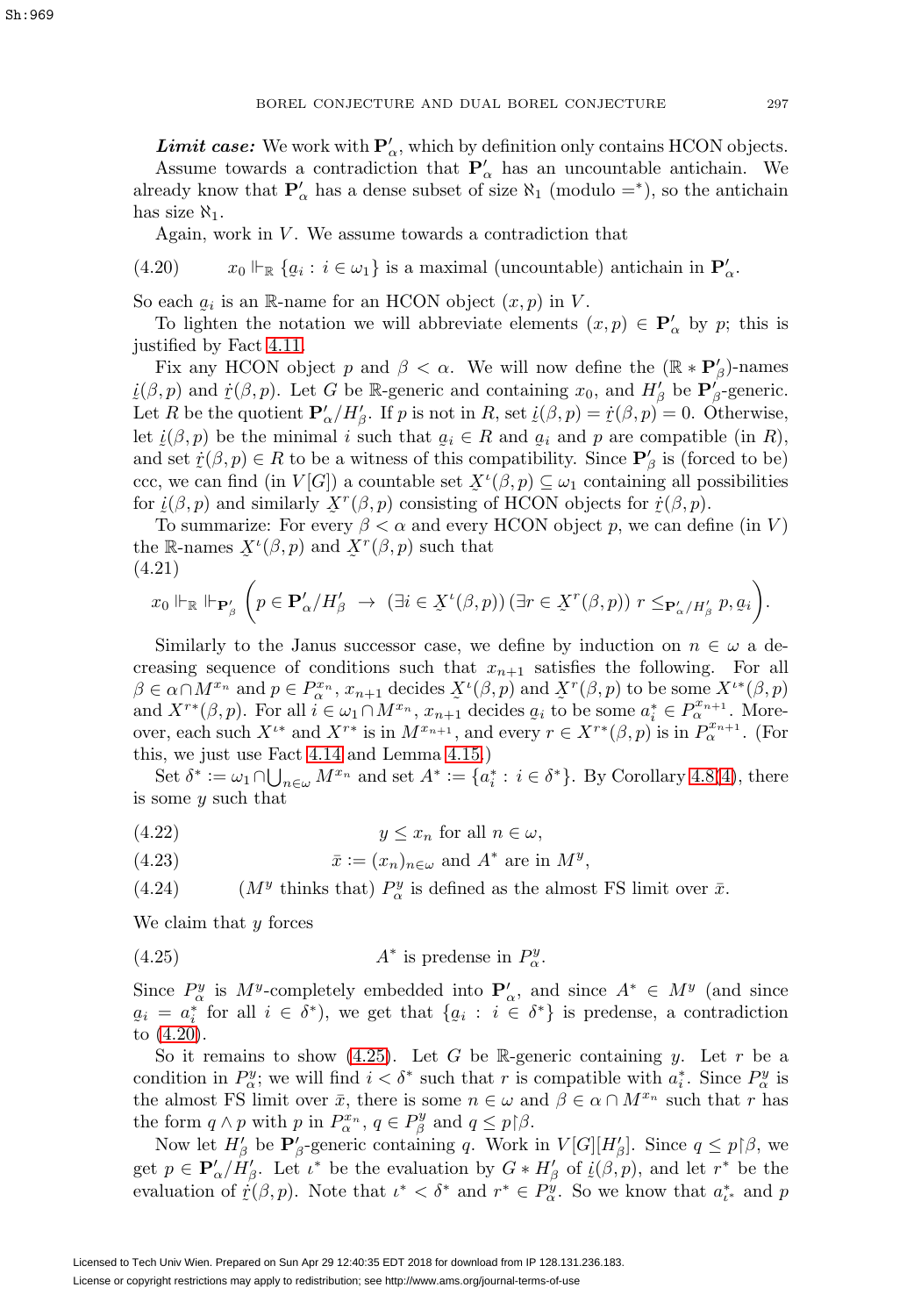are compatible in  $\mathbf{P}'_{\alpha}/H'_{\beta}$  witnessed by  $r^*$ . Find  $q' \in H'_{\beta}$  forcing  $r^* \leq_{\mathbf{P}'_{\alpha}/H'_{\beta}} p, a^*_{\iota^*}$ . We may find  $q' \leq q$ . Now  $q' \wedge r^*$  witnesses that  $q \wedge p$  and  $a_{\iota^*}^*$  are compatible in  $P^y_{\alpha}$ .

To summarize, the crucial point in proving the ccc is that "densely" we choose (a variant of) a finite support iteration; see [\(4.24\)](#page-52-2). Still, it is a bit surprising that we get the ccc, since we can also argue that densely we use (a variant of) a countable support iteration. But this does not prevent the ccc, it only prevents the generic iteration from having direct limits in stages of countable cofinality.[48](#page-53-1)

*Proof of*  $(5)$ .

This follows from [\(3\)](#page-49-2) and [\(4\)](#page-49-4).  $\Box$ 

## 4.D. **The generic alternating iteration P.** In Lemma [4.17](#page-48-2) we have seen:

<span id="page-53-4"></span>**Corollary 4.26.** Let G be R-generic. Then we can construct<sup>[49](#page-53-2)</sup> (in  $V[G]$ ) an alternating iteration  $P$  such that the following holds:

- $\bullet$  **P** is ccc.
- If  $x \in G$ , then x canonically embeds into  $\bar{P}$ . (In particular, a  $P_{\omega_2}$ -generic filter  $H_{\omega_2}$  induces a  $P_{\omega_2}^x$ -generic filter over  $M^x$ , called  $H_{\omega_2}^x$ .)
- Each  $\mathbf{Q}_{\alpha}$  is the union of all  $Q_{\alpha}^{x}[H_{\alpha}^{x}]$  with  $x \in G$ .
- $\mathbf{P}_{\omega_2}$  is equivalent to the direct limit  $\mathbf{P}'_{\omega_2}$  of G: There is a dense embedding  $j: \mathbf{P}'_{\omega_2} \to \mathbf{P}_{\omega_2},$  and for each  $x \in G$  the function  $p \mapsto j(x,p)$  is the canonical embedding.

<span id="page-53-3"></span>**Lemma 4.27.** Let  $x \in \mathbb{R}$ . Then  $\mathbb{R}$  forces the following:  $x \in G$  iff x canonically  $embeds$  into  $\bf{P}$ .

*Proof.* If  $x \in G$ , then we already know that x canonically embeds into **P**.

So assume (towards a contradiction) that y forces that x embeds, but  $y \Vdash x \notin G$ . Work in  $V[G]$ , where  $y \in G$ . Both x (by assumption) and  $y \in G$  canonically embed into **P**. Let N be an elementary submodel of  $H^{V[G]}(\chi^*)$  containing  $x, y, \bar{P}$ , and let  $z = (M^z, \bar{P}^z)$  be the ord-collapse of  $(N, \bar{P})$ . Then  $z \in V$  (as R is  $\sigma$ -closed) and  $z \in \mathbb{R}$ , and (by elementarity)  $z \leq x, y$ . This shows that  $x \parallel_{\mathbb{R}} y$ , i.e., y cannot force  $x \notin G$ , a contradiction.

Using ccc, we can now prove a lemma that is in fact stronger than the lemmas in the previous Section 4.C:

<span id="page-53-0"></span>**Lemma 4.28.** The following is forced by  $\mathbb{R}$ : Let  $N \prec H^{V[G]}(\chi^*)$  be countable, and let y be the ord-collapse of  $(N, \bar{P})$ . Then  $y \in G$ . Moreover, if  $x \in G \cap N$ , then  $y \leq x$ .

*Proof.* Work in  $V[G]$  with  $x \in G$ . Pick an elementary submodel N containing x and **P**. Let y be the ord-collapse of  $(N, \mathbf{P})$  via a collapsing map k. As above, it is clear that  $y \in \mathbb{R}$  and  $y \leq x$ . To show  $y \in G$ , it is (by the previous lemma) enough to show that y canonically embeds. We claim that  $k^{-1}$  is the canonical embedding of y into **P**. The crucial point is to show  $M^y$ -completeness. Let  $B \in M^y$  be a

<span id="page-53-1"></span><sup>&</sup>lt;sup>48</sup>Assume that x forces that  $P'_\n{\alpha}$  is the union of the  $P'_\n{\beta}$  for  $\beta < \alpha$ . Then we can find a stronger  $y$  that uses an almost CS iteration over  $x$ . This almost CS iteration contains a condition  $p$  with unbounded support. (Take any condition in the generic part of the almost CS limit. If this condition has a bounded domain, we can extend it to have an unbounded domain; see Definition and Claim [3.21.](#page-36-2)) Now p will be in  $P'_{\alpha}$  and have an unbounded domain.

<span id="page-53-2"></span>l Claim 3.21.) Now p will be in  $\mathbf{P}'_{\alpha}$  and have an unbounded domain.<br><sup>49</sup>In an "absolute way": Given G, we first define  $\mathbf{P}'_{\omega_2}$  to be the direct limit of G and then inductively construct the  $P_\alpha$ 's from  $P'_{\omega_2}$ .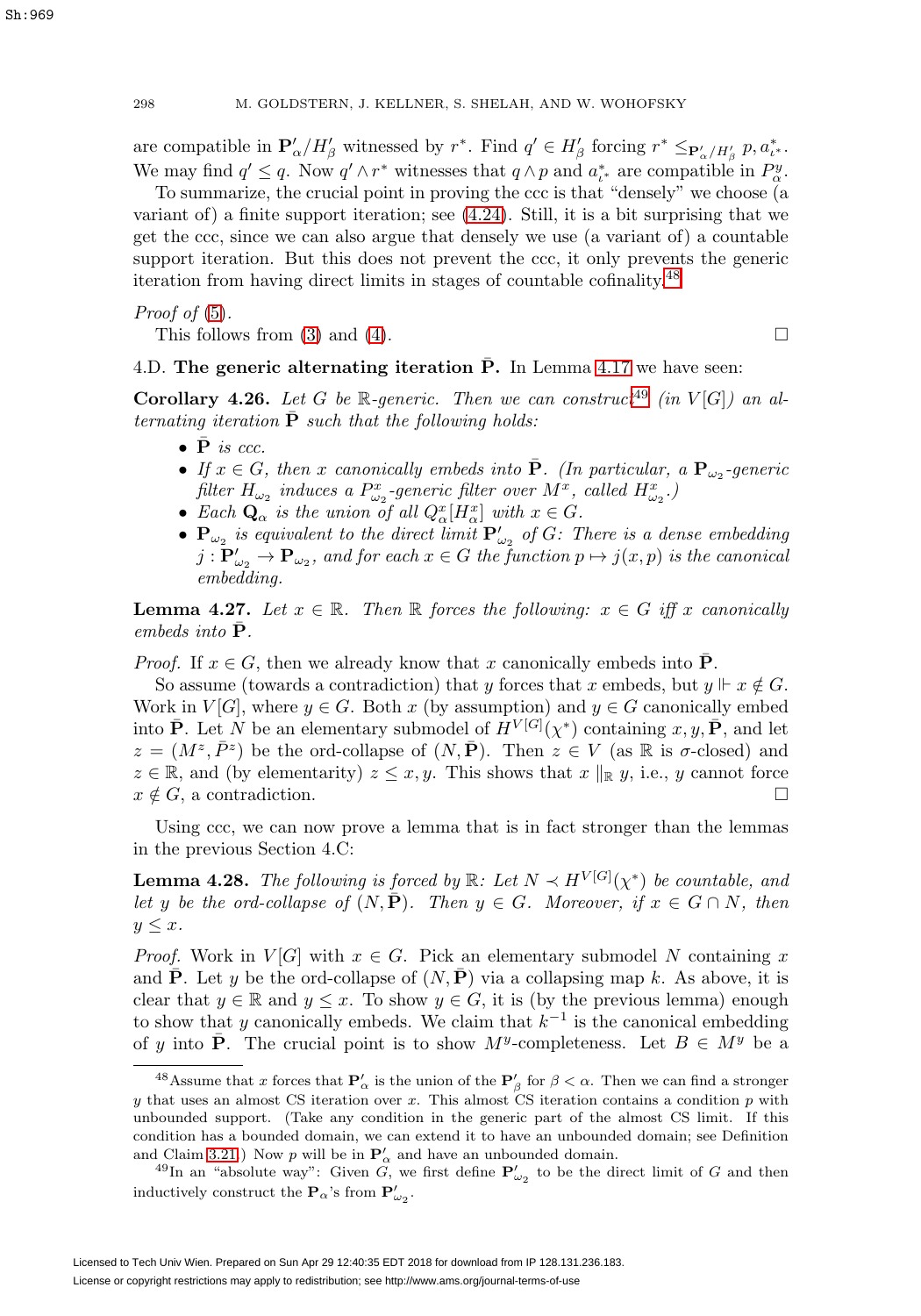maximal antichain of  $P_{\omega_2}^y$ , say  $B = k(A)$  where  $A \in N$  is a maximal antichain of **P**<sub>ω2</sub>. So (by ccc) A is countable, and hence  $A ⊆ N$ . So not only  $A = k^{-1}(B)$  but even  $A = k^{-1}[B]$ . Hence  $k^{-1}$  is an  $M^y$ -complete embedding.

*Remark* 4.29. We used the ccc of  $P_{\omega_2}$  to prove Lemma [4.28.](#page-53-0) This use was essential in the sense that we could in turn easily prove the ccc of  $\mathbf{P}_{\omega}$  if we assumed that Lemma [4.28](#page-53-0) holds. In fact Lemma [4.28](#page-53-0) easily implies all other lemmas in Section 4.C as well.

## 5. The proof of BC+dBC

<span id="page-54-0"></span>We first<sup>[50](#page-54-1)</sup> prove that no uncountable X in V will be smz or sm in the final extension  $V[G * H]$ . Then we show how to modify the argument to work for all uncountable sets in  $V[G * H]$ .

## <span id="page-54-3"></span>5.A. **BC+dBC for ground model sets.**

<span id="page-54-2"></span>**Lemma 5.1.** Let  $X \in V$  be an uncountable set of reals. Then  $\mathbb{R} * \mathbf{P}_{\omega_2}$  forces that X is not smz.

Proof.

- (1) Fix any even  $\alpha < \omega_2$  (i.e., an ultralaver position) in our iteration. The ultralaver forcing  $\mathbf{Q}_{\alpha}$  adds a (canonically defined code for a) closed null set F constructed from the ultralaver real  $\bar{\ell}_{\alpha}$ . (Recall Corollary [1.21.](#page-9-0)) In the following, when we consider various ultralaver forcings  $\mathbf{Q}_{\alpha}, Q_{\alpha}, Q_{\alpha}^{x}$ , we treat  $\ddot{F}$  not as an actual name, but rather as a definition which depends on the forcing used.
- (2) According to Theorem [0.2,](#page-4-0) it is enough to show that  $X+\dot{F}$  is non-null in the  $\mathbb{R} * \mathbf{P}_{\omega_2}$ -extension or, equivalently, in every  $\mathbb{R} * \mathbf{P}_{\beta}$ -extension  $(\alpha < \beta < \omega_2)$ . So assume towards a contradiction that there is a  $\beta > \alpha$  and an  $\mathbb{R} * \mathbf{P}_{\beta}$ name  $\dot{\mathcal{Z}}$  of a (code for a) Borel null set such that some  $(x, p) \in \mathbb{R} * \mathbf{P}_{\omega_2}$ forces that  $X + \dot{F} \subseteq \dot{Z}$ .<br>Using the dense embed
- (3) Using the dense embedding  $j_{\omega_2} : \mathbf{P}'_{\omega_2} \to \mathbf{P}_{\omega_2}$ , we may replace  $(x, p)$  by a condition  $(x, p') \in \mathbb{R} * \mathbf{P}'_{\omega_2}$ . According to Fact [4.14](#page-47-0) (recall that we now know that  $\mathbf{P}_{\omega_2}$  satisfies ccc) and Lemma [4.15](#page-47-1) we can assume that p' is already a  $P^x_\beta$ -condition  $p^x$  and that  $\dot{\mathcal{Z}}$  is (forced by x to be the same as) a  $P^x_\beta$ -name  $\dot{Z}^x$  in  $M^x$ .
- (4) We construct (in V) an iteration  $\bar{P}$  in the following way:
	- (a) Up to  $\alpha$ , we take an arbitrary alternating iteration into which x embeds. In particular,  $P_{\alpha}$  will be proper and hence force that X is still uncountable.
	- (b) Let  $Q_{\alpha}$  be any ultralaver forcing (over  $Q_{\alpha}^x$  in case  $\alpha \in M^x$ ). So according to Corollary [1.21,](#page-9-0) we know that  $Q_{\alpha}$  forces that  $X + \dot{F}$  is not null.

Therefore we can pick (in  $V[H_{\alpha+1}]$ ) some  $\dot{r}$  in  $X + \dot{F}$  which is random over (the countable model)  $M^x[H^x_{\alpha+1}]$ , where  $H^x_{\alpha+1}$  is induced by  $H_{\alpha+1}$ .

<span id="page-54-1"></span> $50$ Note that for this weak version, it would be enough to produce a generic iteration of length 2 only, i.e., **Q**<sup>0</sup> ∗ **Q**1, where **Q**<sup>0</sup> is an ultralaver forcing and **Q**<sup>1</sup> a corresponding Janus forcing.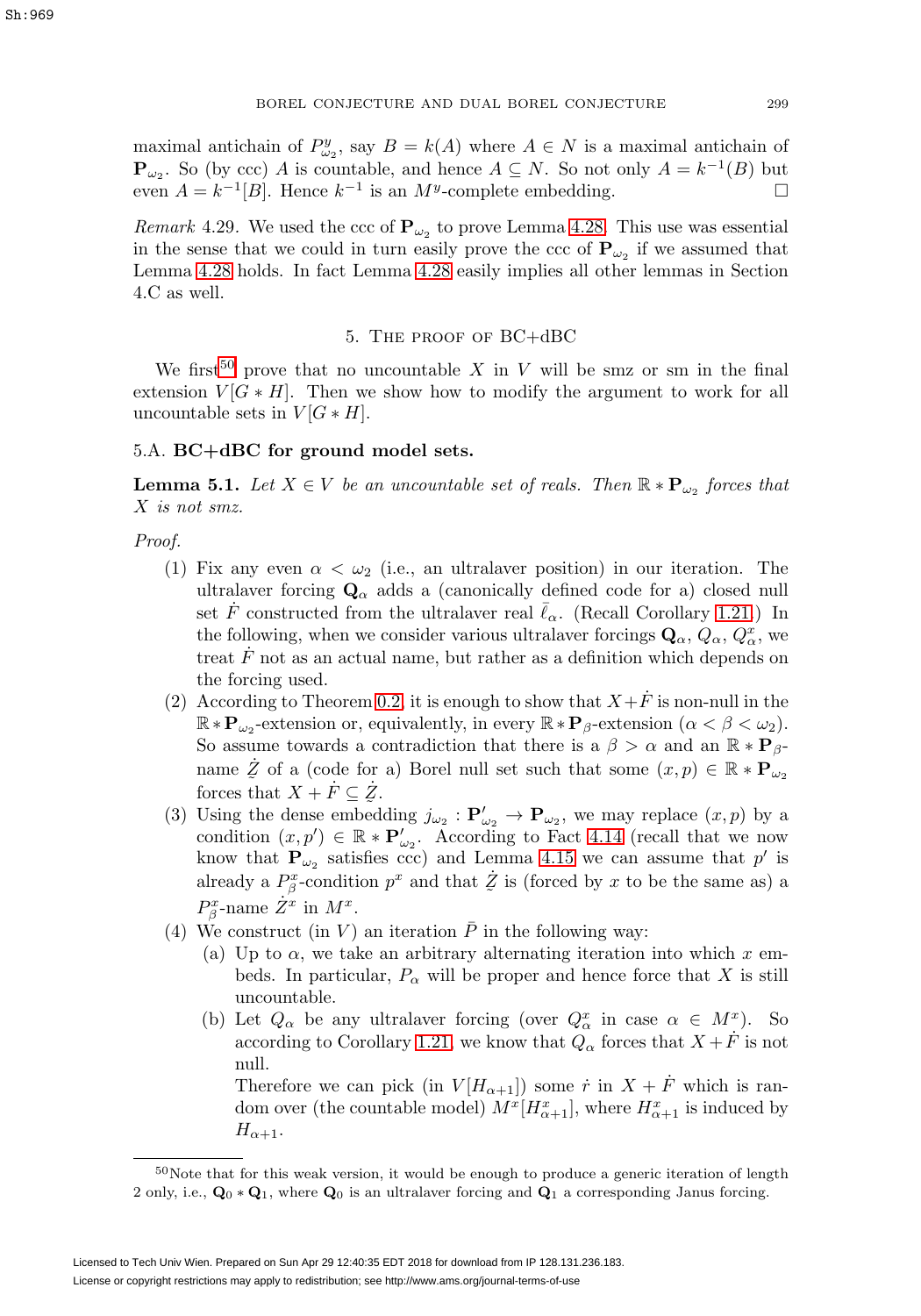- (c) In the rest of the construction, we preserve randomness of  $\dot{r}$  over  $M^{x}[H_{\zeta}^{x}]$  for each  $\zeta \leq \omega_{2}$ . We can do this using an almost CS iteration over  $x$ , where at each Janus position we use a random version of Janus forcing and at each ultralaver position we use a suitable ultralaver forcing; this is possible by Lemma 3.32. By Lemma [3.34,](#page-40-3) this iteration will preserve the randomness of  $\dot{r}$ .
- (d) So we get  $\overline{P}$  over x (with canonical embedding  $i_x$ ) and  $q \leq_{P_{\omega_2}} i_x(p^x)$ such that  $q \mid \beta$  forces (in  $P_{\beta}$ ) that  $\dot{r}$  is random over  $M^x[H_{\beta}^x]$ ; in particular, that  $\dot{r} \notin \dot{Z}^x$ .

We now pick a countable  $N \prec H(\chi^*)$  containing everything and ordcollapse  $(N, \overline{P})$  to  $y \leq x$ . (See Fact [4.4.](#page-44-2)) Set  $X^y := X \cap M^y$  (the image of X under the collapse). By elementarity,  $M<sup>y</sup>$  thinks that (a)–(d) above holds for  $\overline{P}y$  and that  $X^y$  is uncountable. Note that  $X^y \subseteq X$ .

(5) This gives a contradiction in the obvious way: Let  $G$  be R-generic over  $V$ and contain y, and let  $H_\beta$  be **P**<sub>β</sub>-generic over  $V[G]$  and contain  $q \upharpoonright \beta$ . So  $M^{y}[H_{\beta}^{y}]$  thinks that  $r \notin \dot{Z}^{x}$  (which is absolute) and that  $r = x + f$  for some  $x \in X^y \subseteq X$  and  $f \in F$  (actually even in F as evaluated in  $M^y[H^y_{\alpha+1}].$ So in  $V[G][H_\beta]$ , r is the sum of an element of X and an element of F. So  $(y,q) \leq (x,p')$  forces that  $\dot{r} \in (X+\dot{F}) \setminus \dot{\mathcal{Z}}$ , a contradiction to (2).

Of course, we need this result not just for ground model sets X, but for  $\mathbb{R} * \mathbf{P}_{\omega_2}$ names  $\dot{X} = (\dot{x}_i : i \in \omega_1)$  of uncountable sets. It is easy to see that it is enough<br>to deal with  $\mathbb{P} * \mathbf{P}$ , names for (all)  $\beta \leq \omega_1$ . So given  $\dot{X}$  we gan (in the proof) to deal with  $\mathbb{R} * \mathbf{P}_{\beta}$ -names for (all)  $\beta < \omega_2$ . So given  $\dot{X}$ , we can (in the proof) pick  $\alpha$  such that  $\dot{X}$  is actually an  $\mathbb{R} * \mathbf{P}_{\alpha}$ -name. We can try to repeat the same<br>proof: however, the problem is the following. When constructing  $\bar{P}$  in (4) it is proof; however, the problem is the following. When constructing  $\overline{P}$  in (4), it is not clear how to simultaneously make all the uncountably many names  $(\dot{x}_i)$  into  $\bar{P}_{\text{anames}}$  in a sufficiently "absolute" way. In other words it is not clear how to P-names in a sufficiently "absolute" way. In other words, it is not clear how to end up with some  $M^y$  and  $\dot{X}^y$  uncountable in  $M^y$  such that it is guaranteed that  $\dot{X}^y$  (evaluated in  $M^y[H^y_\alpha]$ ) will be a subset of  $\dot{X}$  (evaluated in  $V[\tilde{G}][H_\alpha]$ ). We will solve this problem in the next section by factoring  $\mathbb R$ solve this problem in the next section by factoring R.

Let us now give the proof of the corresponding weak version of dBC:

<span id="page-55-0"></span>**Lemma 5.2.** Let  $X \in V$  be an uncountable set of reals. Then  $\mathbb{R} * \mathbf{P}_{\omega_2}$  forces that X is not strongly meager.

Proof. The proof is parallel to the previous one:

- (1) Fix any even  $\alpha < \omega_2$  (i.e., an ultralaver position) in our iteration. The Janus forcing  $\mathbf{Q}_{\alpha+1}$  adds a (canonically defined code for a) null set  $\dot{Z}_{\nabla}$ . (See Definition [2.6](#page-21-6) and Fact [2.7.](#page-21-1))
- (2) According to [\(0.1\)](#page-4-3), it is enough to show that  $X + \dot{Z}_{\nabla} = 2^{\omega}$  in the  $\mathbb{R} * \mathbf{P}_{\omega_2}$ extension or, equivalently, in every  $\mathbb{R} * \mathbf{P}_{\beta}$ -extension  $(\alpha < \beta < \omega_2)$ . (For every real r, the statement  $r \in X + \dot{Z}_{\nabla}$ , i.e.,  $(\exists x \in X)$   $x + r \in \dot{Z}_{\nabla}$ , is absolute.) So assume towards a contradiction that there is a  $\beta > \alpha$  and an  $\mathbb{R} * \mathbf{P}_{\beta}$ -name  $\dot{r}$  of a real such that some  $(x, p) \in \mathbb{R} * \mathbf{P}_{\omega_2}$  forces that  $\dot{x} \notin X + \dot{Z}_{\nabla}.$
- (3) Again, we can assume that  $\dot{\mathcal{I}}$  is a  $P^x_\beta$ -name  $\dot{r}^x$  in  $M^x$ .<br>(4) We construct (in V) on iteration  $\overline{R}$  in the following r
- (4) We construct (in  $V$ ) an iteration  $P$  in the following way:
	- (a) Up to  $\alpha$ , we take an arbitrary alternating iteration into which x embeds. In particular,  $P_{\alpha}$  again forces that X is still uncountable.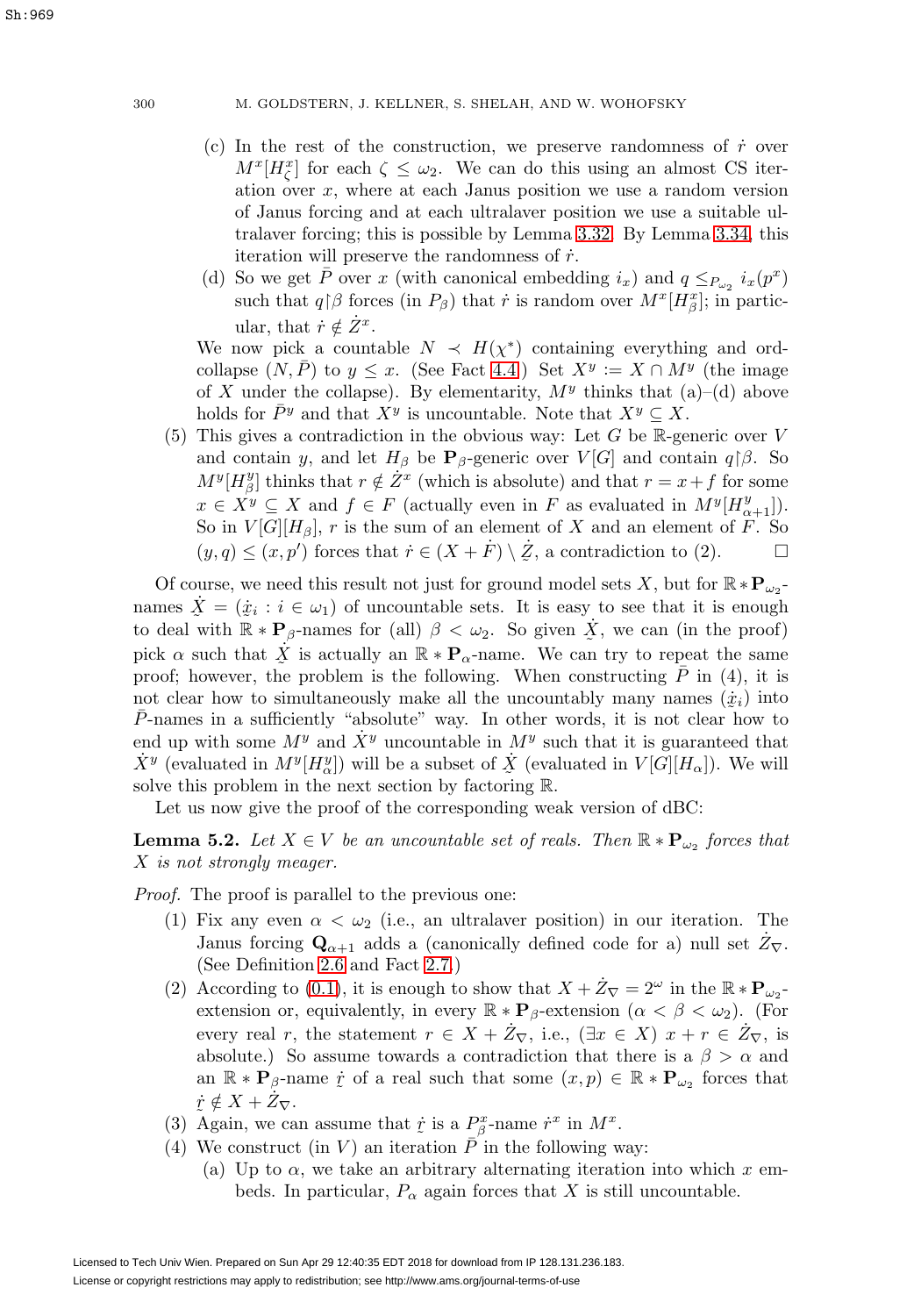- (b1) Let  $Q_{\alpha}$  be any ultralaver forcing (over  $Q_{\alpha}^{x}$ ). Then  $Q_{\alpha}$  forces that X is not thin (see Corollary [1.24\)](#page-10-0).
- (b2) Let  $Q_{\alpha+1}$  be a countable Janus forcing. So  $Q_{\alpha+1}$  forces  $X + \dot{Z}_{\nabla} = 2^{\omega}$ . (See Lemma [2.9.](#page-22-0))
- (c) We continue the iteration in a  $\sigma$ -centered way. I.e., we use an almost FS iteration over x of ultralaver forcings and countable Janus forcings, using trivial  $Q_{\zeta}$  for all  $\zeta \notin M^x$ ; see Lemma [3.17.](#page-35-2)
- (d) So  $P_{\beta}$  still forces that  $X + \dot{Z}_{\nabla} = 2^{\omega}$ , and in particular that  $\dot{r}^x \in X + \dot{Z}_{\nabla}$ . (Again by Lemma [2.9.](#page-22-0))

Again, by collapsing some N as in the previous proof, we get  $y \leq x$  and  $X^y \subseteq X$ .

(5) This again gives the obvious contradiction: Let  $G$  be R-generic over V and contain y, and let  $H_\beta$  be **P**<sub>β</sub>-generic over  $V[G]$  and contain p. So  $M^y[H_\beta^y]$ thinks that  $r = x + z$  for some  $x \in X^y \subseteq X$  and  $z \in Z_{\nabla}$  (this time,  $Z_{\nabla}$  is evaluated in  $M^y[H^y_{\beta}]$ , contradicting (2).

5.B. **A factor lemma.** We can restrict  $\mathbb R$  to any  $\alpha^* < \omega_2$  in the obvious way: Conditions are pairs  $x = (M^x, \bar{P}^x)$  of nice candidates  $M^x$  (containing  $\alpha^*$ ) and alternating iterations  $\bar{P}^x$ , but now  $M^x$  thinks that  $\bar{P}^x$  has length  $\alpha^*$  (and not  $\omega_2$ ). We call this variant  $\mathbb{R} \upharpoonright \alpha^*$ .

Note that all results of Section [4](#page-43-0) about  $\mathbb R$  are still true for  $\mathbb R\backslash\alpha^*$ . In particular, whenever  $G \subseteq \mathbb{R} \upharpoonright \alpha^*$  is generic, it will define a direct limit (which we call  $\mathbf{P}'^*$ ) and an alternating iteration of length  $\alpha^*$  (called  $\mathbf{P}^*$ ); again we will have that  $x \in G$  iff x canonically embeds into  $\mathbf{P}^*$ .

There is a natural projection map from  $\mathbb R$  (more exactly, from the dense subset of those x which satisfy  $\alpha^* \in M^x$ ) into  $\mathbb{R}[\alpha^*, \text{ mapping } x = (M^x, \overline{P}^x)$  to  $x | \alpha^* :=$  $(M^x, \bar{P}^x | \alpha^*)$ . (It is obvious that this projection is dense and preserves  $\leq$ .)

There is also a natural embedding  $\varphi$  from  $\mathbb{R} \upharpoonright \alpha^*$  to  $\mathbb{R}$ : We can just continue an alternating iteration of length  $\alpha^*$  by appending trivial forcings.

 $\varphi$  is complete: It preserves  $\leq$  and  $\perp$ . (Assume that  $z \leq \varphi(x), \varphi(y)$ . Then  $z\upharpoonright\alpha^* \leq x, y$ . Also, the projection is a reduction: If  $y \leq x\upharpoonright\alpha^*$  in  $\mathbb{R}\upharpoonright\alpha^*$ , then let  $M^z$ be a model containing both x and y. In  $M^z$ , we can first construct an alternating iteration of length  $\alpha^*$  over y (using almost FS over y or almost CS — this does not matter here). We then continue this iteration  $\bar{P}^z$  using almost FS or almost CS over x. So x and y both embed into  $\bar{P}^z$ , hence  $z = (M^z, \bar{P}^z) \leq x, y$ .

So according to the general factor lemma of forcing theory, we know that  $\mathbb R$  is forcing equivalent to  $\mathbb{R}[\alpha^* * (\mathbb{R}/\mathbb{R}[\alpha^*])$ , where  $\mathbb{R}/\mathbb{R}[\alpha^*]$  is the quotient of  $\mathbb{R}$  and  $\mathbb{R} \upharpoonright \alpha^*$ , i.e., the  $(\mathbb{R} \upharpoonright \alpha^*$ -name for the) set of  $x \in \mathbb{R}$  which are compatible (in  $\mathbb{R}$ ) with all  $\varphi(y)$  for  $y \in G \upharpoonright \alpha^*$  (the generic filter for  $\mathbb{R} \upharpoonright \alpha^*$ ) or, equivalently, the set of  $x \in \mathbb{R}$ such that  $x \upharpoonright \alpha^* \in G \upharpoonright \alpha^*$ . So Lemma [4.27](#page-53-3) (relativized to  $\mathbb{R} \upharpoonright \alpha^*$ ) implies:

(5.3)  $\mathbb{R}/\mathbb{R} \upharpoonright \alpha^*$  is the set of  $x \in \mathbb{R}$  that canonically embed (up to  $\alpha^*$ ) into  $\mathbf{P}_{\alpha^*}$ .

**Setup.** Fix some  $\alpha^* < \omega_2$  of uncountable cofinality.<sup>[51](#page-56-0)</sup> Let  $G\upharpoonright \alpha^*$  be  $\mathbb{R}\upharpoonright \alpha^*$ -generic over V and work in  $V^* := V[G \upharpoonright \alpha^*]$ . Set  $\overline{P}^* = (\mathbf{P}^*_{\beta})_{\beta < \alpha^*}$ , the generic alternating iteration added by  $\mathbb{R} \upharpoonright \alpha^*$ . Let  $\mathbb{R}^*$  be the quotient  $\mathbb{R}/\mathbb{R} \upharpoonright \alpha^*$ .

We claim that  $\mathbb{R}^*$  satisfies (in  $V^*$ ) all the properties that we proved in Section [4](#page-43-0) for  $\mathbb R$  (in V), with the obvious modifications. In particular:

<span id="page-56-0"></span> $51$ The cofinality is probably completely irrelevant, but the picture is clearer this way.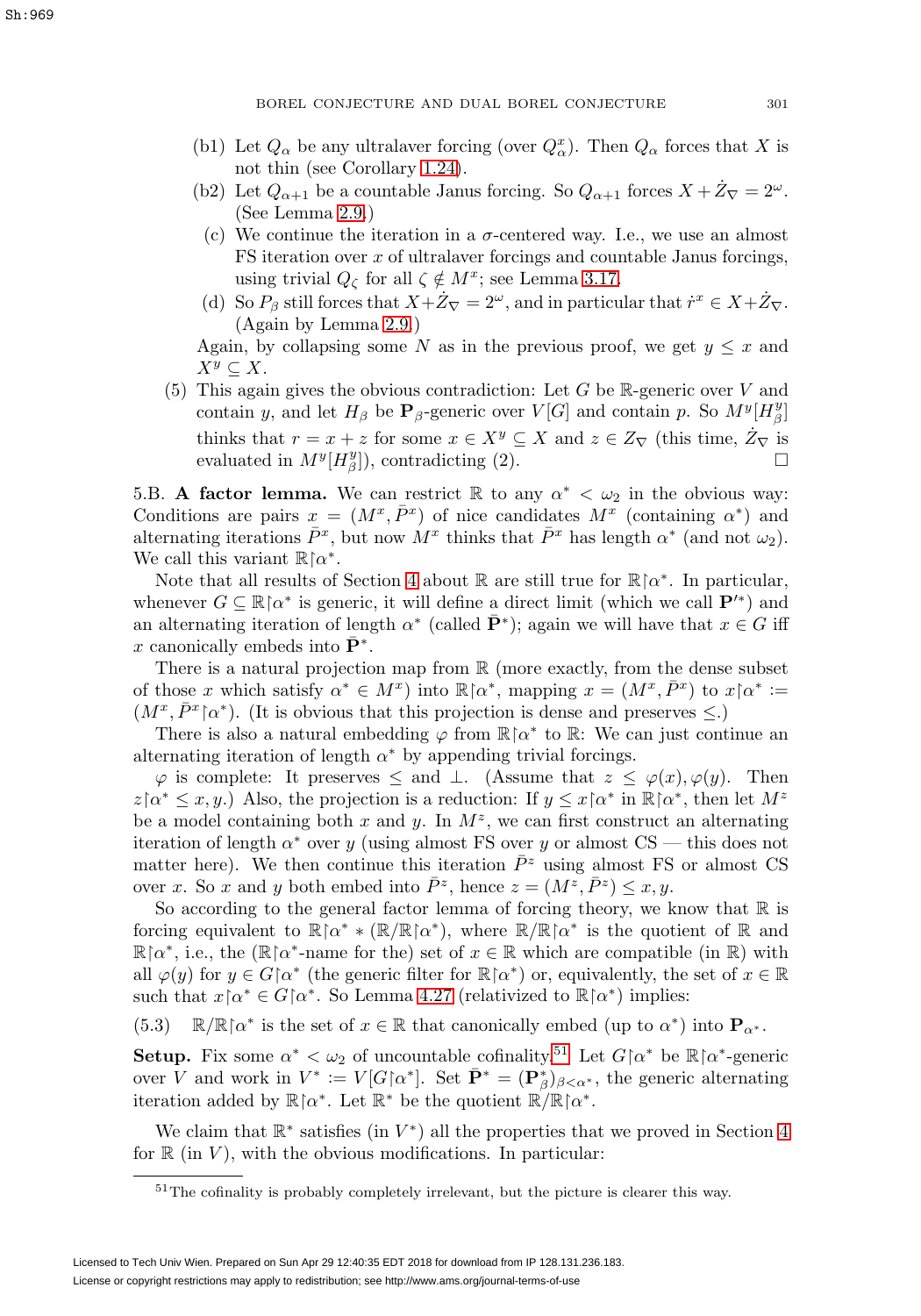- $(A)_{\alpha^*}$  R<sup>∗</sup> is  $\aleph_2$ -cc, since it is the quotient of an  $\aleph_2$ -cc forcing.
- $(B)_{\alpha^*}$  R<sup>∗</sup> does not add new reals (and more generally, no new HCON objects), since it is the quotient of a  $\sigma$ -closed forcing.<sup>[52](#page-57-0)</sup>
- $(C)_{\alpha^*}$  Let  $G^*$  be  $\mathbb{R}^*$ -generic over  $V^*$ . Then  $G^*$  is  $\mathbb{R}$ -generic over V, and therefore Corollary [4.26](#page-53-4) holds for  $G^*$ . (Note that  $P'_{\omega_2}$  and then  $P_{\omega_2}$  is constructed from  $G^*$ .) Moreover, it is easy to see<sup>[53](#page-57-1)</sup> that  $\bar{\mathbf{P}}$  starts with  $\bar{\mathbf{P}}^*$ .
- $(D)_{\alpha^*}$  In particular, we get a variant of Lemma [4.28:](#page-53-0) The following is forced by  $\mathbb{R}^*$ : Let  $N \prec H^{V[G^*]}(\chi^*)$  be countable, and let y be the ord-collapse of  $(N, \bar{P})$ . Then  $y \in G^*$ . Moreover: If  $x \in G^* \cap N$ , then  $y \leq x$ .

We can use the last item to prove the R∗-version of Fact [4.14:](#page-47-0)

# <span id="page-57-4"></span><span id="page-57-2"></span>**Corollary 5.4.** In  $V^*$ , the following holds:

- (1) Assume that  $x \in \mathbb{R}^*$  forces that  $p \in \mathbf{P}_{\omega_2}$ . Then there is a  $y \leq x$  and a  $p^y \in P_{\omega_2}^y$  such that y forces  $p^y =^* p$ .
- <span id="page-57-3"></span>(2) Assume that  $x \in \mathbb{R}^*$  forces that  $\dot{x}$  is a  $\mathbf{P}_{\omega_2}$ -name of a real. Then there is a  $y \leq x$  and a  $P^y$ -name  $\dot{x}^y$  such that u forces that  $\dot{x}^y$  and  $\dot{x}$  are equivalent  $a y \leq x$  and  $a P_{\omega_2}^y$ -name  $\dot{r}^y$  such that y forces that  $\dot{r}^y$  and  $\dot{r}$  are equivalent  $as$   $\mathbf{P}_{\omega_2}$ -names.

Proof. We only prove [\(1\)](#page-57-2), the proof of [\(2\)](#page-57-3) is similar.

Let  $G^*$  contain x. In  $V[G^*]$ , pick an elementary submodel N containing  $x, p, \overline{P}$ and let  $(M^z, \bar{P}^z, p^z)$  be the ord-collapse of  $(N, \bar{P}, p)$ . Then  $z \in G^*$ . This whole situation is forced by some  $y \leq z \leq x \in G^*$ . So y and  $p^y$  is as required, where  $p^y \in P_{\omega_2}^y$  is the canonical image of  $p^z$ .

We also get the following analogue of Fact [4.4:](#page-44-2)

In  $V^*$  we have: Let  $x \in \mathbb{R}^*$ . Assume that  $\overline{P}$  is an alternating

<span id="page-57-5"></span>(5.5) iteration that extends  $\bar{\mathbf{P}} \upharpoonright \alpha^*$  and that  $x = (M^x, \bar{P}^x) \in \mathbb{R}$  canonically

embeds into  $\overline{P}$ , and that  $N \prec H(\chi^*)$  contains x and  $\overline{P}$ . Let

 $y = (M^y, \bar{P}^y)$  be the ord-collapse of  $(N, \bar{P})$ . Then  $y \in \mathbb{R}^*$  and  $y \leq x$ .

We now claim that  $\mathbb{R} * \mathbf{P}_{\omega_2}$  forces BC+dBC. We know that  $\mathbb R$  is forcing equivalent to  $\mathbb{R} \upharpoonright \alpha^* * \mathbb{R}^*$ . Obviously we have

$$
\mathbb{R} * \mathbf{P}_{\omega_2} = \mathbb{R} \!\hspace*{.3mm} \upharpoonright\hspace*{.5mm} \alpha^* * \mathbb{R}^* * \mathbf{P}_{\alpha^*} * \mathbf{P}_{\alpha^*,\, \omega_2}
$$

(where  $\mathbf{P}_{\alpha^*,\omega_2}$  is the quotient of  $\mathbf{P}_{\omega_2}$  and  $\mathbf{P}_{\alpha^*}$ ). Note that  $\mathbf{P}_{\alpha^*}$  is already determined by  $\mathbb{R} \upharpoonright \alpha^*$ , so  $\mathbb{R}^* * \mathbf{P}_{\alpha^*}$  is (forced by  $\mathbb{R} \upharpoonright \alpha^*$  to be) a product  $\mathbb{R}^* \times \mathbf{P}_{\alpha^*} = \mathbf{P}_{\alpha^*} \times \mathbb{R}^*$ .

But note that this is not the same as  $\mathbf{P}_{\alpha^*} * \mathbb{R}^*$ , where we evaluate the definition of  $\mathbb{R}^*$  in the  $\mathbf{P}_{\alpha^*}$ -extension of  $V[G\upharpoonright\!\alpha^*]$ : We would get new candidates and therefore new conditions in R<sup>∗</sup> after forcing with **P**α<sup>∗</sup> . In other words, we cannot just argue as follows:

**Wrong argument.**  $\mathbb{R} * \mathbf{P}_{\omega_2}$  is the same as  $(\mathbb{R} \restriction \alpha^* * \mathbf{P}_{\alpha^*}) * (\mathbb{R}^* * \mathbf{P}_{\alpha^*,\omega_2})$ , so given an  $\mathbb{R} * \mathbf{P}_{\omega_2}$ -name X of a set of reals of size  $\aleph_1$ , we can choose  $\alpha^*$  large enough so

<span id="page-57-0"></span><sup>&</sup>lt;sup>52</sup>It is easy to see that  $\mathbb{R}^*$  is even  $\sigma$ -closed, by "relativizing" the proof for  $\mathbb{R}$ , but we will not need this.

<span id="page-57-1"></span><sup>&</sup>lt;sup>53</sup>For  $\beta \le \alpha^*$ , let  $\mathbf{P}'_{\beta}$  be the direct limit of  $(G_{\alpha^*})\beta$  and  $\mathbf{P}'_{\beta}$  the direct limit of  $G^*\beta$ . The function  $k_\beta : \mathbf{P}'_\beta^* \to \mathbf{P}'_\beta$  that maps  $(x, p)$  to  $(\varphi(x), p)$  preserves  $\leq$  and  $\perp$  and is surjective modulo  $=$ \*; see Fact 4.11[\(3\)](#page-46-1). So it is clear that defining  $\bar{P}$ <sup>\*</sup> | $\beta$  by induction from  $P'^*_{\beta}$  yields the same result as defining  $\bar{\mathbf{P}} \upharpoonright \beta$  from  $\mathbf{P}'_{\beta}$ .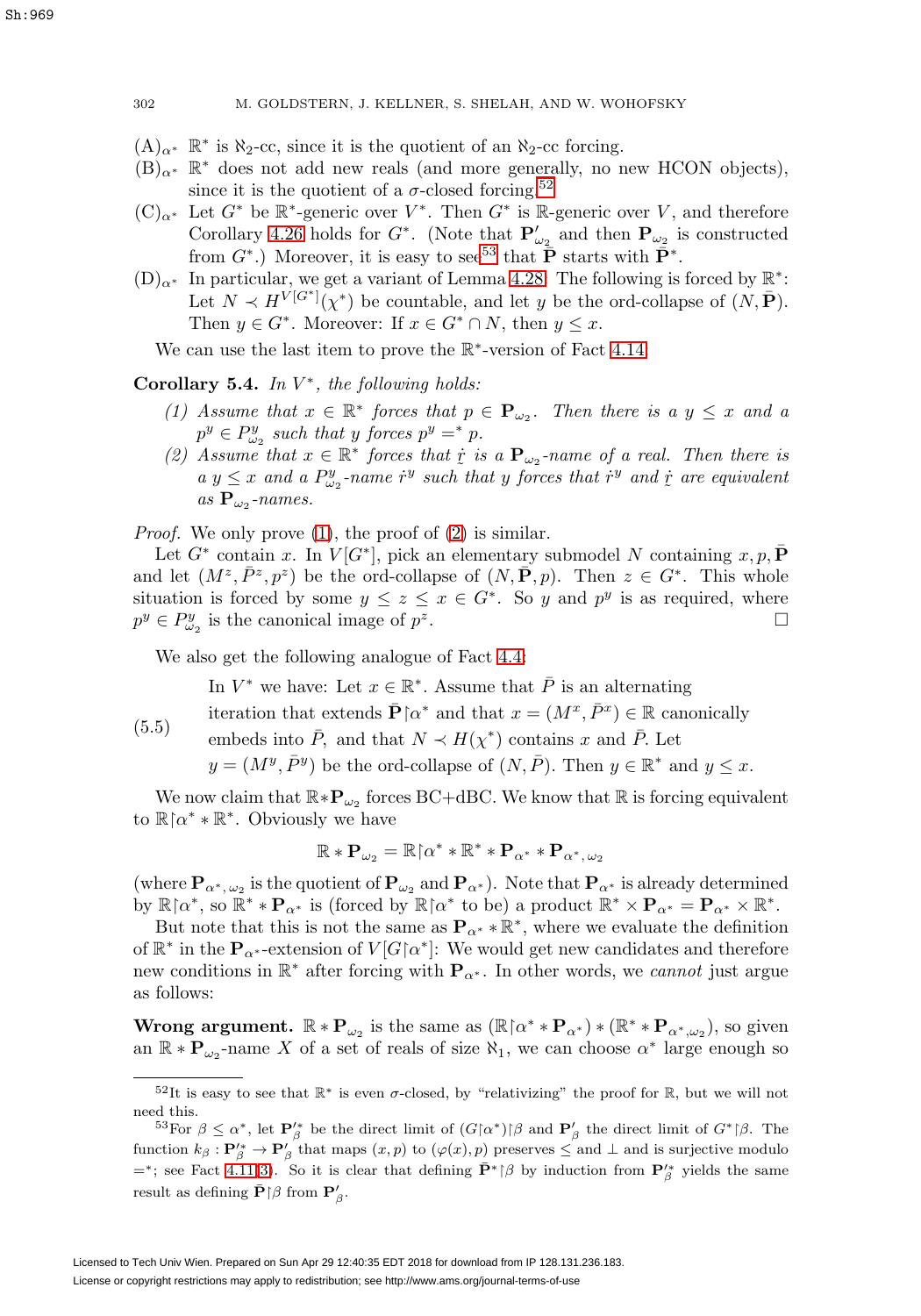that X is an  $(\mathbb{R} \wedge^* * \mathbf{P}_{\alpha^*})$ -name. Then, working in the  $(\mathbb{R} \wedge^* * \mathbf{P}_{\alpha^*})$ -extension, we just apply Lemmas [5.1](#page-54-2) and [5.2.](#page-55-0)

So what do we do instead? Assume that  $\dot{X} = {\{\dot{\xi}_i : i \in \omega_1\}}$  is an  $\mathbb{R} * \mathbf{P}_{\omega_2}$ -name for a set of reals of size  $\aleph_1$ . So there is a  $\beta < \omega_2$  such that  $\dot{X}$  is added by  $\mathbb{R} * \mathbf{P}_{\beta}$ . In the R-extension,  $P_\beta$  is ccc, therefore we can assume that each  $\dot{\xi}_i$  is a system of countably many countable antichains  $A^m$  of  $P_\beta$ , together with functions  $f^m : A^m \to \{0, 1\}$ . many countable antichains  $A_i^m$  of  $\mathbf{P}_{\beta}$ , together with functions  $f_i^m : A_i^m \to \{0,1\}$ .<br>For the following argument, we prefer to work with the equivalent  $\mathbf{P}'_a$  instead of  $\mathbf{P}_a$ . For the following argument, we prefer to work with the equivalent  $\mathbf{P}'_\beta$  instead of  $\mathbf{P}_\beta$ . We can assume that each of the sequences  $B_i := (A_i^m, f_i^m)_{m \in \omega}$  is an element of V<br>(since  $\mathbf{P}'$  is a subset of V and since  $\mathbb{R}$  is  $\sigma$  closed). So each R, is decided by a (since  $P'_{\beta}$  is a subset of V and since R is  $\sigma$ -closed). So each  $B_i$  is decided by a maximal antichain  $Z_i$  of R. Since R is  $\aleph_2$ -cc, these  $\aleph_1$  many antichains all are contained in some  $\mathbb{R} \upharpoonright \alpha^*$  with  $\alpha^* \geq \beta$ .

So in the  $\mathbb{R} \upharpoonright \alpha^*$ -extension  $V^*$  we have the following situation. Each  $\xi_i$  is a very "absolute"<sup>[54](#page-58-0)</sup>  $\mathbb{R}^* * \mathbf{P}_{\alpha^*}$ -name (or, equivalently,  $\mathbb{R}^* \times \mathbf{P}_{\alpha^*}$ -name). In fact they are already determined by antichains that are in  $\mathbf{P}_{\alpha^*}$  and do not depend on  $\mathbb{R}^*$ . So we can interpret them as  $\mathbf{P}_{\alpha^*}$ -names.

Note that:

# <span id="page-58-1"></span>(5.6) The  $\xi_i$  are forced (by  $\mathbb{R}^* * \mathbf{P}_{\alpha^*}$ ) to be pairwise different, and therefore already by  $\mathbf{P}_{\alpha^*}$ .

Now we are finally ready to prove that  $\mathbb{R} * \mathbf{P}_{\omega_2}$  forces that every uncountable X is neither smz nor sm. It is enough to show that for every name  $\dot{X}$  of an uncountable<br>set of reals of size  $\aleph_1$ , the forcing  $\mathbb{R} * \mathbf{P}$  forces that  $\dot{X}$  is neither smz nor sm. For set of reals of size  $\aleph_1$ , the forcing  $\mathbb{R} * \mathbf{P}_{\omega_2}$  forces that  $\check{X}$  is neither smz nor sm. For the rest of the proof we fix such a name  $\dot{X}$ , the corresponding  $\dot{\xi}_i$ 's (for  $i \in \omega_1$ ), and the appropriate  $\alpha^*$  as above. From now on, we work in the  $\mathbb{R} \tilde{I} \alpha^*$ -extension  $V^*$ . the appropriate  $\alpha^*$  as above. From now on, we work in the  $\mathbb{R} \upharpoonright \alpha^*$ -extension  $V^*$ .

So we have to show that  $\mathbb{R}^* * \mathbf{P}_{\omega_2}$  forces that  $\dot{X}$  is neither smz nor sm.

After all our preparations, we can just repeat the proofs of BC (Lemma [5.1\)](#page-54-2) and dBC (Lemma [5.2\)](#page-55-0) of Section [5,](#page-54-3) with the following modifications. The modifications are the same for both proofs; for better readability we describe the results of the change only for the proof of dBC.

- (1) Change: Instead of an arbitrary ultralaver position  $\alpha < \omega_2$ , we obviously have to choose  $\alpha > \alpha^*$ . For the dBC: we choose an arbitrary ultralaver position  $\alpha \geq \alpha^*$ . The Janus forcing  $\mathbf{Q}_{\alpha+1}$  adds a (canonically defined code for a) null set  $\dot{Z}_{\nabla}$ .
- (2) Change: No change here. (Of course we now have an  $\mathbb{R}^* * \mathbf{P}_{\alpha^*}$ -name  $\dot{X}$  instead of a ground model set ) instead of a ground model set.) For the dBC: It is enough to show that  $\dot{X} + \dot{Z}_{\nabla} = 2^{\omega}$  in the  $\mathbb{R}^* * \mathbf{P}_{\omega_2}$ -extension of  $V^*$  or equivalently in every  $\mathbb{R}^* * \mathbf{P}_{\omega_2}$ -extension  $(\alpha \leq \beta \leq \omega_0)$ extension of  $V^*$  or, equivalently, in every  $\mathbb{R}^* * \mathbf{P}_{\beta}$ -extension  $(\alpha < \beta < \omega_2)$ . So assume towards a contradiction that there is a  $\beta > \alpha$  and an  $\mathbb{R}^* * \mathbf{P}_{\beta}$ name  $\dot{r}$  of a real such that some  $(x, p) \in \mathbb{R}^* * \mathbf{P}_{\omega_2}$  forces that  $\dot{r} \notin \dot{X} + \dot{Z}_{\nabla}$ .<br>Change: no change (But we use Corollary 5.4 instead of Lemma 4.15)
- (3) Change: no change. (But we use Corollary [5.4](#page-57-4) instead of Lemma [4.15.](#page-47-1)) For dBC: Using Corollary [5.4\(](#page-57-4)[2\)](#page-57-3), without loss of generality x forces  $p^x =^* p$ and there is a  $P_{\beta}^x$ -name  $\dot{r}^x$  in  $M^x$  such that  $\dot{r}^x = \dot{r}$  is forced.<br>Change: The iteration obviously has to start with the  $\mathbb{R} \uparrow \alpha^*$
- (4) Change: The iteration obviously has to start with the  $\mathbb{R} \upharpoonright \alpha^*$ -generic iteration  $\bar{P}^*$  (which is ccc); the rest is the same. For dBC: In  $V^*$  we construct an iteration  $\bar{P}$  in the following way:

<span id="page-58-0"></span> $54$ Or "nice" in the sense of [\[Kun80,](#page-62-8) 5.11].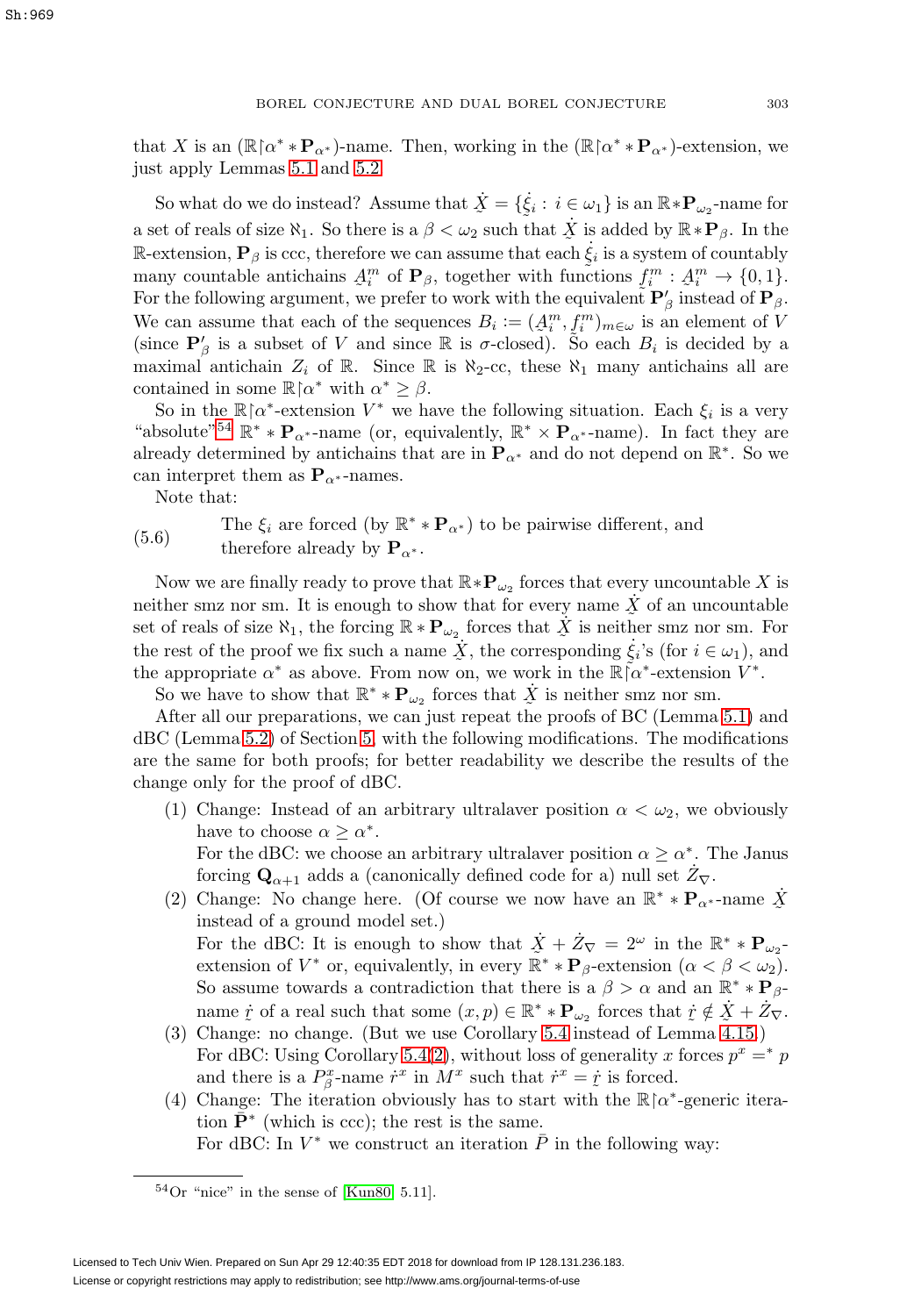- (a1) Up to  $\alpha^*$ , we use the iteration  $\bar{\mathbf{P}}^*$  (which already lives in our current universe  $V^*$ ). As explained above in the paragraph preceding [\(5.6\)](#page-58-1),  $\dot{X}$  can be interpreted as a **P** name  $\dot{X}$  and by (5.6),  $\dot{X}$  is forced to be can be interpreted as a  $\mathbf{P}_{\alpha^*}$ -name  $\dot{X}$ , and by [\(5.6\)](#page-58-1),  $\dot{X}$  is forced to be uncountable.
- (a2) We continue the iteration from  $\alpha^*$  to  $\alpha$  in a way that embeds x and such that  $P_{\alpha}$  is proper. So  $P_{\alpha}$  will force that X is still uncountable.
- (b1) Let  $Q_{\alpha}$  be any ultralaver forcing (over  $Q_{\alpha}^{x}$ ). Then  $Q_{\alpha}$  forces that  $\dot{X}$  is not thin.
- (b2) Let  $Q_{\alpha+1}$  be a countable Janus forcing. So  $Q_{\alpha+1}$  forces  $\dot{X} + \dot{Z}_{\nabla} = 2^{\omega}$ .
- (c) We continue the iteration in a  $\sigma$ -centered way. I.e., we use an almost  $FS$  iteration over  $x$  of ultralaver forcings and countable Janus forcings, using trivial  $Q_{\zeta}$  for all  $\zeta \notin M^x$ .
- (d) So  $P_\beta$  still forces that  $\dot{X} + \dot{Z}_{\nabla} = 2^{\omega}$  and, in particular, that  $\dot{r}^x \in$  $\dot{X}+\dot{Z}_{\nabla}$ .

We now pick (in  $V^*$ ) a countable  $N \prec H(\chi^*)$  containing everything and ord-collapse  $(N, \overline{P})$  to  $y \leq x$ , by [\(5.5\)](#page-57-5). The HCON object y is of course in V (and even in R), but we can say more: Since the iteration  $\overline{P}$  starts with the  $(\mathbb{R} \upharpoonright \alpha^*)$ -generic iteration  $\bar{\mathbf{P}}^*$ , the condition y will be in the quotient forcing  $\mathbb{R}^*$ .

Set  $X^y := X \cap M^y$  (which is the image of X under the collapse, since we view X as a set of HCON-names). By elementarity,  $M<sup>y</sup>$  thinks that (a)– (d) above holds for  $\bar{P}y$  and that  $\dot{X}y$  is forced to be uncountable. Note that  $\dot{X}^y \subseteq \dot{X}$  in the following sense: Whenever  $G^* * H$  is  $\mathbb{R}^* * \mathbf{P}_{\omega_2}$ -generic over  $V^*$  and  $y \in G^*$ , then the evaluation of  $\dot{X}^y$  in  $M^y[H^y]$  is a subset of the evaluation of  $\dot{X}$  in  $V^*[G^* * H]$ .

(5) Change: No change here. For dBC: We get our desired contradiction as follows: Let  $G^*$  be  $\mathbb{R}^*$ -generic over  $V^*$  and contain y. Let  $H_\beta$  be  $\mathbf{P}_\beta$ -generic over  $V^*[G^*]$  and contain p. So  $M^y[H_\beta^y]$  thinks that  $r = x+z$  for some  $x \in X^y \subseteq$ X and<sup>[55](#page-59-1)</sup>  $z \in Z_{\nabla}$ , contradicting (2).

# 6. A word on variants of the definitions

<span id="page-59-0"></span>The following is not needed for understanding the paper; we just briefly comment on alternative ways some notions could be defined.

6.A. **Regarding** *alternating iterations*. We call the set of  $\alpha \in \omega_2$  such that  $Q_\alpha$ is (forced to be) non-trivial the "*true domain*" of  $\overline{P}$  (we use this notation in this remark only). Obviously  $\bar{P}$  is naturally isomorphic to an iteration whose length is the order type of its true domain. In Definitions [4.1](#page-43-6) and [4.3,](#page-44-3) we could have imposed the following additional requirements. All these variants lead to equivalent forcing notions.

(1)  $M^x$  is (an ord-collapse of) an *elementary* submodel of  $H(\chi^*)$ . This is equivalent, as conditions coming from elementary submodels are dense in our R, by Fact [4.4.](#page-44-2)

<span id="page-59-1"></span><sup>&</sup>lt;sup>55</sup>Note that we get the same Borel code, whether we evaluate  $\dot{Z}_{\nabla}$  in  $M^{y}[H^{y}_{\beta}]$  or in  $V^{*}[G^{*}*H_{\beta}]$ . Accordingly, the actual Borel set of reals coded by  $Z_{\nabla}$  in the smaller universe is a subset of the corresponding Borel set in the larger universe.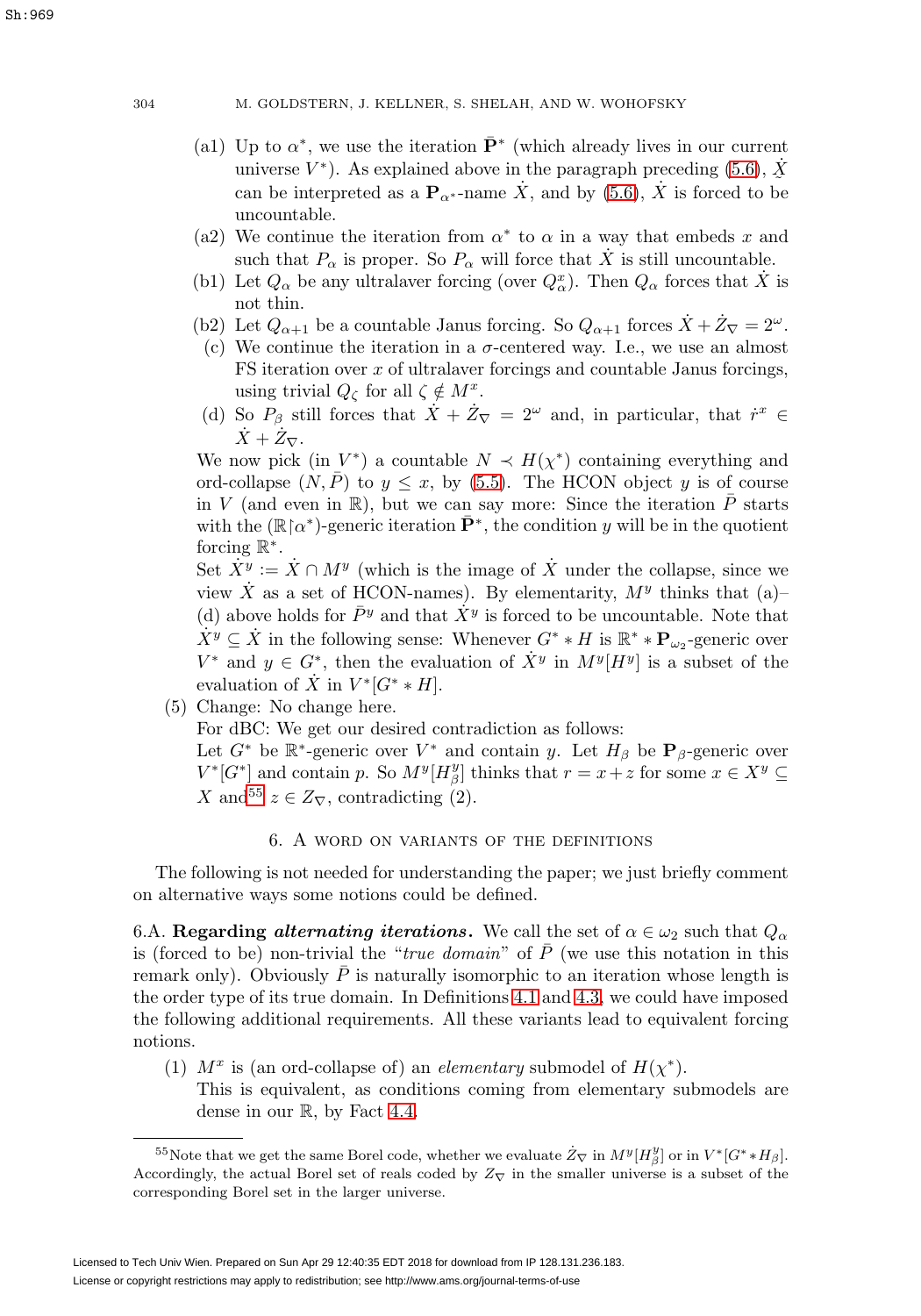While this definition looks much simpler and therefore nicer (we could replace ord-transitive models by the better understood elementary models), it would not make things easier and just "hides" the point of the construction. For example, we use models  $M^x$  that are (an ord-collapse of) an elementary submodel of  $H^{V'}(\chi^*)$  for some forcing extension  $V'$  of V.

(2) Require that  $(M^x)$  thinks that) the true domain of  $\bar{P}^x$  is  $\omega_2$ . This is equivalent for the same reason as (1) (and this requirement is compatible with  $(1)$ ). This definition would allow to drop the "trivial" option from the definition.

The whole proof would still work with minor modifications; in particular, because of the following fact:[56](#page-60-0)

<span id="page-60-1"></span>The finite support iteration of  $\sigma$ -centered forcing notions of length  $(6.1)$ 

 $\langle (2^{\aleph_0})^+$  is again  $\sigma$ -centered.

We chose our version for two reasons: first, it seems more flexible, and second, we were initially not aware of [\(6.1\)](#page-60-1).

(3) Alternatively, require that  $(M^x \text{ thinks that})$  the true domain of  $\overline{P}^x$  is countable.

Again, equivalence can be seen as in  $(1)$ , and again  $(3)$  is compatible with  $(1)$ but obviously not with (2).

This requirement would not make the definition easier, so there is no reason to adopt it. It would have the slight inconvenience that instead of using ord-collapses as in Fact [4.4,](#page-44-2) we would have to put another model on top to make the iteration countable. Also, it would have the (purely aesthetic) disadvantage that the generic iteration itself does not satisfy this requirement.

(4) Also, we could have dropped the requirement that the iteration is proper. It is never directly used, and "densely"  $\overline{P}$  is proper anyway. (E.g., in (4)(a) of the proof of Lemma [5.1](#page-54-2) we would just construct  $\bar{P}$  up to  $\alpha$  to be proper or even  $\operatorname{ccc}$ , so that X remains uncountable.)

6.B. **Regarding** *almost CS iterations and separative iterands***.** Recall that in Definition [3.6](#page-31-0) we required that each iterand  $Q_{\alpha}$  in a partial CS iteration is separative. This implies the property (actually, the three equivalent properties) from Fact [3.8.](#page-31-3) Let us call this property "suitability" for now. Suitability is a property of the limit  $P_{\varepsilon}$  of  $\overline{P}$ . Suitability always holds for finite support iterations and for countable support iterations. However, if we do not assume that each  $Q_{\alpha}$ is separative, then suitability may fail for partial CS iterations. We could drop the separativity assumption and instead add suitability as an additional natural requirement to the definition of a partial CS limit.

The disadvantage of this approach is that we would have to check in all constructions of partial CS iterations that suitability is indeed satisfied (which we found to be straightforward but rather cumbersome; in particular, in the case of the almost CS iteration).

In contrast, the disadvantage of assuming that  $Q_{\alpha}$  is separative is minimal and purely cosmetic. It is well known that every quasiorder Q can be made into a

<span id="page-60-0"></span><sup>56</sup>We are grateful to Stefan Geschke and Andreas Blass for pointing out this fact. The only references we are aware of are [\[Tal94,](#page-62-9) proof of Lemma 2] and [\[Bla11\]](#page-61-13).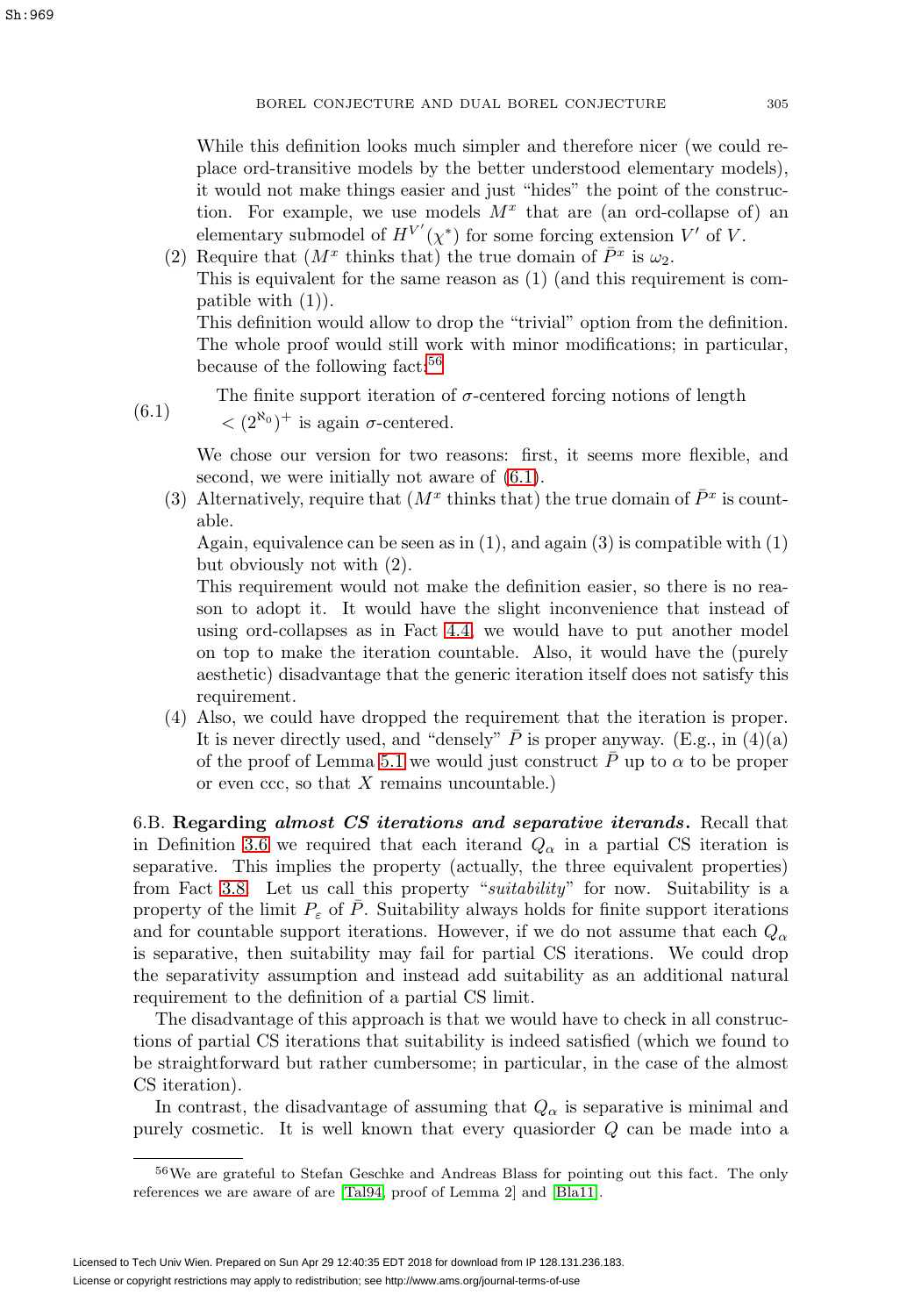separative one which is forcing equivalent to the original  $Q$  (e.g., by just redefining the order to be  $\leq_Q^*$ ).

6.C. **Regarding** *preservation of random and quick sequences***.** Recall Definition [1.50](#page-18-3) of local preservation of random reals and Lemma 3.32.

In some respect the dense sets  $D_n$  are unnecessary. For ultralaver forcing  $\mathbb{L}_{\bar{D}}$ , the notion of a "quick" sequence refers to the sets  $D_n$  of conditions with stem of length at least n.

We could define a new partial order on  $\mathbb{L}_{\bar{D}}$  as follows:

 $q \leq' p \Leftrightarrow (q = p)$  or  $(q \leq p$ , and the stem of q is strictly longer than the stem of p).

Then  $(\mathbb{L}_{\bar{D}}, \leq)$  and  $(\mathbb{L}_{\bar{D}}, \leq')$  are forcing equivalent, and any  $\leq'$ -interpretation of a new real will automatically be quick.

Note however that  $(\mathbb{L}_{\bar{D}}, \leq')$  is no longer separative. Therefore we chose not to take this approach, since losing separativity causes technical inconvenience, as described in Section 6.B.

### **ACKNOWLEDGEMENT**

The authors are grateful to the anonymous referee for pointing out several unclarities in the original version.

### **REFERENCES**

- <span id="page-61-3"></span>[BJ95] Tomek Bartoszyński and Haim Judah. Set theory. A K Peters Ltd., Wellesley, MA, 1995. On the structure of the real line. M[R1350295 \(96k:03002\)](http://www.ams.org/mathscinet-getitem?mr=1350295)
- <span id="page-61-9"></span>[Bla88] Andreas Blass. Selective ultrafilters and homogeneity. Ann. Pure Appl. Logic, 38(3):215– 255, 1988. M[R942525 \(89h:03081\)](http://www.ams.org/mathscinet-getitem?mr=942525)
- <span id="page-61-13"></span>[Bla11] Andreas Blass (mathoverflow.net/users/6794). Finite support iterations of σ-centered forcing notions. MathOverflow, 2011. http://mathoverflow.net/questions/84129 (version: 2011-12-23).
- <span id="page-61-0"></span>[Bor19] E. Borel. Sur la classification des ensembles de mesure nulle. Bull. Soc. Math. France, 47:97–125, 1919. M[R1504785](http://www.ams.org/mathscinet-getitem?mr=1504785)
- <span id="page-61-5"></span>[BS03] Tomek Bartoszynski and Saharon Shelah. Strongly meager sets of size continuum. Arch. Math. Logic, 42(8):769–779, 2003. M[R2020043 \(2004m:03170\)](http://www.ams.org/mathscinet-getitem?mr=2020043)
- <span id="page-61-4"></span>[BS10] Tomek Bartoszynski and Saharon Shelah. Dual Borel conjecture and Cohen reals. J. Symbolic Logic, 75(4):1293–1310, 2010. M[R2767969](http://www.ams.org/mathscinet-getitem?mr=2767969)
- <span id="page-61-2"></span>[Car93] Timothy J. Carlson. Strong measure zero and strongly meager sets. Proc. Amer. Math. Soc., 118(2):577–586, 1993. M[R1139474 \(94b:03086\)](http://www.ams.org/mathscinet-getitem?mr=1139474)
- <span id="page-61-7"></span>[GK06] Martin Goldstern and Jakob Kellner. New reals: can live with them, can live without them. MLQ Math. Log. Q., 52(2):115–124, 2006. M[R2214624 \(2007a:03064\)](http://www.ams.org/mathscinet-getitem?mr=2214624)
- <span id="page-61-1"></span>[GMS73] Fred Galvin, Jan Mycielski, and Robert M. Solovay. Strong measure zero sets. Notices of the AMS, pages A–280, 1973.
- <span id="page-61-6"></span>[Gol93] Martin Goldstern. Tools for your forcing construction. In Set theory of the reals (Ramat Gan, 1991), volume 6 of Israel Math. Conf. Proc., pages 305–360. Bar-Ilan Univ., Ramat Gan, 1993. M[R1234283 \(94h:03102\)](http://www.ams.org/mathscinet-getitem?mr=1234283)
- <span id="page-61-10"></span>[Jec03] Thomas Jech. Set theory. Springer Monographs in Mathematics. Springer-Verlag, Berlin, 2003. The third millennium edition, revised and expanded. M[R1940513 \(2004g:03071\)](http://www.ams.org/mathscinet-getitem?mr=1940513)
- <span id="page-61-12"></span>[JS90] Haim Judah and Saharon Shelah. The Kunen-Miller chart (Lebesgue measure, the Baire property, Laver reals and preservation theorems for forcing). J. Symbolic Logic, 55(3):909–927, 1990. M[R1071305 \(91g:03097\)](http://www.ams.org/mathscinet-getitem?mr=1071305)
- <span id="page-61-8"></span>[Kel12] Jakob Kellner. Non-elementary proper forcing. To appear in: Rend. Semin. Mat. Univ. Politec. Torino, 2012. http://arxiv.org/abs/0910.2132.
- <span id="page-61-11"></span>[KS05] Jakob Kellner and Saharon Shelah. Preserving preservation. J. Symbolic Logic, 70(3):914–945, 2005. M[R2155272 \(2006d:03089\)](http://www.ams.org/mathscinet-getitem?mr=2155272)